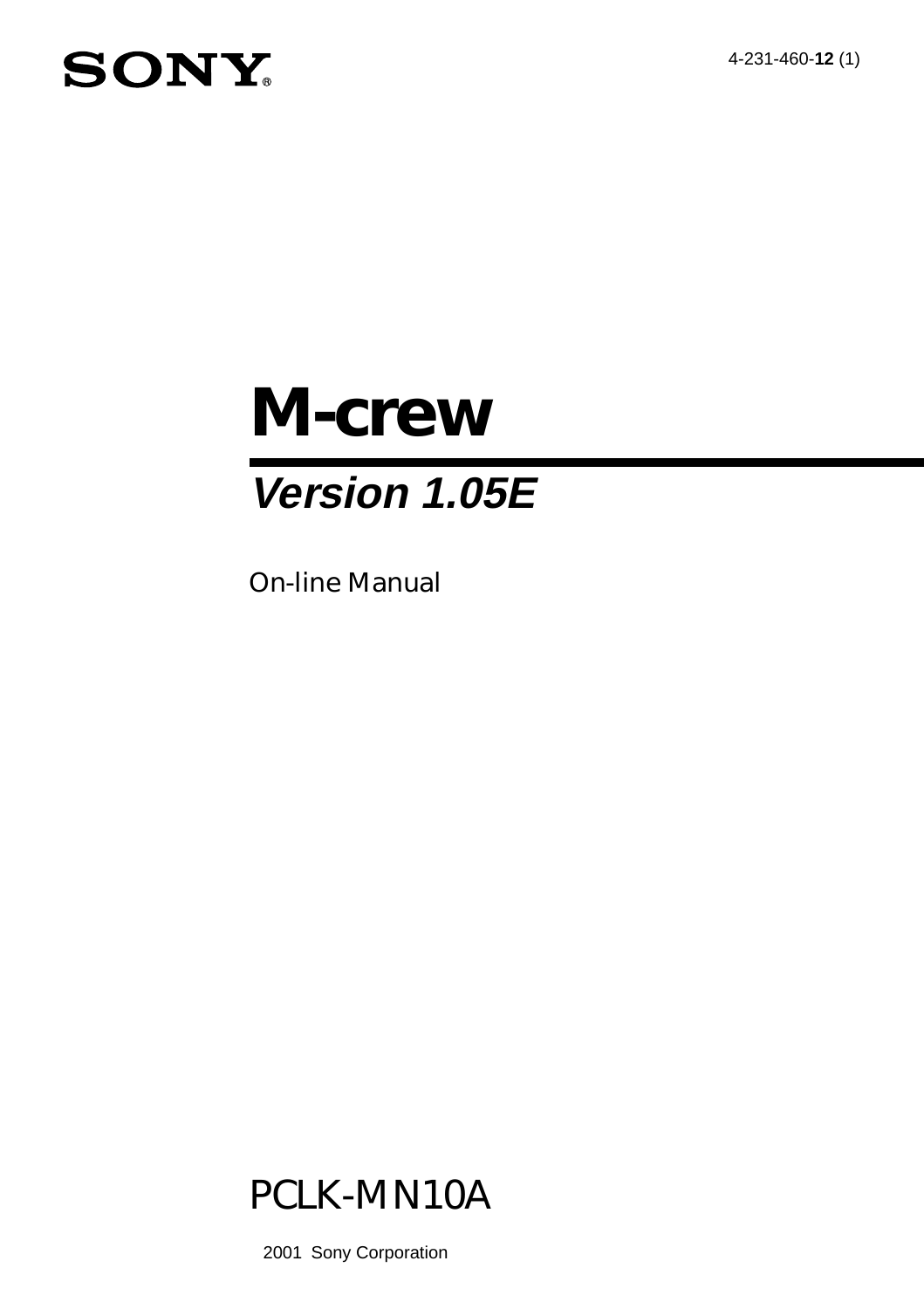- Duplication of any or all of the contents of this software and instruction manual or lending of this software to third parties without the express permission of the copyright holder is strictly prohibited by copyright law.
- Sony cannot be held liable in any way for monetary losses, lost profits or claims from third parties arising from the use of this software.
- Should any manufacturing defects occur, Sony's responsibility shall be limited solely to replacing said defective merchandise.
- This software is approved for use only with the specified equipment.
- Sony reserves the right to change software specifications without prior notice.

Program  $\odot$  2001 Sony Corporation Documentation  $\odot$  2001 Sony Corporation 2001 Sony Corporation All rights reserved.

- M-crew, PictureGear and VAIO are the registered trademarks of Sony Corporation.
- Microsoft, MS-DOS and Windows are the registered trademarks of Microsoft Corporation.
- IBM and PC/AT are the registered trademarks of International Business Machines Corporation.
- Macintosh is the registrated trademark of Apple Computer Inc.
- Adobe® and Adobe® Acrobat® Reader are the trademarks of Adobe Systems Incorporated.
- Other companies and product names are the trademarks or the registered trademarks of each company.

# **Table of contents**

#### **Preparation**

| Functional restrictions that vary with the |  |
|--------------------------------------------|--|
| connected system stereo component  4       |  |
|                                            |  |
|                                            |  |
|                                            |  |
|                                            |  |
|                                            |  |
|                                            |  |
|                                            |  |
|                                            |  |
|                                            |  |
|                                            |  |
|                                            |  |
|                                            |  |
|                                            |  |
|                                            |  |

#### **Operating the CD player**

| Listening to a CD using the CD or    |  |
|--------------------------------------|--|
|                                      |  |
| Listening to a CD using the CD or    |  |
| PC-CD window  40                     |  |
|                                      |  |
| Assigning track names with text data |  |
| from another application  43         |  |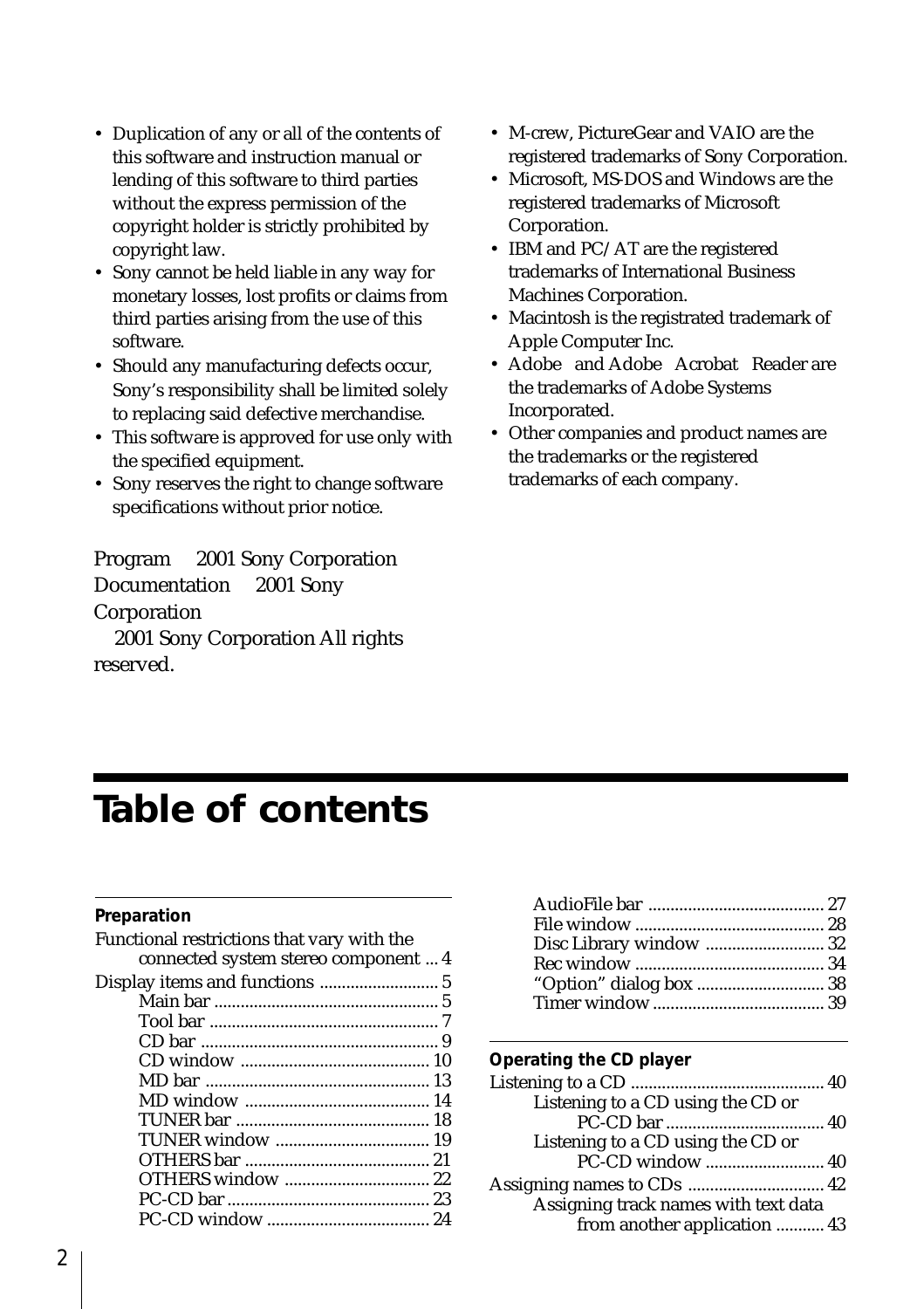| Using disc and track name data in  |
|------------------------------------|
|                                    |
| Adding an image to the CD or PC-CD |
| Jacket display  45                 |

## **Performing MD operations**

| Listening to an MD using                |  |
|-----------------------------------------|--|
|                                         |  |
| Listening to an MD using                |  |
| the MD window  47                       |  |
| Assigning names to MDs  48              |  |
| Assigning disc or track names  48       |  |
| Assigning track names with the text     |  |
| data stored in the Disc                 |  |
|                                         |  |
| Assigning track names with text data    |  |
| from another application  50            |  |
| Using disc and track name data in       |  |
| other applications  52                  |  |
| Adding an image to the MD Jacket        |  |
|                                         |  |
|                                         |  |
| Recording from a CD to an MD 54         |  |
| Recording from the tuner to             |  |
|                                         |  |
| Recording music files from the PC to    |  |
|                                         |  |
| Recording to an MD from other           |  |
| audio sources  62                       |  |
|                                         |  |
|                                         |  |
|                                         |  |
|                                         |  |
| Erasing part of a track  69             |  |
| Adding the fade-in effect after         |  |
|                                         |  |
| Adding the fade-out effect after        |  |
|                                         |  |
| Changing the recording level  74        |  |
|                                         |  |
| Printing MD labels with Label Maker  78 |  |
| Launching Label Maker  78               |  |
| Creating labels with Label Maker  79    |  |
|                                         |  |

#### **Operating the tuner**

| Listening to the radio using the      |  |
|---------------------------------------|--|
|                                       |  |
| Listening to the radio using the      |  |
| TUNER window  87                      |  |
| Assigning names to radio stations  88 |  |
| Adding an image to the TUNER Jacket   |  |
|                                       |  |
|                                       |  |

## **Operating the computer**

| Registering music files to a file       |  |
|-----------------------------------------|--|
|                                         |  |
| Listening to file albums using          |  |
| the AudioFile bar  93                   |  |
| Listening to file albums using          |  |
|                                         |  |
|                                         |  |
| Creating a new file album or folder  94 |  |
|                                         |  |
| Erasing file albums or folders  96      |  |
| Assigning names to file albums 97       |  |
| Adding an image to the File Jacket      |  |
|                                         |  |
|                                         |  |
| Viewing the disc library 99             |  |
| Searching the disc library  100         |  |
| Recording disc information in the       |  |
|                                         |  |
| Erasing data in the disc library  102   |  |
|                                         |  |
|                                         |  |
|                                         |  |
| Setting the audio input from the        |  |
|                                         |  |
| Choosing an Internet search             |  |
| Creating an original genre  105         |  |

## **Using the timers**

| Setting the playback timer 107   |
|----------------------------------|
| Setting the recording timer  109 |
|                                  |
|                                  |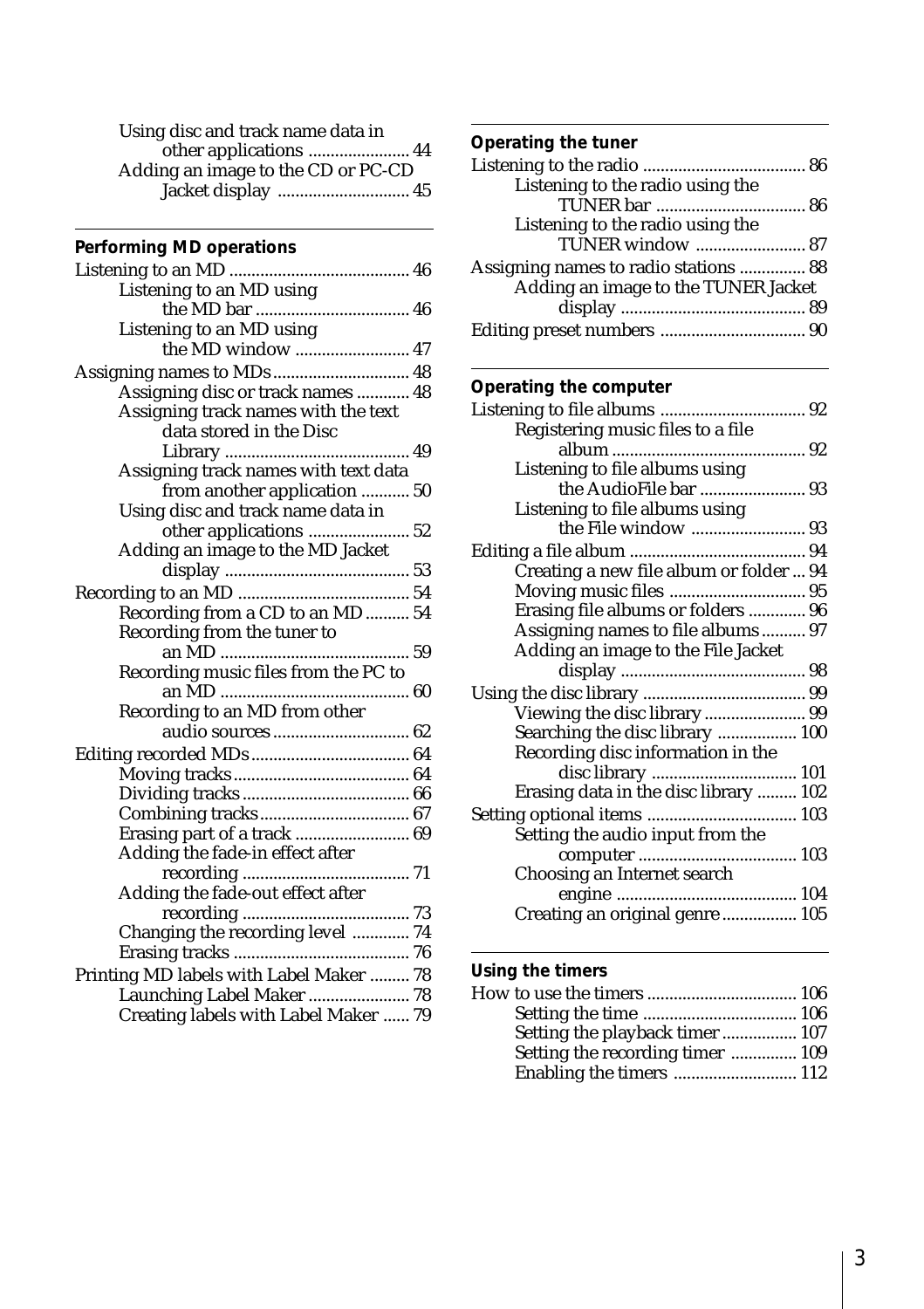# **Functional restrictions that vary with the connected system stereo component**

The functions that can be used and the icons displayed on the M-crew Tool bar depend on the system stereo component connected to your computer. For example, M-crew may not support timer and CD-TEXT information display functions for certain system stereo components, even if those components have timer and CD-TEXT information display functions.

For more information about the system stereo components that are compatible with M-crew and the functions that are supported, please go to the following URL on the World Wide Web.

http://www.sony.co.jp/en/Products/homeaudio/

#### **Notes**

- In this manual, the term "system stereo component" refers specifically to component stereo systems (incorporating CD and MD decks) and discrete MD decks that support PC-LINK connections.
- The displays shown in this manual are those for a CMT-PX3 stereo system.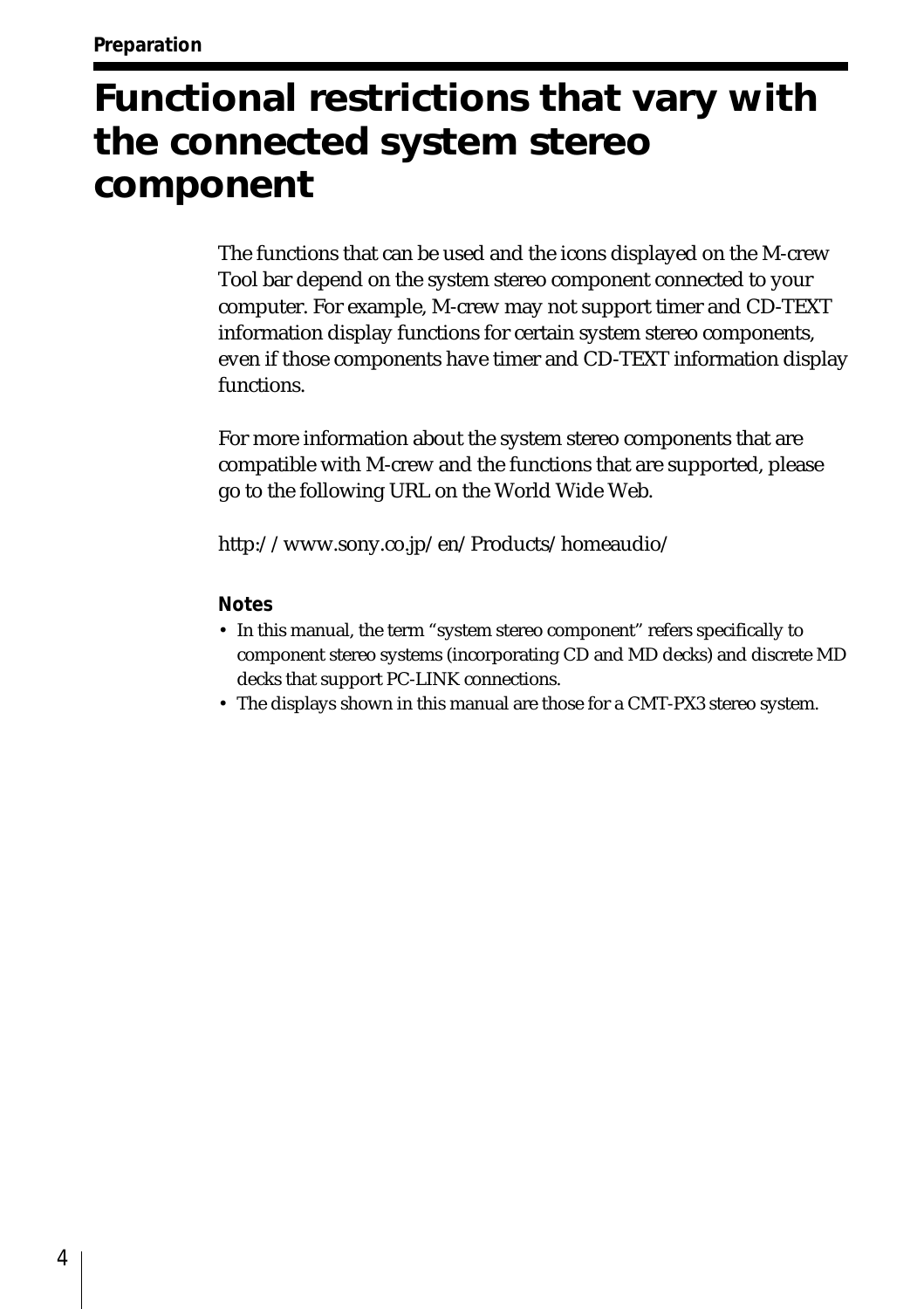# **Display items and functions**

# **Main bar**

The Main bar is referred to as the CD bar (page 9) when "CD" is selected in " $\boxed{2}$  Function Name display," as the MD bar (page 13) when "MD" is selected, as the TUNER bar (page 18) when "TUNER" is selected, and as the OTHERS bar (page 21) when "OTHERS" is selected.



## 1 **SONY logo**

Drag the logo with the left mouse button to move the Main bar up or down.

Right-click the logo to display a pop-up menu.

#### 2 **Function Name display**

Displays the name of the selected function.

Click to display and select a function. The selectable functions will depend on the nature of the system stereo components connected to your computer.

#### 3 **URL button**

Opens the website for the selected disc or radio station.

#### **Notes**

- To view websites, we recommend that you use Microsoft Internet Explorer (Ver.4.0 or higher) or Netscape Navigator (Ver.4.0 or higher) as your Internet browser.
- Internet access is necessary for viewing websites. For details on how to gain access to the Internet, consult the manufacturer of your computer.
- 4 **Volume control (only when connected to certain system stereo components)**

Adjusts the volume.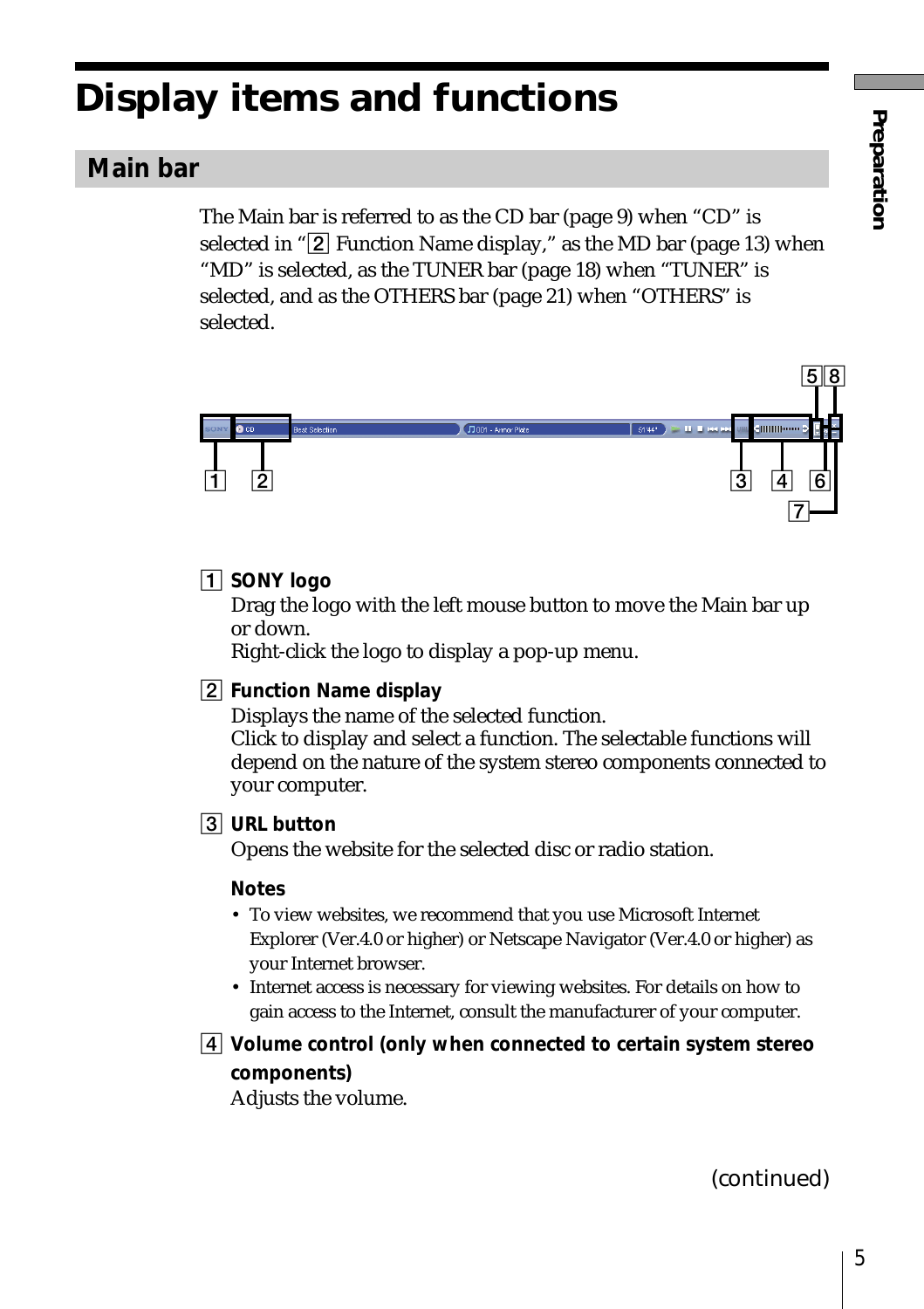- 5 **Tool bar switch** Click to show or hide the Tool bar (page 7).
- 6 **Help button**

Click to open Help (see "Using Help" on page 29 of "Operating Instructions" for M-crew Version 1.05E).

# 7 **Minimize button**

Click to reduce the size of the window.

8 **Close button** Click to exit M-crew.

6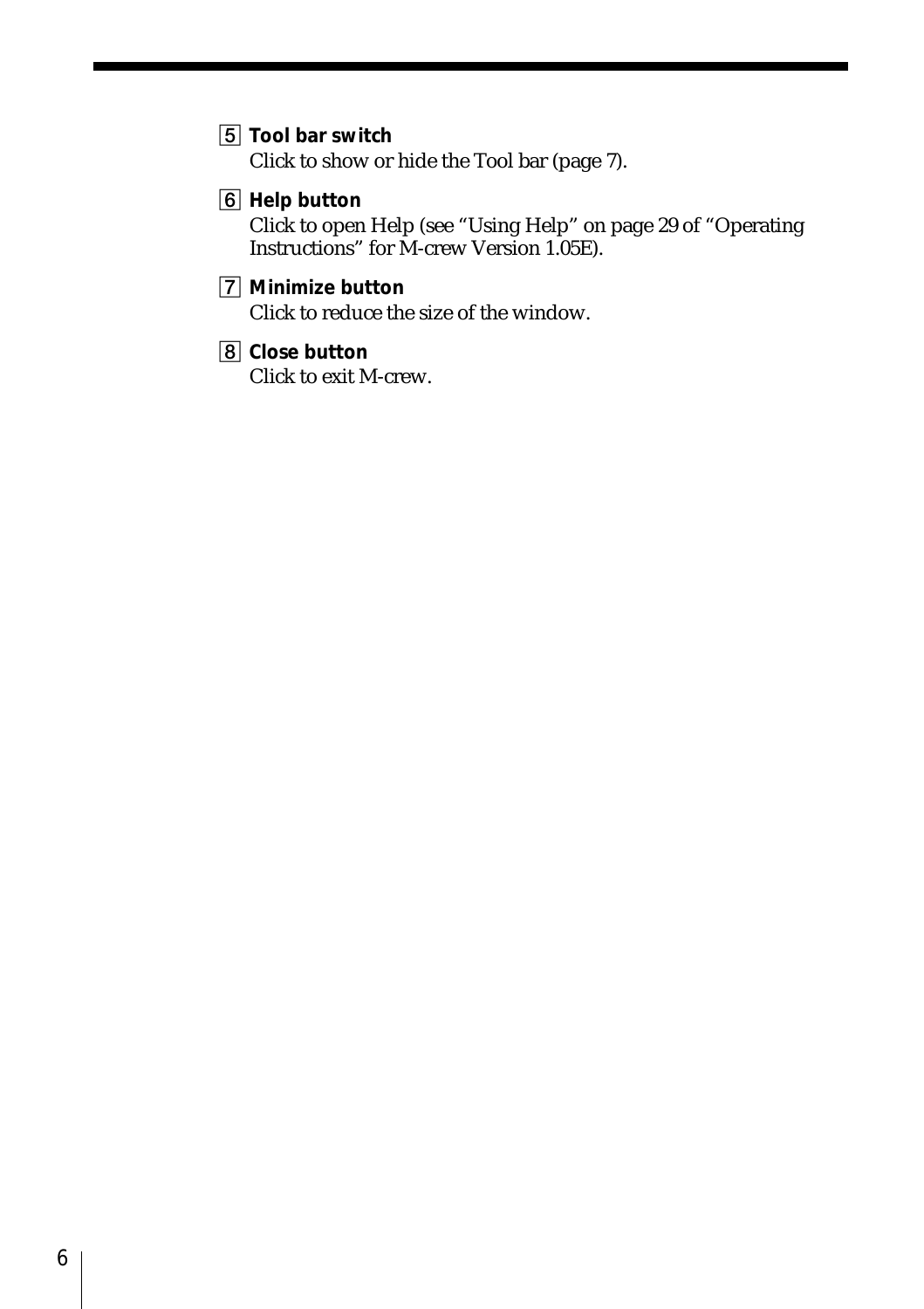# **Tool bar**

To view the Tool bar, click the Tool bar switch (page 6) in the Main bar. The icons displayed and their positions depend on the stereo system component connected.

When you click a function icon in the Tool bar, the system switches to the selected function and the corresponding window appears. Note that only one window can be opened at a time.





| $\bullet$ PC-CD | disc1 |                       | ooo <sup>.</sup>  | <b>UP II II HANG UP</b> | $\mathbf{x}$<br><b>Emmunum</b> |
|-----------------|-------|-----------------------|-------------------|-------------------------|--------------------------------|
|                 | un.   | Disc Library<br>File. | <b>Rec Window</b> |                         | <b>Collony</b><br>Ŧ            |
|                 |       |                       |                   |                         |                                |

1 **CD icon**

Click to display the CD window (page 10).

2 **MD icon**

Click to display the MD window (page 14).

3 **TUNER icon**

Click to display the TUNER window (page 19).

4 **OTHERS icon**

Click to display the OTHERS window (page 22).

5 **TIMER icon**

Click to display the Timer window (page 39). If the clock has not been set yet, the "Clock Set" dialog box (page 106) will appear. The time must be set before the Timer window can be displayed.

#### **Note**

M-crew does not support this function for certain system stereo components, even if those components have a timer function.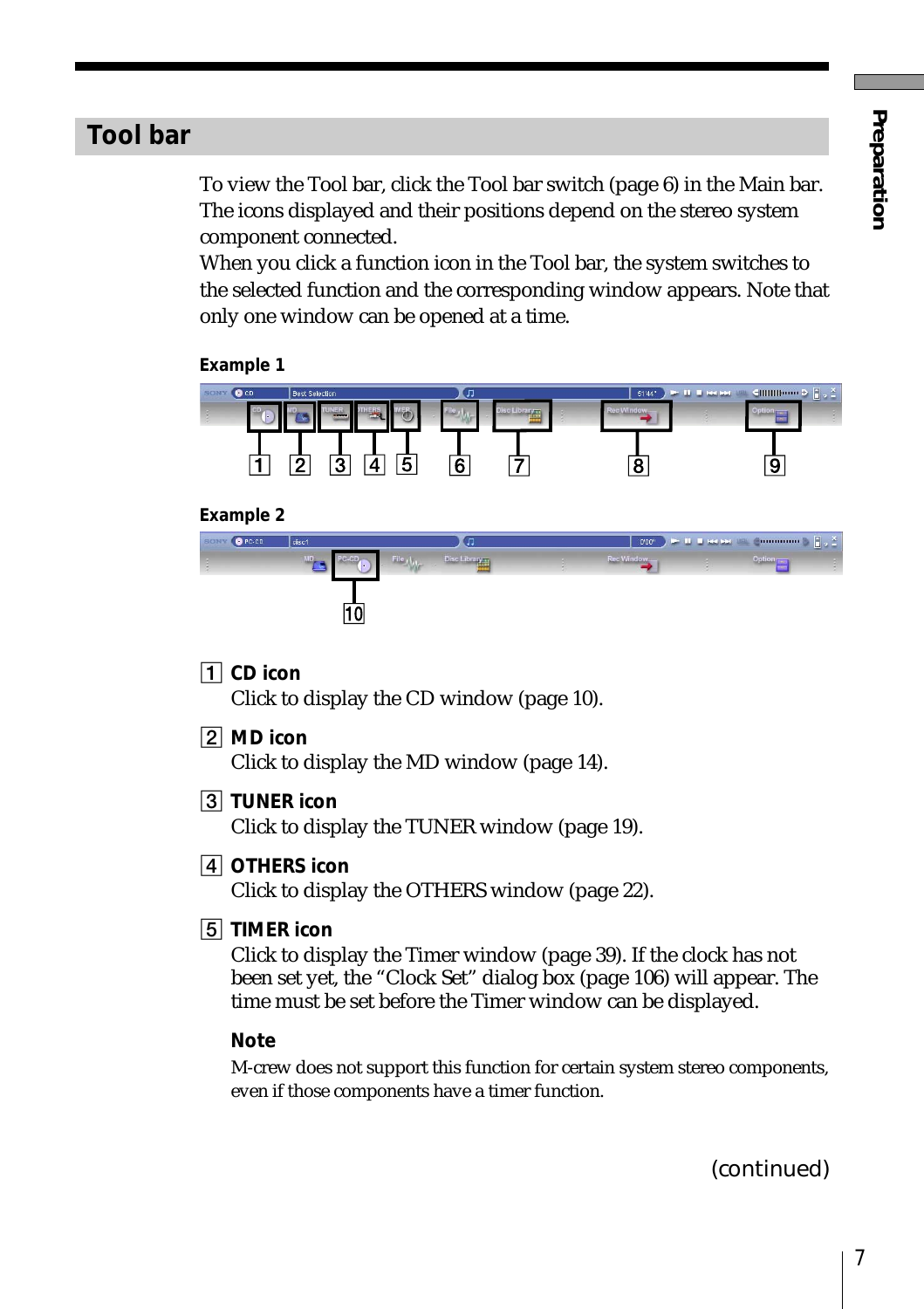- 6 **File icon** Click to display the File window (page 28).
- 7 **Disc Library icon** Click to display the Disc Library window (page 32).
- 8 **Rec window icon** Click to display the Rec window (page 34).
- 9 **Option icon** Click to display the "Option" dialog box (page 38).
- 0 **PC-CD icon (only when connected to an MDS-series MD deck)** Click to display the PC-CD window (page 24).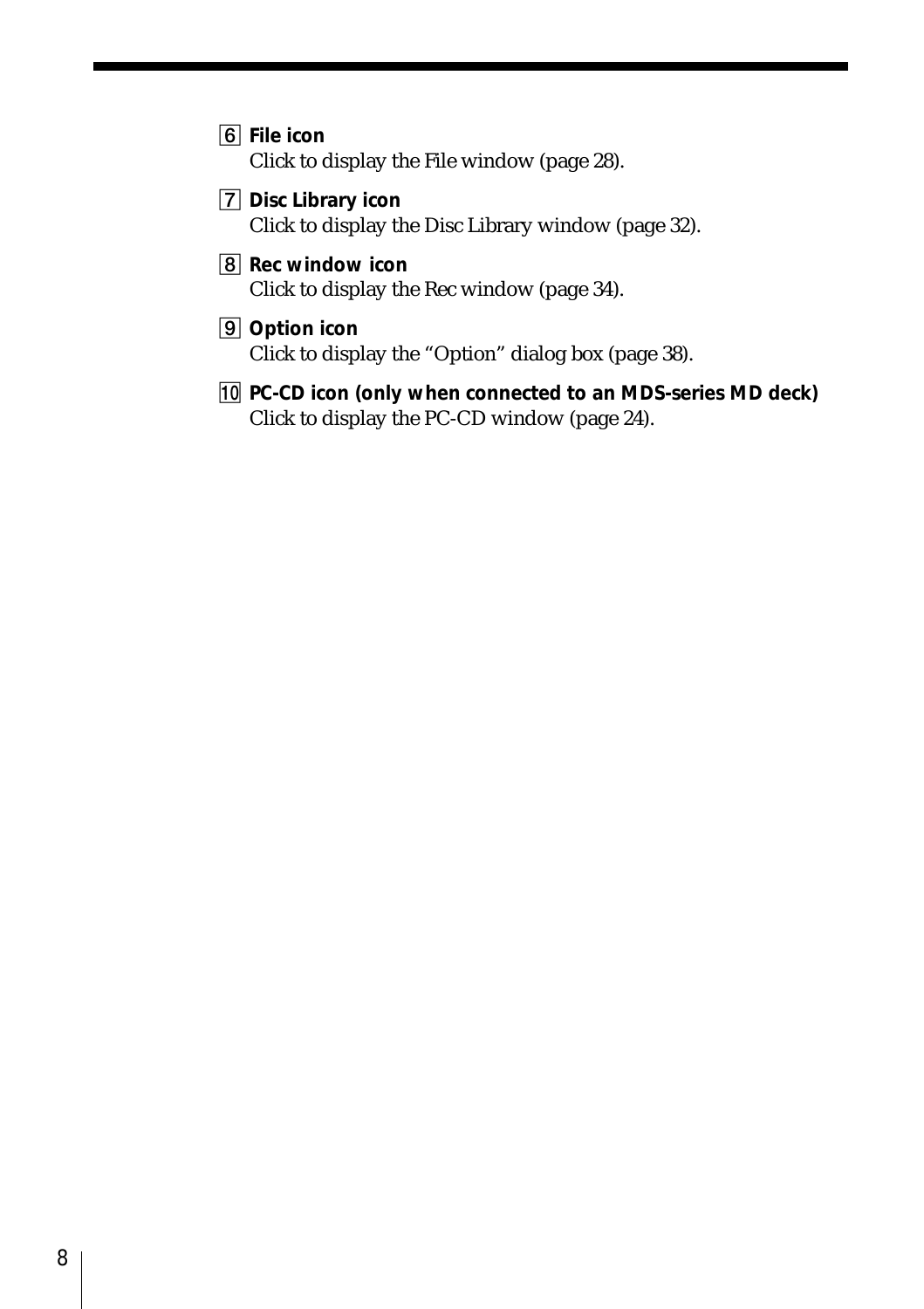# **CD bar**

To view the CD bar, click "CD" in the Function Name display (page 5) in the Main bar. Use this bar during CD player operations (page 40).



- 1 **Function Name display**
- 2 **Disc Information display**

Click to select the CD to play. The name of the selected CD appears in the Disc Information display.

(CDs other than CD1 are available only when your system stereo component is equipped with a CD changer.)

3 **Track Number/Track Name display** Click to select the track to play.

#### 4 **Time display**

Click to select the time display mode.

| Display mode        | Display contents                            |
|---------------------|---------------------------------------------|
| <b>Total Time</b>   | Total playing time of all tracks on the CD  |
| <b>Elapsed Time</b> | Elapsed playing time of the current track   |
| <b>Track Remain</b> | Remaining playing time of the current track |
| Disc Remain         | Remaining playing time of the CD            |

#### 5 **CD operation buttons**

: Play button : Pause button : Stop button

**HALFAR** : AMS\* (PREV and NEXT) buttons

\* AMS: Automatic Music Sensor. This function searches for the beginning of a track.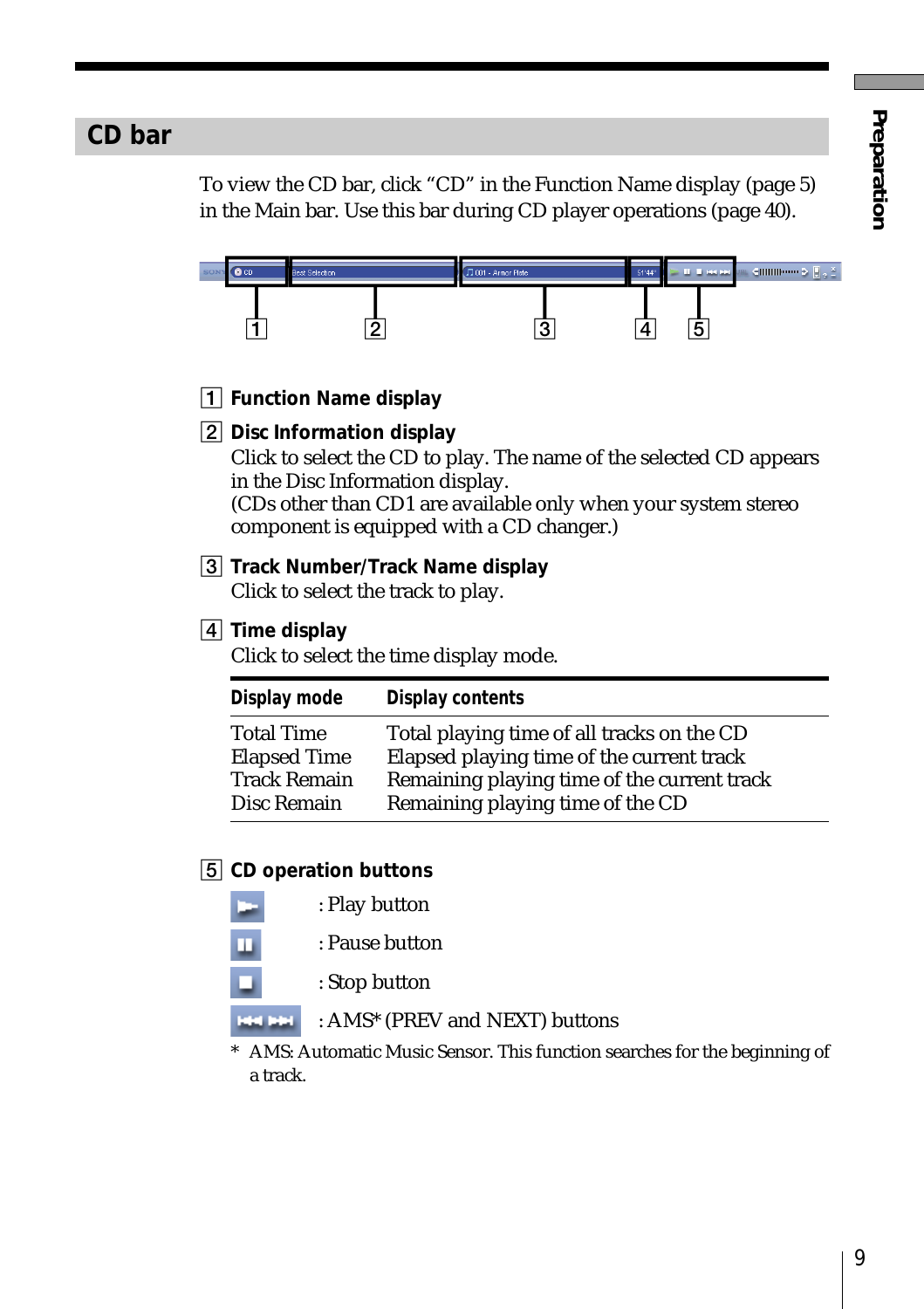# **CD window**

To view the CD window, click the CD icon in the Tool bar (page 7). Use this window to operate the CD player (page 40).

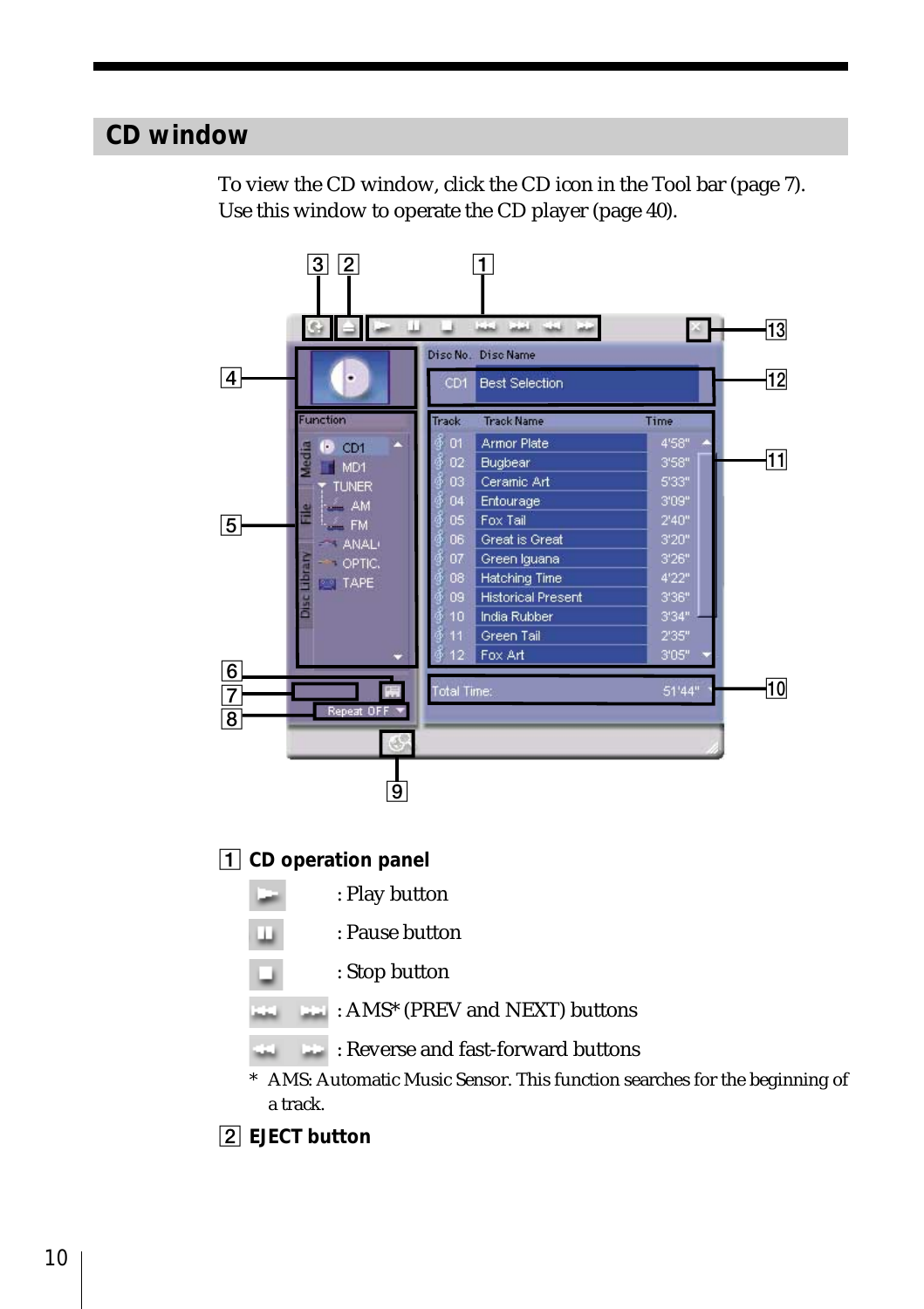#### 3 **Reload button**

Click to refresh the " $\overline{11}$  Track Name display" and " $\overline{12}$  Disc Information display."

#### 4 **Jacket display**

Displays an image of your choice (bitmapped or JPEG file) (page 45).

Click to select all tracks on the CD.

#### 5 **Function Tree display**

Click on the icon of the CD to be played. The icon flashes while the selected disc is being loaded. During this time, no M-crew operations can be initiated. You can drag the boundary to resize the display box.

#### 6 **Disc property button**

Click to enter the properties of the currently selected CD.

- Artist : Enter the name of the artist.
- URL : Enter the URL of the website that is displayed when the URL button in the Main bar is clicked.

Genre : Enter the music genre.

#### 7 **Play mode button**

(Play mode button appears only when your system stereo component is equipped with a CD changer.)

| <b>ALL DISCS</b> | : Plays all CDs loaded in the system stereo |
|------------------|---------------------------------------------|
|                  | component.                                  |
| 1 DISC           | : Plays a single CD.                        |

#### 8 **Repeat mode selector**

Selects a repeat mode.

| <b>REPEAT</b>     | : Plays a single CD repeatedly.    |
|-------------------|------------------------------------|
| <b>REPEAT1</b>    | : Plays a single track repeatedly. |
| <b>REPEAT OFF</b> | : Turns off the repeat function.   |

#### 9 **Internet search button**

Initiates a search for websites based on keywords entered in the dialog box.

#### **Notes**

- To view websites, we recommend that you use Microsoft Internet Explorer (Ver.4.0 or higher) or Netscape Navigator (Ver.4.0 or higher) as your Internet browser.
- Internet access is necessary for viewing websites. For details on how to gain access to the Internet, consult the manufacturer of your computer.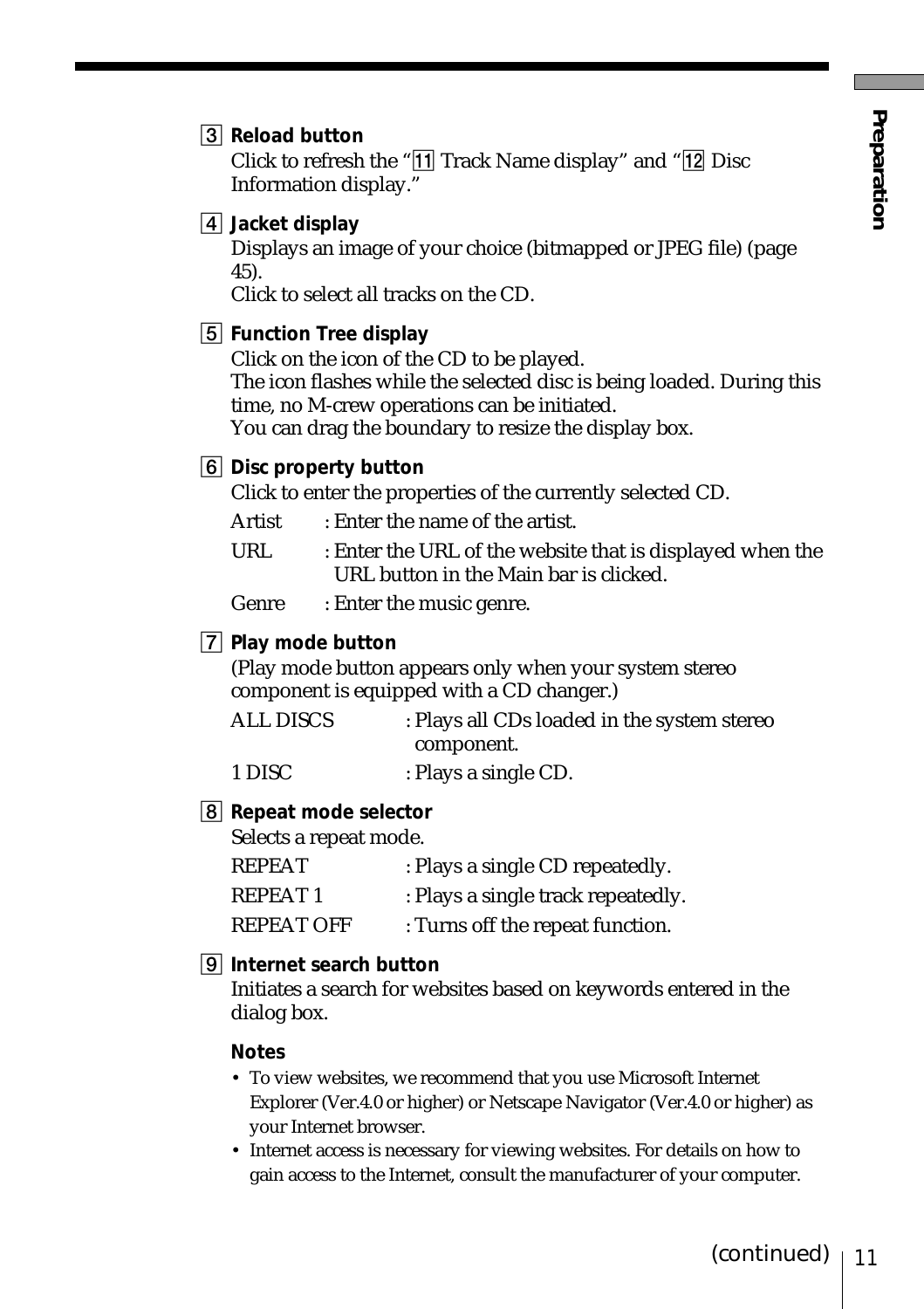#### 0 **Time display**

Click  $\blacksquare$  to select a time display mode.

| Display mode        | <b>Display contents</b>                     |
|---------------------|---------------------------------------------|
| <b>Total Time</b>   | Total playing time of all tracks on the CD  |
| <b>Elapsed Time</b> | Elapsed playing time of the current track   |
| <b>Track Remain</b> | Remaining playing time of the current track |
| Disc Remain         | Remaining playing time of the CD            |

#### **11** Track Name display

Displays the track names.

Click the track number to select it.

Click the track name to modify it (page 42).

Right-click the track name to display a pop-up menu, and then select "Save to CSV file" to save the disc and track names to a CSV (Comma Separated Value) formatted file (page 44).

You can also copy and paste text that has already been entered (page 42).

#### 12 Disc Information display

Displays the disc number and disc name.

Click the disc name to modify it (page 42).

Right-click the disc name to display a pop-up menu, and then select "Save to CSV file" to save the disc name track names to a CSV (Comma Separated Value) formatted file (page 44).

You can also copy and paste text that has already been entered (page 42).

**13** Close button

Click to close the CD window.

#### **Note**

To deselect the currently selected track, click on an empty area (i.e., a place with no button or function key) in the Time display.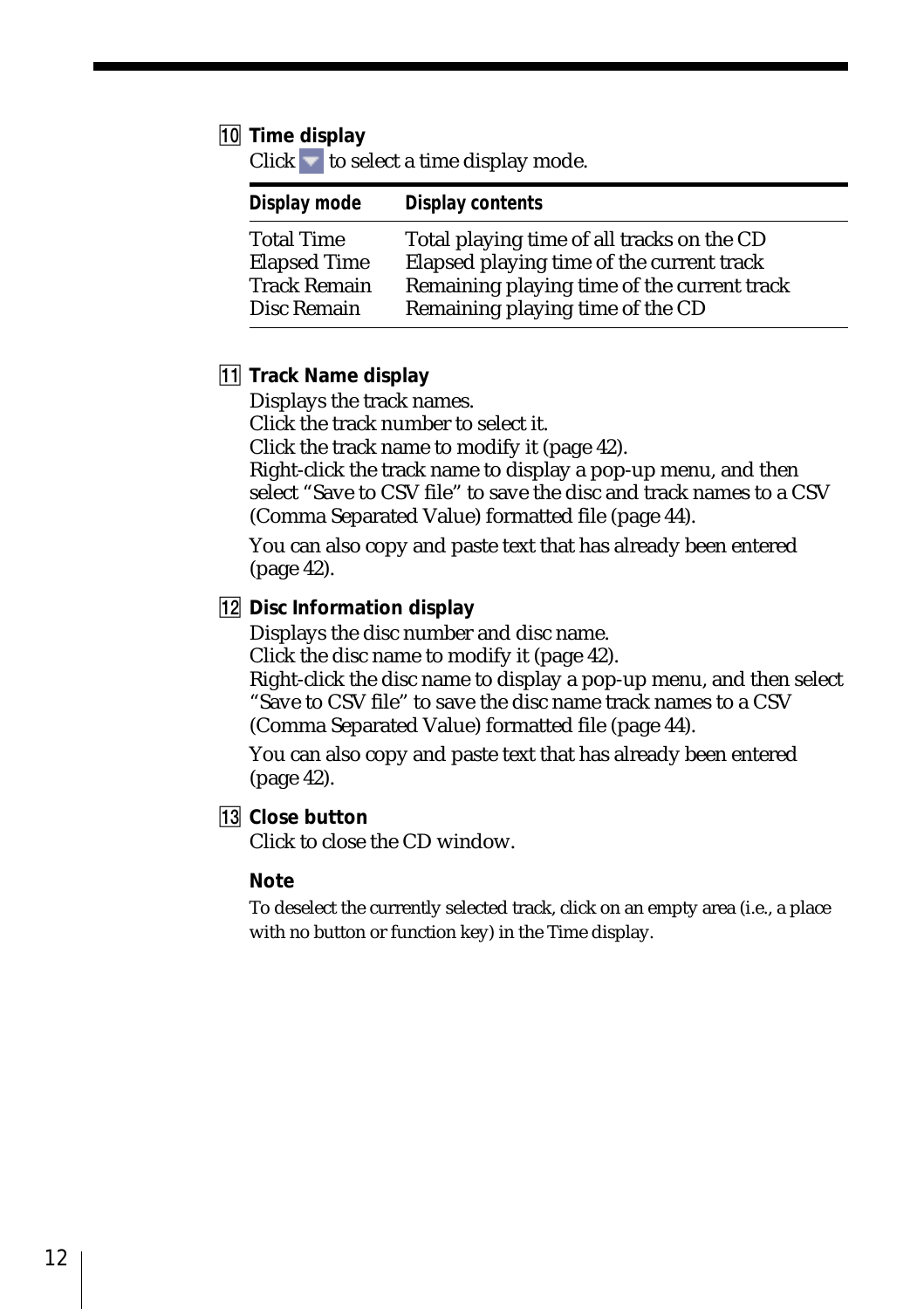# **MD bar**

To view the MD bar, click MD in the Function Name display (page 5) in the Main bar. Use this bar when performing MD operations (page 46).

|                                                                       | E MD<br><b>Best Selection MD</b>                                        | <b>II</b> III and seat<br><b>CITILITIONING</b><br>J 001 - Armor Plate<br>18'22<br>5<br>4                                                                                   |
|-----------------------------------------------------------------------|-------------------------------------------------------------------------|----------------------------------------------------------------------------------------------------------------------------------------------------------------------------|
|                                                                       | 1 Function Name display                                                 |                                                                                                                                                                            |
|                                                                       | [2] Disc Information display<br>Click to select the MD to play.         | (MDs other than MD1 are available only when your system stereo<br>component is equipped with an MD changer.)                                                               |
|                                                                       | Click to select the track to play.                                      | 3 Track Number/Track Name display                                                                                                                                          |
| $\vert 4\vert$ Time display<br>Click to select the time display mode. |                                                                         |                                                                                                                                                                            |
|                                                                       | Display mode                                                            | <b>Display contents</b>                                                                                                                                                    |
|                                                                       | <b>Total Time</b><br><b>Elapsed Time</b><br>Track Remain<br>Disc Remain | Total playing time of all tracks on the MD<br>Elapsed playing time of the current track<br>Remaining playing time of the current track<br>Remaining playing time of the MD |

## 5 **MD operation buttons**

| : Play button |
|---------------|
|               |

- : Pause button ш
- : Stop button п
- **BRIDE** : AMS\* (PREV and NEXT) buttons
- \* AMS: Automatic Music Sensor. This function searches for the beginning of a track.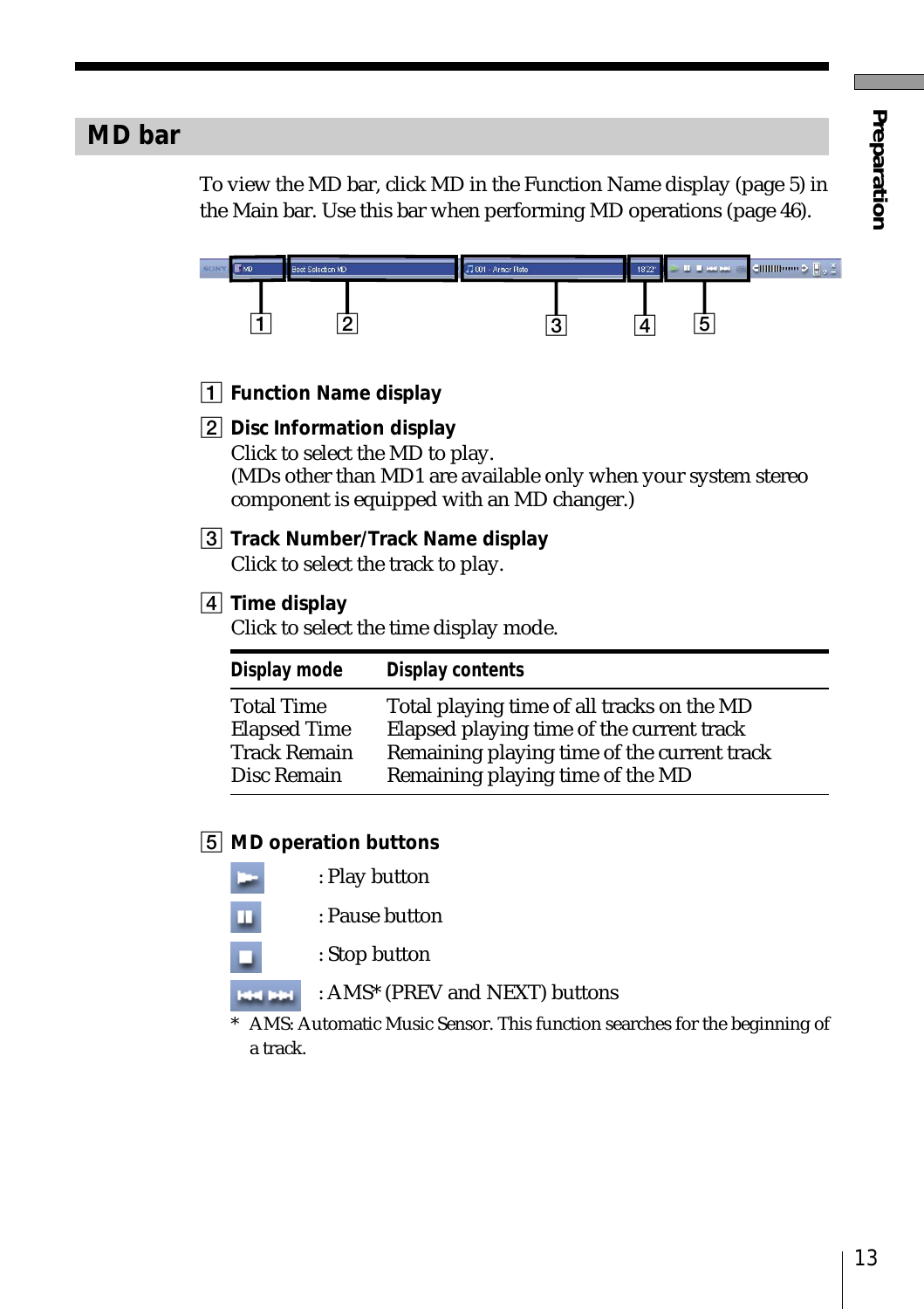# **MD window**

To view the MD window, click the MD icon in the Tool bar (page 7). Use this window to perform MD operations (page 46).



2 **EJECT button**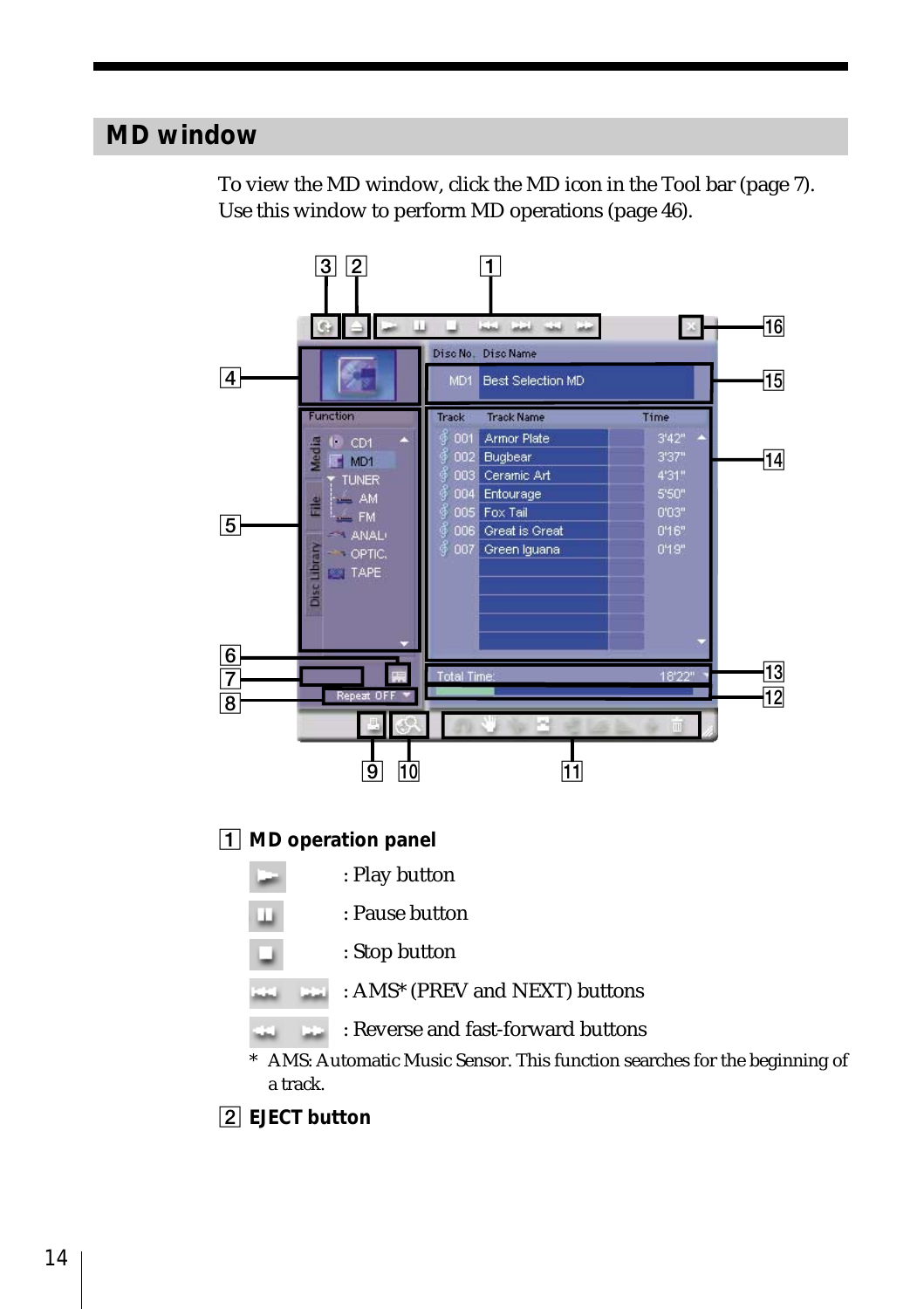#### 3 **Reload button**

Click to refresh the " $\overline{14}$  Track Name display" and " $\overline{15}$  Disc Information display."

4 **Jacket display**

Displays an image of your choice (bitmapped or JPEG file) (page 53).

Click to select all tracks on the MD.

#### 5 **Function Tree display**

Click on the icon of the MD to play.

The icon flashes while the selected disc is being loaded. During this time, no M-crew operations can be initiated.

You can drag the boundary to resize the display box.

## 6 **Disc property button**

Click to enter the properties of the currently selected MD.

- Artist : Enter the name of the artist.
- URL : Enter the URL of the website that is displayed when the URL button in the Main bar is clicked.

Genre : Enter the music genre.

#### 7 **Play mode button**

(Play mode button appears only when your system stereo component is equipped with an MD changer.)

| <b>ALL DISCS</b> | : Plays all MDs loaded in the system                     |
|------------------|----------------------------------------------------------|
|                  | stereo component.                                        |
| 1 DISC           | : Plays a single MD.                                     |
|                  | MD SEAMLESS ON/OFF: Selects seamless play mode or normal |
|                  | play mode.                                               |

#### 8 **Repeat mode selector**

Selects a repeat mode.

| <b>REPEAT</b>     | : Plays a single MD repeatedly.    |
|-------------------|------------------------------------|
| <b>REPEAT1</b>    | : Plays a single track repeatedly. |
| <b>REPEAT OFF</b> | : Turns the repeat function off.   |

#### 9 **Print button**

Click to activate the Label Maker software.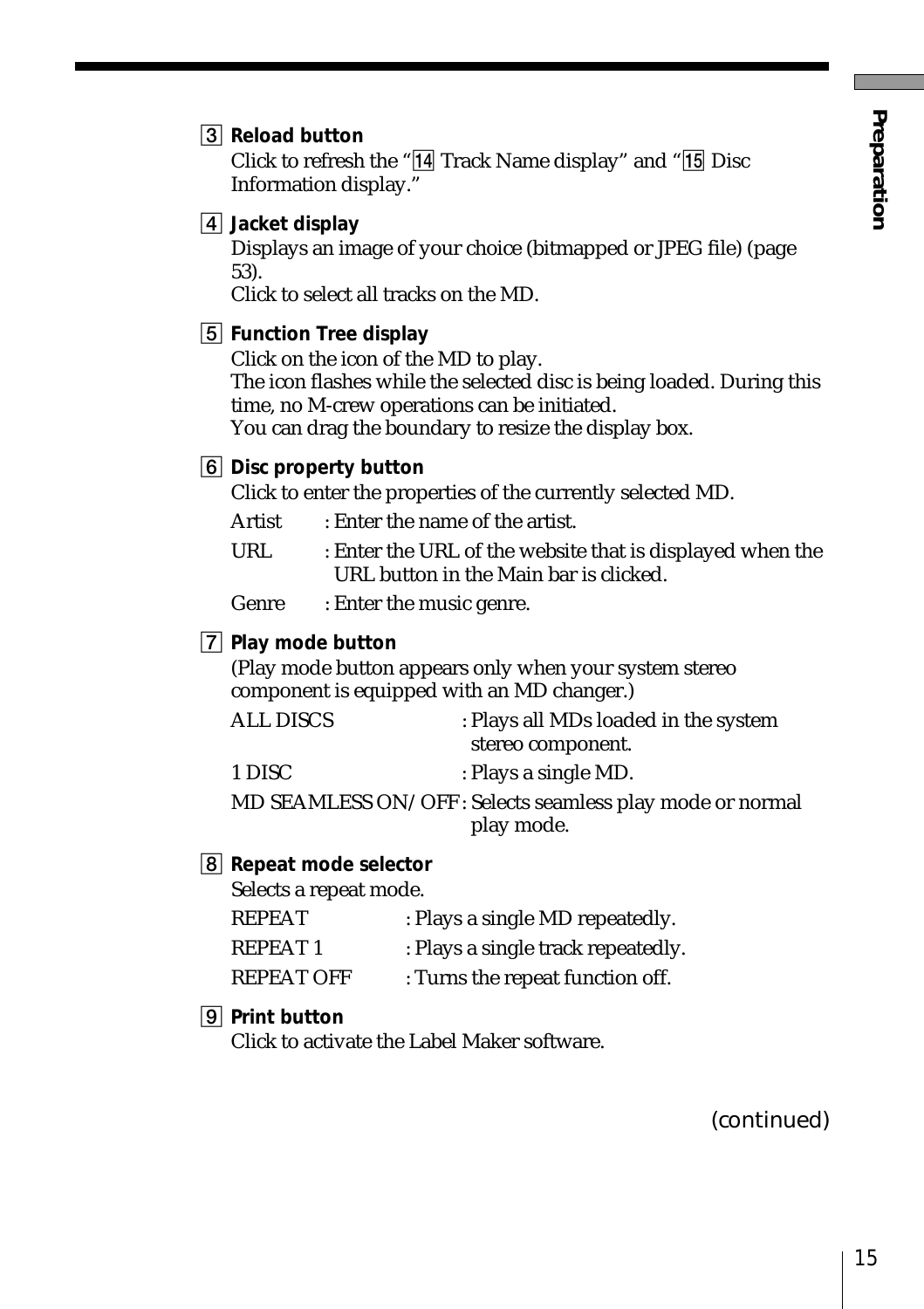#### 0 **Internet search button**

Initiates a search for websites based on keywords entered in the dialog box.

#### **Notes**

- To view websites, we recommend that you use Microsoft Internet Explorer (Ver.4.0 or higher) or Netscape Navigator (Ver.4.0 or higher) as your Internet browser.
- Internet access is necessary for viewing websites. For details on how to gain access to the Internet, consult the manufacturer of your computer.

## **11** MD edit buttons

- : Undo button Click to cancel the most recent edit action performed (except during a data entry or S.F edit operation).
- MOVE button
	- Click to open the "Move" dialog box (page 64).



: COMBINE button Click to open the "Combine" dialog box (page 67).



- : A-B ERASE button Click to open the "A-B Erase" dialog box (page 69).
- : DIVIDE button Click to open the "Divide" dialog box (page 66).
- : FADE IN button Click to open the "Fade in" dialog box (page 71).
- : FADE OUT button Click to open the "Fade out" dialog box (page 73).
- : LEVEL SHIFT button Click to open the "Level Shift" dialog box (page 75).
- : ERASE (recycle bin) button Click to open the "Erase" dialog box (page 76).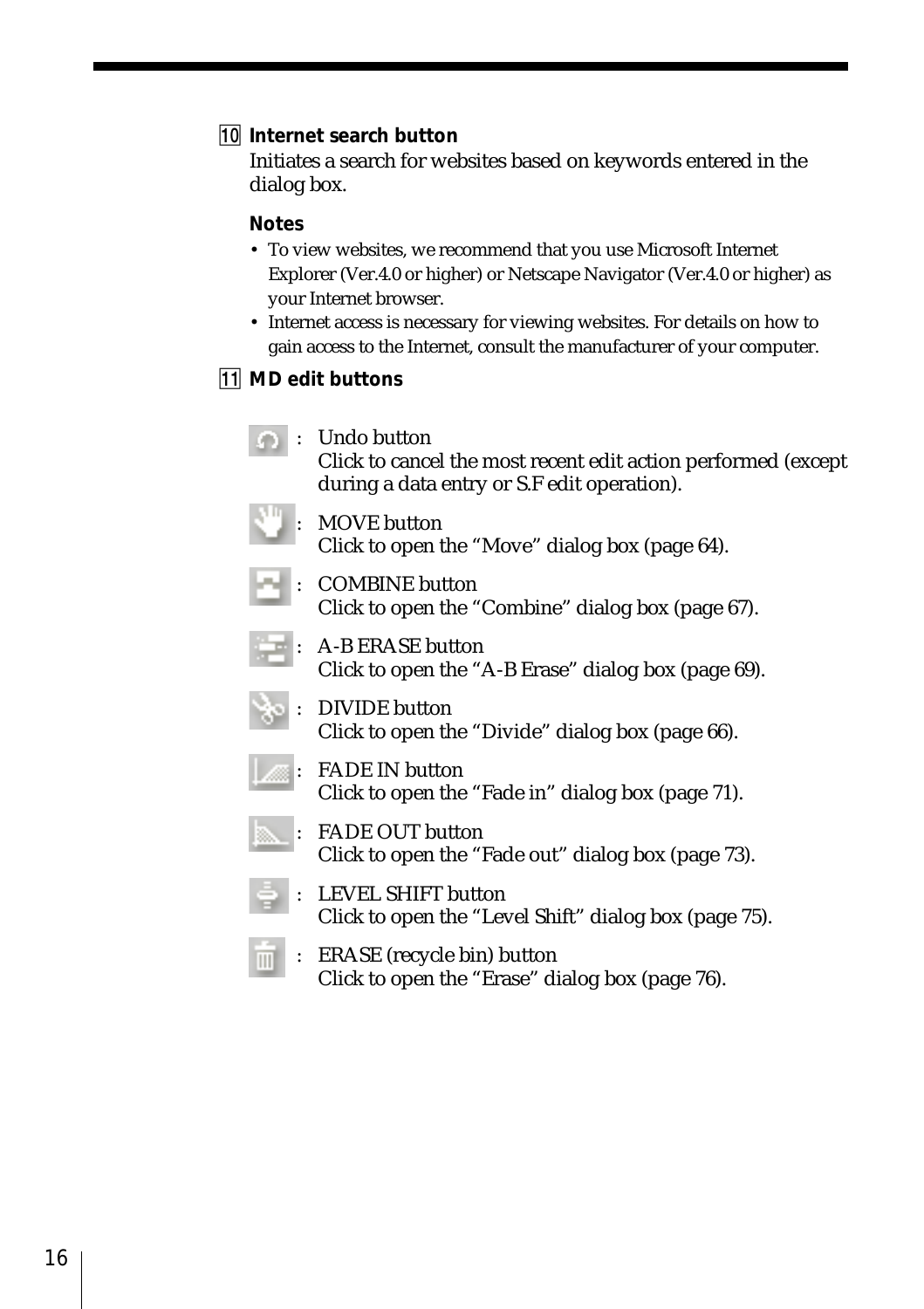## **12 Disc Capacity display**

| Total Time:                | 140' 44''             |
|----------------------------|-----------------------|
| Disc space<br>already used | Free space            |
|                            | Disc space to be used |

# **13** Time display

Click  $\bullet$  to select the time display mode.

| Display mode        | Display contents                            |
|---------------------|---------------------------------------------|
| <b>Remain Time</b>  | Total remaining recording time of the MD    |
| <b>Total Time</b>   | Total playing time of all tracks on the MD  |
| <b>Elapsed Time</b> | Elapsed playing time of the current track   |
| <b>Track Remain</b> | Remaining playing time of the current track |
| Disc Remain         | Remaining playing time of the MD            |

## **14** Track Name display

Displays the track names.

Click the track number to select it.

Click the track name to modify it (page 48).

Right-click the track name to display a pop-up menu, and then select "Save to CSV file" to save the disc name track names to a CSV (Comma Separated Value) formatted file (page 52). You can also copy and paste text that has already been entered

(page 48).

## **15 Disc Information display**

Displays the disc number and disc name. Click the disc name to modify it (page 48). Right-click the disc name to display a pop-up menu, and then select "Save to CSV file" to save the disc and track names to a CSV (Comma Separated Value) formatted file (page 52). You can also copy and paste text that has already been entered (page 48).

#### **16** Close button

Click to close the MD window.

#### **Note**

To deselect the currently selected track, click on an empty area (i.e., a place with no button or function key) in the Time display.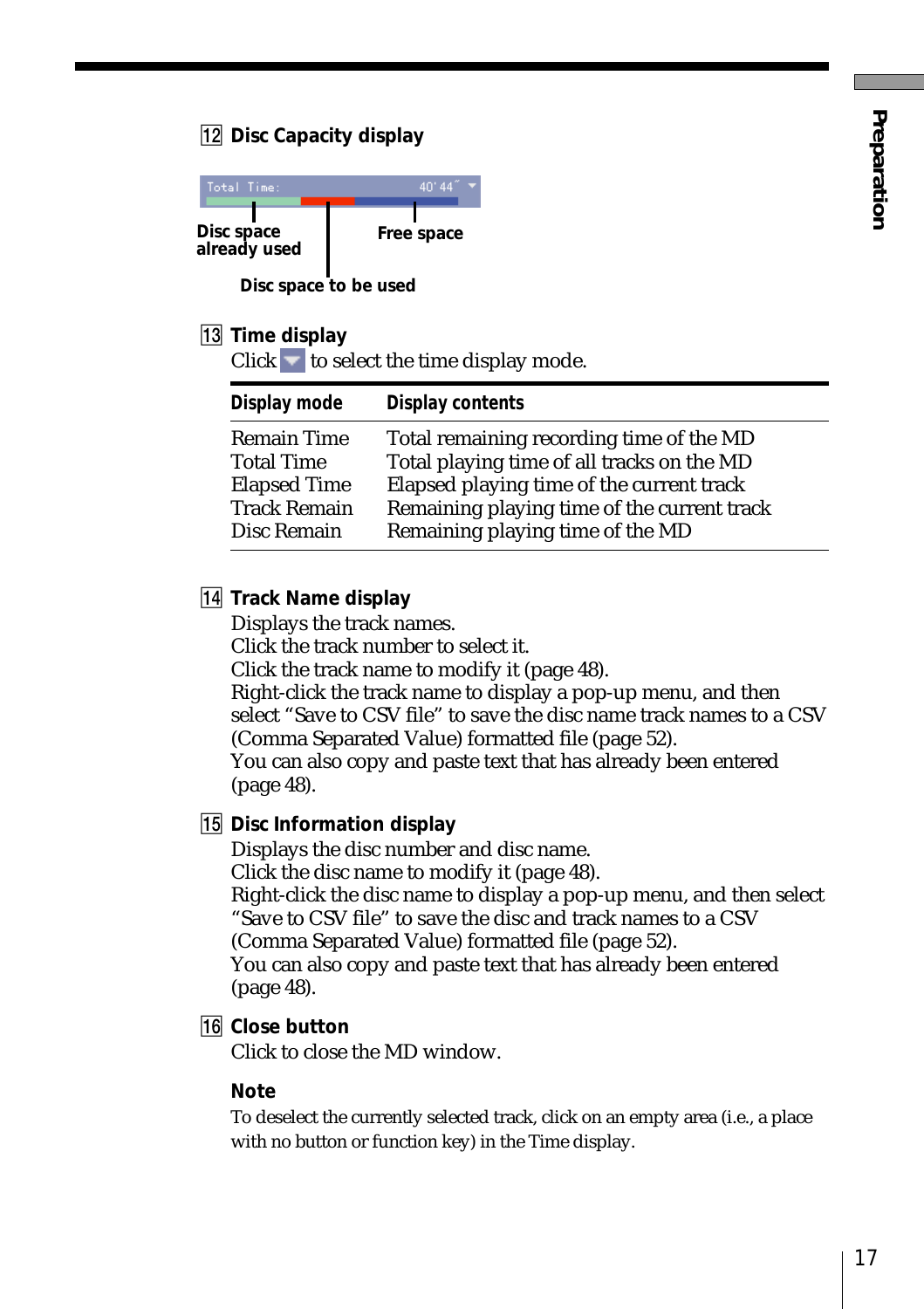# **TUNER bar**

To view the TUNER bar, select TUNER on the Function Name display in the Main bar (page 5). Use this bar when operating the tuner (page 86).

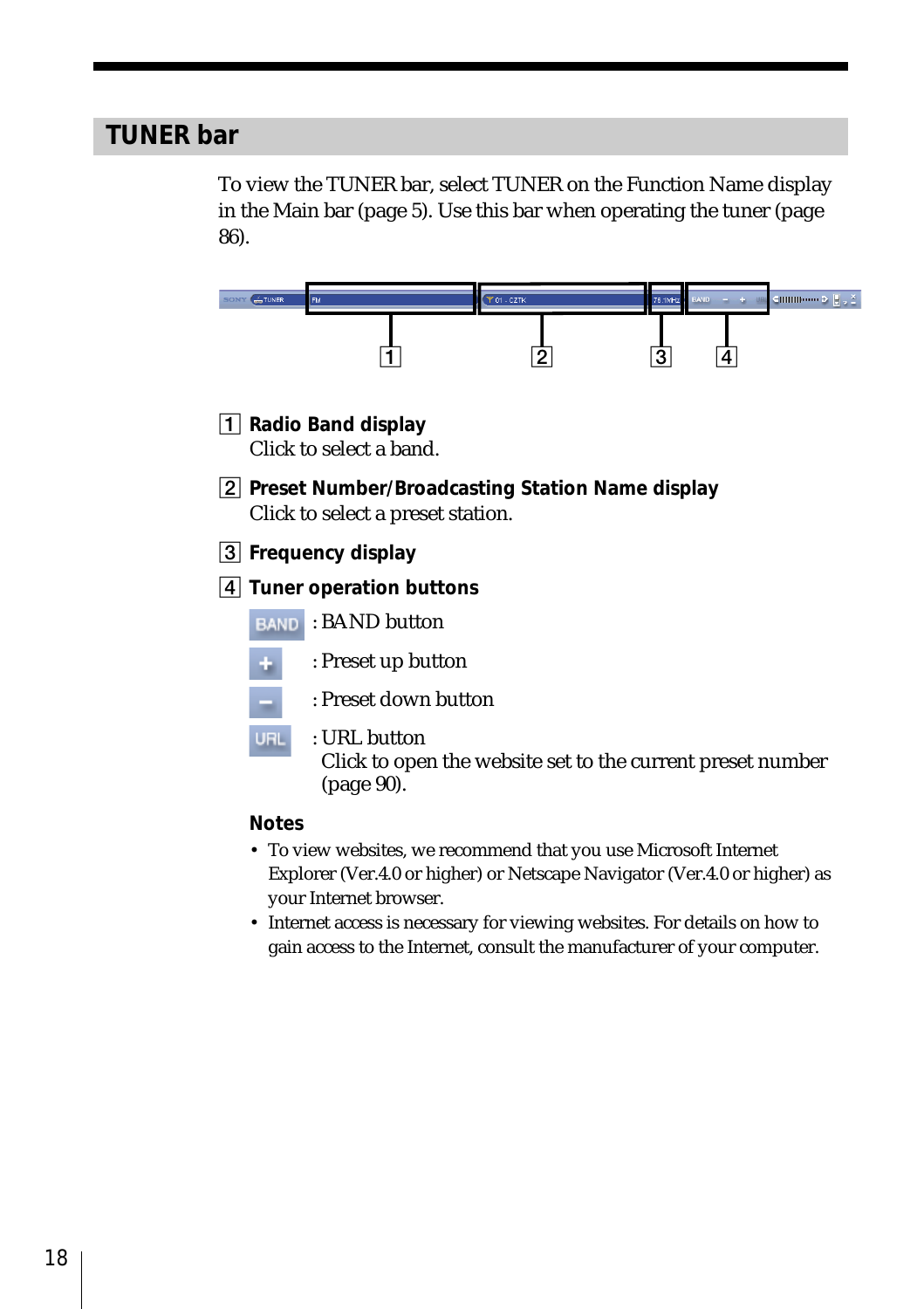# **TUNER window**



To view the TUNER window, click the TUNER icon in the Tool bar (page 7). Use this window to operate the tuner (page 86).

# 1 **Tuner operation buttons**

**BAND**: BAND button Click to select a band.

÷. : Preset up button



 $Q_0$ : EDIT button

Click to open the "Edit" dialog box (page 90). Use the "Edit" dialog box to edit the preset station settings.

2 **Reload button**

Click to refresh the system stereo component preset information displayed in "7 Preset display."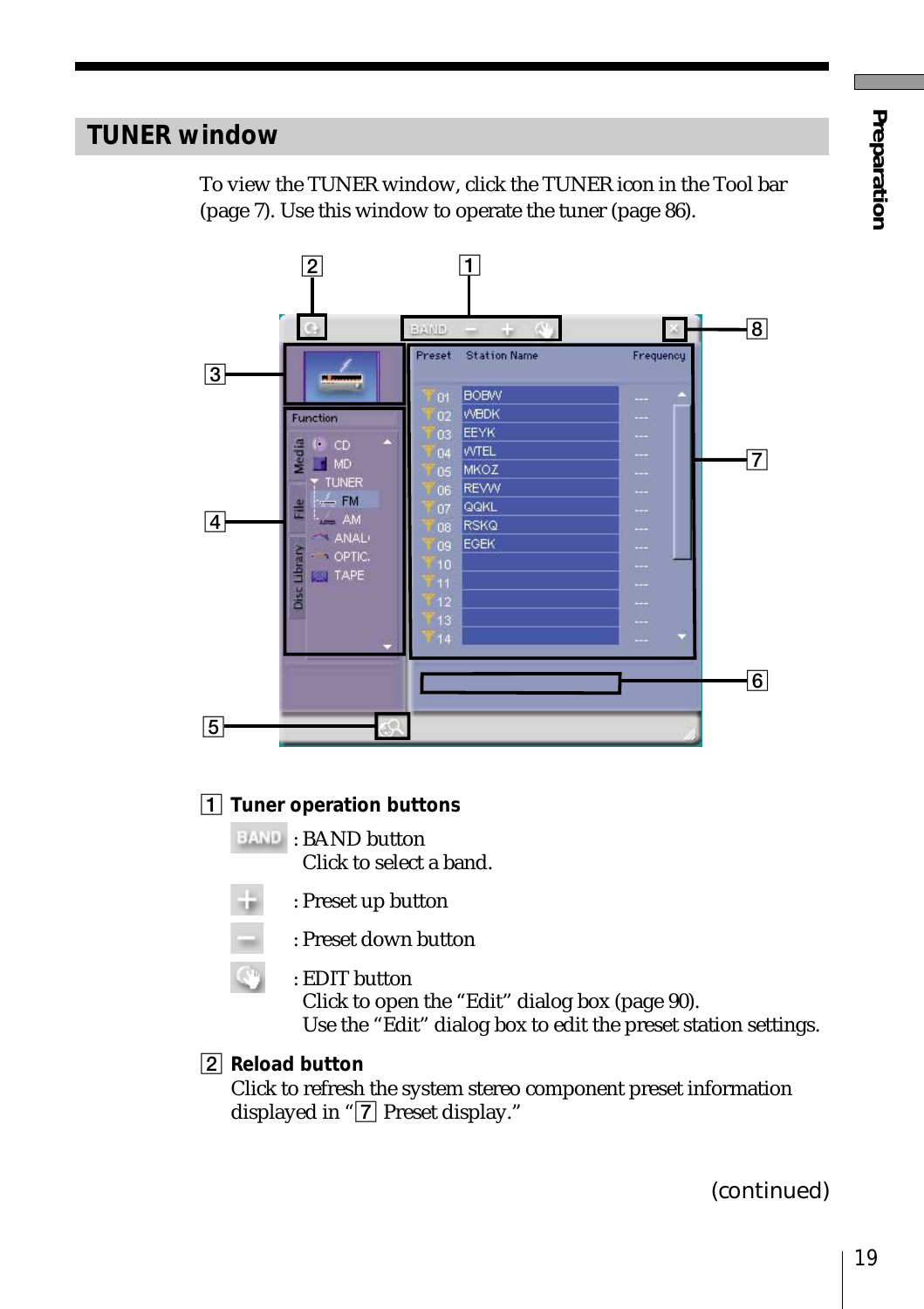#### 3 **Jacket display**

Displays an image of your choice (bitmapped or JPEG file) for each preset number (page 89).

## 4 **Function Tree display**

Displays the currently selected band. You can drag the boundary to resize the display box.

#### 5 **Internet search button**

Initiates a search for websites based on keywords entered in the dialog box.

#### **Notes**

- To view websites, we recommend that you use Microsoft Internet Explorer (Ver.4.0 or higher) or Netscape Navigator (Ver.4.0 or higher) as your Internet browser.
- Internet access is necessary for viewing websites. For details on how to gain access to the Internet, consult the manufacturer of your computer.

#### 6 **URL display**

Displays the URL set to the selected preset station.

#### 7 **Preset display**

Click a preset number to select the preset station. Click the station name to modify it (page 88).

#### 8 **Close button**

Click to close the TUNER window.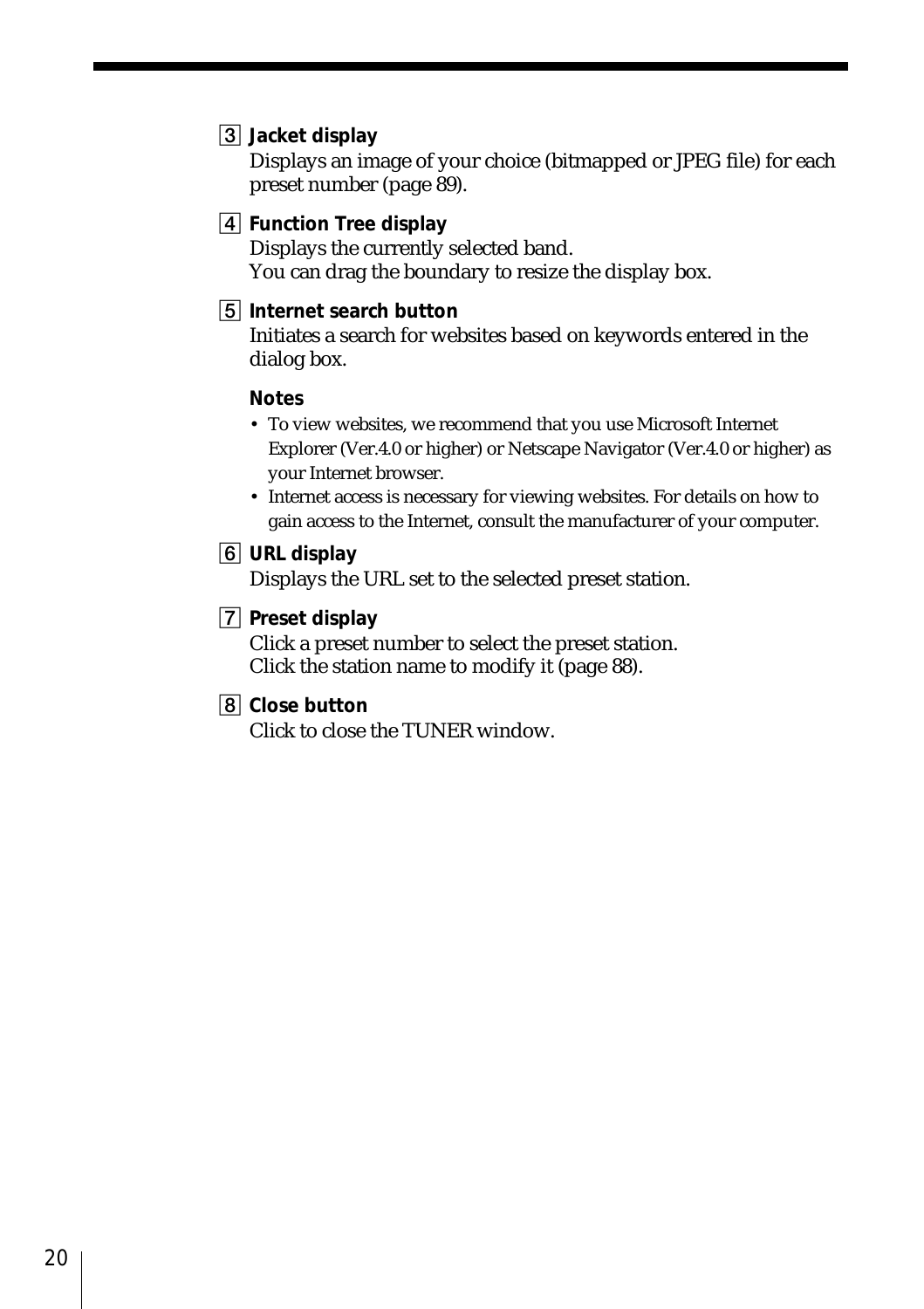# **OTHERS bar**

To view the OTHERS bar, select OTHERS in the Function Name display (page 5) in the Main bar. Use this bar when operating an external component connected to a system stereo component.



## 1 **Function Name display**

Displays the name of the external component connected to the system stereo component.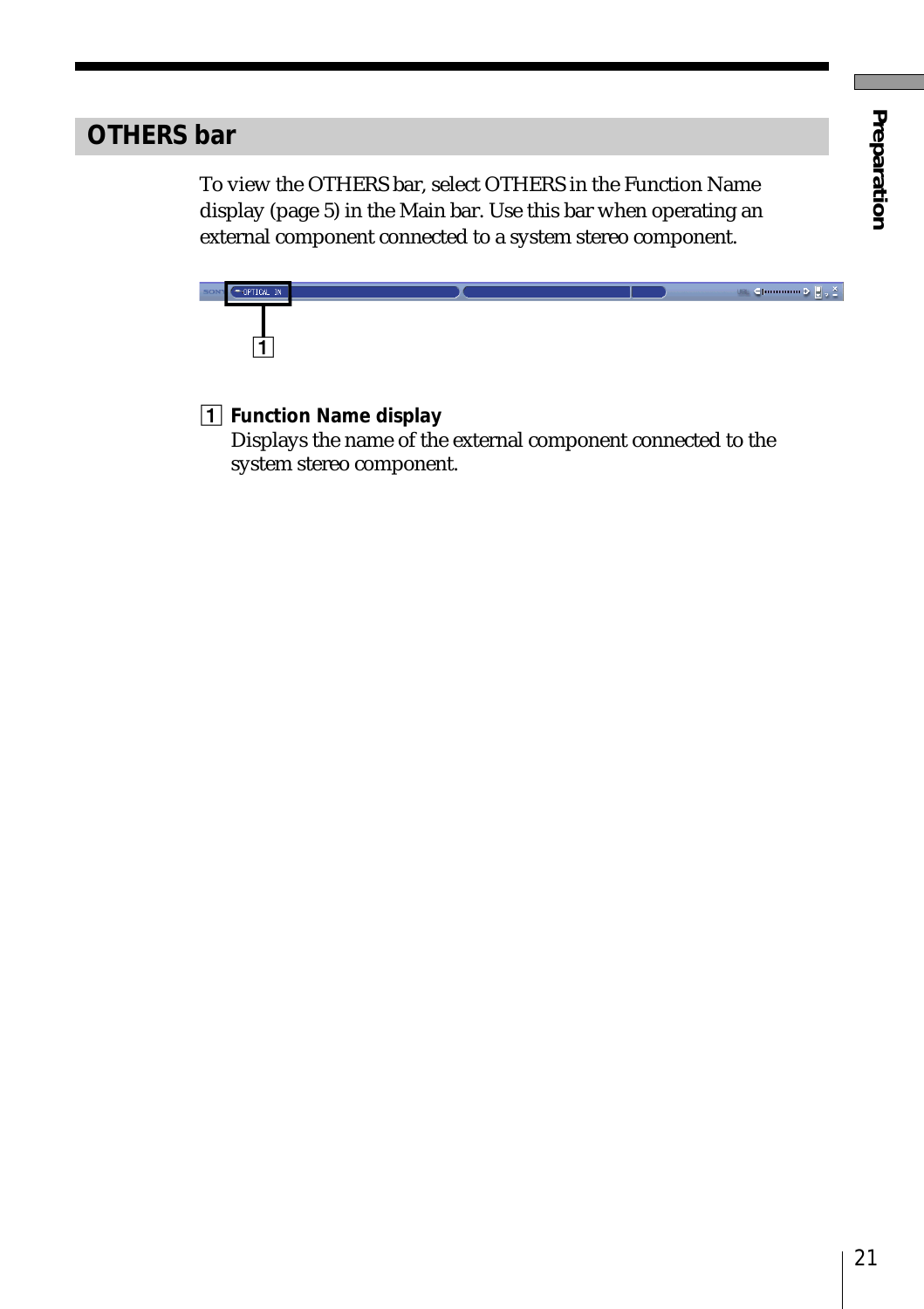# **OTHERS window**

To view the OTHERS window, click the OTHERS icon in the Tool bar (page 7). Use this window to listen to the audio from external audio components connected to a system stereo component.

|           |                                                                                                                                                                                   |                                                                                | $\overline{3}$ |
|-----------|-----------------------------------------------------------------------------------------------------------------------------------------------------------------------------------|--------------------------------------------------------------------------------|----------------|
| $\vert$ 1 | <b>The case 1</b><br><b>Function</b><br>$\bullet$ CD<br>Media<br>M <sub>D</sub><br><b>TUNER</b><br>$-$ FM<br>File<br>$= AM$<br>ANALI<br>Disc Library<br>$-$ OPTIC.<br><b>TAPE</b> | <b>Tann</b><br>ANALOG<br><b>HEAR</b><br><b>OPTICAL</b><br>$\rho$ . $=$<br>TAPE | $\overline{2}$ |
|           |                                                                                                                                                                                   |                                                                                |                |

#### 1 **Function Tree display**

Click the external audio component that you want to listen to. You can drag the boundary to resize the display box.

#### 2 **External Component display**

The currently selected component is enclosed in a yellow box.

#### 3 **Close button**

Click to close the OTHERS window.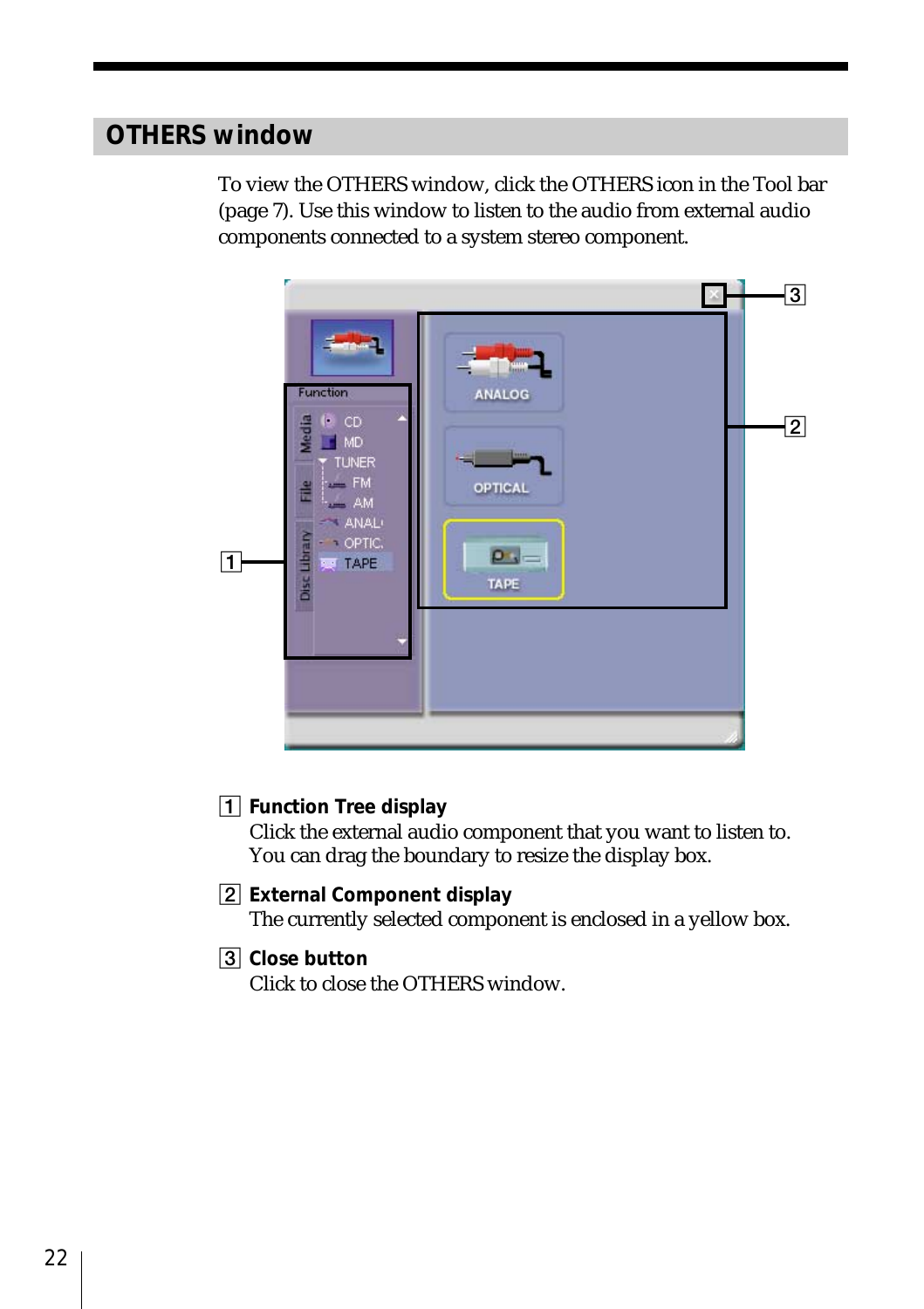# **PC-CD bar**

To view the PC-CD bar, click "PC-CD" in the Function Name display (page 5) in the Main bar. Use this bar to operate a CD in the CD-ROM drive of your computer (page 40).



- 1 **Function Name display**
- 2 **Disc Information display**

The name of the selected CD appears in the Disc Information display.

(CDs other than CD1 are available only when you use multiple CD-ROM drives on your computer.)

3 **Track Number/Track Name display** Click to select the track to play.

## 4 **Time display**

Click to select the time display mode.

| Display mode        | Display contents                            |
|---------------------|---------------------------------------------|
| <b>Total Time</b>   | Total playing time of all tracks on the CD  |
| <b>Elapsed Time</b> | Elapsed playing time of the current track   |
| <b>Track Remain</b> | Remaining playing time of the current track |

#### 5 **PC-CD operation buttons**

- : Play button
- : Pause button
	-
	- : Stop button
- 144, 144 : AMS\* (PREV and NEXT) buttons

\* AMS: Automatic Music Sensor. This function searches for the beginning of a track.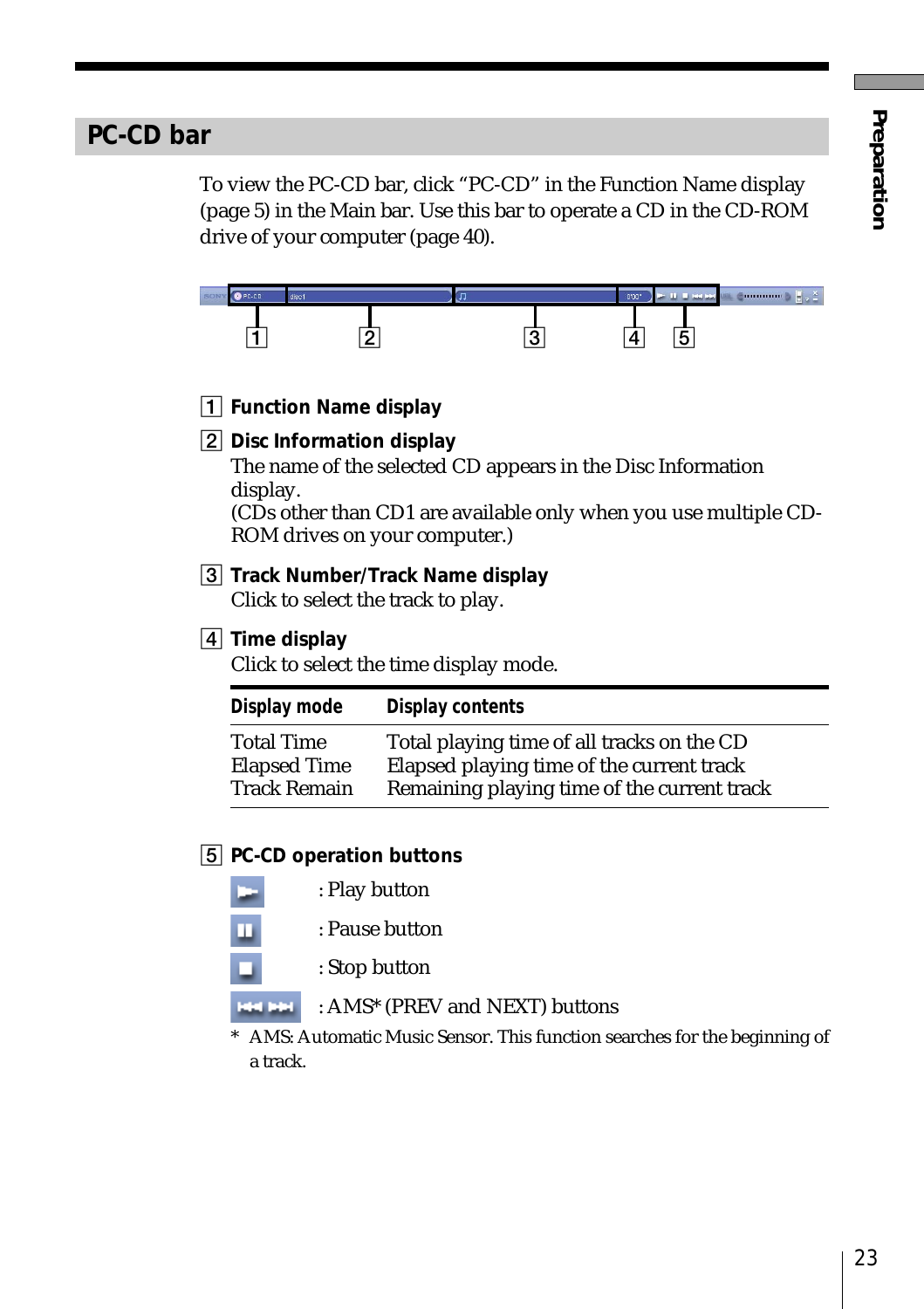# **PC-CD window**

To view the PC-CD window, click the PC-CD icon in the Tool bar (page 7). Use this window to operate the CD loaded in the CD-ROM drive in your computer (page 40).

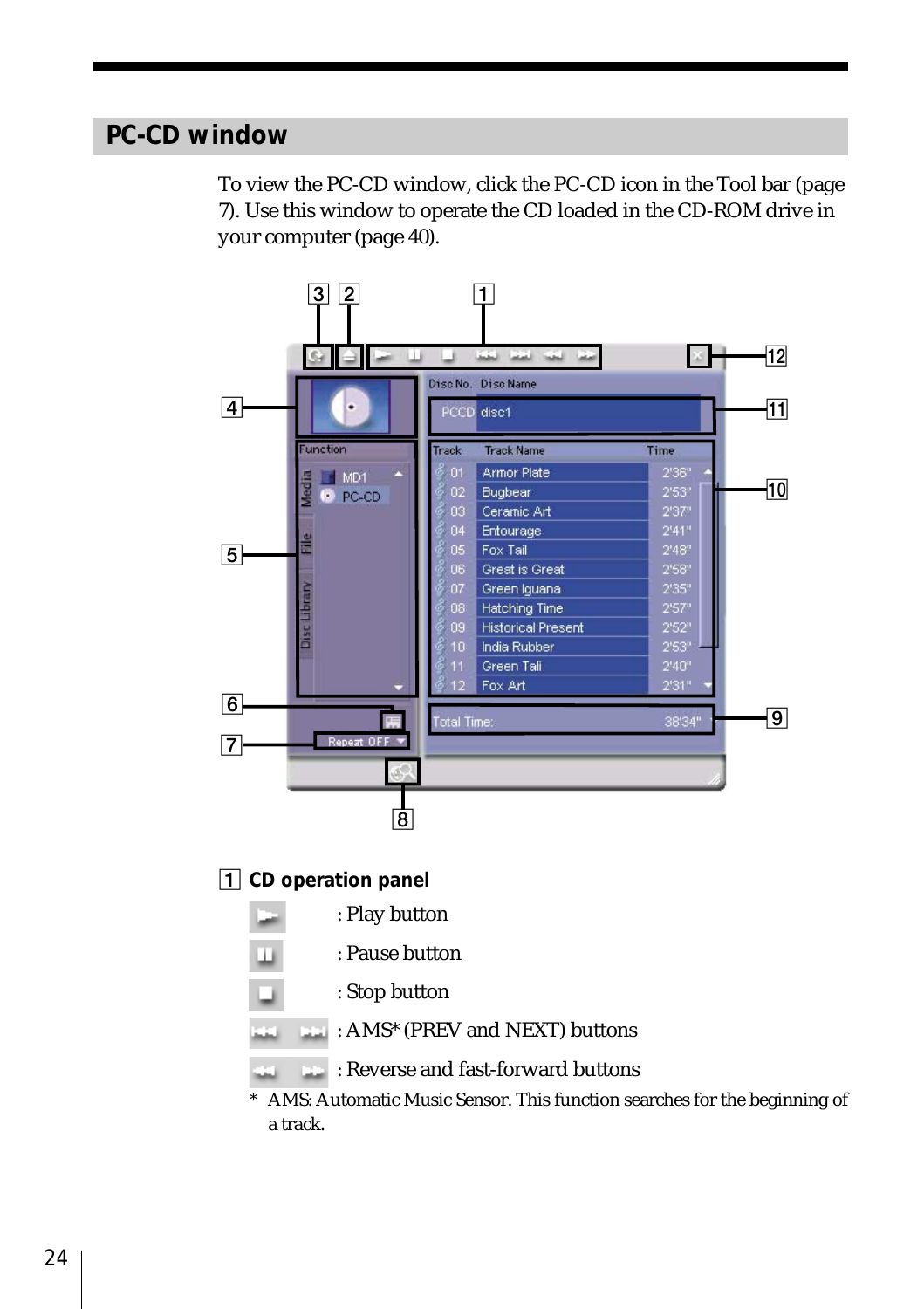2 **EJECT button**

## 3 **Reload button**

Click to refresh the " $\boxed{10}$  Track Name display" and " $\boxed{11}$  Disc Information display."

#### 4 **Jacket display**

Displays an image of your choice (bitmapped or JPEG file) (page 45).

Click to select all tracks on the CD.

#### 5 **Function Tree display**

Click on the icon of the CD to be played. You can drag the boundary to resize the display box.

## 6 **Disc property button**

Click to enter the properties of the currently selected CD.

Artist : Enter the name of the artist.

URL : Enter the URL of the website that is displayed when the URL button in the Main bar is clicked.

Genre : Enter the music genre.

#### 7 **Repeat mode selector**

Selects a repeat mode.

| <b>REPEAT</b>     | : Plays a single CD repeatedly.    |
|-------------------|------------------------------------|
| <b>REPEAT1</b>    | : Plays a single track repeatedly. |
| <b>REPEAT OFF</b> | : Turns off the repeat function.   |

#### 8 **Internet search button**

Initiates a search for websites based on keywords entered in the dialog box.

#### **Notes**

- To view websites, we recommend that you use Microsoft Internet Explorer (Ver.4.0 or higher) or Netscape Navigator (Ver.4.0 or higher) as your Internet browser.
- Internet access is necessary for viewing websites. For details on how to gain access to the Internet, consult the manufacturer of your computer.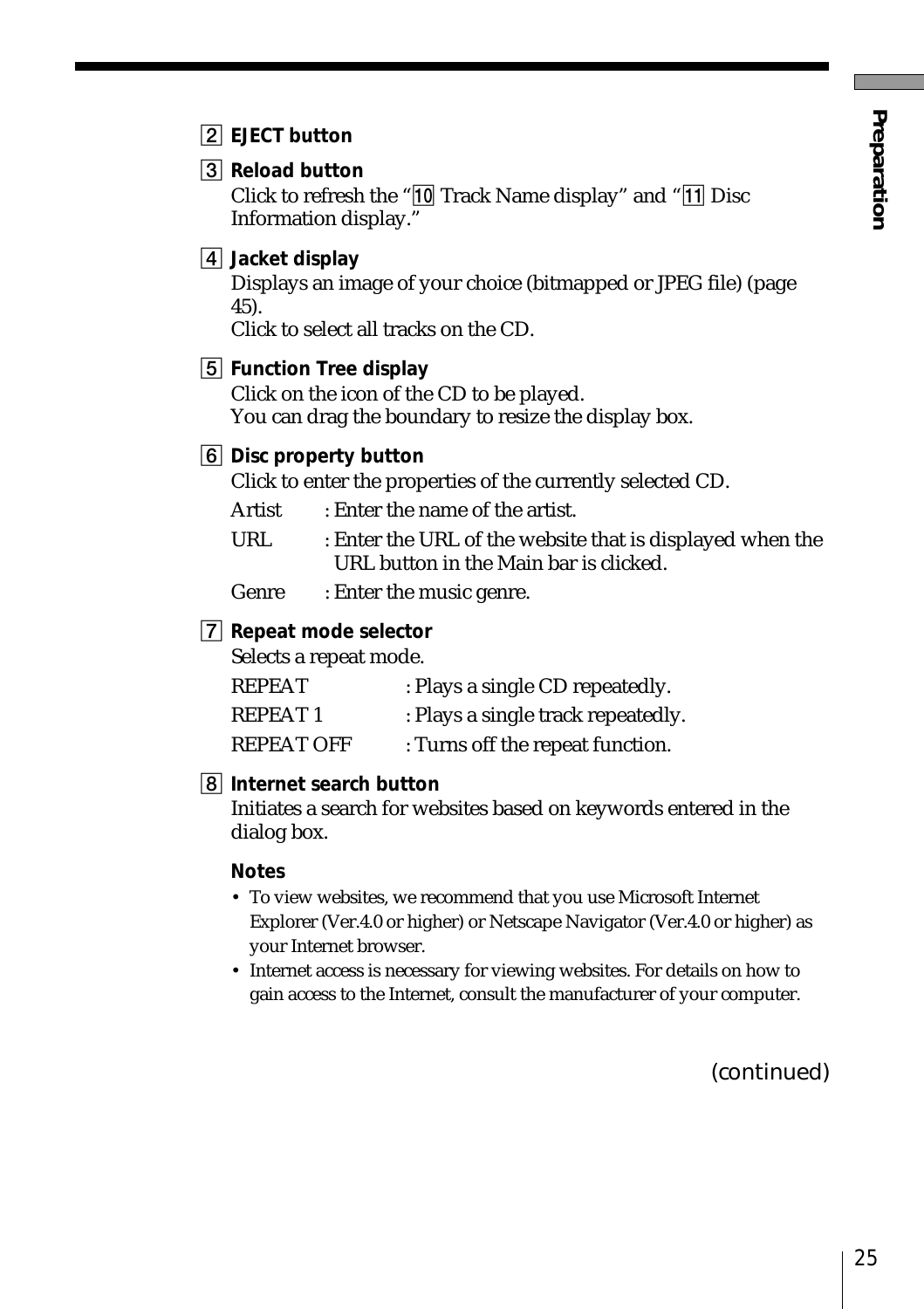#### 9 **Time display**

Click  $\blacktriangleright$  to select the time display mode.

| Display mode        | Display contents                            |
|---------------------|---------------------------------------------|
| <b>Total Time</b>   | Total playing time of all tracks on the CD  |
| <b>Elapsed Time</b> | Elapsed playing time of the current track   |
| <b>Track Remain</b> | Remaining playing time of the current track |

#### 0 **Track Name display**

Displays the track name.

Click the track number to select it.

Click the track name to modify it (page 42).

Right-click the track name to display a pop-up menu, and then select "Save to CSV file" to save the disc and track names to a CSV (Comma Separated Value) formatted file (page 44).

You can also copy and paste text that has already been entered (page 42).

#### **11 Disc Information display**

Displays the disc number and disc name.

Click the disc name to modify it (page 42).

Right-click the disc name to display a pop-up menu, and then select "Save to CSV file" to save the disc and track names to a CSV (Comma Separated Value) formatted file (page 44). You can also copy and paste text that has already been entered

(page 42).

**12** Close button

Click to close the PC-CD window.

#### **Note**

To deselect the currently selected track, click on an empty area in the Time display.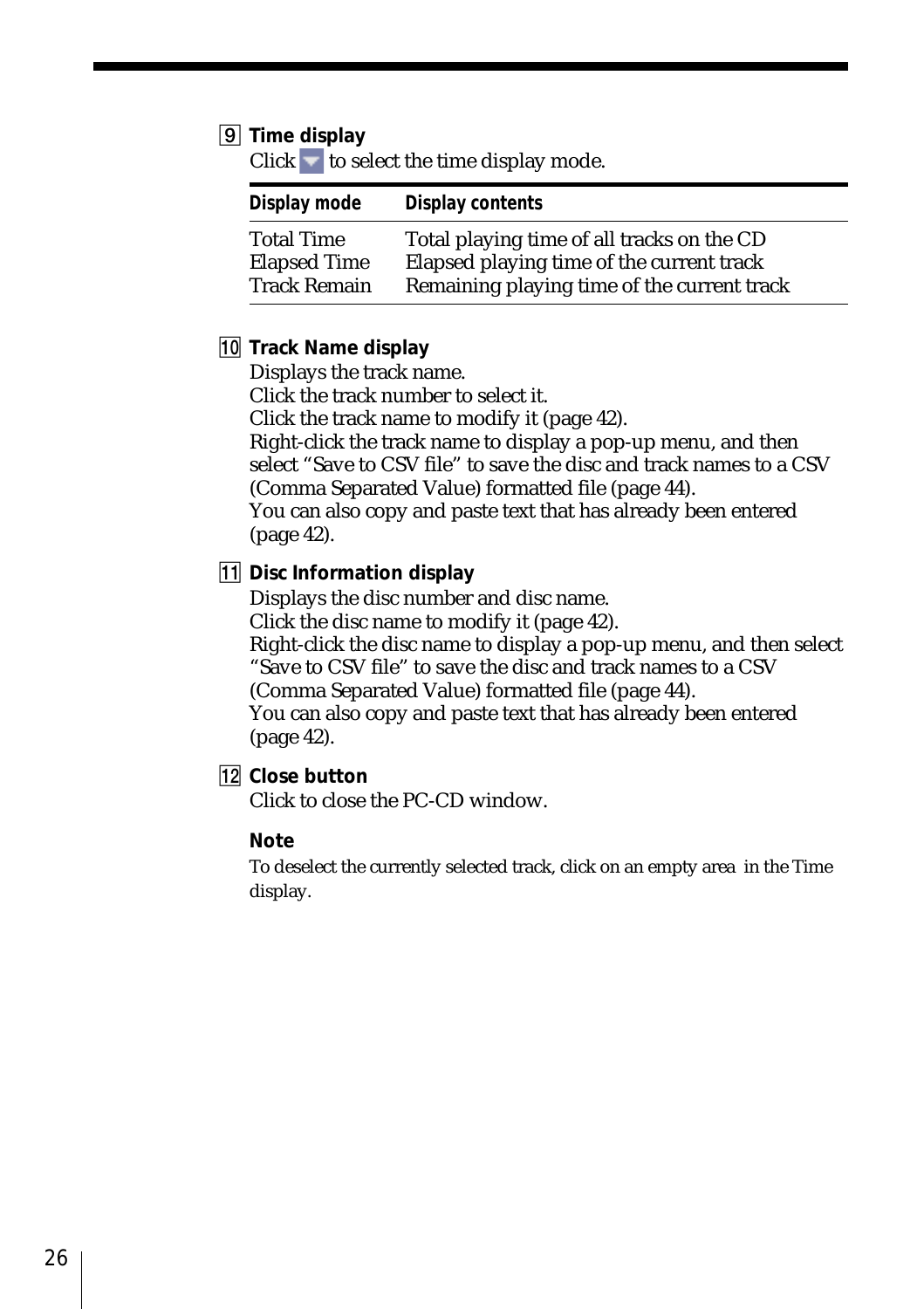# **AudioFile bar**

To view the AudioFile bar, click "AudioFile" in the Function Name display (page 5) in the Main bar. Use this bar to operate music files stored on your computer's hard disk (page 92).



1 **File Information display**

Click to select the file album to play. The name of the selected file album appears in the File Information display.

2 **Track Number/Track Name display** Click to select the track to play.

## 3 **Time display**

Click to select the time display mode.

| Display mode        | Display contents                                   |
|---------------------|----------------------------------------------------|
| <b>Total Time</b>   | Total playing time of all tracks in the file album |
| <b>Elapsed Time</b> | Elapsed playing time of the current track          |
| <b>Track Remain</b> | Remaining playing time of the current track        |

#### 4 **Music files operation buttons**

| : Play button  |  |
|----------------|--|
| : Pause button |  |
| : Stop button  |  |
|                |  |

: AMS\* (PREV and NEXT) buttons **Helper** 

\* AMS: Automatic Music Sensor. This function searches for the beginning of a track.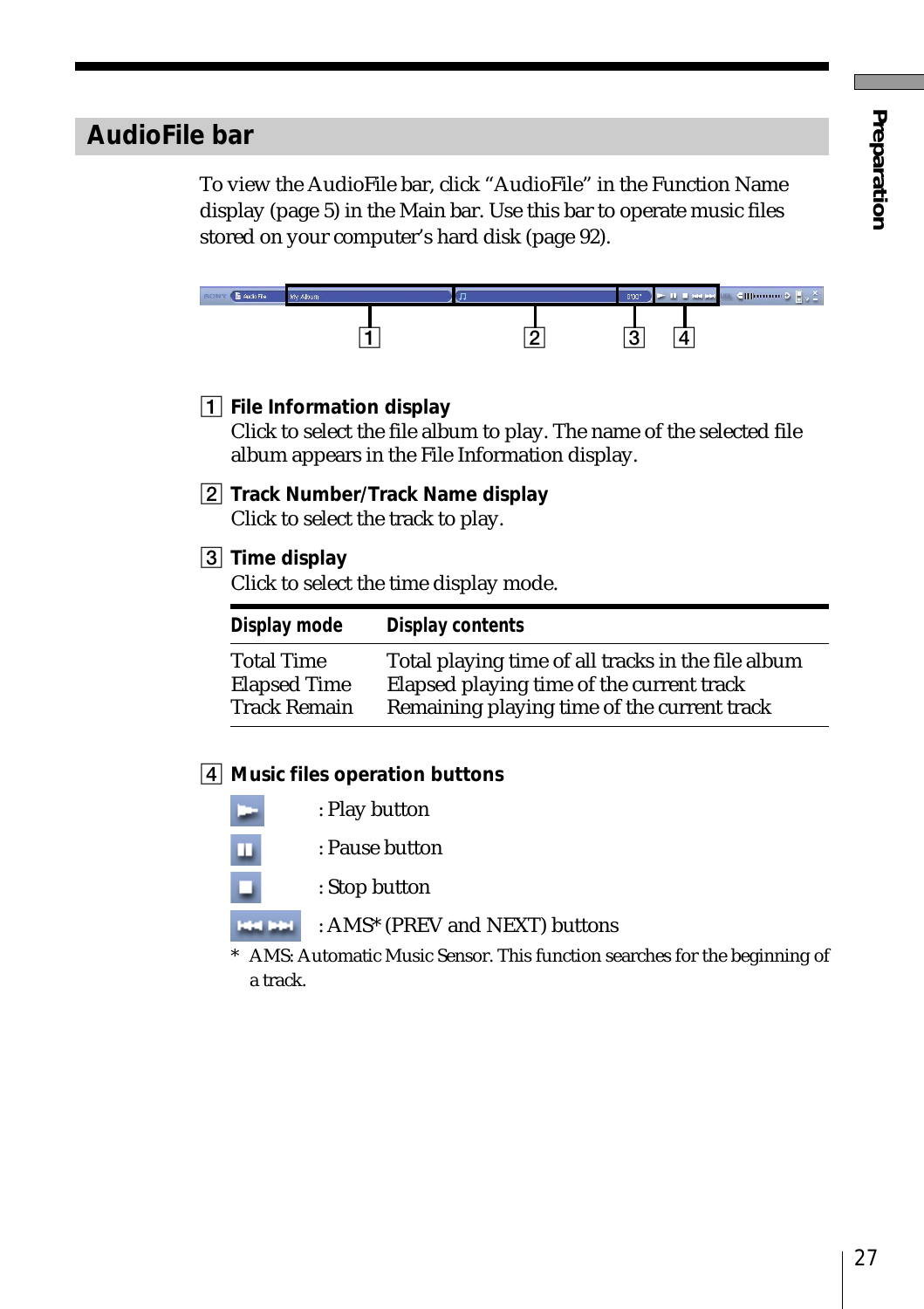# **File window**

To view the File window, click the File icon in the Tool bar (page 7), and then click the file album in the Function Tree display. Use this window to play the music files stored on your computer's hard disk (page 92).



aal. : AMS\* (PREV and NEXT) buttons

: Reverse and fast-forward buttons

\* AMS: Automatic Music Sensor. This function searches for the beginning of a track.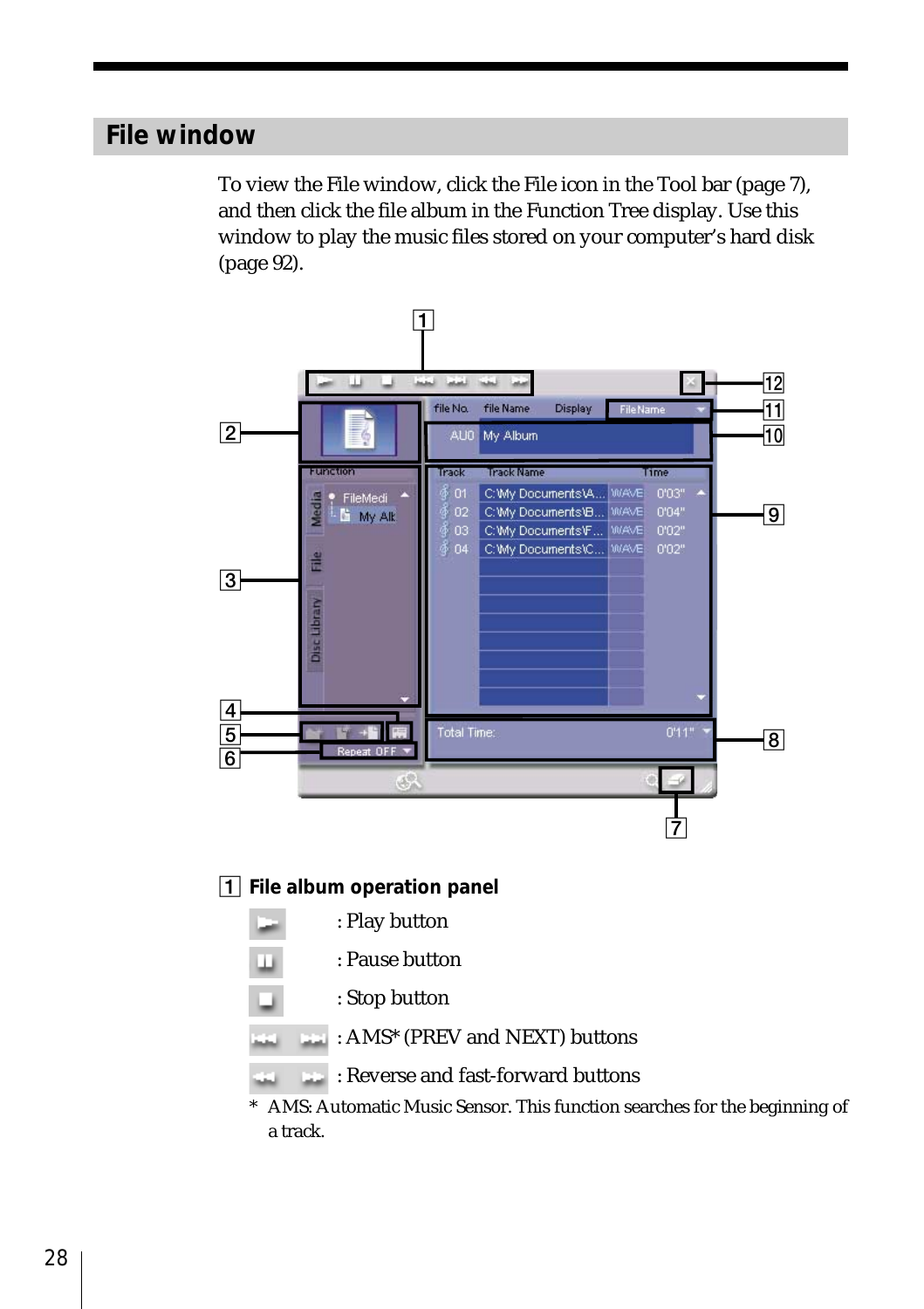## 2 **Jacket display**

Displays an image of your choice (bitmapped or JPEG file) (page 98).

Click to select all tracks in a file album.

## 3 **Function Tree display**

Click on the icon of the file album to play. You can drag the boundary to resize the display box.

#### 4 **Disc property button**

Set the properties of the track or file album currently displayed. Click this button with no track name selected to set the properties of the file album.

Click this button with a track name selected to set the properties of the track. Track properties can only be set in the File window.

Artist : Enter the name of the artist.

URL : Enter the URL of the website that is displayed when the URL button in the Main bar is clicked.

Genre : Enter the music genre.

- 5 **File edit buttons**
	- : Create new folder button Click to create a new folder. Multiple File Album can be placed inside a folder.



: Create new file album button Click to create a new File Album.



 $\Box$ : File registration button Click to register a music file.

## 6 **Repeat mode selector**

Selects a repeat mode.

| <b>REPEAT</b>     | : Plays a single file album repeatedly. |
|-------------------|-----------------------------------------|
| REPEAT 1          | : Plays a single track repeatedly.      |
| <b>REPEAT OFF</b> | : Turns the repeat function off.        |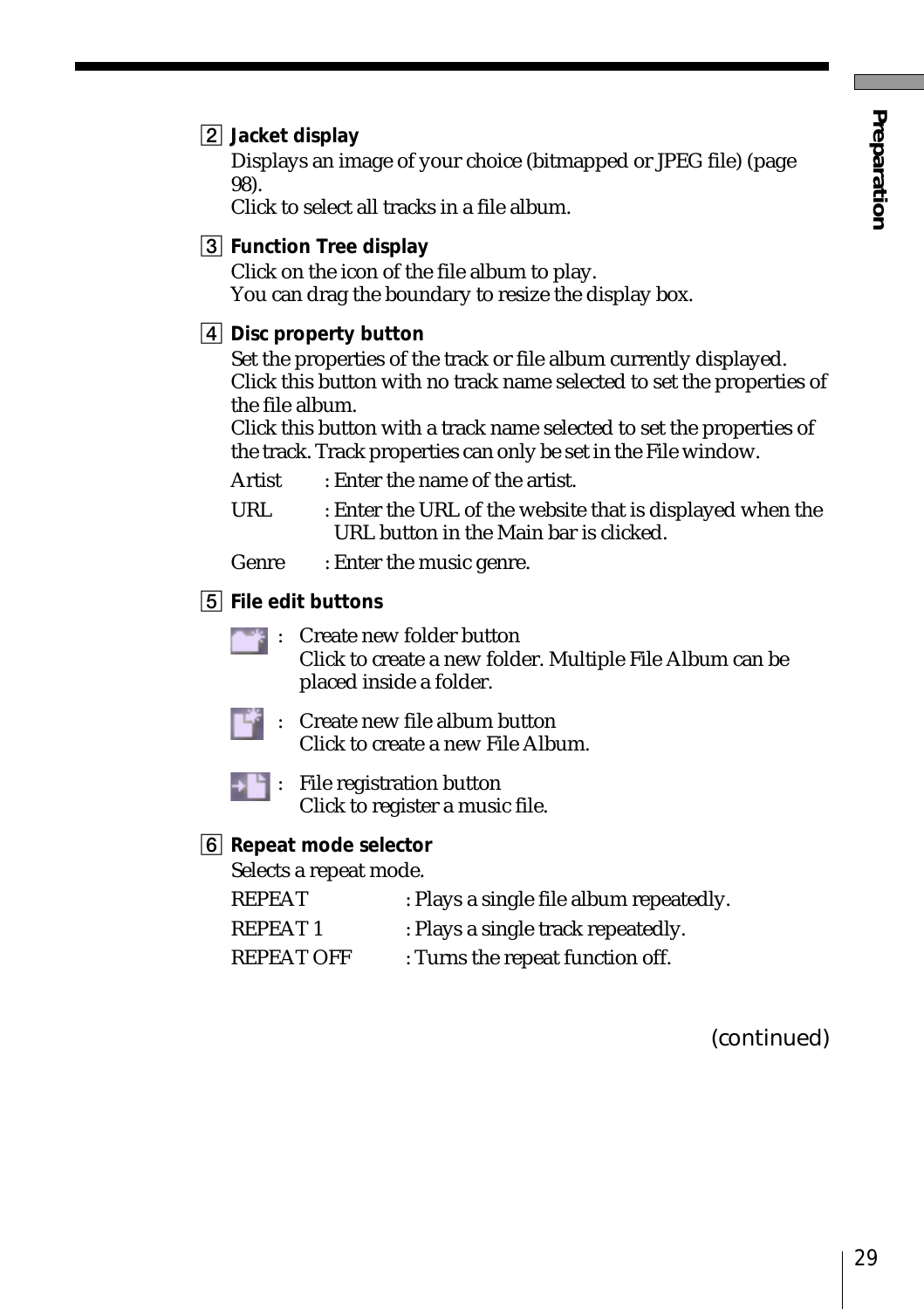# 7 **Cancellation (eraser) button**

Click to display the "Erase" dialog box (page 96).

8 **Time display**

Click  $\blacksquare$  to select a time display mode.

| Display mode        | Display contents                                    |
|---------------------|-----------------------------------------------------|
| <b>Total Time</b>   | Total playing time of all tracks being displayed in |
|                     | the Track Name display.                             |
| <b>Elapsed Time</b> | Elapsed playing time of the current track           |
| <b>Track Remain</b> | Remaining playing time of the current track         |

9 **Track Name display**

Displays the track name.

Click the track number to select it.

Click the track name to modify it (page 97).

Right-click the track name to display a pop-up menu, and then select "Save to CSV file" to save the disc and track names to a CSV (Comma Separated Value) formatted file.

You can also copy and paste text that has already been entered (page 97).

You can also register a music file by dragging it from Explorer and dropping it into the Track Name display.

#### 0 **File Information display**

Displays a folder name and an album name.

Click the folder name or album name to modity it (page 97). Right-click to display a pop-up menu, and then select "Save to CSV file" to save the file and track names to a CSV (Comma Separated Value) formatted file.

You can also copy and paste text that has already been entered (page 97).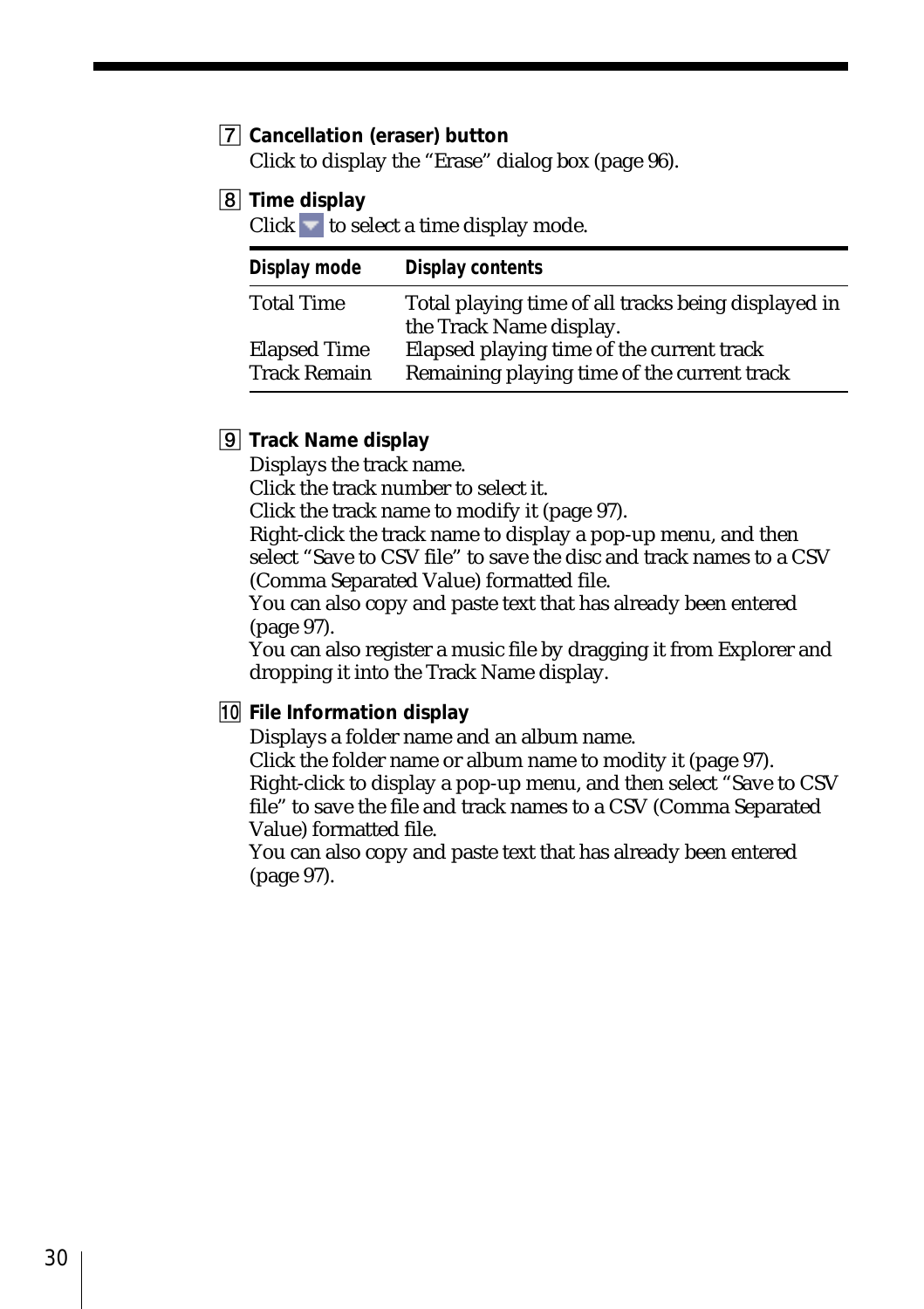#### **11 Display mode selector**

 $Click \t to select the display mode for file and track names.$ 

| Display mode         | Display contents     |
|----------------------|----------------------|
| Title Name           | Track name           |
| File Name            | File name            |
| Title Name/File Name | Track and file names |

#### **12** Close button

Click to close the File window.

#### **Notes**

- To deselect the currently selected track, click on an empty area (i.e., a place with no button or function key) in the Time display.
- In M-crew, the original music file is registered, not a copy. Therefore, when you delete a registered music file or rename it using Explorer or another file management tool, M-crew will no longer be able to play that music file.
- A dimmed track name indicates that some abnormality has happened to the track and that it cannot be played back by M-crew.
- M-crew identifies and plays back music files according to the file name. This key attribute must therefore never be changed.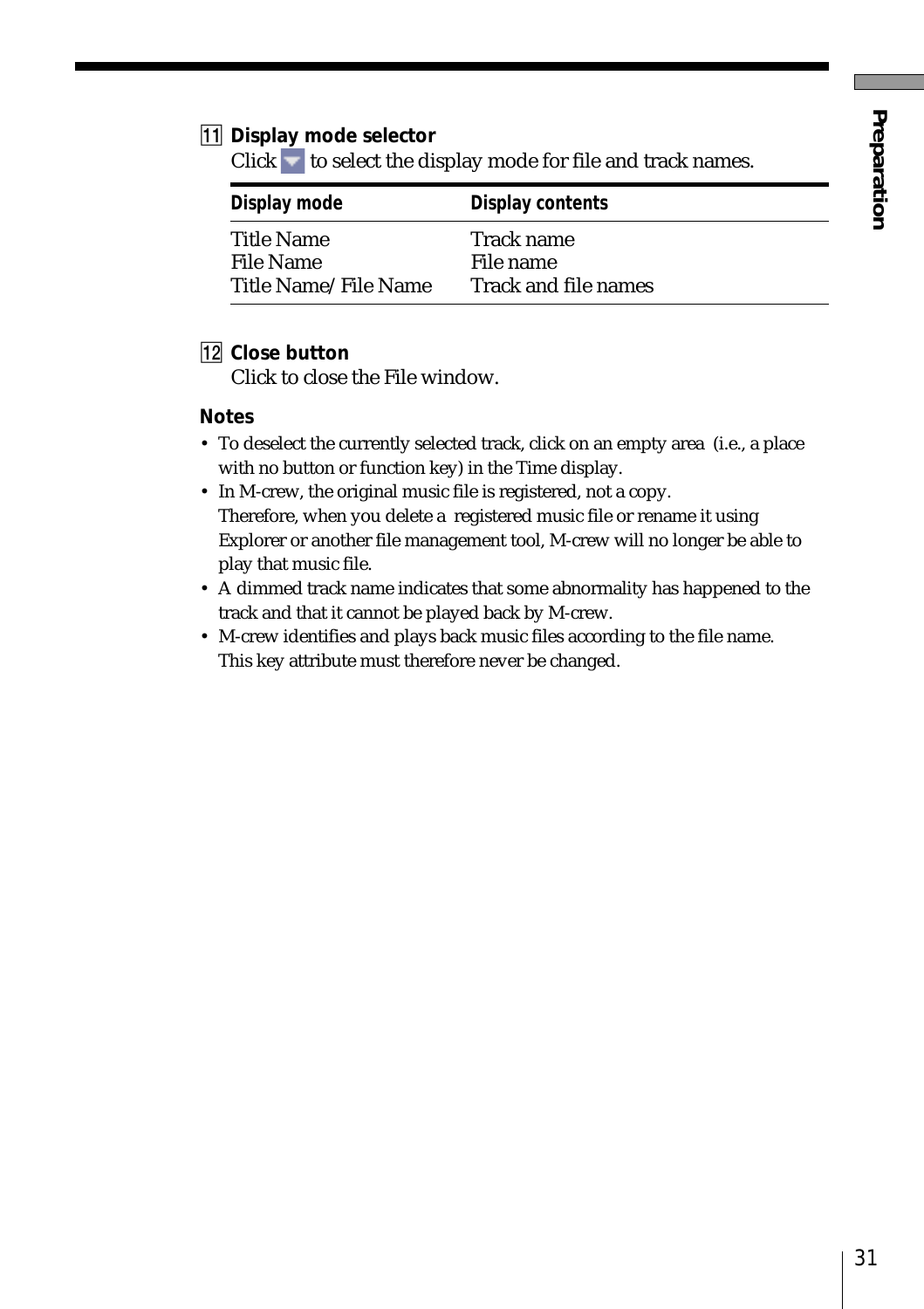# **Disc Library window**

To view the Disc Library window, click the Disc Library icon in the Tool bar (page 7). Use this window to view or reuse data on the media that were played at least once before (page 99).



1 **Jacket display**

Displays the image assigned to the disc.

2 **Function Tree display**

Selects the medium within the disc library. You can drag the boundary to resize the display box.

#### 3 **Disc property button**

Click to enter the properties of the currently selected disc library window.

- Artist : Enter the name of the artist.
- URL : Enter the URL of the website that is displayed when the URL button in the Main bar is clicked.
- Genre : Enter the music genre.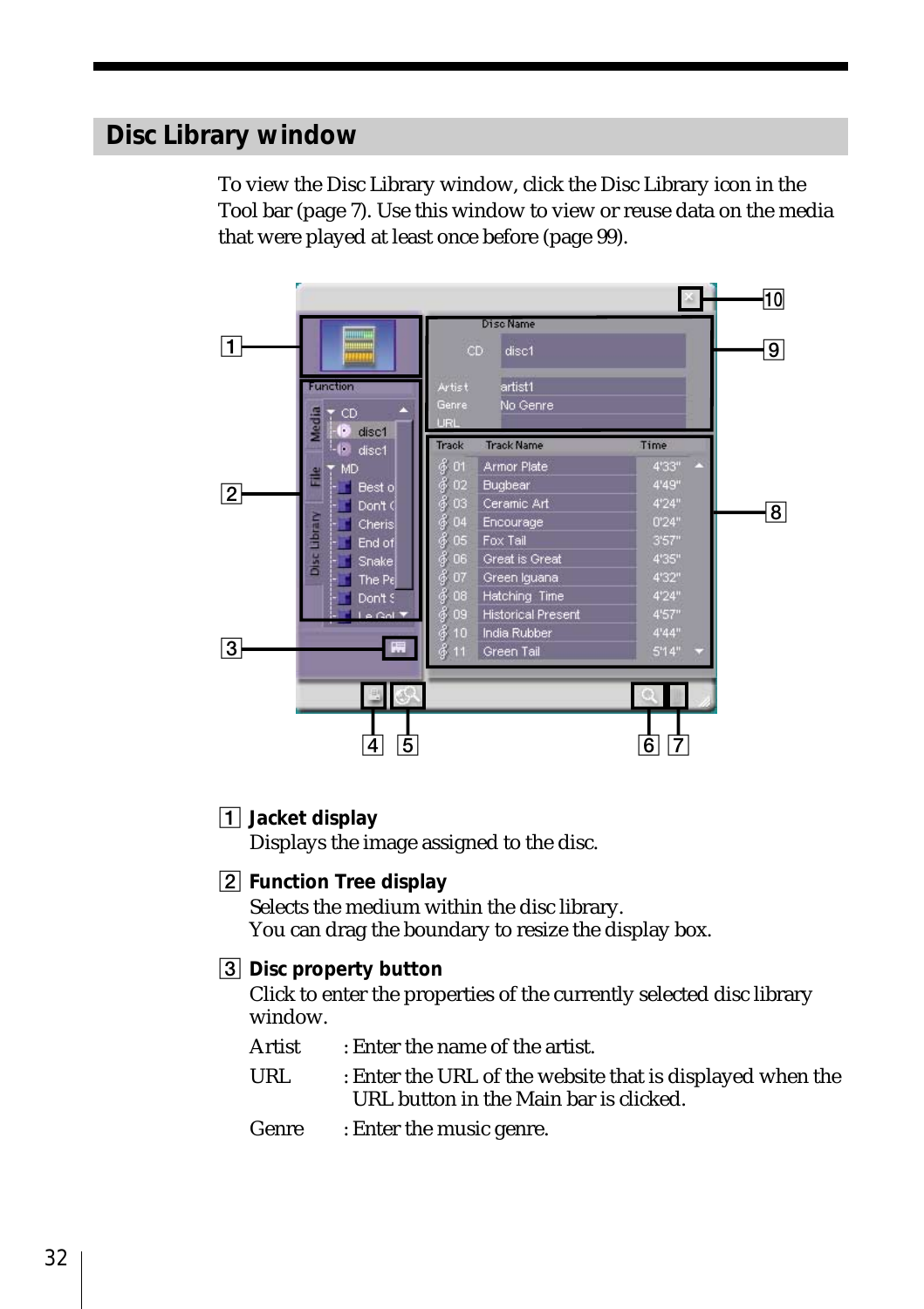## 4 **Print button**

Click to activate the Label Maker software for the MD.

#### 5 **Internet search button**

Initiates a search for websites based on keywords entered in the dialog box.

#### **Notes**

- To view websites, we recommend that you use Microsoft Internet Explorer (Ver.4.0 or higher) or Netscape Navigator (Ver.4.0 or higher) as your Internet browser.
- Internet access is necessary for viewing websites. For details on how to gain access to the Internet, consult the manufacturer of your computer.

#### 6 **Disc library search button**

Click to open the "Disc Library Search" dialog box (page 100).

#### 7 **Erase (recycle bin) button**

Click to erase discs in the disc library one at a time (page 102).

#### 8 **Track Name display**

Displays the track name.

Click the track number to select it.

Right-click the track name to display a pop-up menu, and then select "Save to CSV file" to save the disc and track names to a CSV (Comma Separated Value) formatted file.

#### 9 **Disc Library Information display**

Displays the disc name and disc properties registered in the disc library.

Right-click to display a pop-up menu, and then select "Save to CSV file" to save the disc and track names to a CSV (Comma Separated Value) formatted file.

#### 0 **Close button**

Click to close the Disc Library window.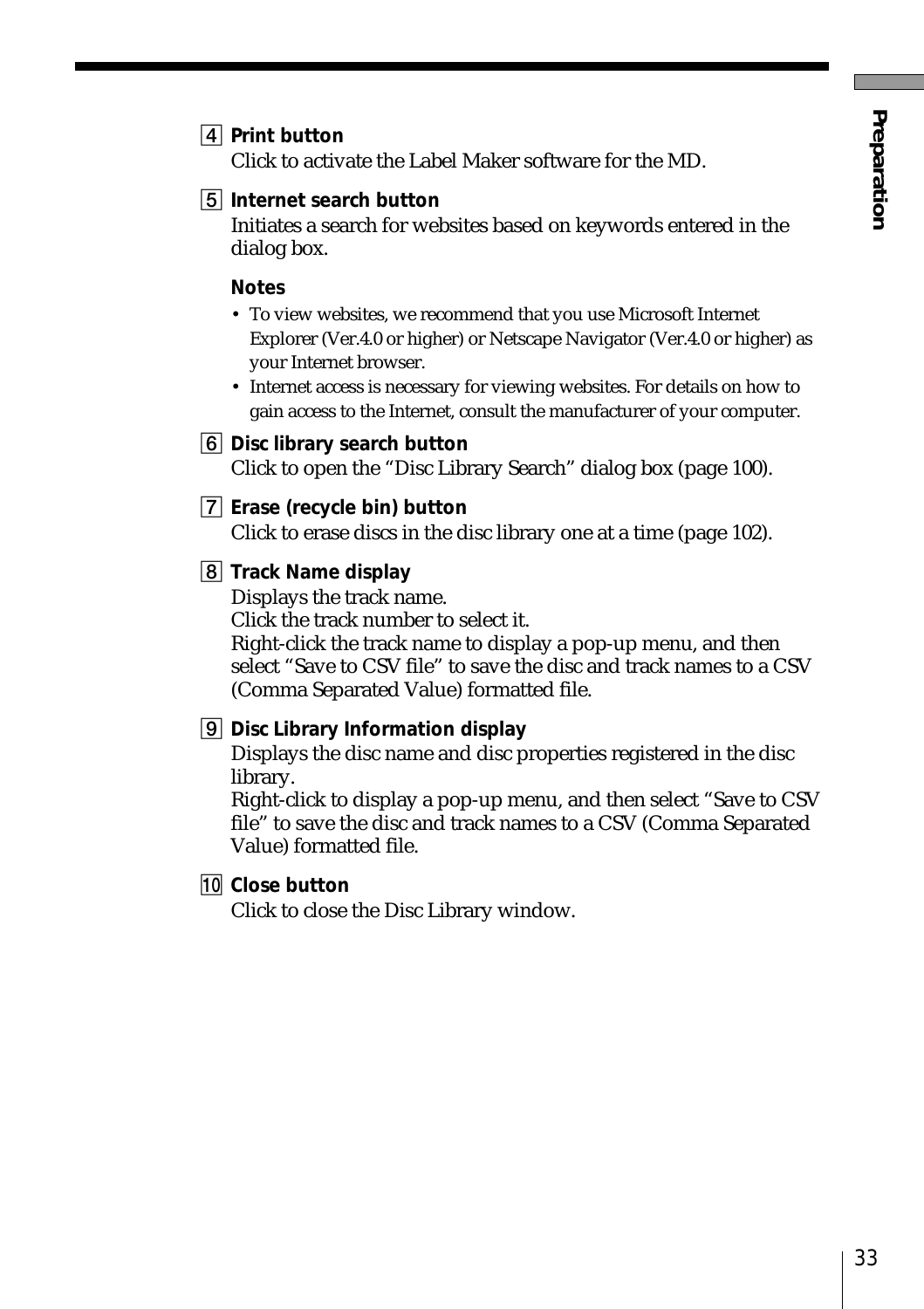# **Rec window**

To view the Rec window, click the Rec window icon in the Tool bar (page 7). Use this window to record to an MD from the CD player, tuner, optional external component connected to a system stereo component or other sources (pages 54, 59, 60, 62).

The recording destination window on the right is always the MD window.

The recording source window on the left can be selected from the Function Tree display.

The Rec window has a different appearance in synchro recording mode and in manual recording mode.

In synchro recording mode, it is possible to record from a CD, PC-CD, or file album.

#### **Synchro recording mode**



## 1 **REC button**

Starts recording the tracks and radio stations that have been entered in the right-side (destination) window.

## 2 **Add button**

Adds the tracks that have been selected in the left-side (source) window to the right-side (destination) window.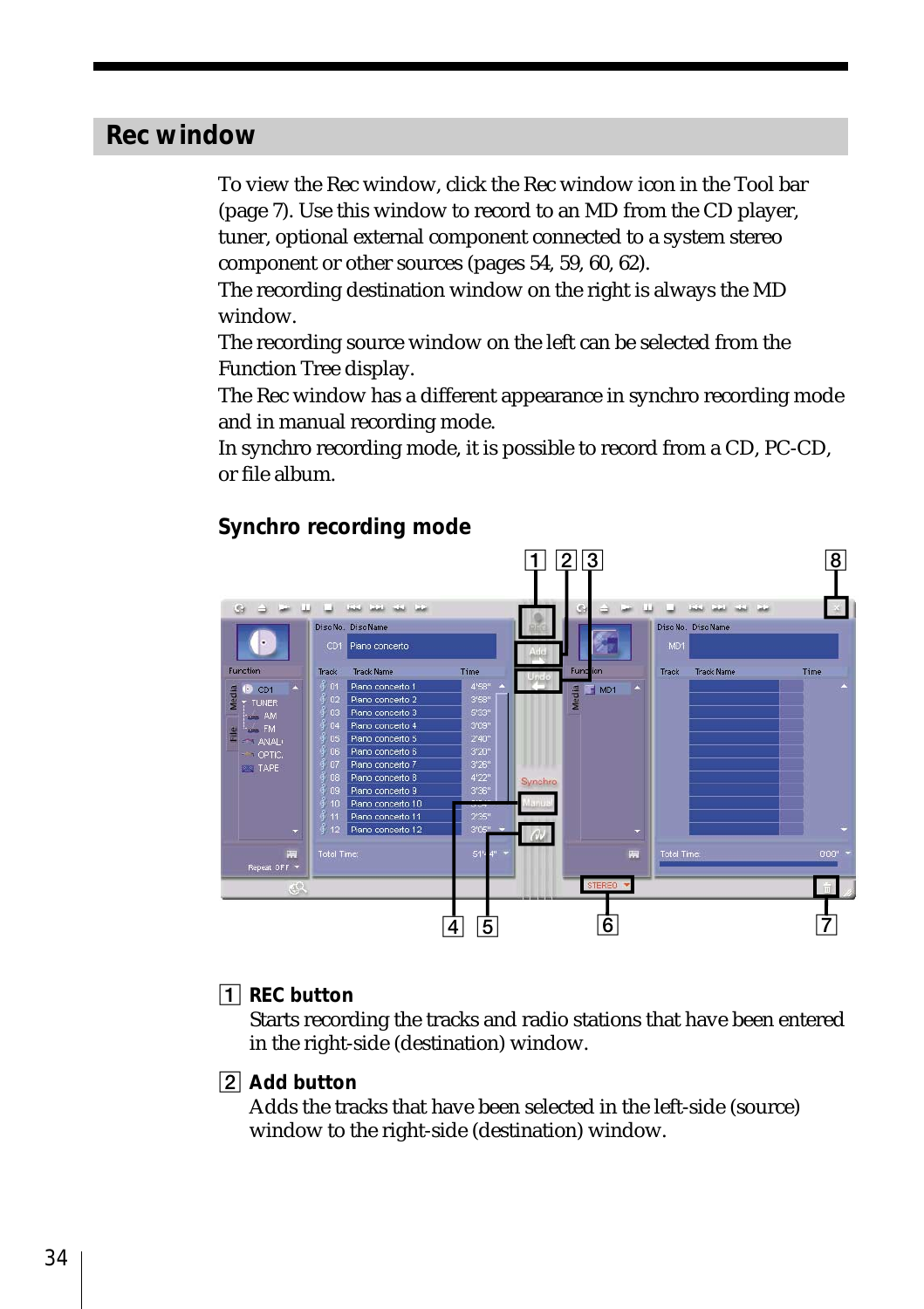3 **Undo button**

Deletes specified tracks from the destination window (before the REC button is clicked).

4 **Manual button** Selects manual recording mode.

## 5 **Synchro speed change button**

Changes the synchro speed to NORMAL (normal speed) or HIGH (high speed).

## 6 **Recording Mode display**

STEREO : Stereo recording

- MONO : Monaural\* recording
- LP2  $: 2 \times (2 \times \text{normal } \text{ recording time})$  stereo recording
- LP4 :  $4 \times (4 \times normal$  recording time) stereo recording
- \* The monaural recording time is about twice that of stereo.
- 7 **Erase (recycle bin) button**

Erases a recorded track (This function does not work when the system stereo component is in recording pause mode.).

Deselects a track selected for recording.

Drag the track number from the Track Name display in the MD window and drop it into  $\mathbb{H}$ 

#### 8 **Close button**

Click to close the Rec window.

#### **Note**

To deselect currently selected track, click on an empty area (i.e., a place with no button or function key) in the Time display.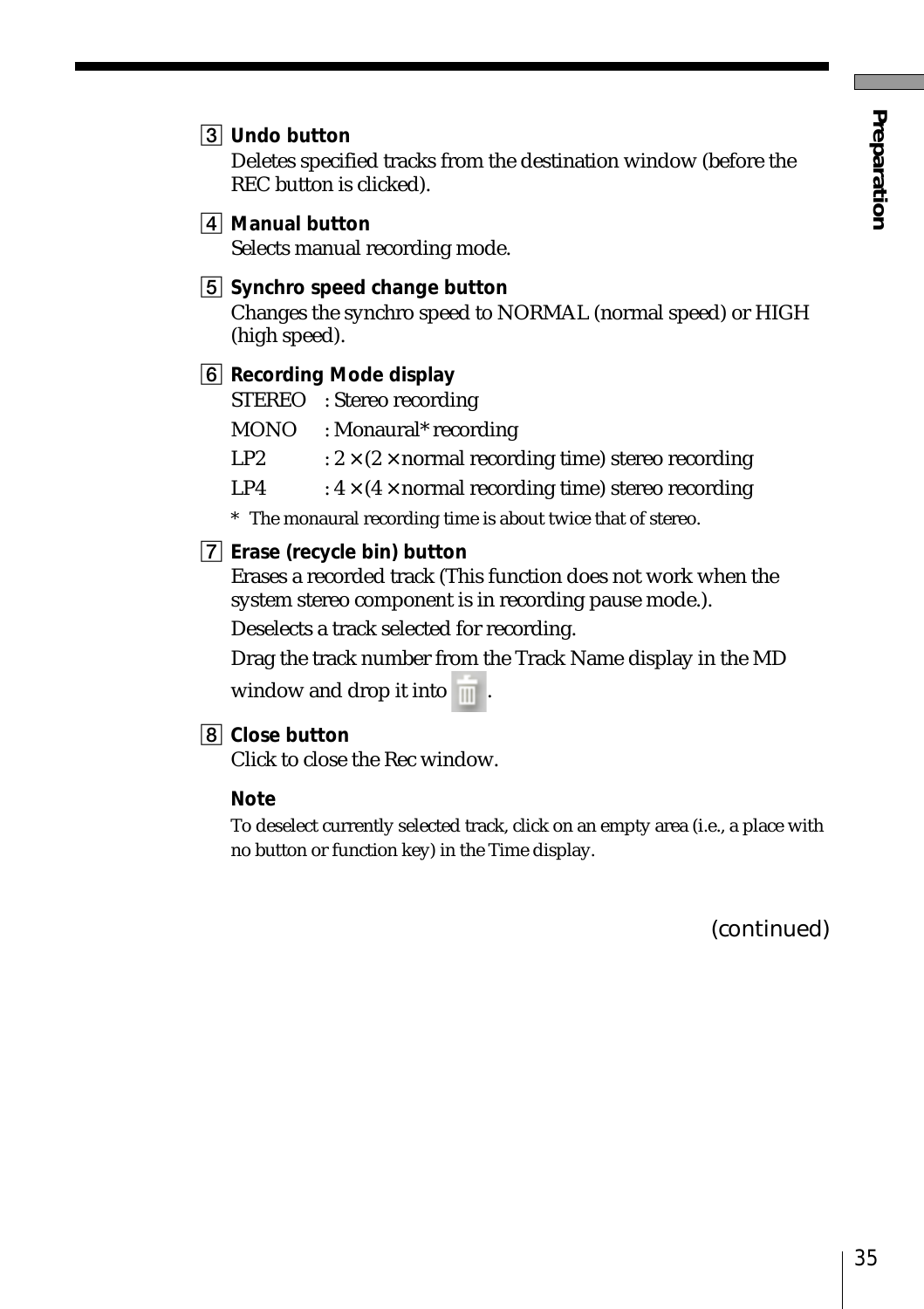## **Manual recording mode**



# 1 **REC button**

Changes the unit to recording pause mode. Click  $\Box$  in the MD window to start recording to the MD.

\* To start recording immediately, click the Rec button before playing the source CD or sound file.

## 2 **Fader button**

Starts the fade-in/fade-out effect.

## 3 **Synchro button**

Activates synchro recording mode.

#### 4 **System recording mode button**

(The system recording mode button appears only when your system stereo component is equipped with an MD changer.)

ALL DISCS : Recording is performed in sequence to all MDs loaded in the system stereo component.

1 DISC : Recording is performed to a single MD.

MD SEAMLESS ON/OFF : Selects MD seamless mode or normal recording mode.

When ALL DISCS and normal recording mode are selected, playback will continue even while the MD is being changed, resulting in a break in the recorded sound. In MD seamless mode, playback is paused while the MD is changed. Tracks recorded and played back in MD seamless mode will have

no break in the recorded sound.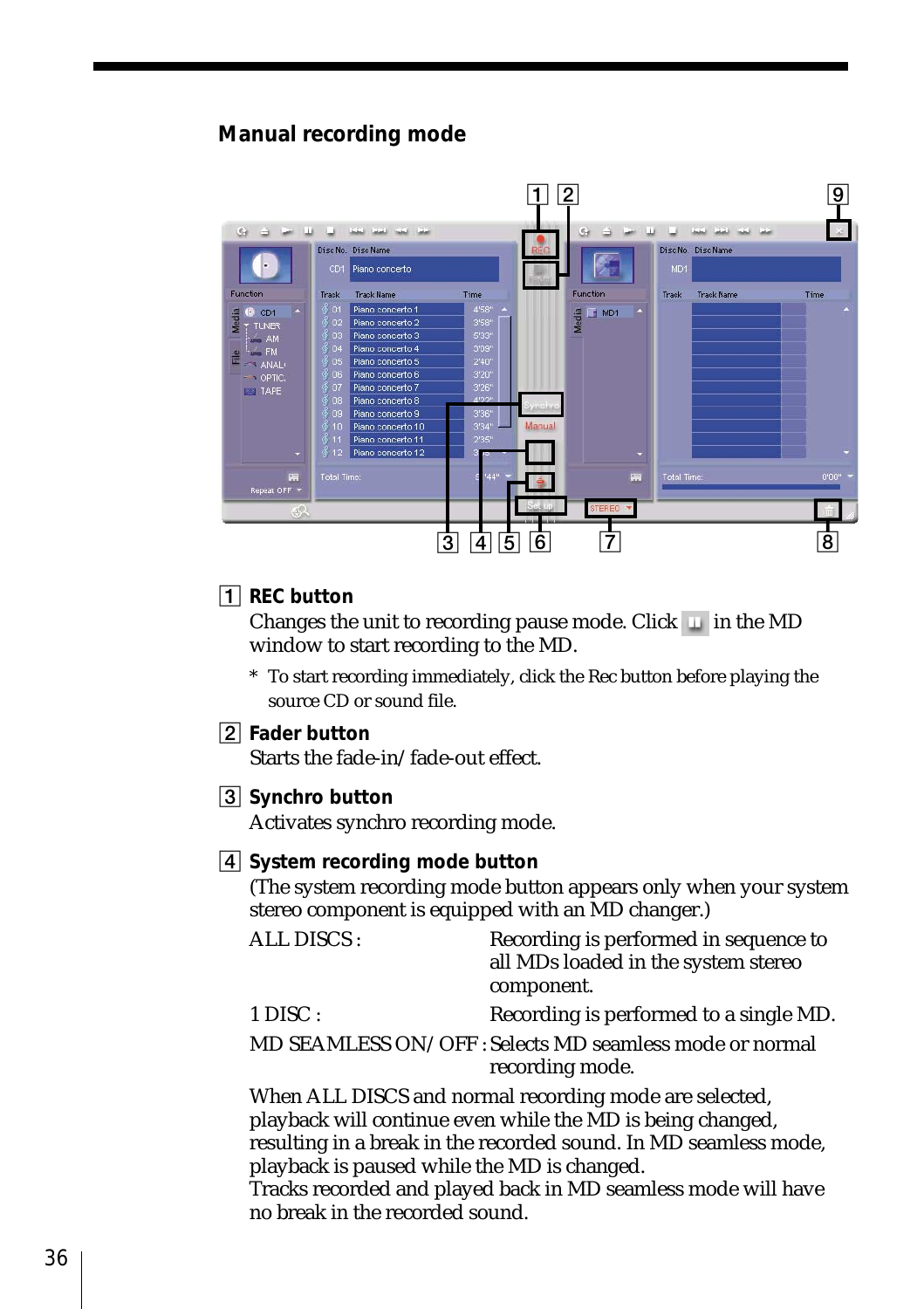# 5 **Recording level adjustment button**

Opens the "Rec Level Adjust" dialog box (pages 56, 60, 61, 63).

# 6 **Set up button**

|                    | Opens the "Set Up" dialog box for use of the following functions:                    |
|--------------------|--------------------------------------------------------------------------------------|
| <b>Smart Space</b> | : The gaps between recorded tracks are<br>trimmed to about 3 seconds.                |
|                    | Track Mark Level Sync : Sets the gap detection level for automatic<br>track marking. |
| Fader              | : Sets the fade-in/fade-out effect.                                                  |

#### 7 **Recording Mode display**

STEREO : Stereo recording MONO : Monaural\* recording LP2 :  $2 \times (2 \times$  normal recording time) stereo recording LP4 :  $4 \times (4 \times normal recording time)$  stereo recording

\* The monaural recording time is about twice that of stereo.

#### 8 **Erase (recycle bin) button**

Erases a recorded track.

Drag the track number from the Track Name display in the MD window and drop it into

#### 9 **Close button**

Click to close the Rec window.

#### **Note**

To deselect currently selected track, click on an empty area (i.e., a place with no button or function key) in the Time display.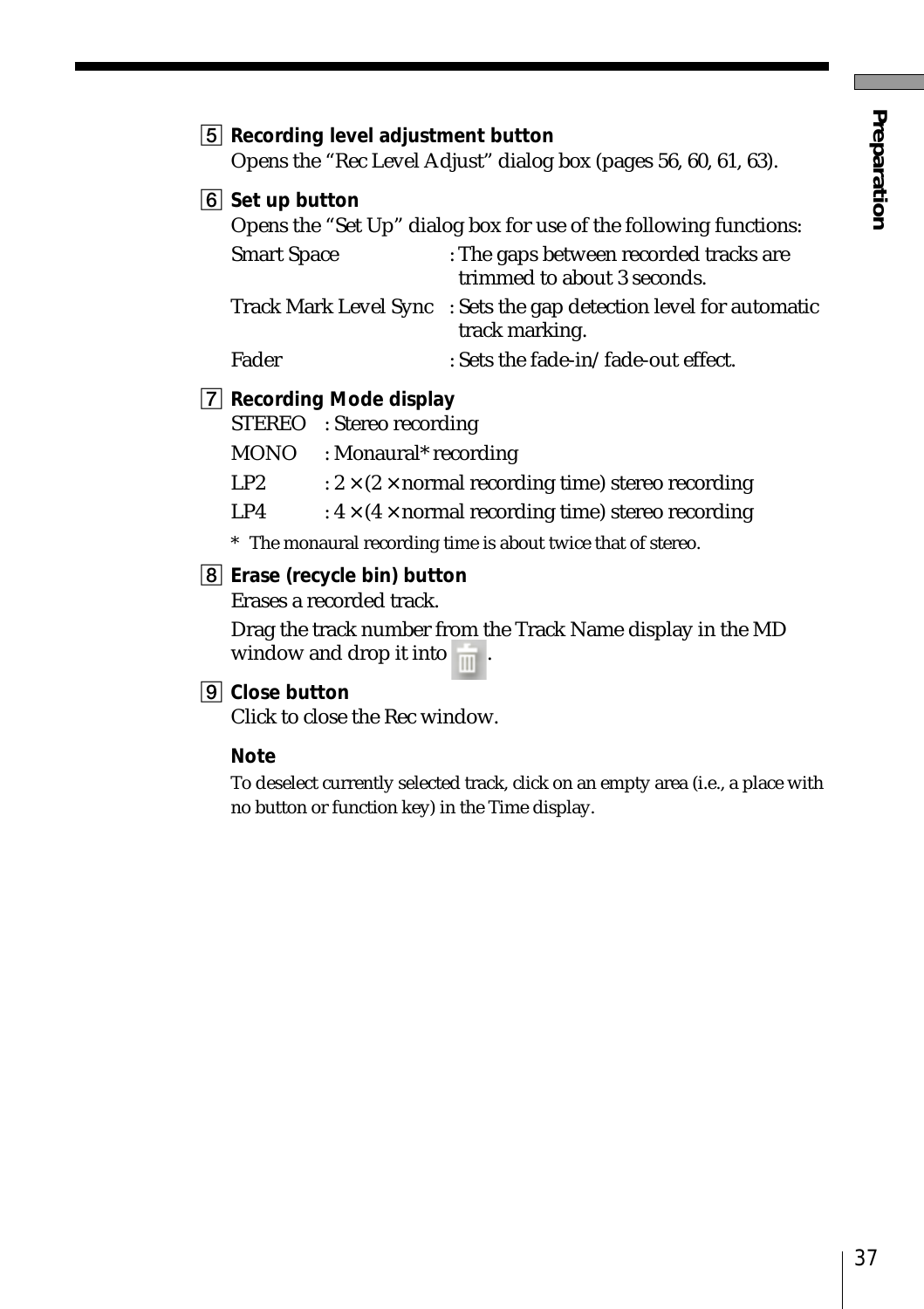# **"Option" dialog box**

To view the "Option" dialog box, click the Option icon in the Tool bar (page 7). Use this dialog box to enter settings for PC Input, search engine, and original genre.

|                                              | 2                                         | 3      |
|----------------------------------------------|-------------------------------------------|--------|
| Option                                       |                                           |        |
| AUDIO FILE<br>$\Box$ OPTICAL IN<br>ANALOG IN | PC Input   Search Engine   Original Genre |        |
|                                              |                                           | Cancel |

1 **PC Input tab**

Click to open the "PC Input" dialog box (page 103).

2 **Search Engine tab**

Click to open the "Search Engine Default Setting" dialog box (page 104).

3 **Original Genre tab**

Click to open the "Original Genre Setting" dialog box (page 105).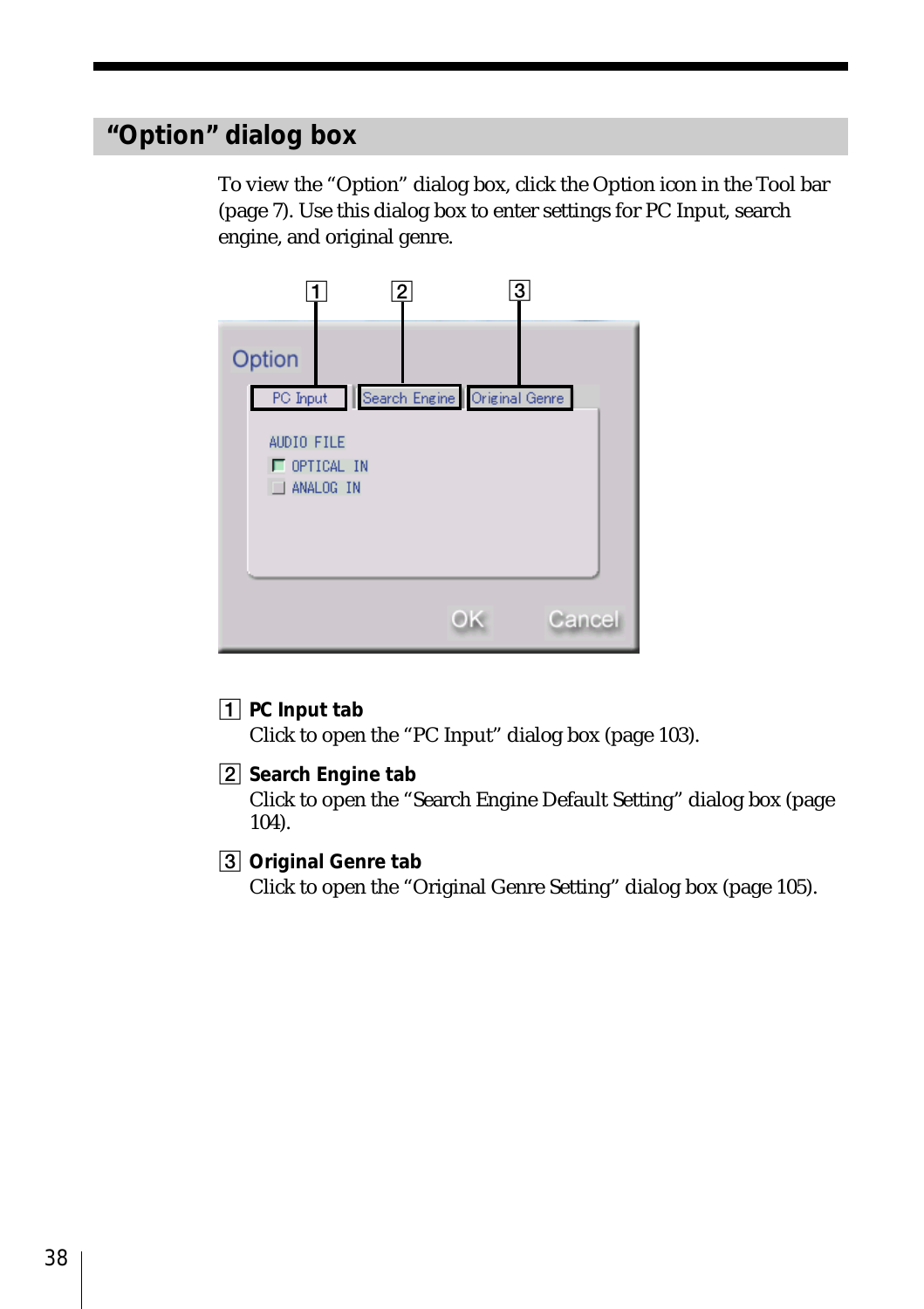# **Timer window**

To view the Timer window, click the TIMER icon in the Tool bar (page 7). Use this window to set a timer (pages 107, 109). If the clock has not been set yet, the "Clock Set" dialog box (page 106) will appear. The clock must be set before the Timer window can be displayed.



1 **Timer set button**

Click to open the "Timer Set" dialog box (pages 107, 109).

2 **REC Timer display**

Displays the timer settings for recording.

- 3 **Play Timer display** Displays the timer setting for playing.
- 4 **Close button** Click to close the Timer window.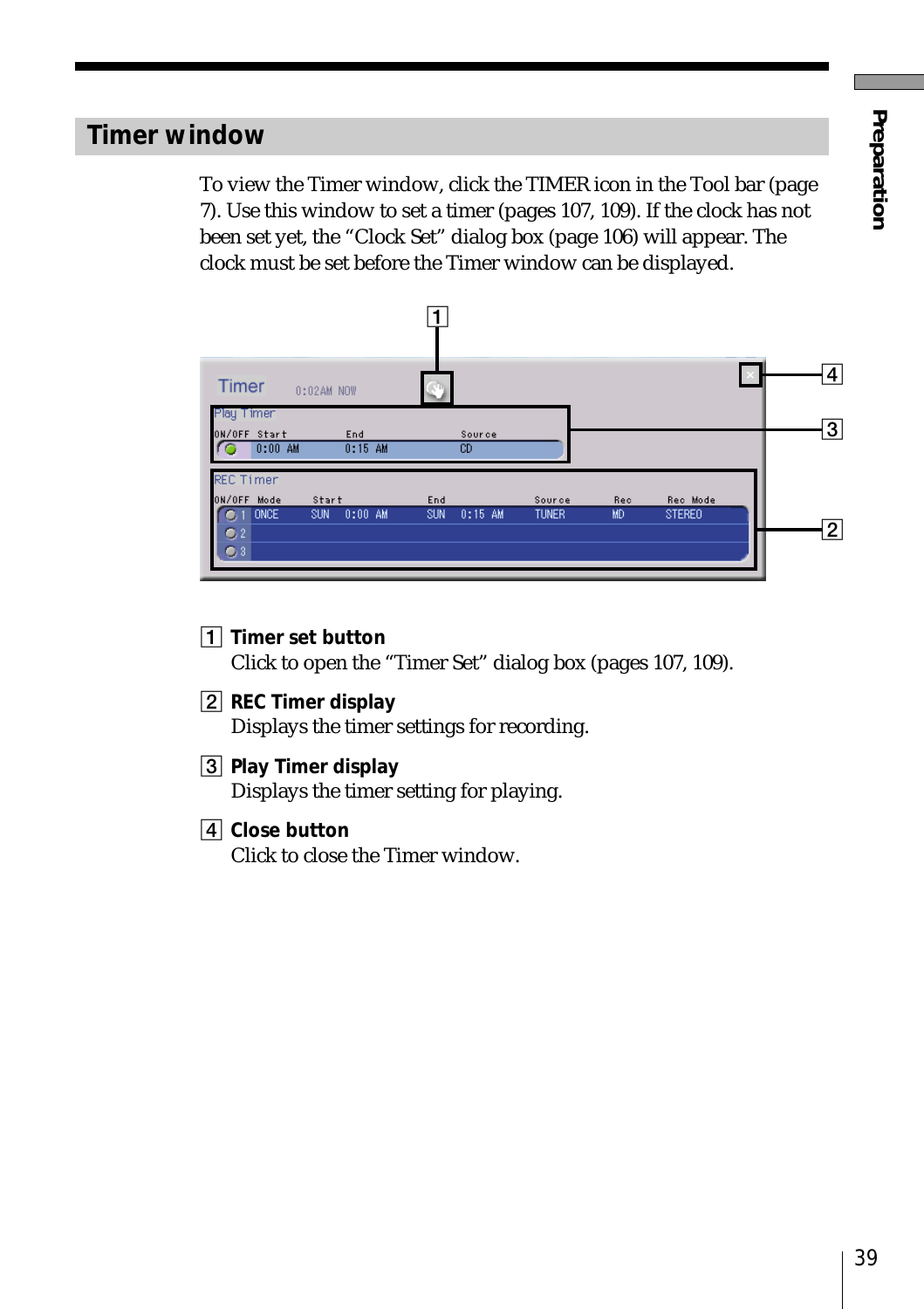# **Listening to a CD**

# **Listening to a CD using the CD or PC-CD bar**

- **1** Display the CD or PC-CD bar (pages 9, 23).
- **2** Click the Disc Information display in the CD or PC-CD bar. A list of CDs appears. (A CD list is displayed only when your system stereo component is equipped with a CD changer or you use multiple CD-ROM drives on your computer. Otherwise, proceed to step 4.)
- **3** Click the CD (in the list) that you want to play. The selected CD appears in the Disc Information display.
- **4** Click the Track Number/Track Name display in the CD or PC-CD bar. A list of tracks appears.
- **5** Click the track (in the list) that you want to play. Sequential playback of the tracks starts with the selected track.

# **Listening to a CD using the CD or PC-CD window**

display.

The same basic steps below are used to listen to a CD loaded in the system stereo component and a CD loaded in the CD-ROM drive of your computer.

- **1** Open the CD window or the PC-CD window (pages 10, 24).
- **2** Click or double-click the CD (in the Function Tree display) that you want to play. A list of the tracks on the selected CD appears in the Track Name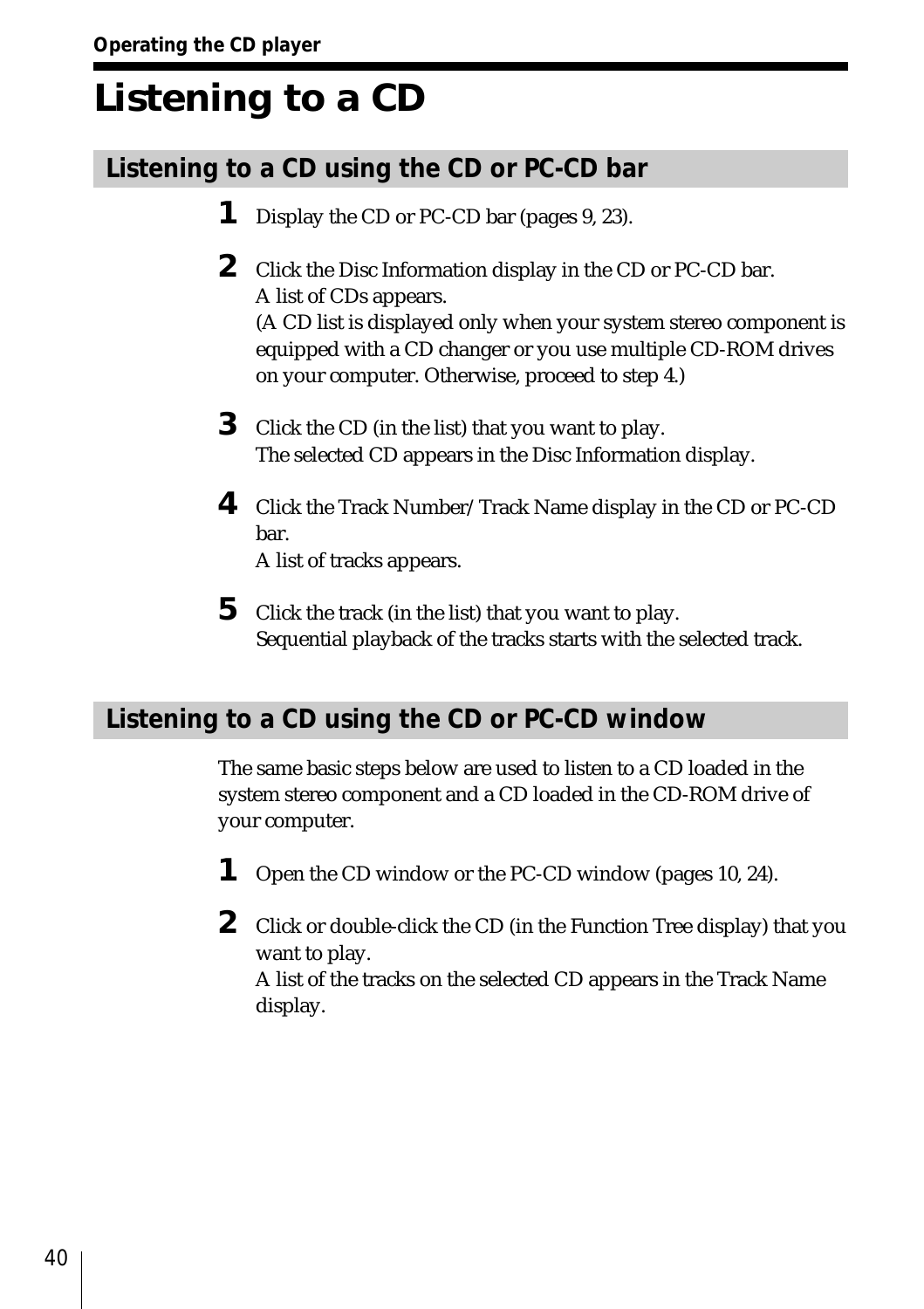- **3** Click the track number of the track (in the Track Name display) that you want to play. Playback of the track also starts when you double click the track number.
- **4** Click in the CD window (only if you clicked a track number in step 3). Sequential playback of the tracks begins with the track selected in step 3.

#### **Note**

If you play a CD using the PC-CD window, no audio signal will be output from the PC link kit if the "Enable digital CD audio for this CD-ROM drive." check box is not selected under the "CD Music" tab in the "Multimedia Properties" dialog box on your computer.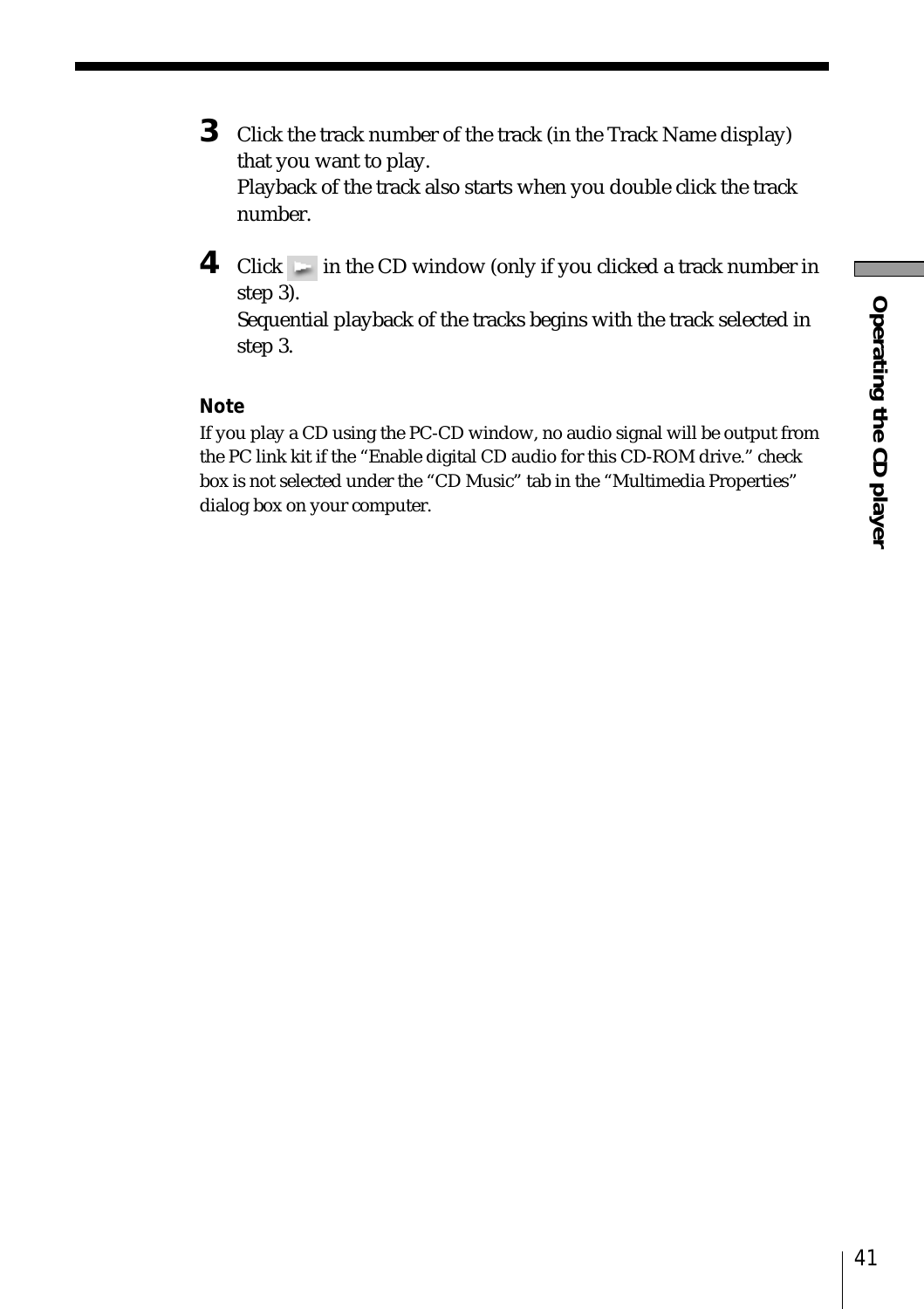# **Assigning names to CDs**

You can assign names to discs and tracks, as well as assign names using text data from another application (page 43) and use disc and track name data in other application (page 44).

- **1** Open the CD window or the PC-CD window (pages 10, 24).
- **2** Click the CD (in the Function Tree display) that you want to name, and then click the Disc Information display. To assign a name to a track, click the track name of the track in the Track Name display. The edit mode for entering the name is activated.
- **3** Input the name.

Right-clicking in the edit mode opens up a pop-up menu that lets you copy and paste previously entered text data.

**4** Press the ENTER key.

The name that you typed in is entered and the system becomes ready for input of the next name.

#### **Notes**

- Disc and track names are saved to the hard disk in your computer. Do not delete, move or, modify the folder in which these names are stored.
- Disc and track names are displayed only within M-crew, and not on any of the system stereo components. Names (disc memos) that are saved on a system stereo component appear only on that component and not in M-crew.
- If you name a CD containing CD-text, the CD-text information will no longer be displayed afterwards. If you want to view the CD-text information, click the Reload button in the CD or PC-CD window (page 10, 24). Please note that clicking the Reload button will cause all discs and track names assigned to the CD to be deleted.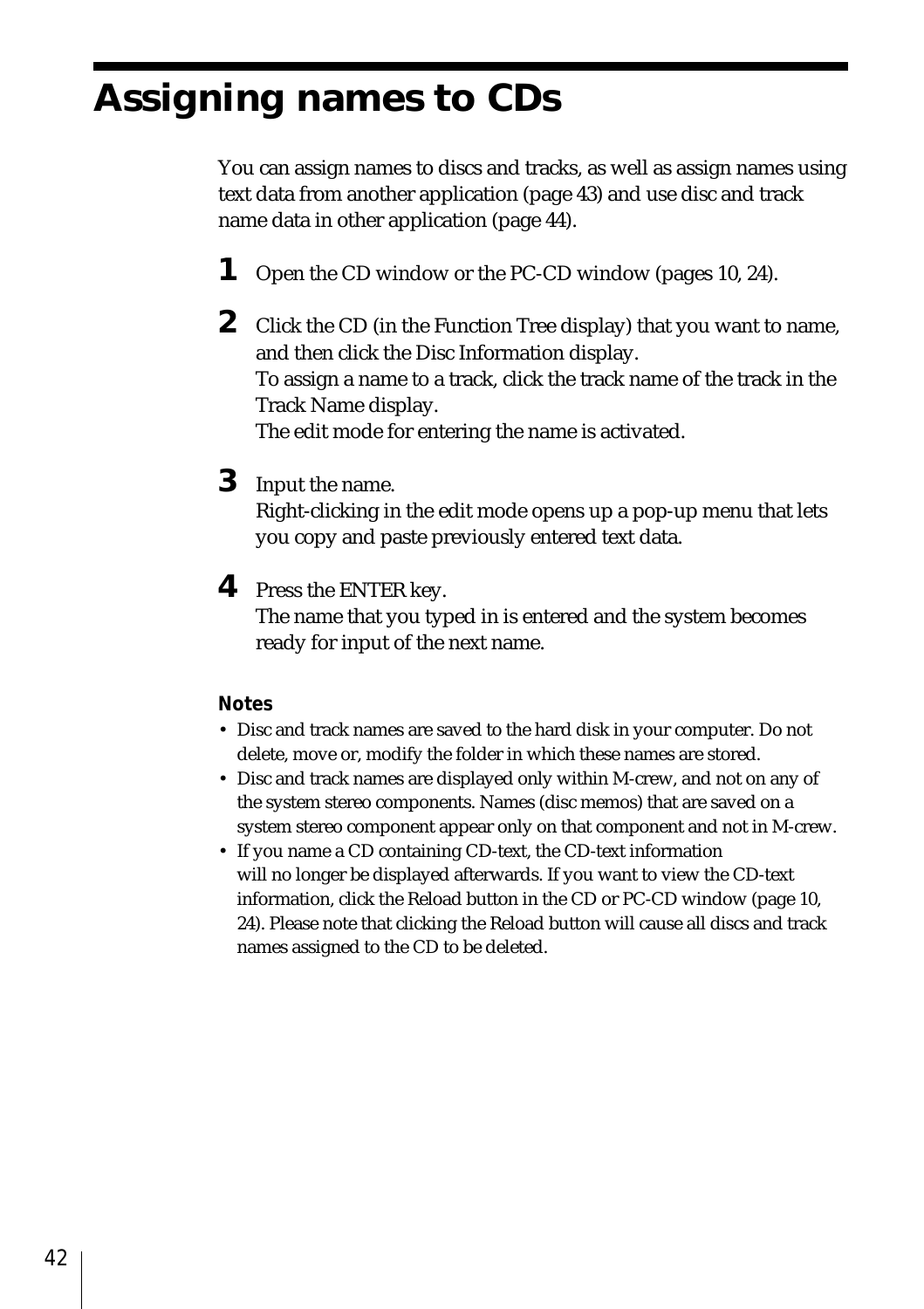# **Assigning track names with text data from another application**

You can use a text editor such as Notepad to enter track names in advance, and then use the data to assign names to all tracks in a single operation.

**1** Type in the track names as shown in the example below, using Notepad or other text editing software.

Example Track name of the third track<ENTER> Track name of the fourth track<ENTER> Track name of the fifth track<ENTER>

:

Track name of the eighth track<ENTER>

**2** Copy the text and paste it to the clipboard using the editing menu of the text editing software. The copy and paste procedure may vary according to the text

editing software. For details, refer to the instructions provided with the text editing software.

- **3** Click the track name of the track (in the Track Name display) that you want to name. Following the example text given in step 1, click the third track. The edit mode for entering track names is activated.
- **4** Right-click to display a pop-up menu, and click "Paste." In this example, the track names created and copied through the text editing software are entered as the track names of the third to eighth tracks.

#### **Notes**

- Disc and track names are saved to the hard disk in your computer. Do not delete, move or, modify the folder in which these names are stored.
- Disc and track names are displayed only within M-crew, and not on any of the system stereo components. Names (disc memos) that are saved on a system stereo component appear only on that component and not in M-crew.
- If you name a CD containing CD-text, the CD-text information will no longer be displayed afterwards. If you want to view the CD-text information, click the Reload button in the CD or PC-CD window (page 10, 24). Please note that clicking the Reload button will cause all discs and track names assigned to the CD to be deleted.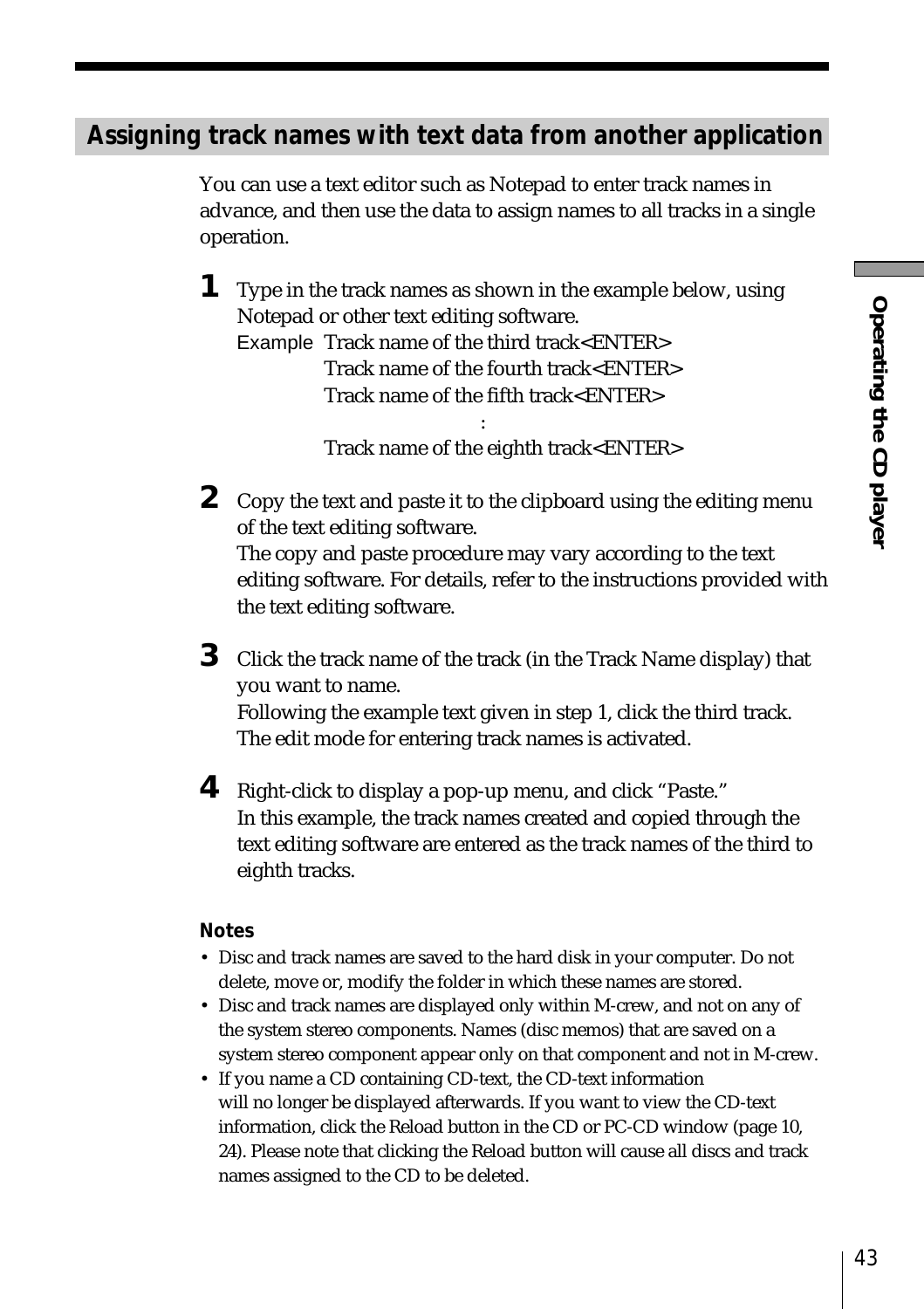# **Using disc and track name data in other applications**

Saving disc and track names entered in M-crew to a CSV (Comma Separated Value) formatted file allows this data to be used in database software, spreadsheets and other software.

- **1** Open the CD window or the PC-CD window (pages 10, 24).
- **2** Right-click the Track Name display. A pop-up menu appears.
- **3** Click "Save As CSV File" in the pop-up menu. A "Save As" dialog box appears.
- **4** Input a CSV file name and click "Save." The CSV file is saved and becomes available for use in database software or spreadsheets.

# z **Tip**

M-crew cannot read CSV files, but it can record disc and track names that have been created by and input from another application (page 43).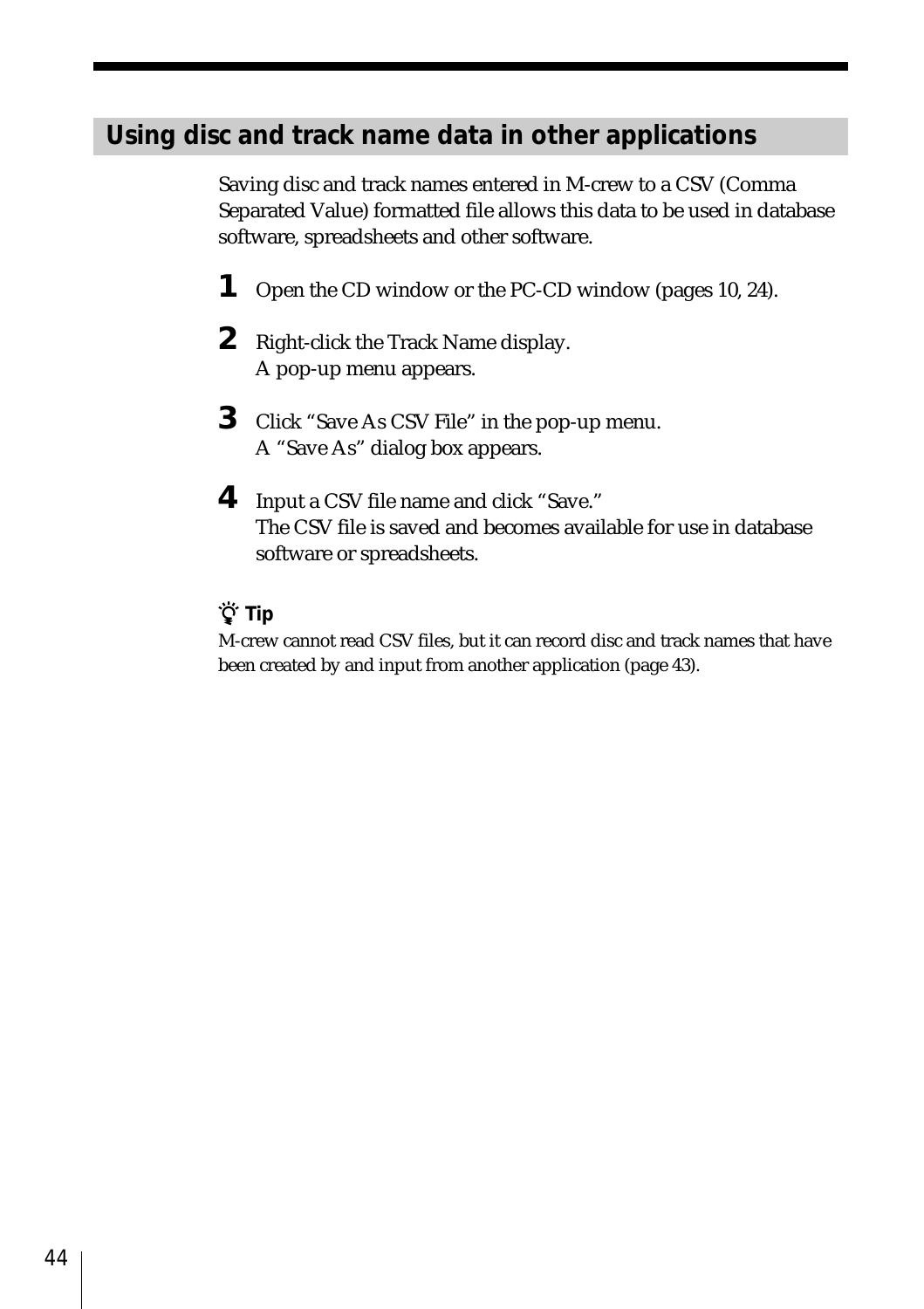# **Adding an image to the CD or PC-CD Jacket display**

You can add one jacket image (bitmapped or JPEG file) for each disc.

- **1** Open the CD or PC-CD window (page 10, 24).
- **2** Drag a bitmapped image file from the Explorer and drop it onto the Jacket display.

The bitmapped image will appear in the Jacket display.

# z **Tips**

- The bitmapped image file that is dragged and dropped is copied to the Jacket folder (default location: C:\Program Files\M\_crew\Jacket), which is located in the same folder as the M-crew application.
- When the image in the Jacket folder is deleted, the image in the Jacket display will not disappear. To delete the Jacket display image, right-click the Jacket display, and then click "Initialize image." The image file in the Jacket folder, on the other hand, is not affected when the Jacket display image is deleted.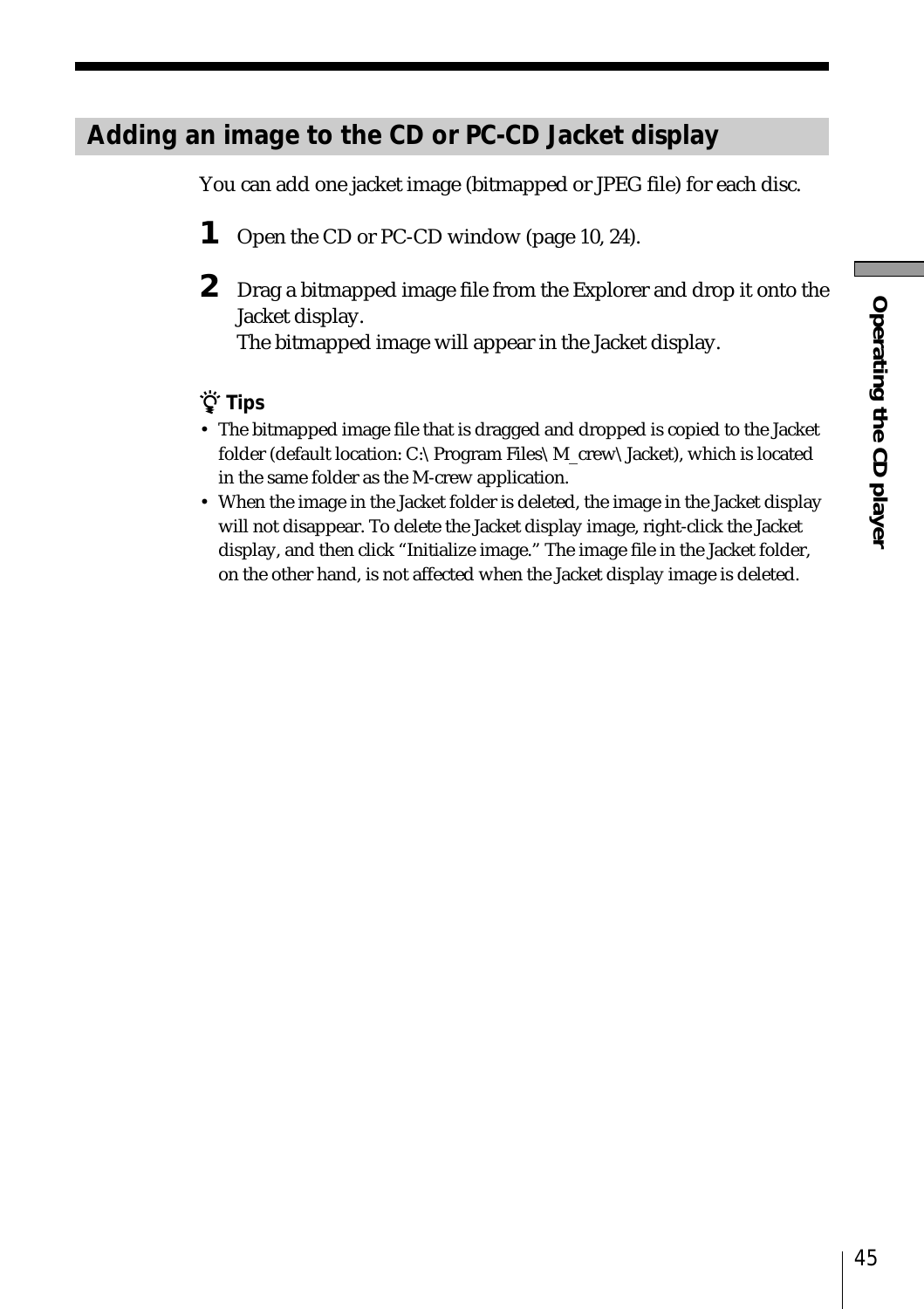# **Listening to an MD**

# **Listening to an MD using the MD bar**

- **1** Display the MD bar (page 13).
- **2** Click the Disc Information display on the MD bar. A list of MDs appears. (An MD list is displayed only when your system stereo component is equipped with an MD changer. Otherwise, proceed to step 4.)
- **3** Click the MD (in the list) that you want to play. MD text data are read in.
- **4** Click the Track Number/Track Name display in the MD bar. A list of tracks appears.
- **5** Click the track (in the list) that you want to play. Sequential playback of the tracks starts with the selected track.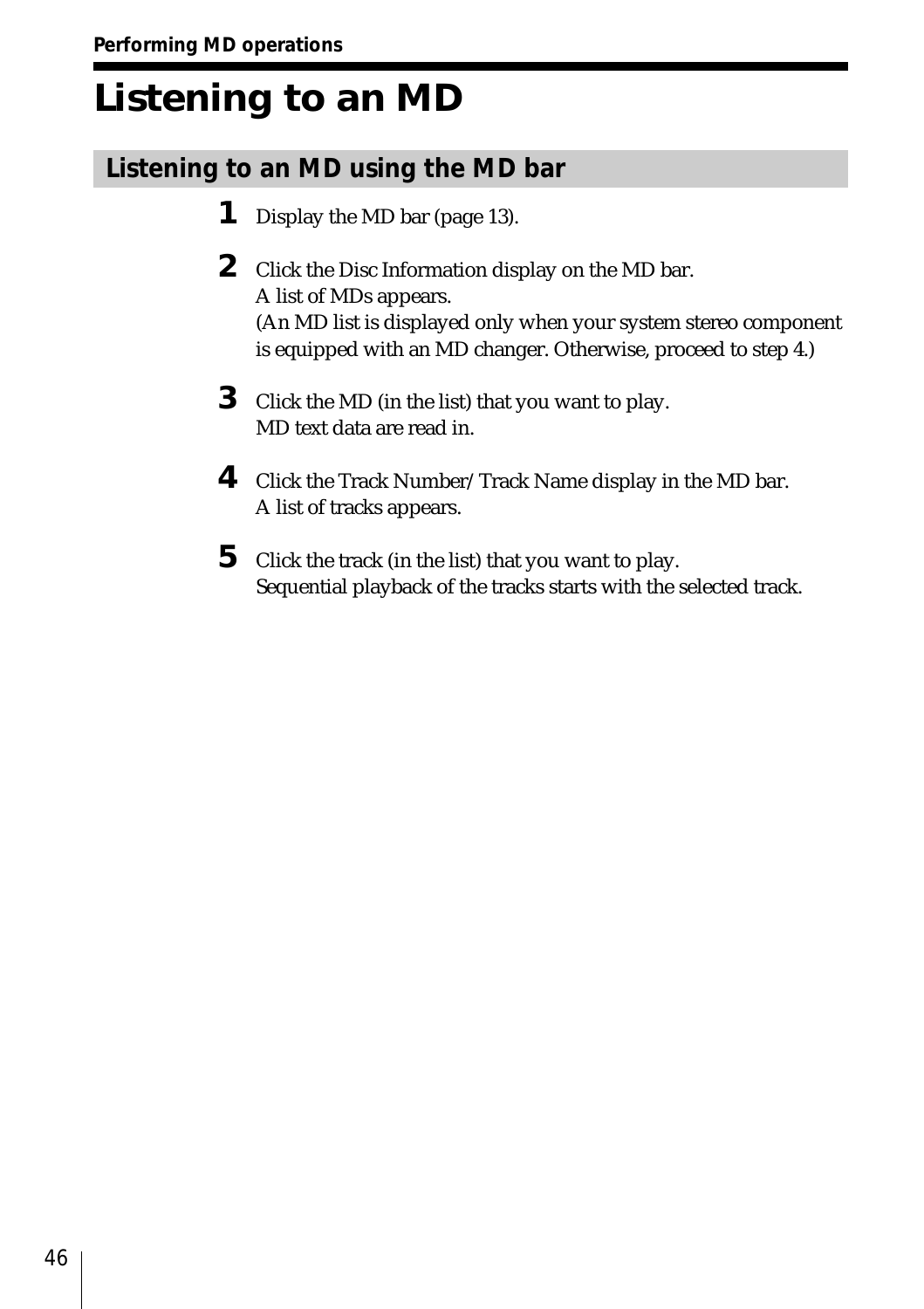# **Listening to an MD using the MD window**

- **1** Open the MD window (page 14).
- **2** Click the MD (in the Function Tree display) that you want to play. A list of the tracks on the selected MD appears in the Track Name display.
- **3** Click the track number of the track (in the Track Name display) that you want to play. Playback of the track also starts when you double click the track number.
- **4** Click in the MD window (only if you clicked a track number in step 3). Sequential playback of the tracks begins with the track selected in step 3.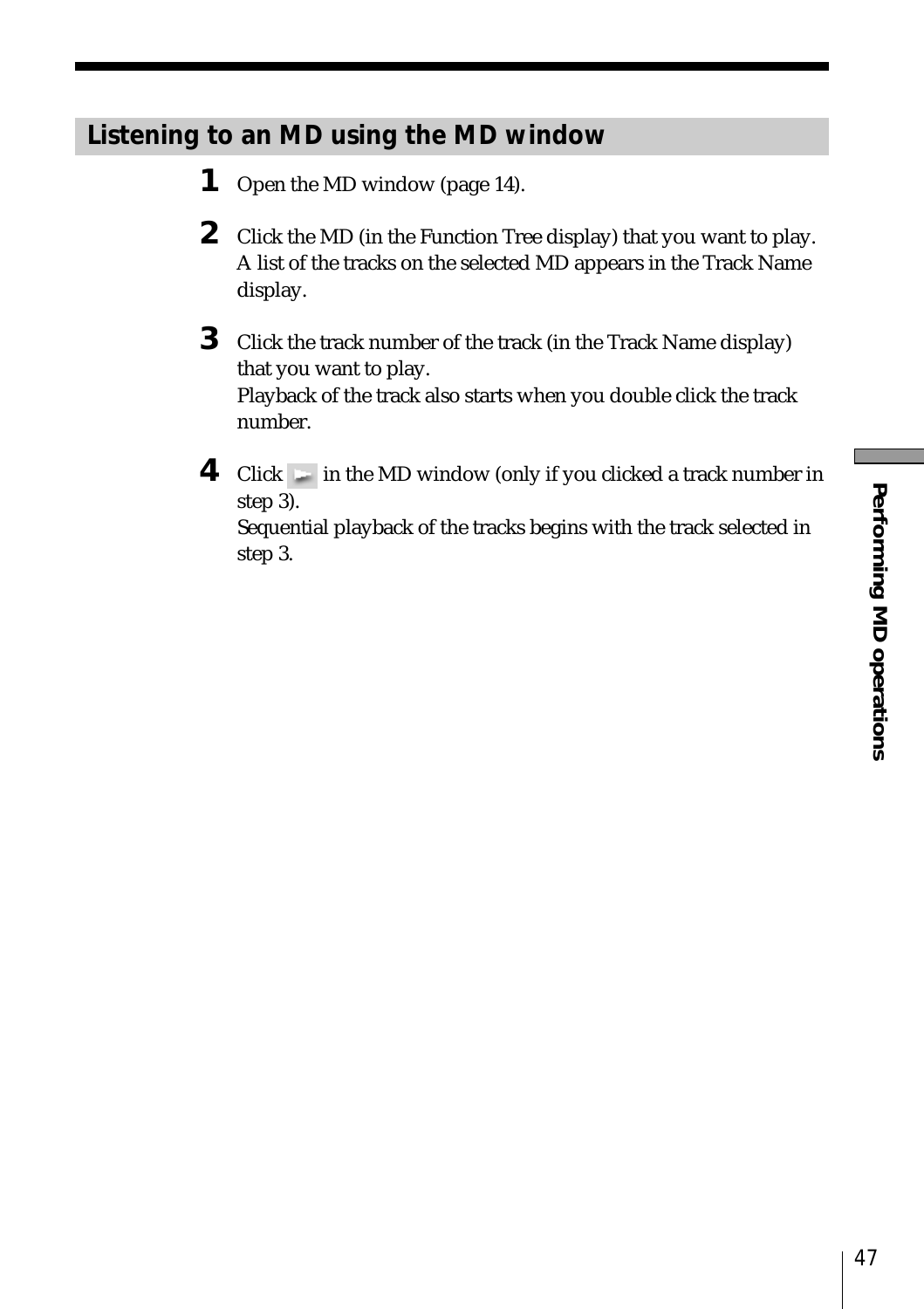# **Assigning names to MDs**

# **Assigning disc or track names**

# **Before you begin**

• Only alphanumeric characters and the symbols listed below can be used in disc and track names:

! "  $\# S \% \& ( )^* +, -, / : ; < = > ? @$ 

All other characters will not be correctly displayed.

- Disc or track names cannot be recorded or edited on a writeprotected MD. To do so, first slide the write-protect tab on the MD to enable writing.
- **1** Open the MD window (page 14).
- **2** Click the MD (in the Function Tree display) that you want to name, and then click the Disk Information display. To assign a name to a track, click the track name of the track in the Track Name display. The edit mode for entering the name is activated.

**3** Input the name.

Right-clicking in the edit mode opens up a pop-up menu that lets you copy and paste previously entered text data.

**4** Press the ENTER key.

The name that you typed in is entered and the system becomes ready for input of the next name.

#### **Note**

Disc and track names are saved to both the MD and your computer's hard disk. If you modify the name of a track on the system stereo component, the track name may no longer match the one displayed in M-crew. To correctly display track names that have been modified on the MD, click the Reload button in the MD window (page 15).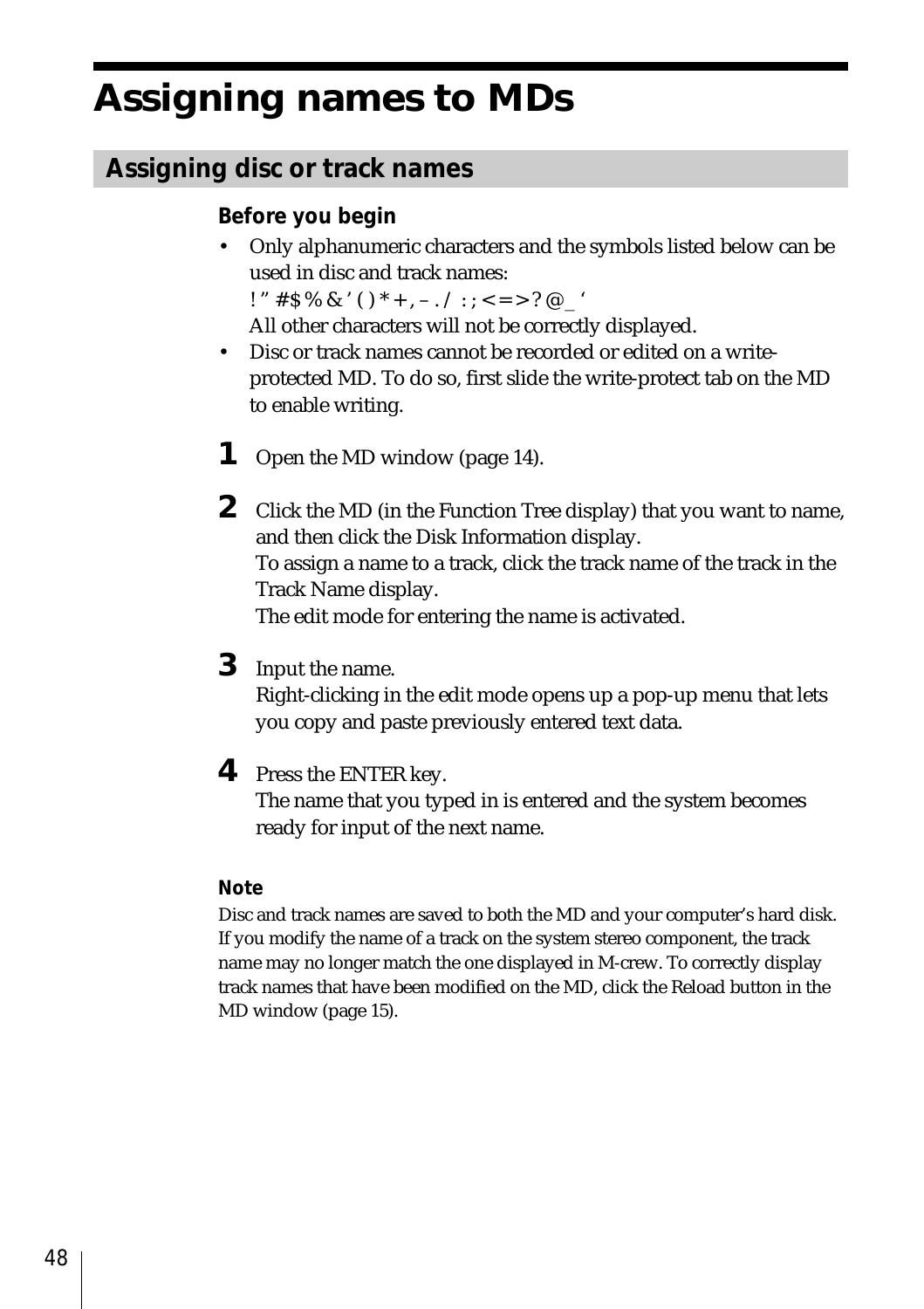# **Assigning track names with the text data stored in the Disc Library**

Track names that have been assigned to a disc and stored in the Disc Library can be reassigned in a single operation to another disc with the same contents.

- **1** Open the Disc Library window (page 32).
- **2** Right-click the Track Name display. A pop-up menu appears.
- **3** Click "Copy all text information" in the pop-up menu. The text information is temporarily stored.
- **4** Open the MD window (page 14).
- **5** Right-click the Track Name display. A pop-up menu appears.
- **6** Click "Paste all text information" in the pop-up menu.

#### **Note**

Disc and track names are saved to both the MD and your computer's hard disk. If you modify the name of a track on the system stereo component, the track name may no longer match the one displayed in M-crew. To correctly display track names that have been modified on the MD, click the Reload button in the MD window (page 15).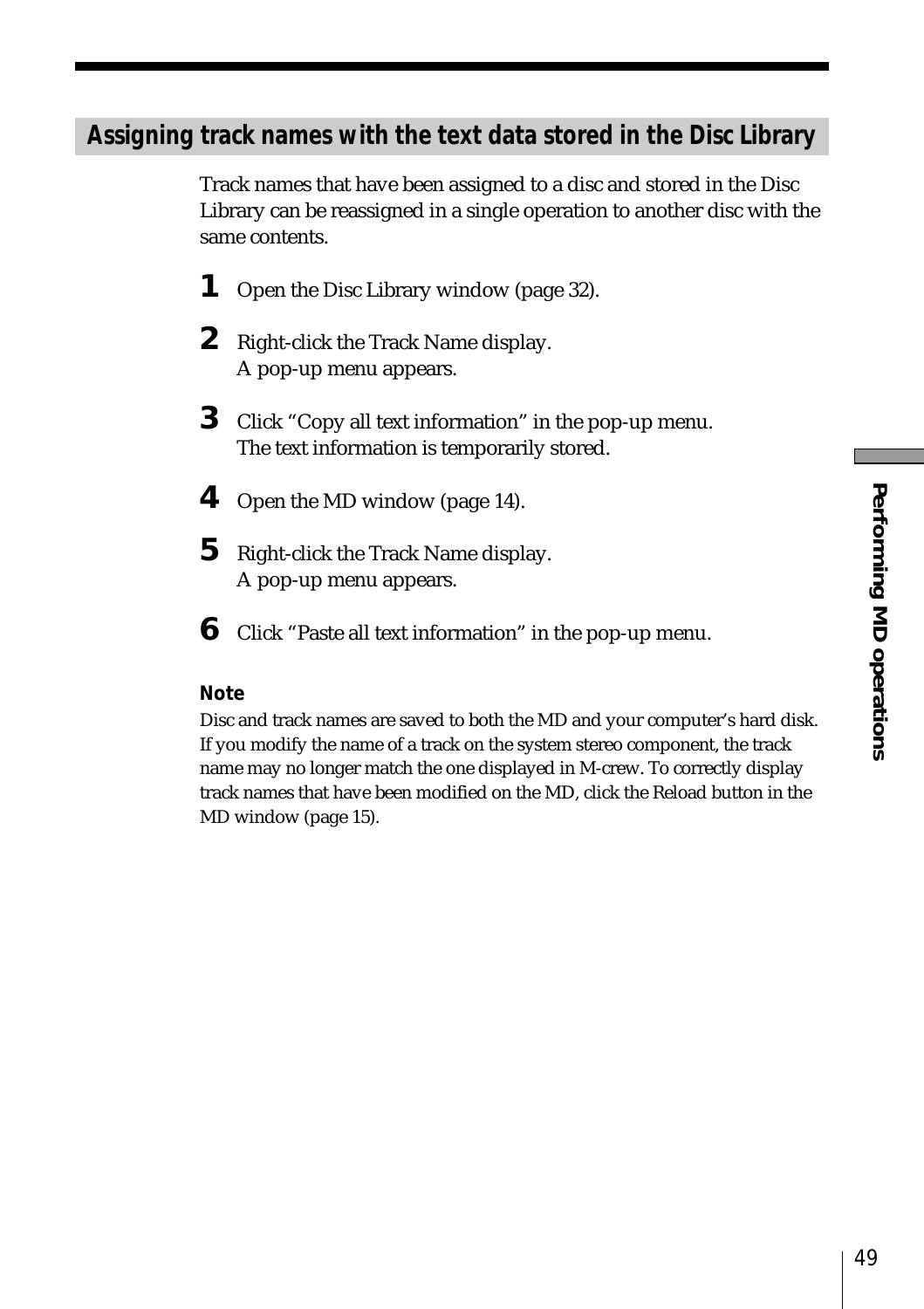# **Assigning track names with text data from another application**

You can use a text editor such as Notepad to enter track names in advance, and then use the data to assign names to all tracks in a single operation.

#### **Before you begin**

• Only alphanumeric characters and the symbols listed below can be used in disc and track names:

 $!$  "  $*$   $S$  %  $\&$  ' ( )  $*$  +  $-$  . / : : < = > ? @

All other characters will not be correctly displayed.

- Disc or track names cannot be recorded or edited on a writeprotected MD. To do so, first slide the write-protect tab on the MD to enable writing.
- **1** Type in the track names as shown in the example below, using Notepad or other text editing software.

Example Track name of the third track<ENTER> Track name of the fourth track<ENTER> Track name of the fifth track<ENTER>

:

Track name of the eighth track<ENTER>

**2** Copy the text and paste it to the clipboard using the editing menu of the text editing software.

The copy and paste procedure may vary according to the text editing software. For details, refer to the instructions provided with the text editing software.

**3** Click the track name of the track (in the Track Name display) that you want to name. Following the example text given in step 1, click the third track. The edit mode for entering track names is activated.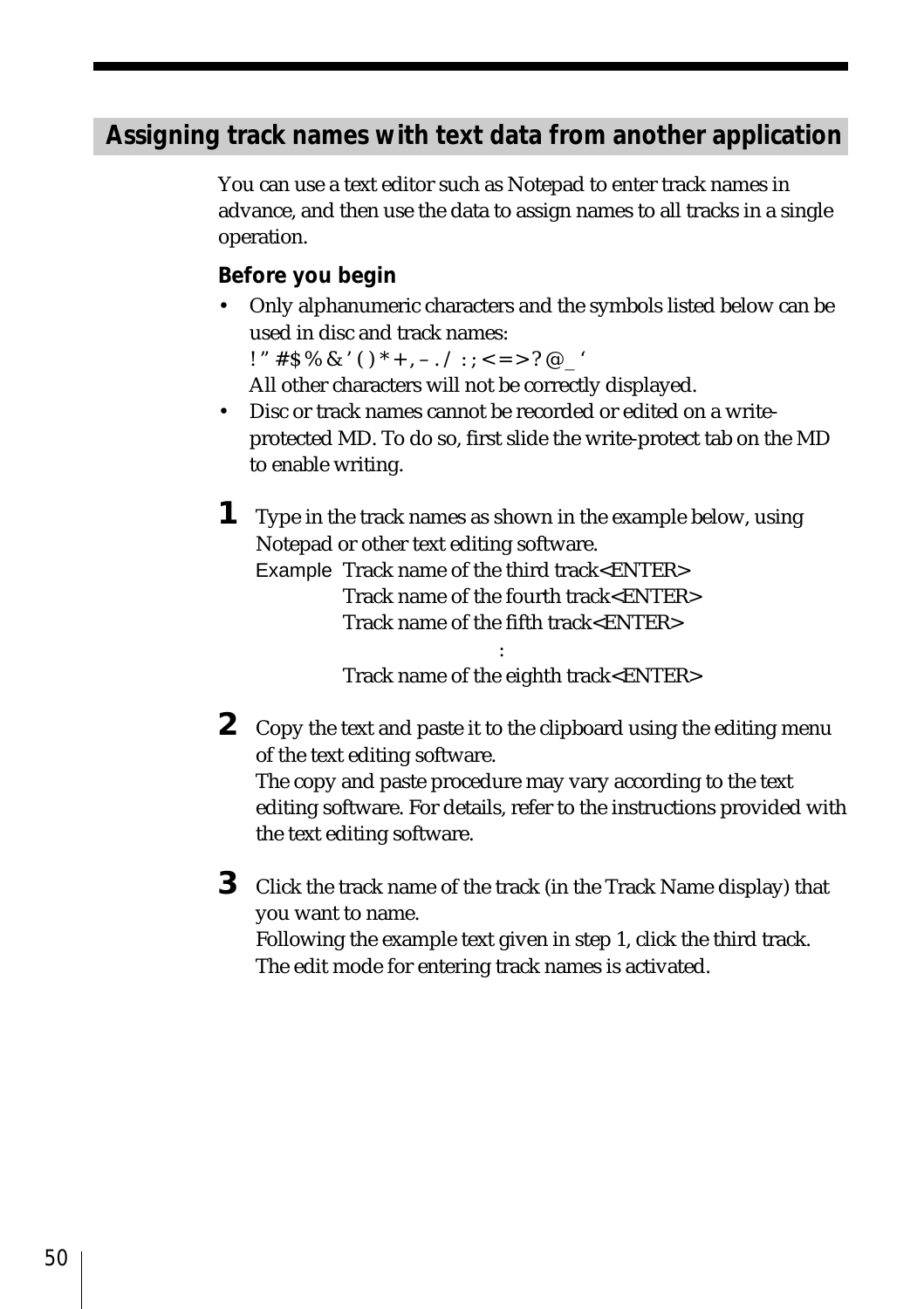**4** Right-click to display a pop-up menu, and click "Paste." In this example, the track names created and copied through the text editing software are entered as the track names of the third to eighth tracks.

#### **Note**

Disc and track names are saved to both the MD and your computer's hard disk. If you modify the name of a track on the system stereo component, the track name may no longer match the one displayed in M-crew. To correctly display track names that have been modified on the MD, click the Reload button in the MD window (page 15).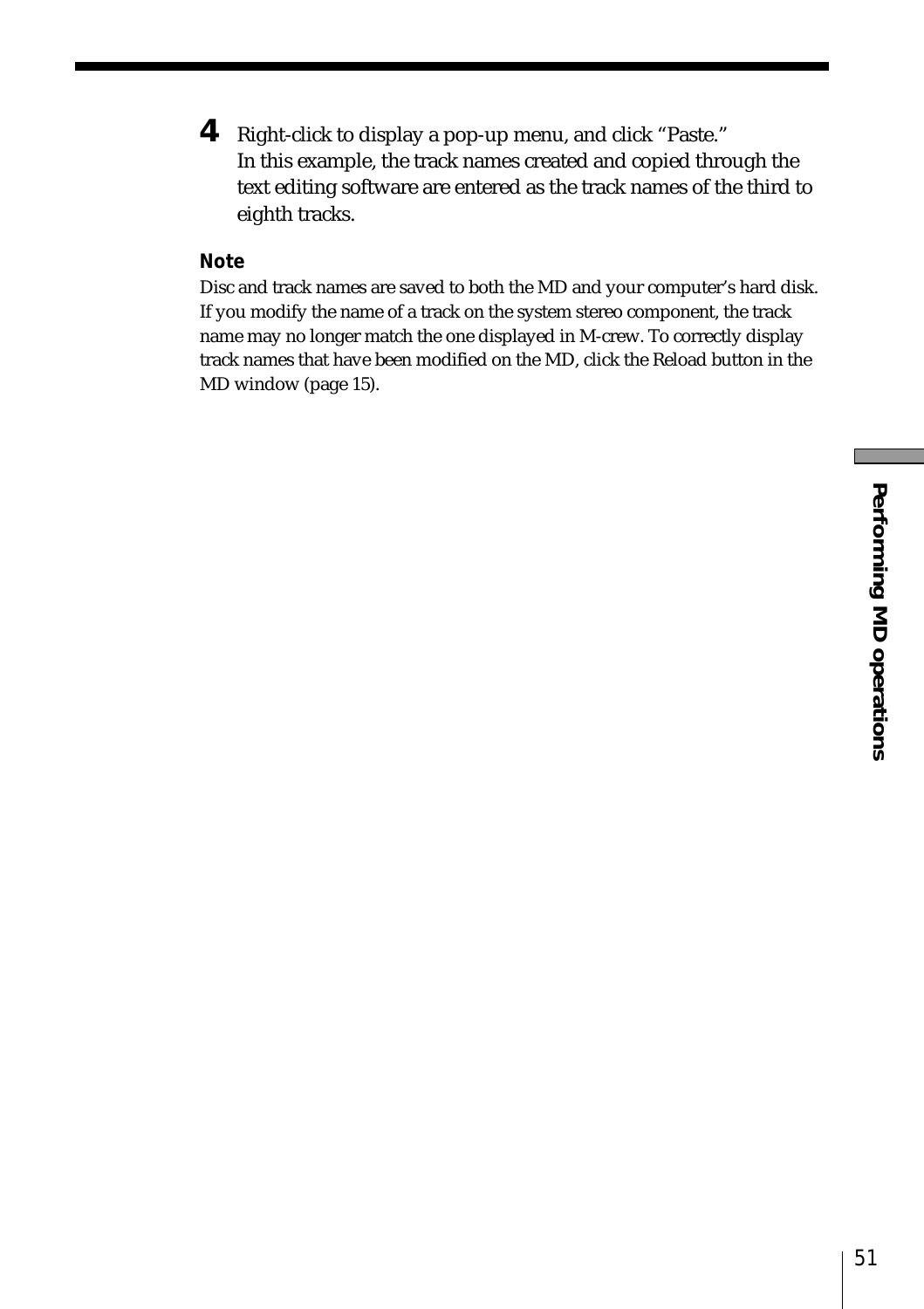# **Using disc and track name data in other applications**

Saving disc and track names entered in M-crew to a CSV (Comma Separated Value) formatted file allows this data to be used in database software, spreadsheets and other software.

- **1** Open the MD window (page 14).
- **2** Right-click the Track Name display. A pop-up menu appears.
- **3** Click "Save As CSV File" in the pop-up menu. A "Save As" dialog box appears.
- **4** Input a CSV file name and click "Save." The CSV file is saved and becomes available for use in database software or spreadsheets.

# z **Tip**

M-crew cannot read CSV files, but it can record disc and track names that have been created by and input from another application (page 50).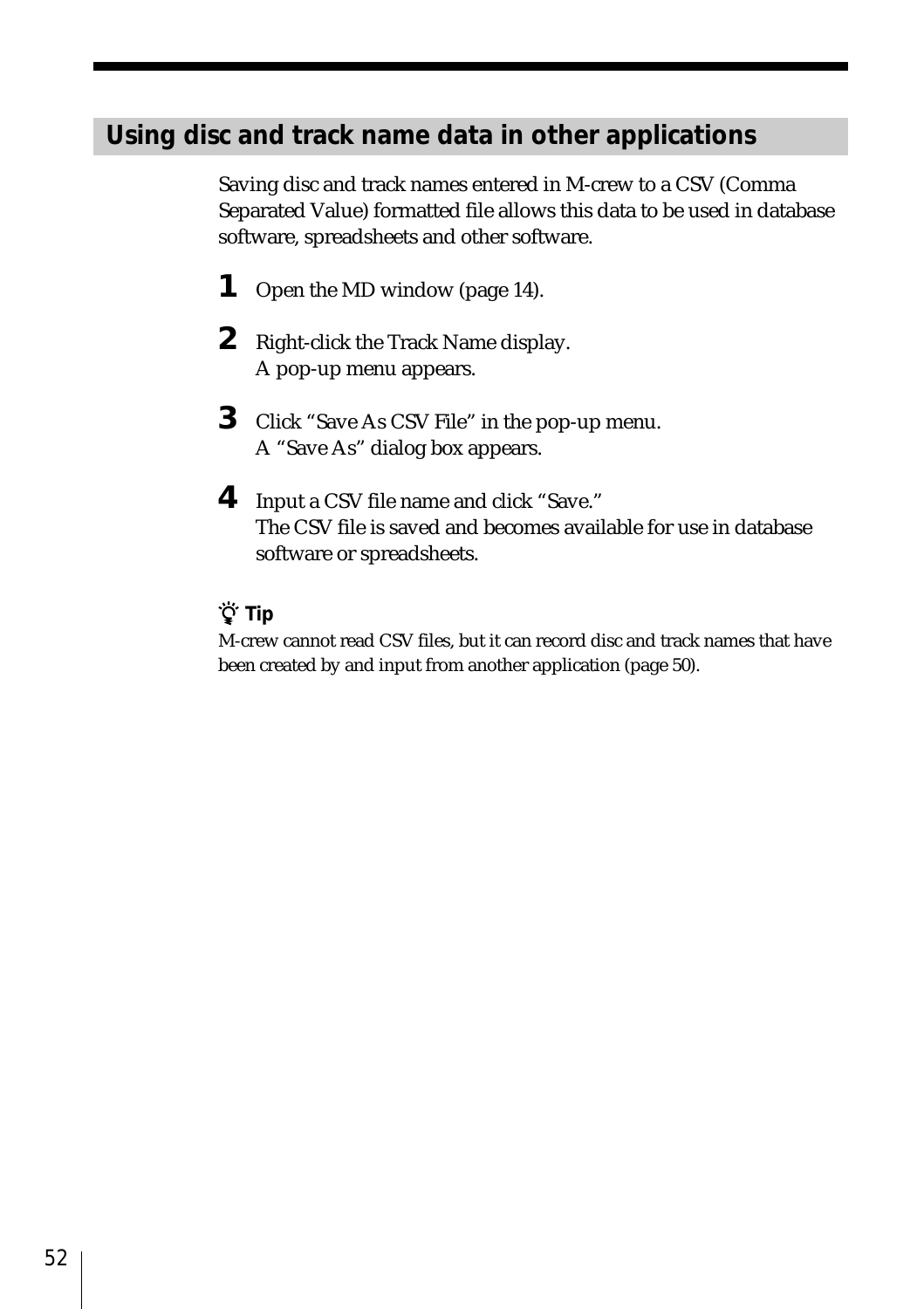# **Adding an image to the MD Jacket display**

You can add one jacket image (bitmapped or JPEG file) for each disc.

- **1** Open the MD window (page 14).
- **2** Drag a bitmapped image file from the Explorer and drop it onto the Jacket display.

The bitmapped image will appear in the Jacket display.

## z **Tips**

- The bitmapped image file that is dragged and dropped is copied to the Jacket folder (default location: C:\Program Files\M\_crew\Jacket), which is located in the same folder as the M-crew application.
- When the image in the Jacket folder is deleted, the image in the Jacket display will not disappear. To delete the Jacket display image, right-click the Jacket display, and then click "Initialize image." The image file in the Jacket folder, on the other hand, is not affected when the Jacket display image is deleted.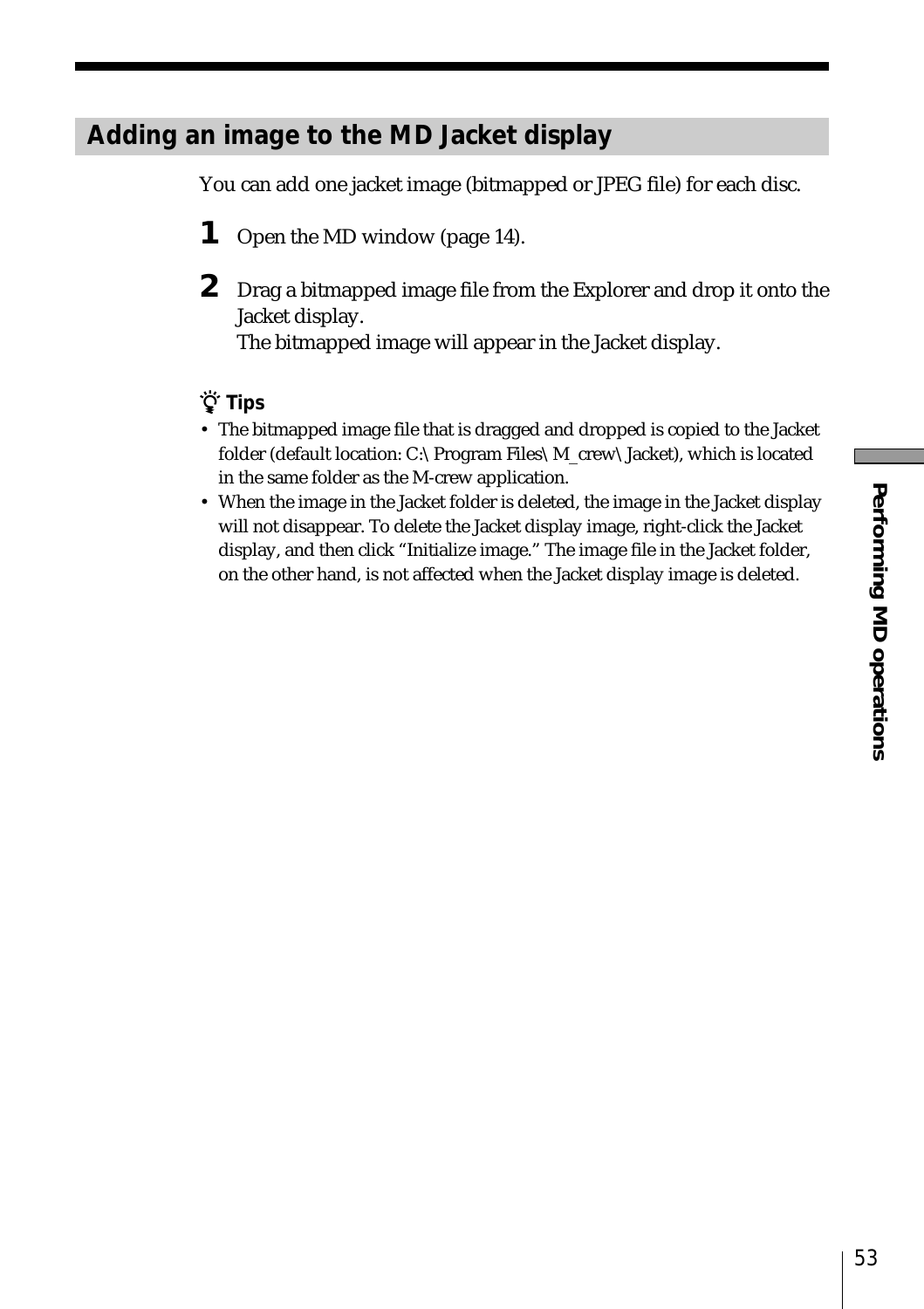# **Recording to an MD**

# **Recording from a CD to an MD**

# **Before you begin**

- You cannot record to a write-protected MD. Slide the write-protect tab on the MD to enable writing.
- Before you begin the recording, double-click the disc icons of all the MDs to be recorded to. This will cause the system to upload TOC information necessary for the recording operation.
- Click  $\blacktriangledown$  on the Recording Mode display (page 35) to select the recording mode.

# z **Tip**

You can also record from a PC-CD to an MD using the same procedure described below.

# **Synchro recording from a CD to an MD**

- **1** Open the Rec window (page 34).
- **2** Click the Synchro button (page 36).
- **3** (Only for certain system components) Click the Synchro speed change button (page 35).
- **4** Click the destination MD in the Function Tree display in the MD window.

The names of the tracks on the MD appear in the Track Name display in the MD window.

If the track names do not appear, double-click the destination MD.

**5** Click the source CD in the Function Tree display in the CD window. The names of the tracks on the CD appear in the Track Name display in the CD window. If the track names do not appear, double-click the source CD.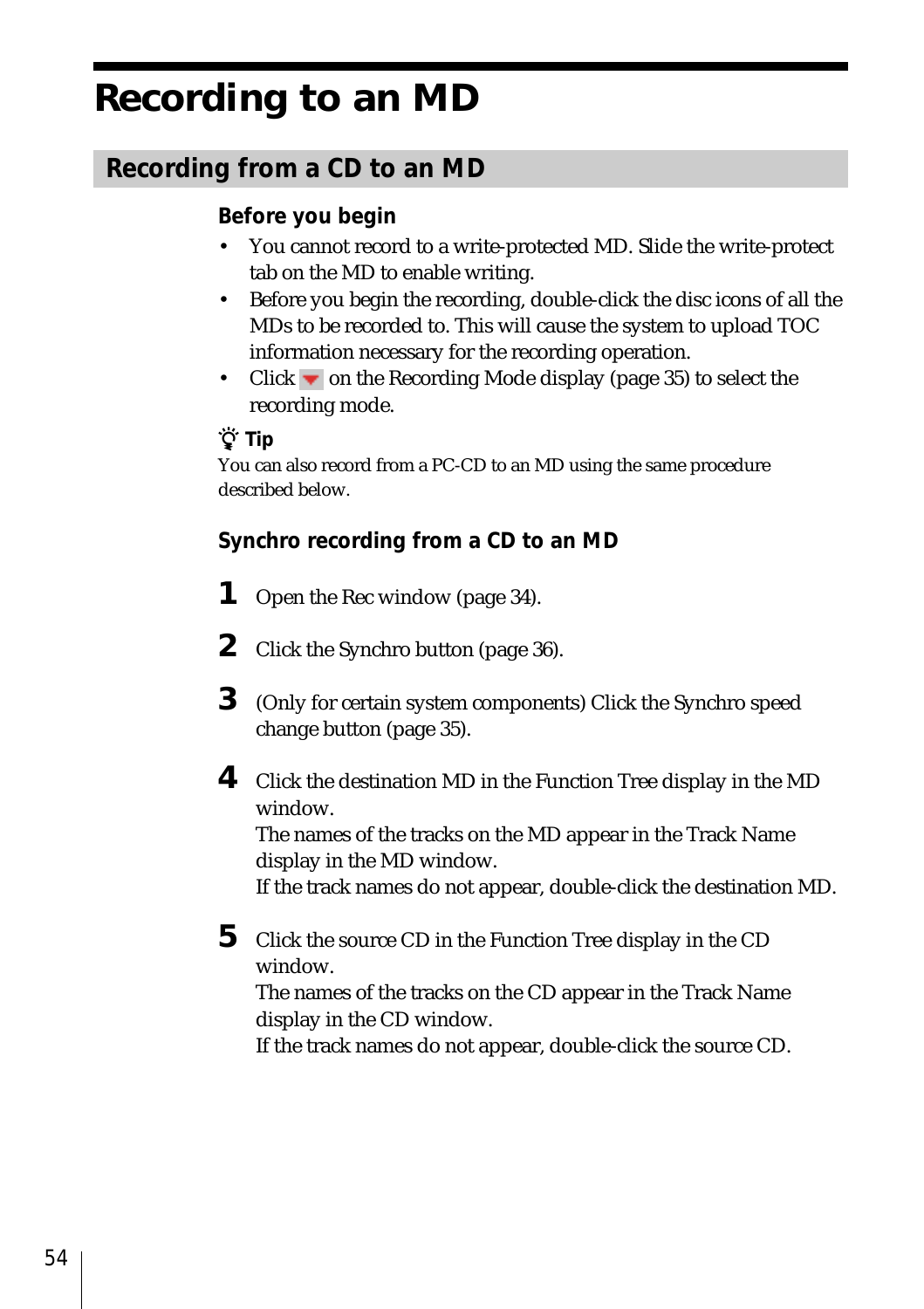**6** Drag the number of the track you want to record from the Track Name display in the CD window and drop it into the Track Name or Disk Information display in the MD window. The dropped track appears in orange in the Track Name display in the MD window, which indicates that it is a track to be recorded. You can register a track to be recorded by selecting the track and pressing the Add button. Repeat the procedure from step 4 to specify other tracks for

recording. Two or more tracks can be selected at the same time by clicking the desired track numbers while holding down the CTRL key.

To specify all tracks on a CD, drag and drop the CD disc icon (for example, CD1) from the Disc Information display into the MD window.

Repeat the procedure from step 4 to record from more than one CD.

#### **Note**

If the tracks that you have dragged and dropped cannot be contained on a single MD, the dragging operation is canceled and the message "Insufficient free recording space" appears.

**7** Click the REC button in the Rec window. Recording from the CD to the MD starts. To stop recording, click  $\Box$  in the MD window.

#### **Deselecting tracks that have been selected for recording**

To deselect a track that has been selected for recording, drag the track number from the Track Name display in the MD window and drop it into  $\frac{1}{m}$ 

Alternatively, you may click the track, and then click the Undo button to cancel the track selection.

To cancel all selected tracks, click  $\Box$  in the MD window.

(continued)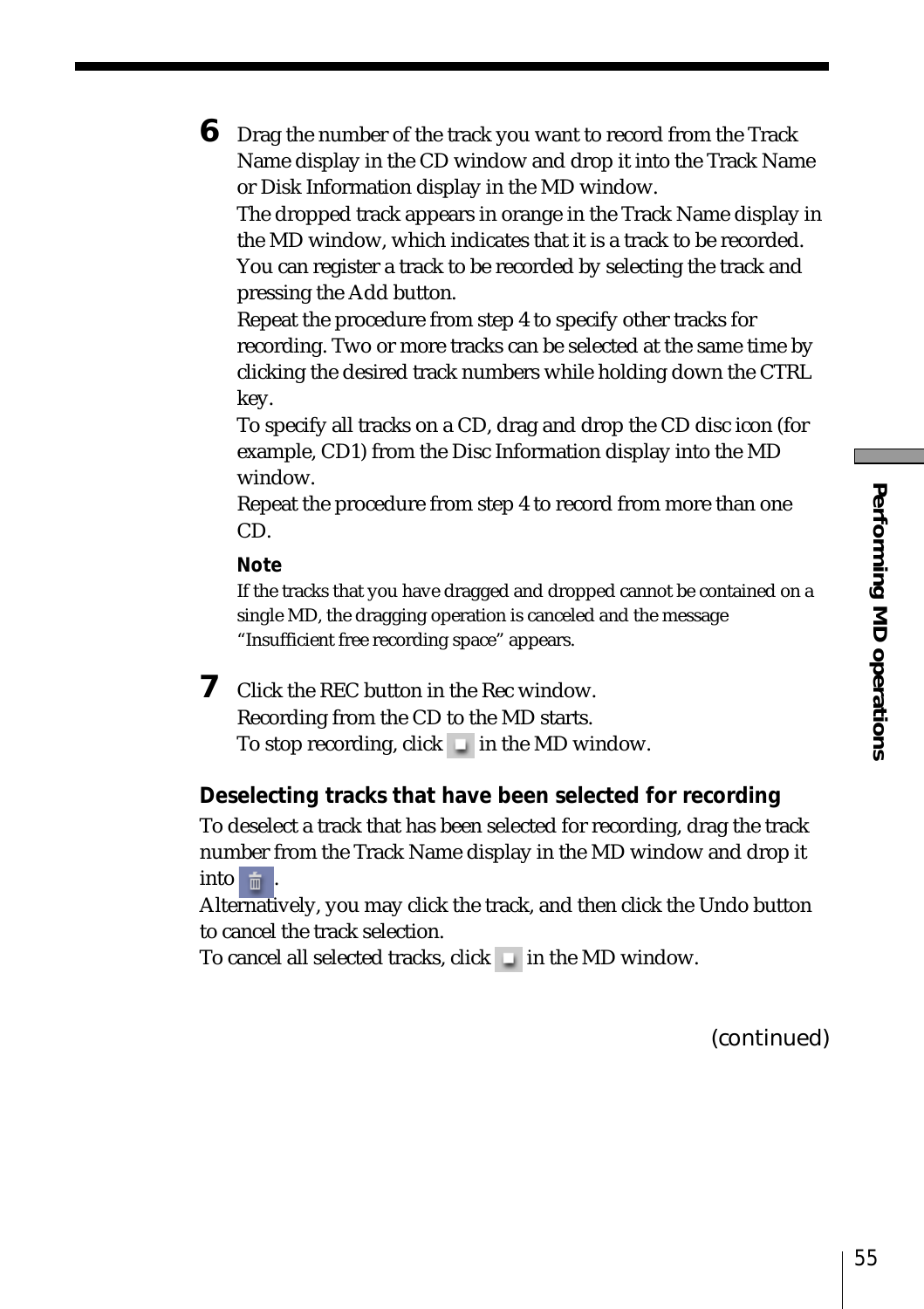#### **Recording from a CD to an MD manually**

- **1** Open the Rec window (page 34).
- **2** Click the Manual button (page 35).
- **3** Click the System recording mode button in the Rec window to make settings for the MD changer (page 36). (System recording mode button appears only when your system stereo component is equipped with an MD changer. Otherwise, proceed to step 4.)
- **4** Click the REC button. The MD recorder changes to record-pause mode.
- **5** Click  $\Box$  or the Fader button in the MD window. Recording to the MD starts.

To start recording with the fade-in effect, click the Fader button.

**6** Play the CD in the CD window that you want to record to the MD (page 40).

To stop recording, click  $\Box$  in the MD window.

If you click the Fader button, the fade-out effect is recorded and the MD recorder changes to record-pause mode.

## z **Tip**

SmartSpace, TrackMarklevelSync, and Fade can be set with the Set up button (page 37).

## **Adjusting the recording level**

- **1** Open the Rec window (page 34).
- **2** Click the Manual button (page 35).
- **3** Click in the CD window.
- **4** Click the REC button.

The newly added track is highlighted in orange in the Track Name display in the MD window and the MD recorder changes to recordpause mode.

- **5** Click the Recording level adjustment button (page 37). The "Rec Level Adjust" dialog box appears and a red line points to the peak level. Drag the slider to adjust the recording level.
- **6** Click OK.

If you want to cancel the setting, click  $\Box$  and  $\Box$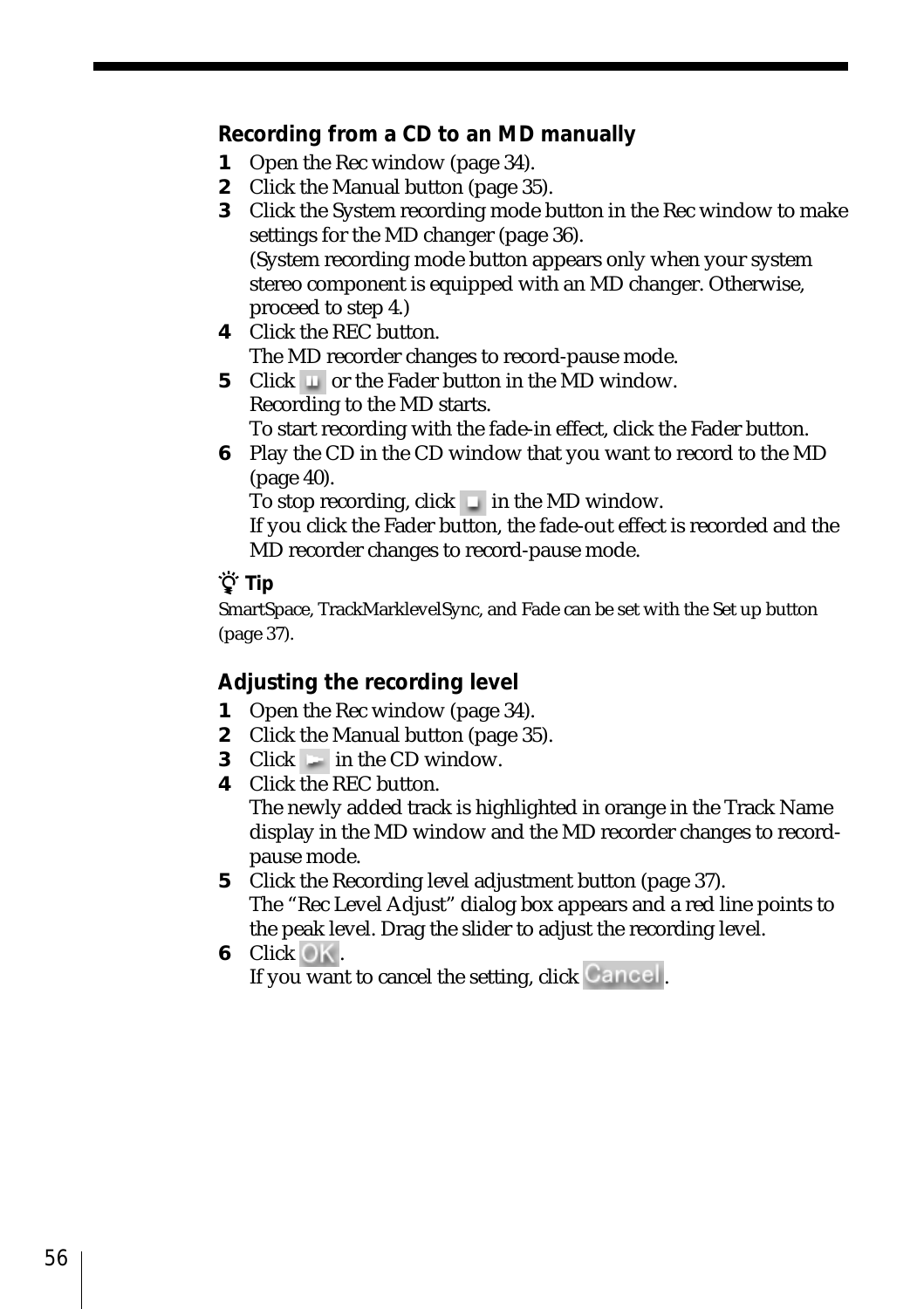# **Making settings for manual recordings**

- **1** Open the Rec window (page 34).
- **2** Click the Manual button.
- **3** Click the Set Up button to display the "Set Up" dialog box.



- **4** Make settings for each items.
- 1 Make space between each tracks equal
	- If this function is set to ON during manual recording, any space between tracks that is longer than 30 seconds will be automatically shortened to 3 seconds. Click ON to activate this function or OFF to deactivate it.
- 2 Assign track numbers to each track automatically If this function is set to ON, when an input signal level goes below the preset level (track space detecting level) for more than 2 seconds and goes above the preset level again, a track number is assigned to the track.

Click ON to activate this function or OFF to deactivate it.

Click  $\div$  to select track space detecting level to assign track number.

(continued)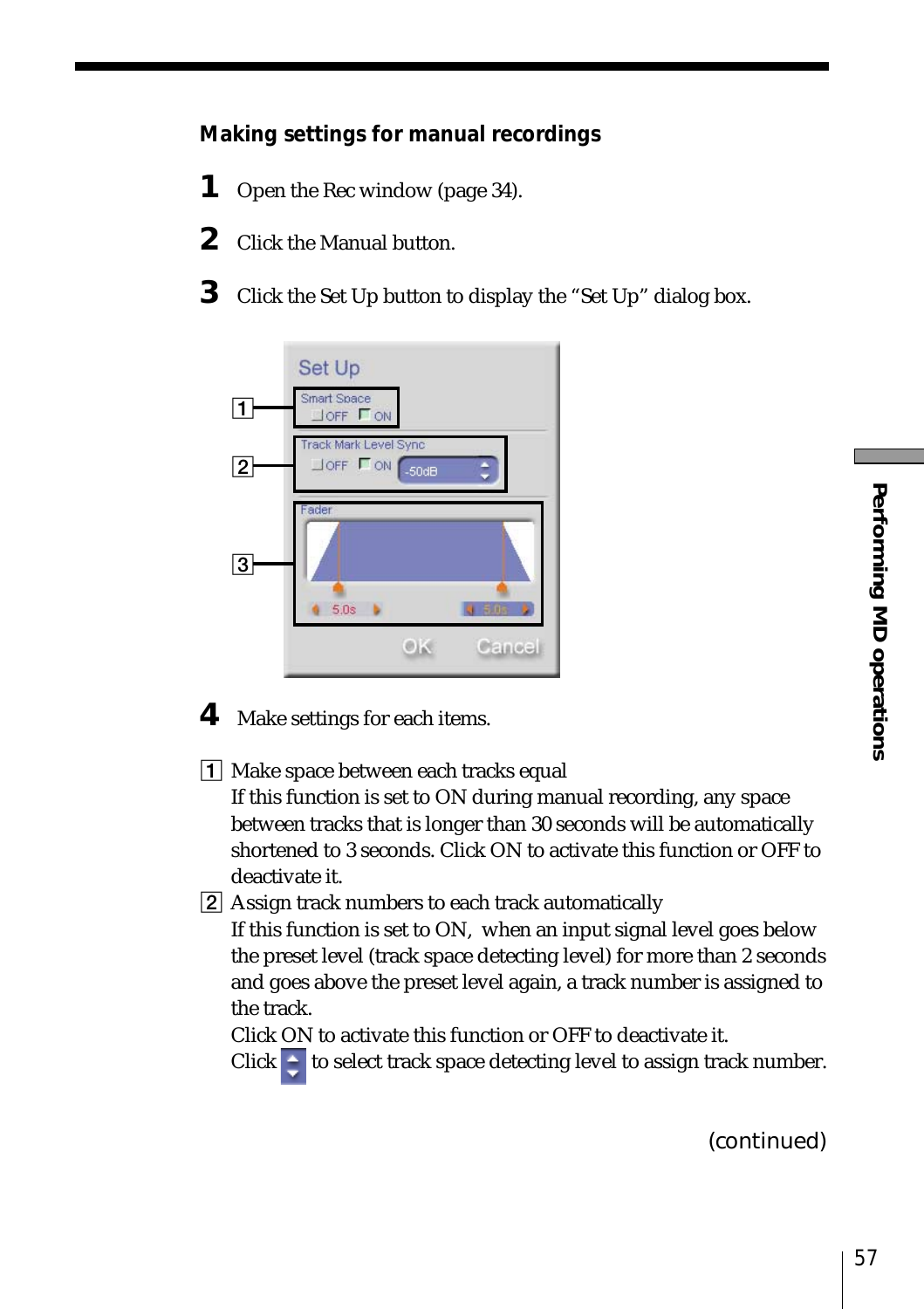3 Adding the fade-in effect or fade-out effect

The beginning of a track becomes louder gradually, or the end of a track fades away gradually. When  $\triangle$  or  $\triangleright$  is clicked once, end point of fade-in or begining point of fade-out moves by 0.1 second. When  $\triangle$  is draged to left or right, the begining point or end point moves as you drag.

**5** Click OK.

Set Up dialog closes. If you want to cancel the setting, click Cancel

#### **Notes**

- While recording to an MD, do not click any icon other than the TIMER icon in the Tool bar. Recording will halt if you do.
- If the MD runs out of space while tracks are being recorded from a CD, the recording operation is halted. Afterwards, M-crew may not function properly. If this happens, restart M-crew.
- If the number or name of previously recorded tracks are displayed in orange for too long, M-crew may fail to work properly after the recording operation is completed. Be sure to restart M-crew.
- If CD or MD information is not displayed correctly after completing the recording, click the Reload button to refresh the information.
- When all tracks on a CD were selected by dragging the Disc Information display in the CD window to the MD window, the tracks cannot be deselected individually. To deselect the tracks, you must deselect all of them by clicking  $\Box$  in the MD window.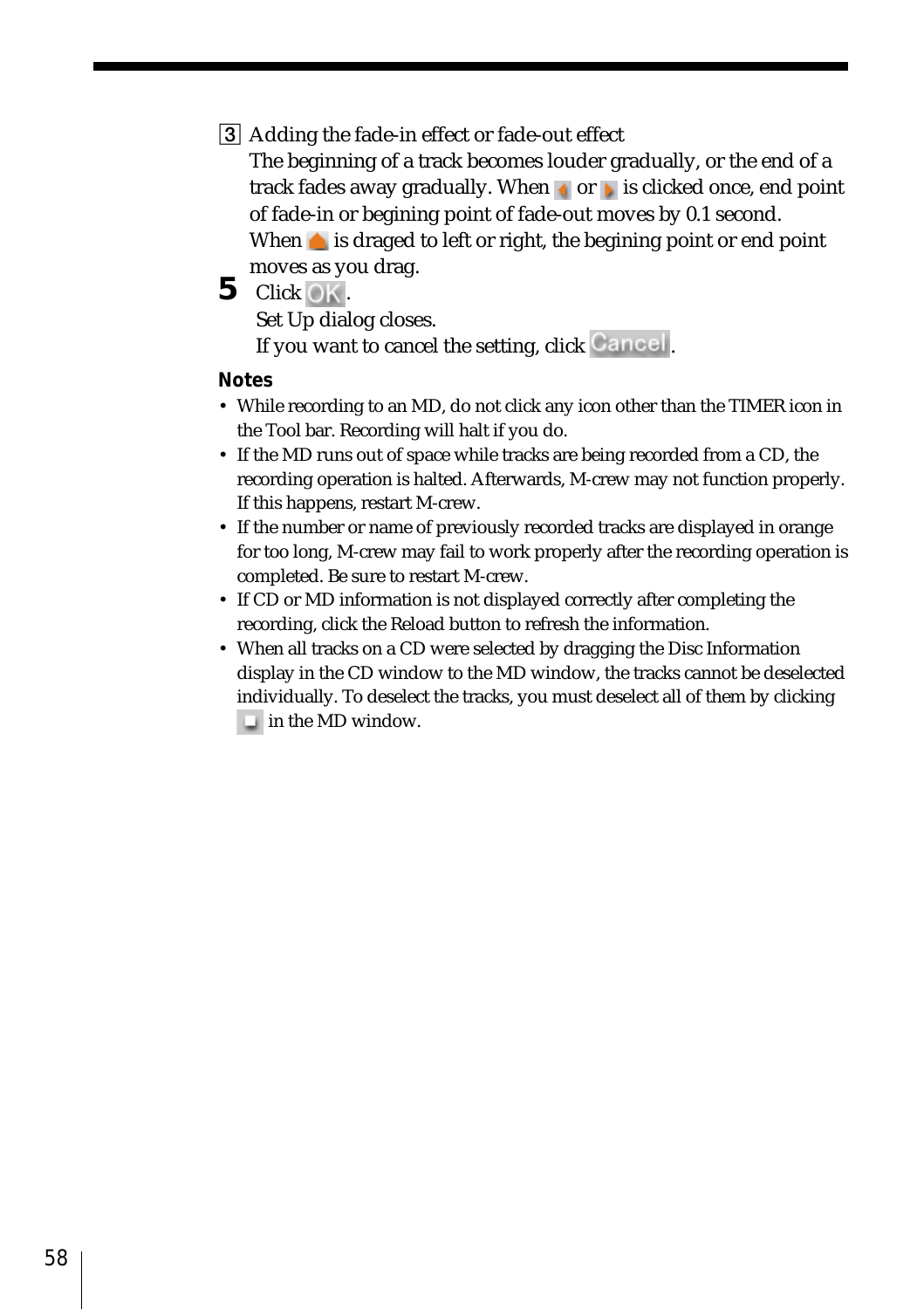# **Recording from the tuner to an MD**

When you record from the tuner to an MD, M-crew enters the manual recording mode automatically. You cannot select synchro recording mode.

#### **Before you begin**

- You cannot record to a write-protected MD. Slide the write-protect tab on the MD to enable writing.
- Before you begin the recording, double-click the disc icons of all the MDs to be recorded to. This will cause the system to upload TOC information necessary for the recording operation.
- **1** Open the Rec window (page 34).
- **2** Click TUNER in the Function Tree display on the left.
- **3** Use the TUNER window to tune in the radio broadcast that you want to record to the MD. (page 87).
- **4** Click the destination MD in the Function Tree display in the MD window.
- **5** Click the REC button in the Rec window. The MD enters recording-pause mode.
- **6** Click **u** in the MD window. Recording from the tuner to the MD starts. To stop recording, click  $\Box$  in the MD window.

#### **Recording by drag-and-drop operation**

- **1** Open the Rec window (page 34).
- **2** Click TUNER in the Function Tree display.
- **3** Drag the station name from the TUNER window and drop it onto the destination MD in the MD window.
- **4** Click **II** in the MD window.

(continued)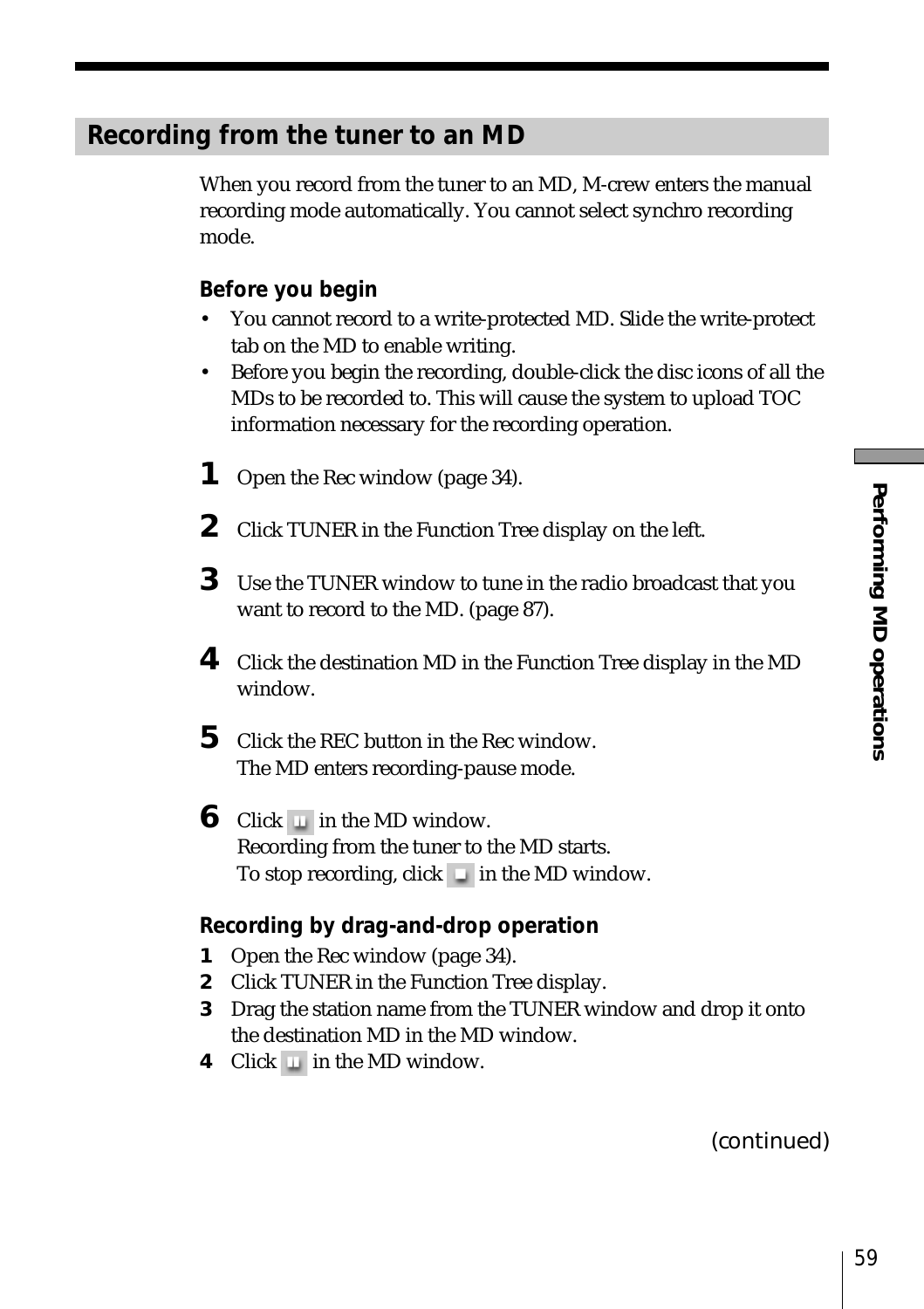#### **Adjusting the recording level**

- **1** Open the Rec window (page 34).
- **2** Listen to the source radio in the TUNER window.
- **3** Click the REC button.
- **4** Click the Recording level adjustment button (page 37). The "Rec Level Adjust" dialog box appears and a red line points to the peak level. Drag the slider to adjust the recording level.

#### **Note**

While recording to an MD, do not click any icon other than the TIMER icon in the Tool bar. Recording will halt if you do.

# **Recording music files from the PC to an MD**

#### **Before you begin**

- You cannot record to a write-protected MD. Slide the write-protect tab on the MD to enable writing.
- Before you begin the recording, double-click the disc icons of all the MDs to be recorded to. This will cause the system to upload TOC information necessary for the recording operation.
- **1** Open the Rec window (page 34).
- **2** Click the Synchro button (page 36).
- **3** Click the source file album in the Function Tree display in the File window.

The tracks registered in the file album are displayed in the Track Name display in the File window.

If the files to be recorded are stored in a folder, double-click the folder to open it.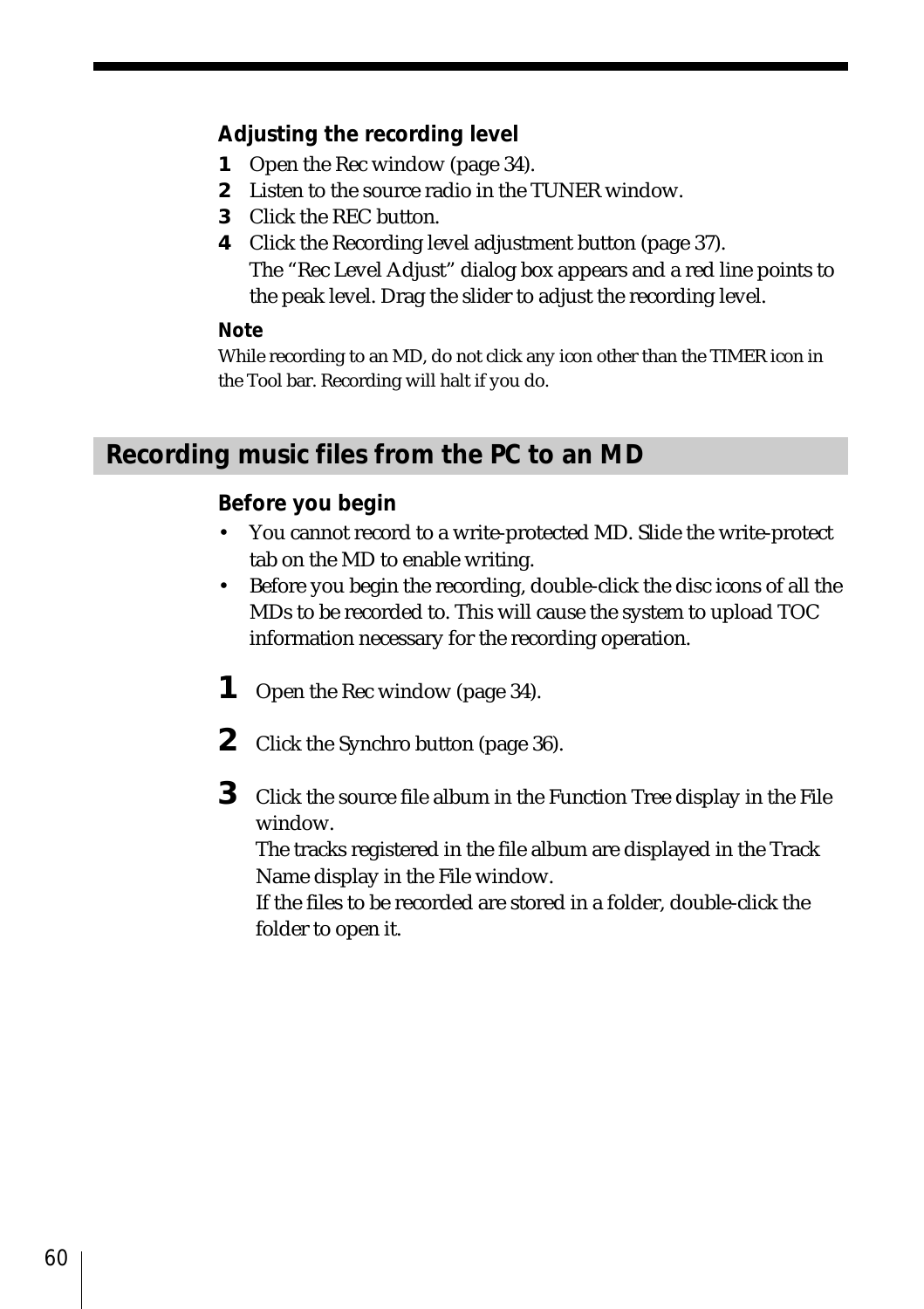**4** Drag the number of the track you want to record from the Track Name display in the File window and drop it into the Track Name or Disc Information display in the MD window. The dropped track appears in orange in the Track Name display in the MD window, which indicates that it is a track to be recorded. You can register a track to be recorded by selecting the track and clicking the Add button. Repeat the procedure from step 3 to specify other tracks for

recording. Two or more tracks can be selected at the same time by clicking the desired track numbers while holding down the CTRL key.

To specify all tracks on the file album, drag and drop the file album icon from the File Information display into the MD window.

Repeat the procedure from step 3 to record from more than one file album.

#### **Note**

If the tracks that you have dragged and dropped cannot be contained on a single MD, the dragging operation is canceled and the message "Insufficient free recording space" appears.

**5** Click the REC button in the Rec window. Recording from the PC to the MD starts. To stop recording, click  $\Box$  in the MD window.

#### **Adjusting the recording level**

- **1** Open the Rec window (page 34).
- **2** Click the Manual button (page 35).
- **3** Click in the File window.
- **4** Click the REC button.
- **5** Click the Recording level adjustment button (page 37). The "Rec Level Adjust" dialog box appears and a red line points to the peak level. Drag the slider to adjust the recording level.

#### **Note**

While recording to an MD, do not click any icon other than the TIMER icon in the Tool bar. Recording will halt if you do.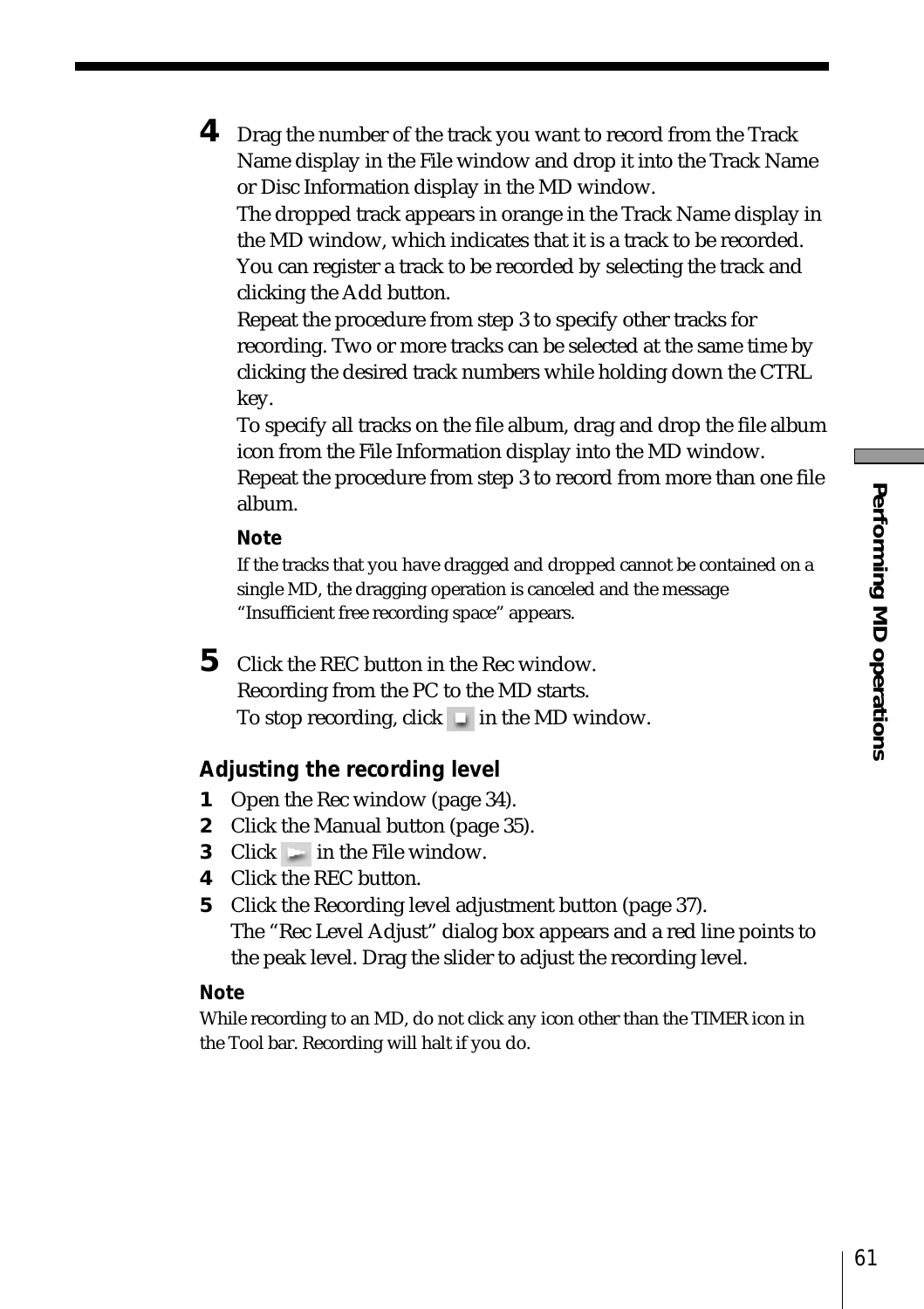# **Recording to an MD from other audio sources**

# **Before you begin**

- You cannot record to a write-protected MD. Slide the write-protect tab on the MD to enable writing.
- Before you begin the recording, double-click the disc icons of all the MDs to be recorded to. This will cause the system to upload TOC information necessary for the recording operation.
- **1** Open the Rec window (page 34).
- **2** Click the Manual button (page 35).
- **3** Click the desired function (audio source) in the Function Tree display you want to record from.
- **4** Click the REC button in the Rec window. MD recorder changes to record-pause mode.
- **5** Start playing the source you want to record.
- **6** Click  $\blacksquare$  or the Fader button in the MD window. Recording from the selected source to the MD starts. To start recording with the fade-in effect, click the Fader button. To stop recording, click  $\Box$  in the MD window. If you click the Fader button, the fade-out effect is recorded and the MD recorder changes to record-pause mode.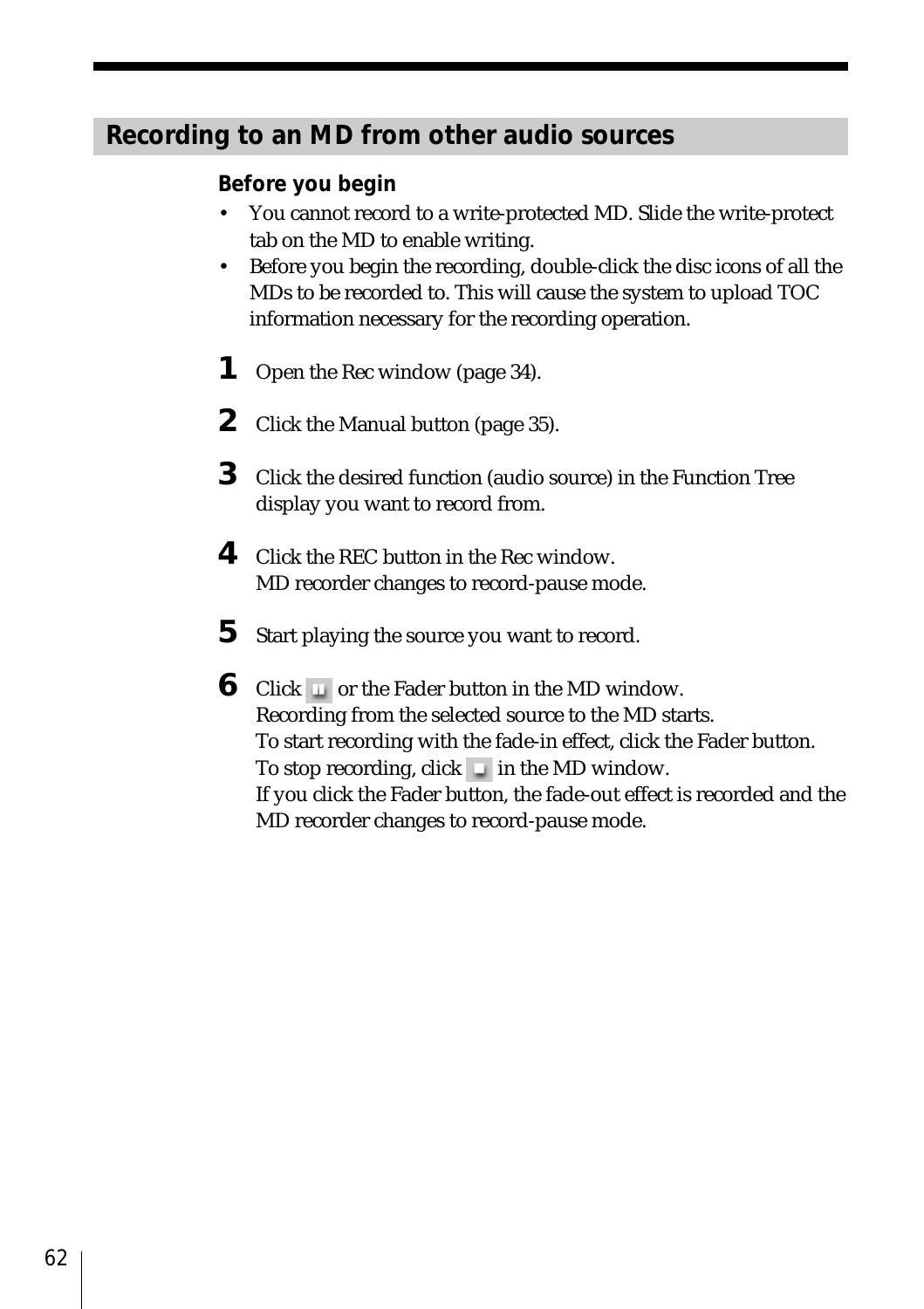# Performing MD operations **Performing MD operations**

## **Adjusting the recording level**

- **1** Open the Rec window (page 34).
- **2** Click the desired function (audio source) in the Function Tree display and start playing the source that you want to record.
- **3** Click the REC button.
- **4** Click the Recording level adjustment button (page 37). The "Rec Level Adjust" dialog box appears and a red line points to the peak level. Drag the slider to adjust the recording level.

#### **Note**

While recording to an MD, do not click any icon other than the TIMER icon in the Tool bar. Recording will halt if you do.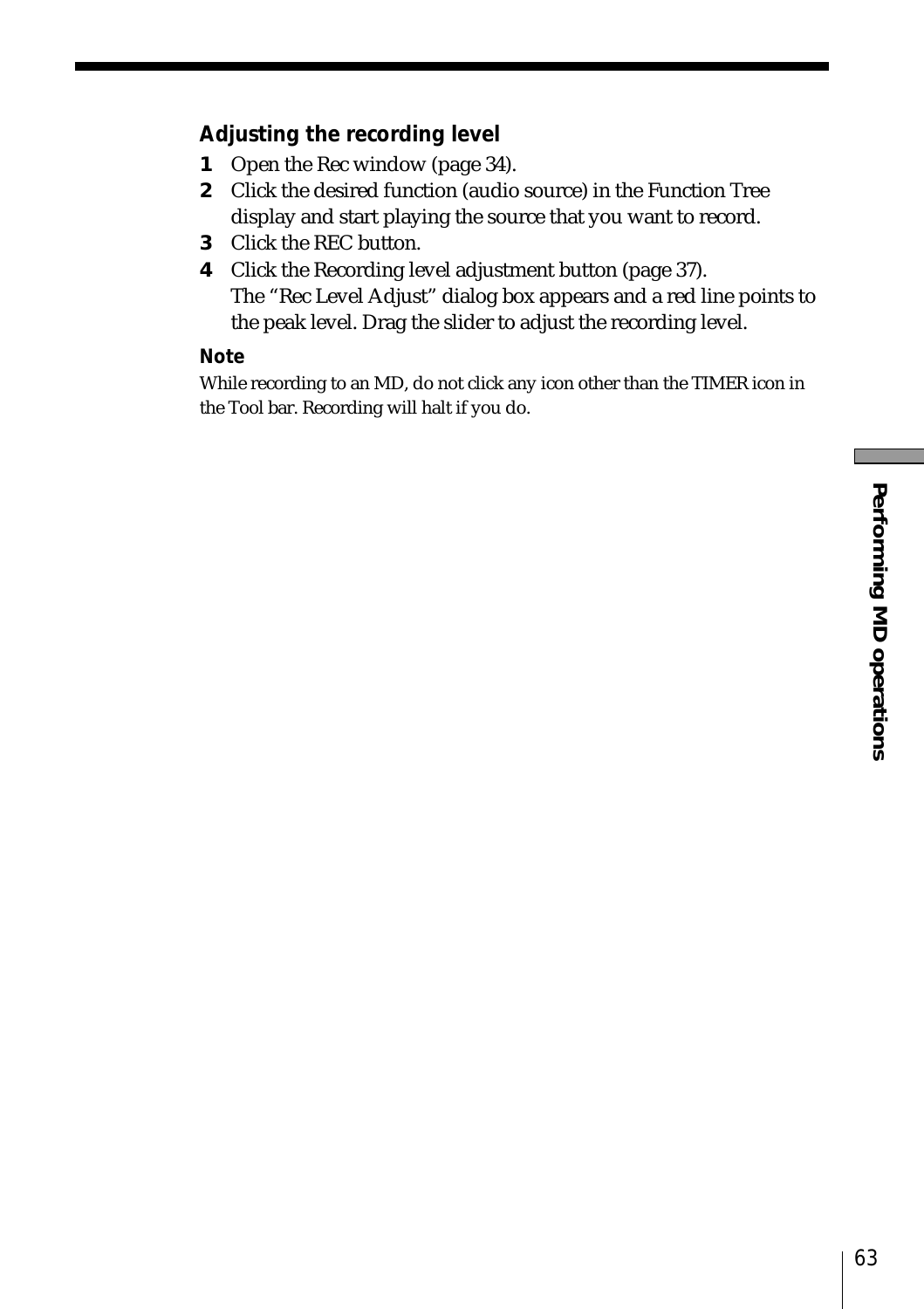# **Editing recorded MDs**

# **Moving tracks**

You can rearrange the order of tracks on an MD, but you cannot move tracks from one MD to another.

#### **Note**

While this dialog box is displayed, the MD cannot be operated by the system stereo component.

- **1** Open the MD window (page 14).
- **2** Click the number of the track in the Track Name display in the MD window that you want to move. The name of the track is highlighted in yellow.

#### **Note**

You can move only one track per move operation. If you select more than one track, the move function is disabled.

# **3** Click the MD edit button  $\blacksquare$ .

The "Move" dialog box appears.

| Move       |              |        |
|------------|--------------|--------|
| Moving No. | $\mathbf{z}$ |        |
| OK         |              | Cancel |

To cancel the move, click Cancel.

- **4** Click  $\div$  to select the number to which you want the selected track moved.
- **5** Click OK.

The track that you selected in step 2 moves to the track number specified in step 4.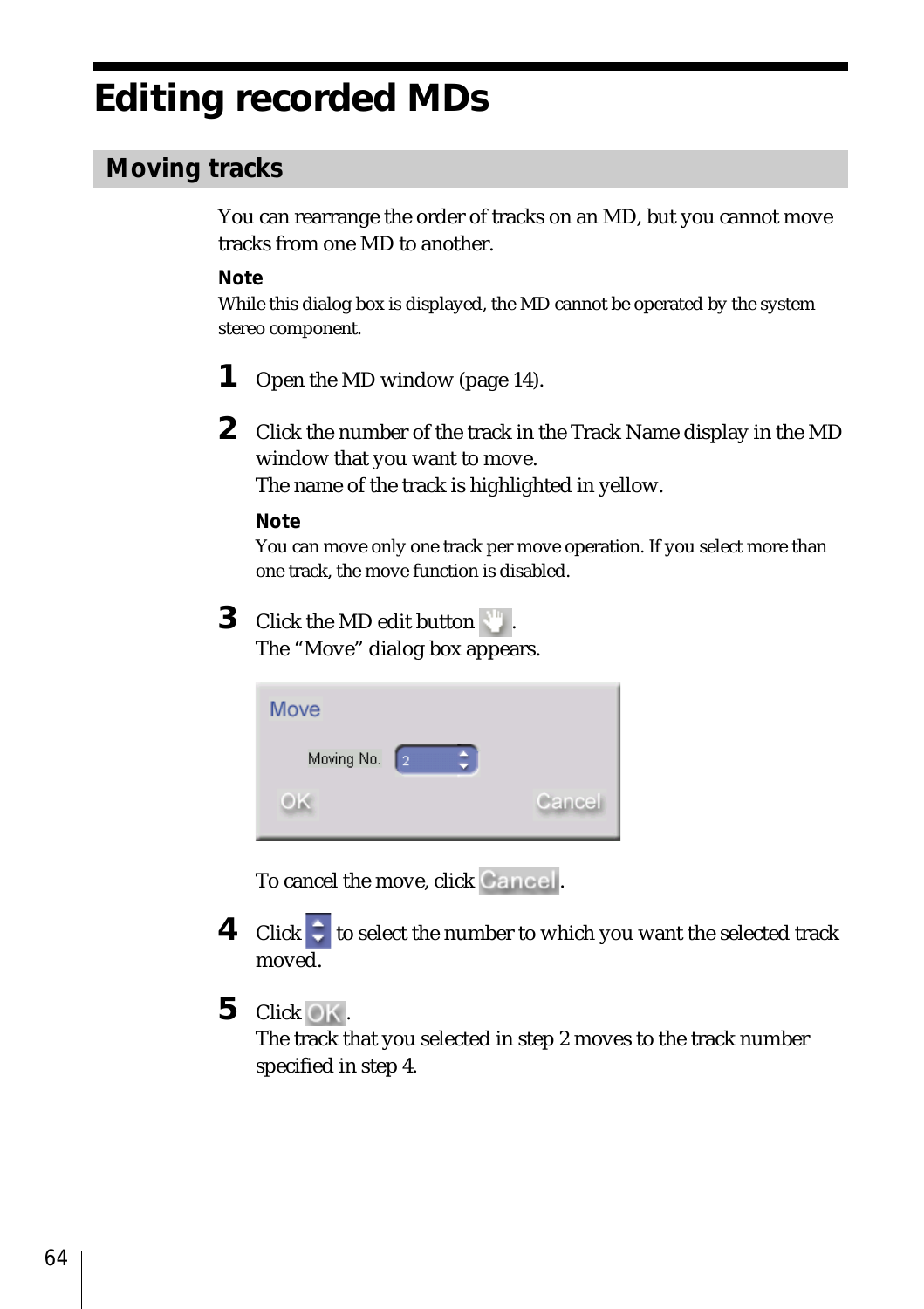#### **Moving a track by drag-and-drop operation**

- **1** Open the MD window (page 14).
- **2** Drag the number of the track in the Track Name display in the MD window that you want to move and drop it at the desired destination.

#### **Moving a track that is being played**

- **1** Open the MD window (page 14).
- **2** Play the track that you want to move (page 46).
- **3** Click the MD edit button The "Move" dialog box appears. To cancel the move, click Cancel

#### **Note**

Verify that the track you want to move is indicated in the "Move" dialog box.

- **4** Select the new number to which you want to move the track.
- **5** Click  $\bigcirc$  K.

The track being played moves to the track number specified in step 4.

#### **Note**

To deselect a track, click in an empty area in the MD window (e.g., the empty area in the Time display).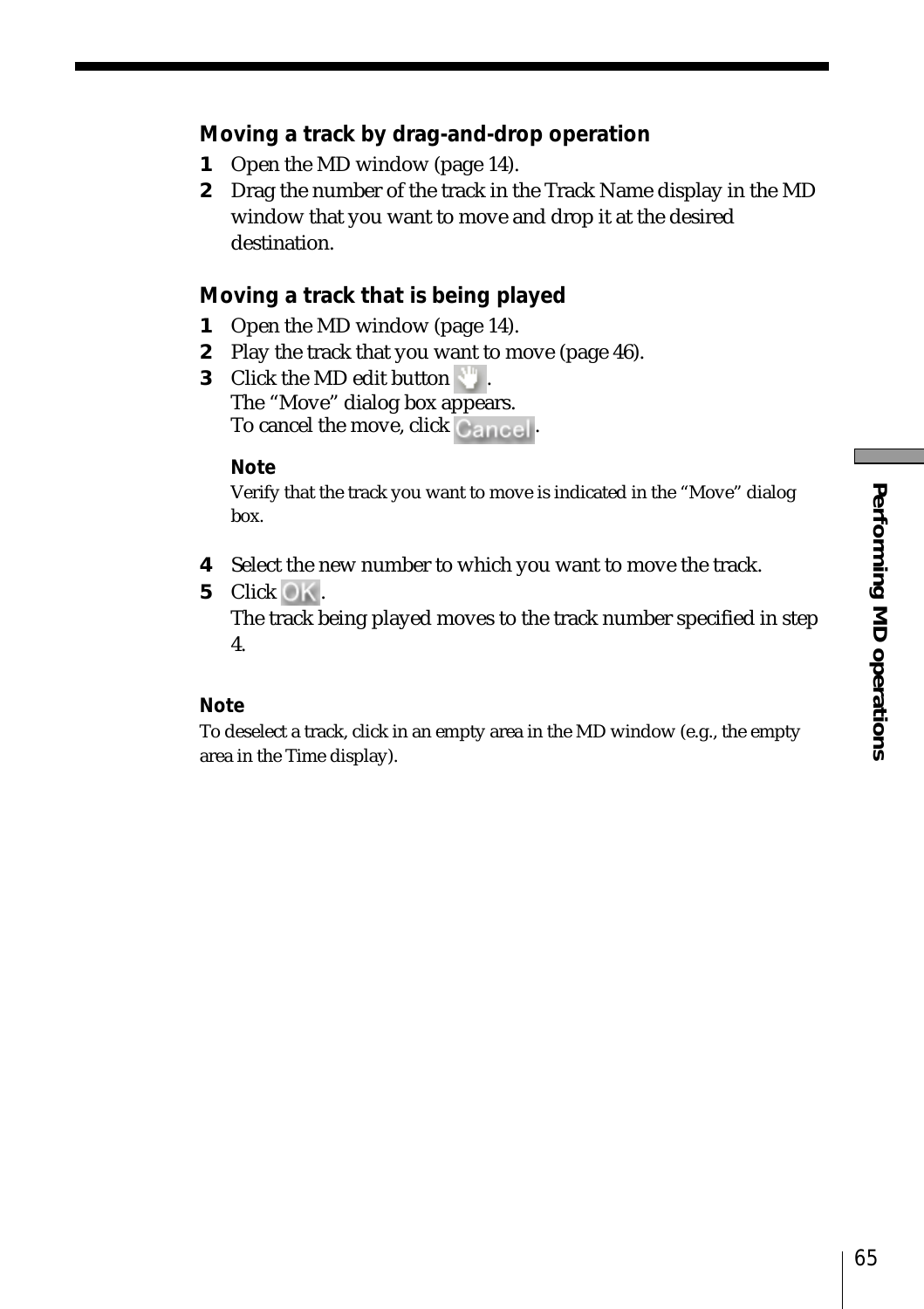# **Dividing tracks**

You can divide a single track into two tracks.

#### **Note**

While this dialog box is displayed, the MD cannot be operated by the system stereo component.

- **1** Open the MD window (page 14).
- **2** Play the track you want to divide (page 46).

#### **Note**

Only the track being played can be divided.

**3** Click the MD edit button where you want to divide the track. The division point is selected temporarily.

The "Divide" dialog box appears and Rehearsal playback starts from the position you clicked.



To cancel the divide, click Cancel.

**4** Adjust the division point.

Each click on  $\triangle$  or  $\triangleright$  in the "Divide" dialog box moves the division point by 1-frame intervals<sup>\*</sup> (1 frame  $= 1/86$  second) during stereo recording. You can also slide  $\triangle$  to the left or right to adjust the division point.

Rehearsal playback starts again from the new division point.

- \* In Monaural and LP2 stereo mode : 2-frame intervals In LP4 stereo mode : 4-frame intervals
- **5** When the adjustment is completed, click  $\overline{OK}$ . The track is divided into two.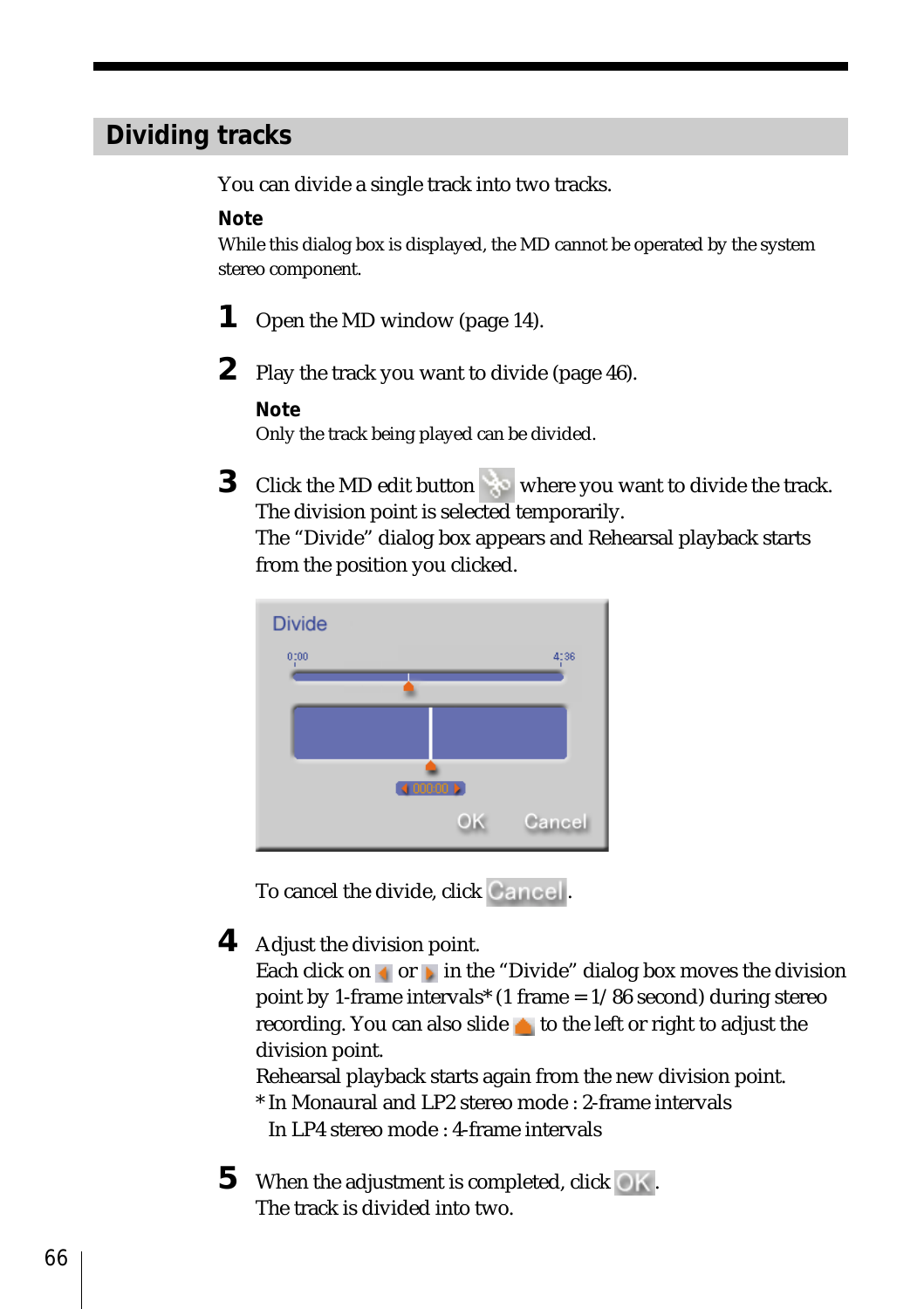# **Combining tracks**

You can combine two tracks into one track.

#### **Note**

While this dialog box is displayed, the MD cannot be operated by the system stereo component.

- **1** Open the MD window (page 14).
- **2** Select two tracks you want to combine from the MD window. Click the track number of the first track, and then click the track number of the second track while holding down the CTRL key.

#### **Notes**

- If you select the first track only, and then proceed to step 3, the system assumes the second track to be that which immediately follows.
- You cannot select and combine three or more tracks.
- You cannot combine tracks recorded in different recording modes.

# **3** Click the MD edit button

The "Combine" dialog box appears.

Rehearsal playback is performed for about 4 seconds of a segment consisting of the last 2 seconds or so of the first track and the first 2 seconds or so of the second track.



To cancel the combination, click Cancel.

(continued)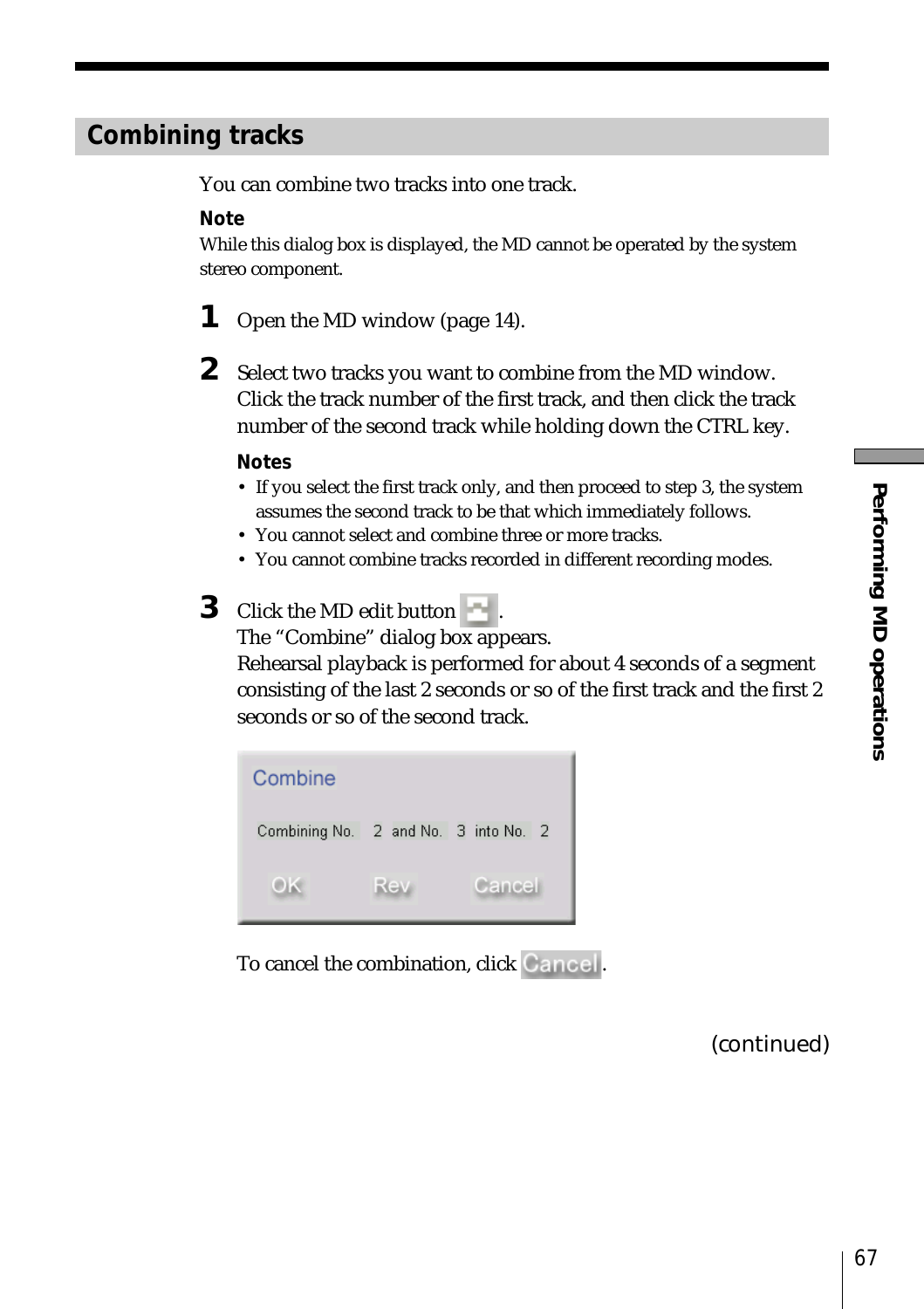**4** To enter the combination sequence of the two tracks shown in the "Combine" dialog box, click OK.

The selected tracks are joined.

To reverse the sequence of the tracks in the "Combine" dialog box, click Rev.

# **Combining the track being played with the track that immediately follows**

- **1** Open the MD window (page 14).
- **2** Play the first track that you want to combine (page 46).
- **3** Click the MD edit button ...

The "Combine" dialog box appears.

Rehearsal playback is performed for about 4 seconds of a segment consisting of the last 2 seconds or so of the first track and the first 2 seconds or so of the second track.

To cancel the combination, click Cancel.

**4** To enter the combination sequence of the two tracks shown in the "Combine" dialog box, click .

The selected tracks are joined.

To reverse the sequence of the tracks in the "Combine" dialog box, click Rev.

#### **Notes**

- To deselect a track, click in an empty area within the MD window, e.g., the empty area within the Time display.
- The track being played can only be combined with the track that immediately follows it.
- If two tracks are selected in the Track Name display, they are combined no matter what track is being played.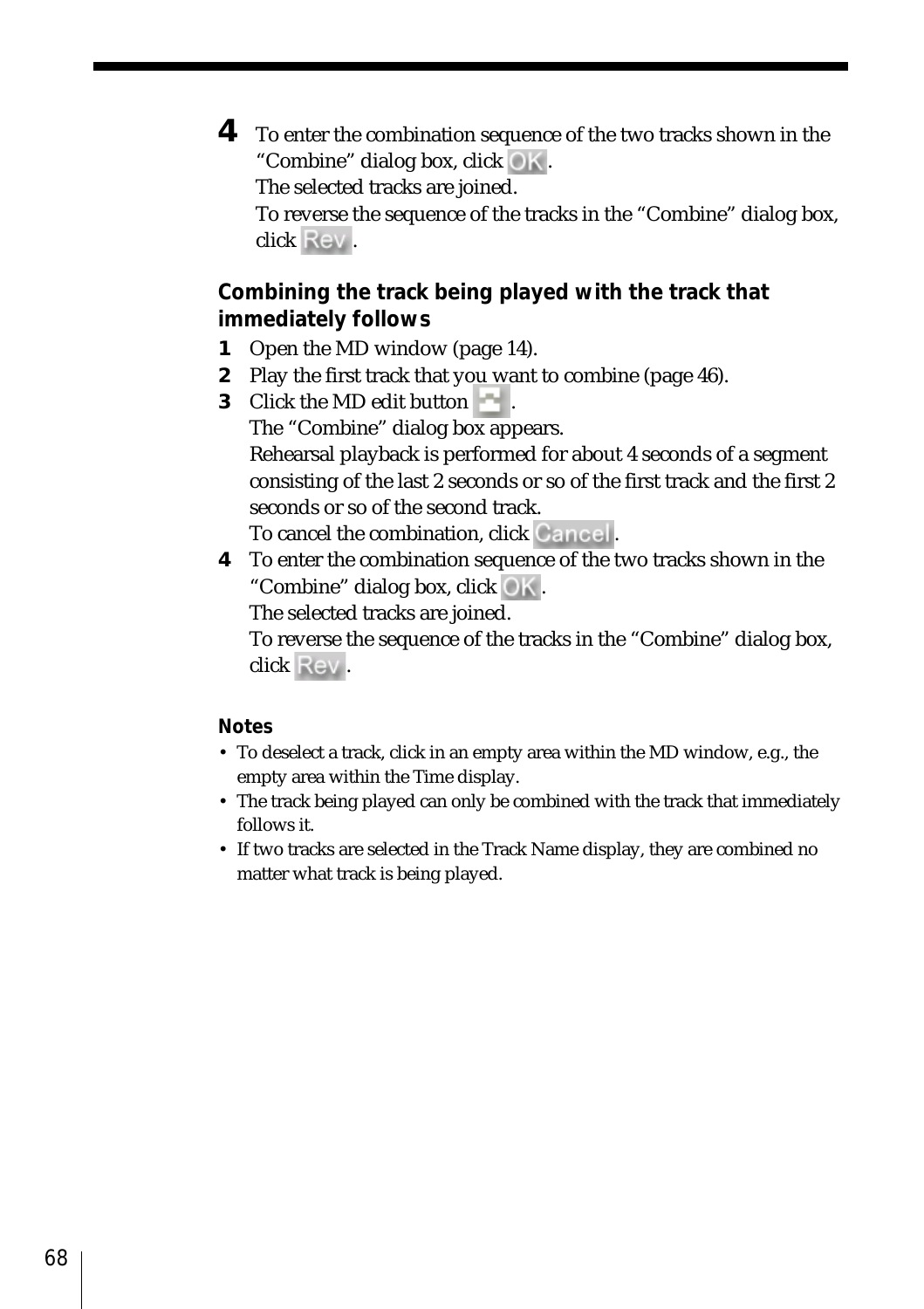# **Erasing part of a track**

You can erase a portion of a track.

#### **Note**

While this dialog box is displayed, the MD cannot be operated by the systemstereo component.

- **1** Open the MD window (page 14).
- **2** Play the part of the track that you want to erase (page 46).

#### **Note**

Erasing part of a track can be done only while the track is playing.

**3** Click the MD edit button when the part that you want to erase begins playing.

The starting point (point A) of the erasure is temporarily set. The "A-B Erase" dialog box appears, and Rehearsal playback is performed of a 2-second segment ending at point A.



To cancel the erasure, click Cancel.

(continued)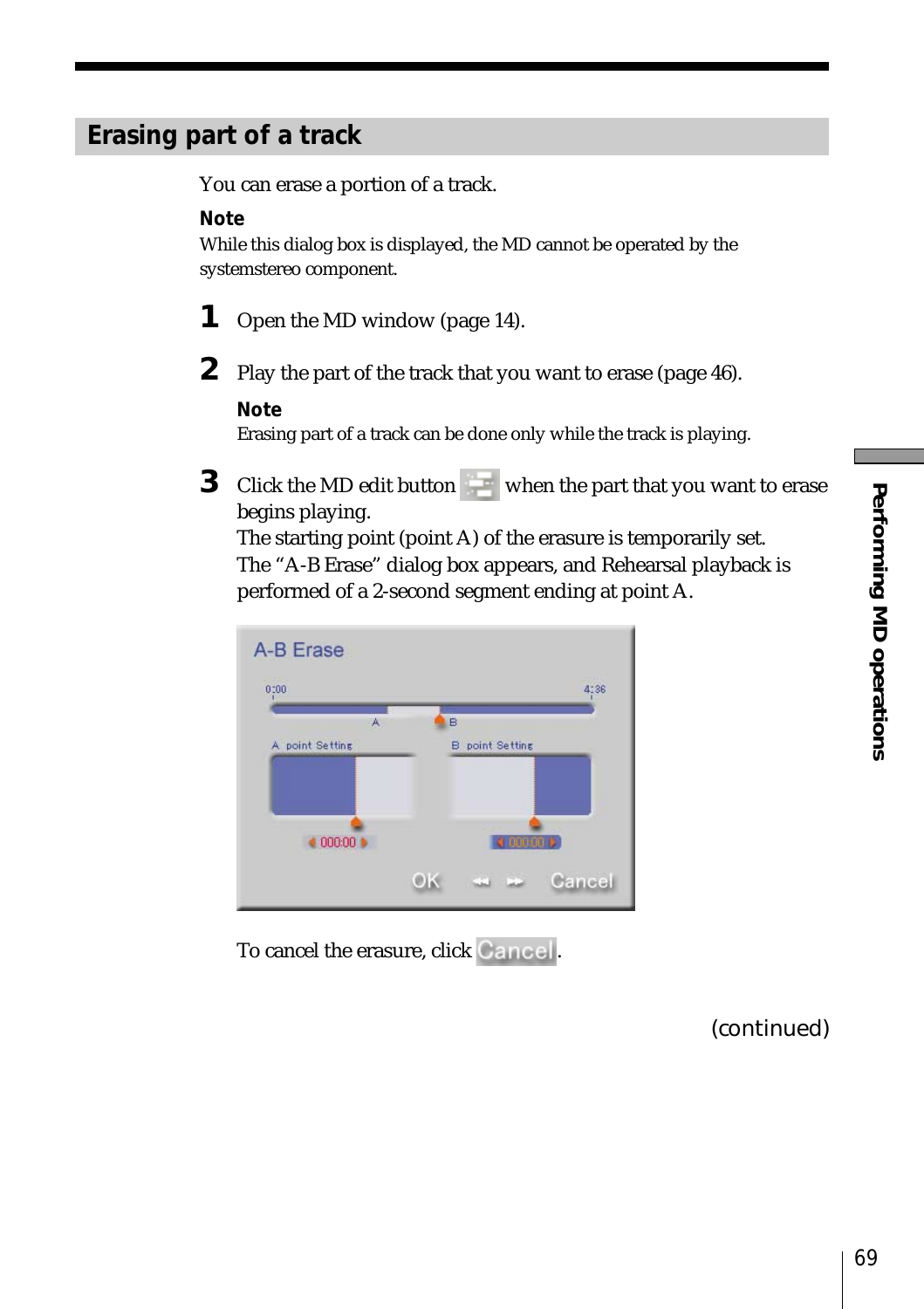**4** Adjust the starting point (point A).

Each click of  $\triangle$  or  $\triangleright$  in the "A-B Erase" dialog box moves point A by 1-frame interval\* (1 frame  $= 1/86$  second) during stereo recording. You can also slide  $\triangle$  to the left or right to adjust point A.

\* In Monaural and LP2 stereo mode : 2-frame intervals In LP4 stereo mode : 4-frame intervals

- **5** When adjustment of point A is completed, click  $\overline{OK}$ . The track starts playing from point A. Clicking  $\bullet$  or  $\bullet$  moves the track position backwards or forwards, allowing you locate the ending point (point B) of the erasure easily.
- **6** Click OK when the part of the track that you want to erase finishes playing. The ending point (point B) is set temporarily. Rehearsal playback is performed for about 4 seconds of a segment that begins about 2 seconds before point A and ends about 2 seconds after point B.
- **7** Adjust the ending point (point B). Adjust the location of point B using  $\triangle$  and  $\triangle$  or  $\triangle$  as you did with point A.
- **8** When adjustment of point B is completed, click OK. The part from point A to point B is erased.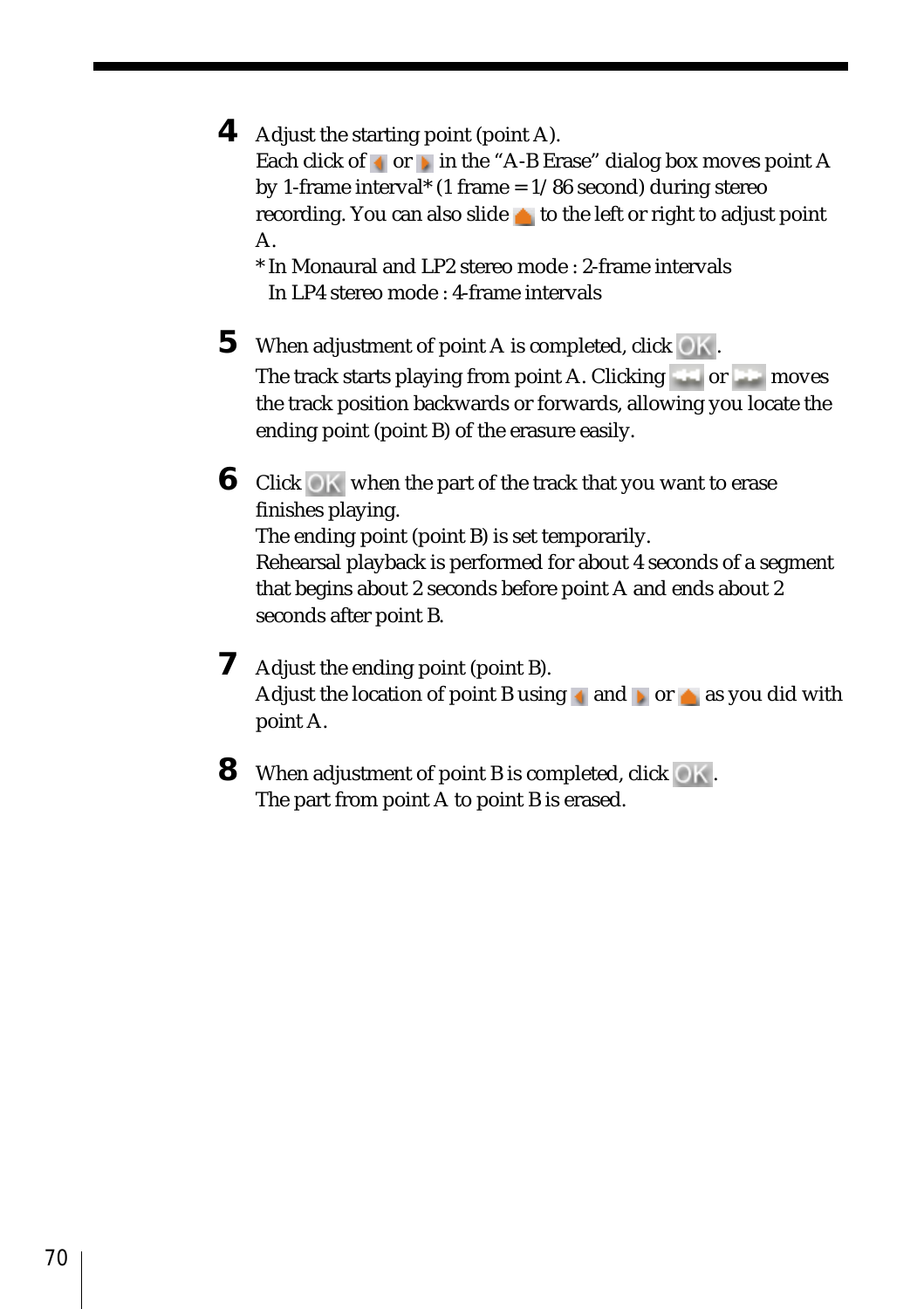# **Adding the fade-in effect after recording**

You can add a fade-in effect at the beginning of a track. The fade-in can range from 1 second to 15 seconds.

#### **Notes**

- The fade-in effect cannot be added to a track that has been recorded in an LP mode (LP2 or LP4).
- While this dialog box is displayed, the MD cannot be operated by the system stereo component.

#### **Before you begin**

Please note that it is impossible to undo the results of this MD edit operation.

- **1** Open the MD window (page 14).
- **2** Select the track in the Track Name display in the MD window for which you want to add the fade-in effect.
- **3** Click the MD edit button

The "Fade in" dialog box appears, and Rehearsal playback of the track starts.



To cancel the fade-in procedure, click Cancel.

(continued)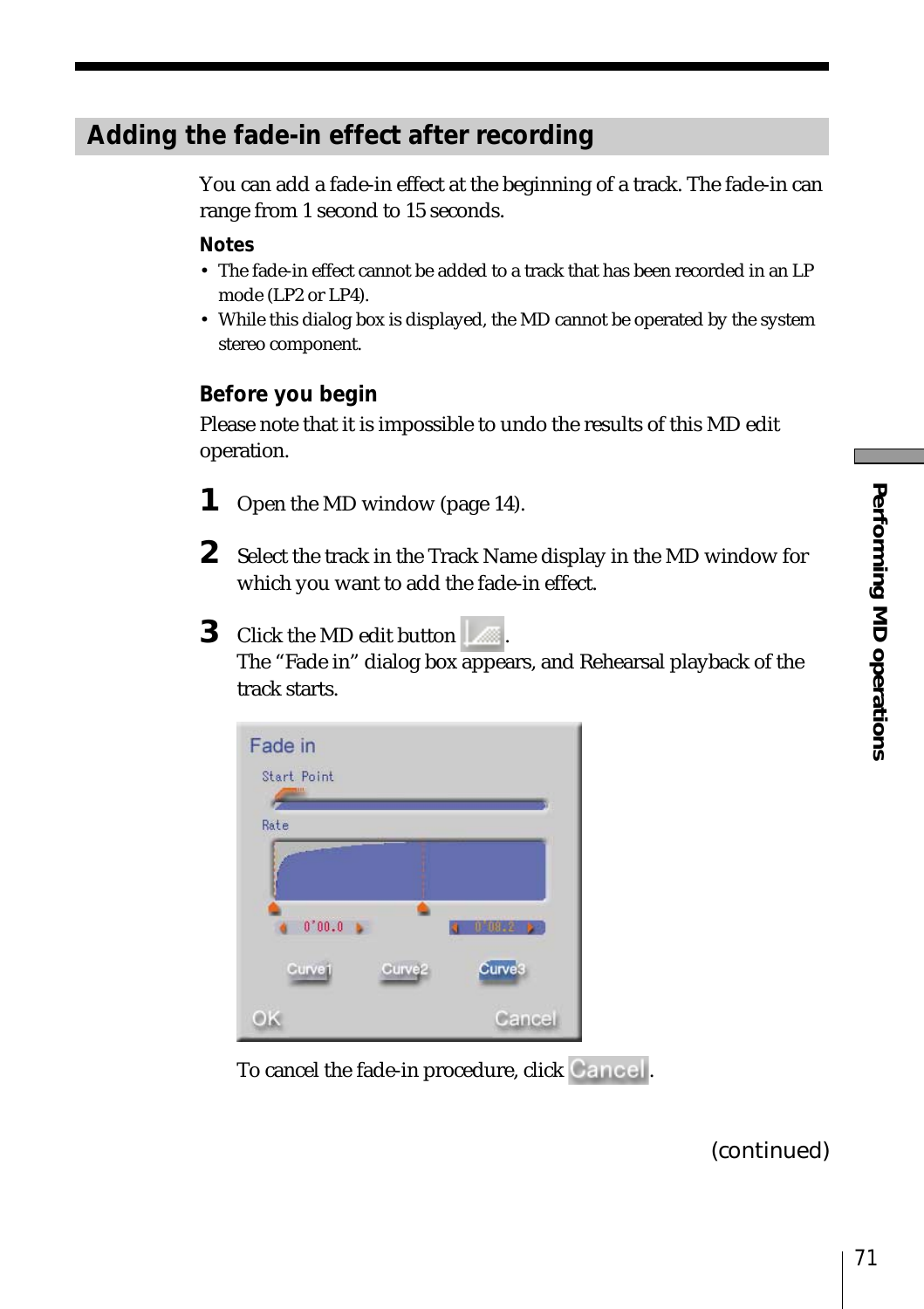- **4** Adjust the fade-in starting and ending points in three steps.
	- **1** Drag in Start Point to roughly locate the starting point.
	- **2** Drag in Rate to fine-tune the starting point.
	- **3** Click **o**r **t** to adjust the position in increments of 0.1-second within a range of 1 to 15 seconds.
- **5** Set the fade-in curve type. Select Curve1, Curve2, or Curve3.
- **6** When the adjustment is completed, click  $\overline{O|}$ . Updating of the track begins.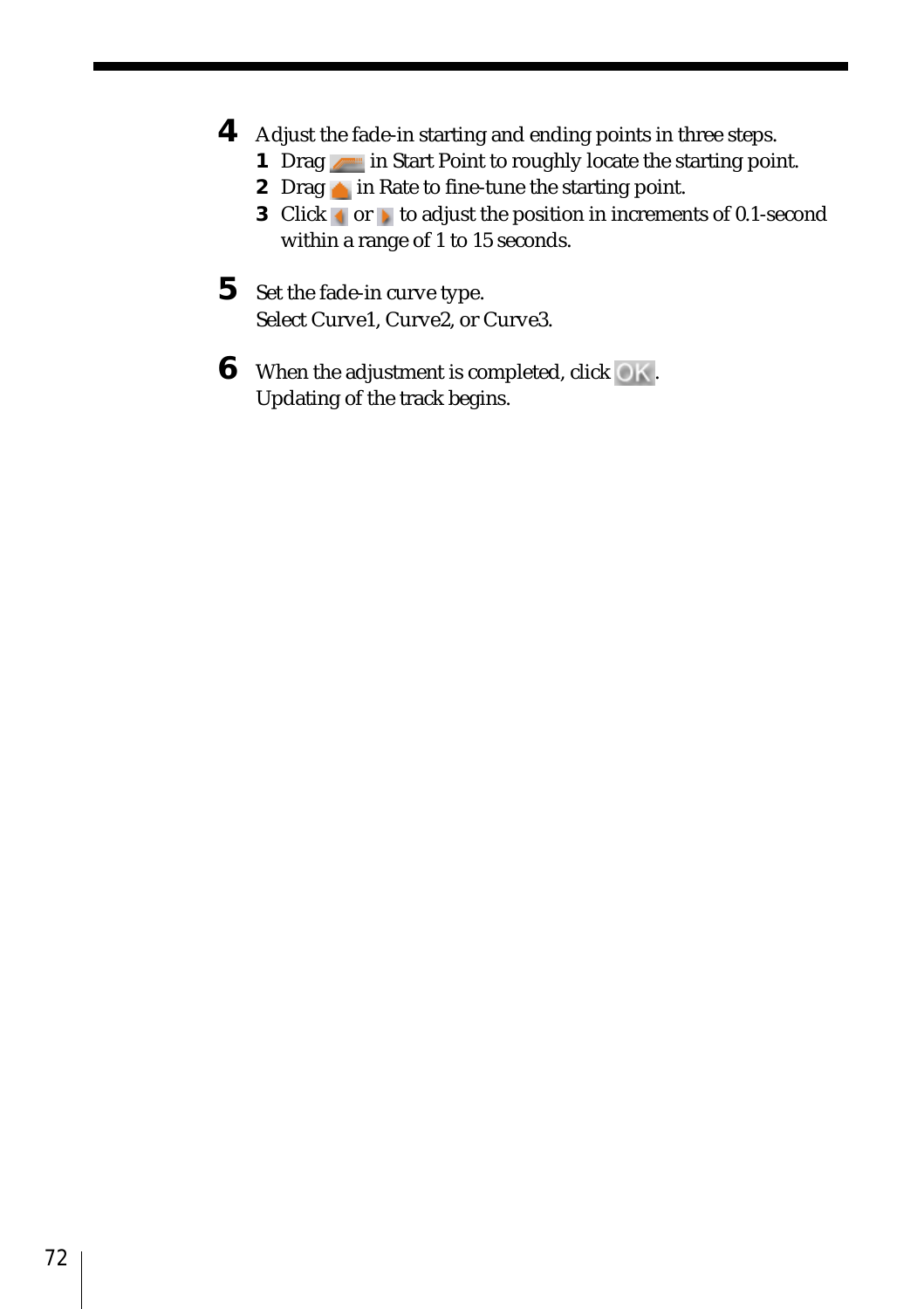## **Adding the fade-out effect after recording**

You can add a fade-out effect at the end of a track. The fade-out can range from 1 second to 15 seconds.

#### **Notes**

- The fade-out effect cannot be added to a track that was recorded in an LP mode (LP2 or LP4).
- While this dialog box is displayed, the MD cannot be operated by the system stereo component.

### **Before you begin**

Please note that it is impossible to undo the results of this MD edit operation.

- **1** Open the MD window (page 14).
- **2** Select the track in the Track Name display in the MD window for which you want to add the fade-out effect.
- **3** Click the MD edit button

The "Fade out" dialog box appears, and Rehearsal playback of the track starts.



To cancel the fade-out procedure, click Cancel.

(continued)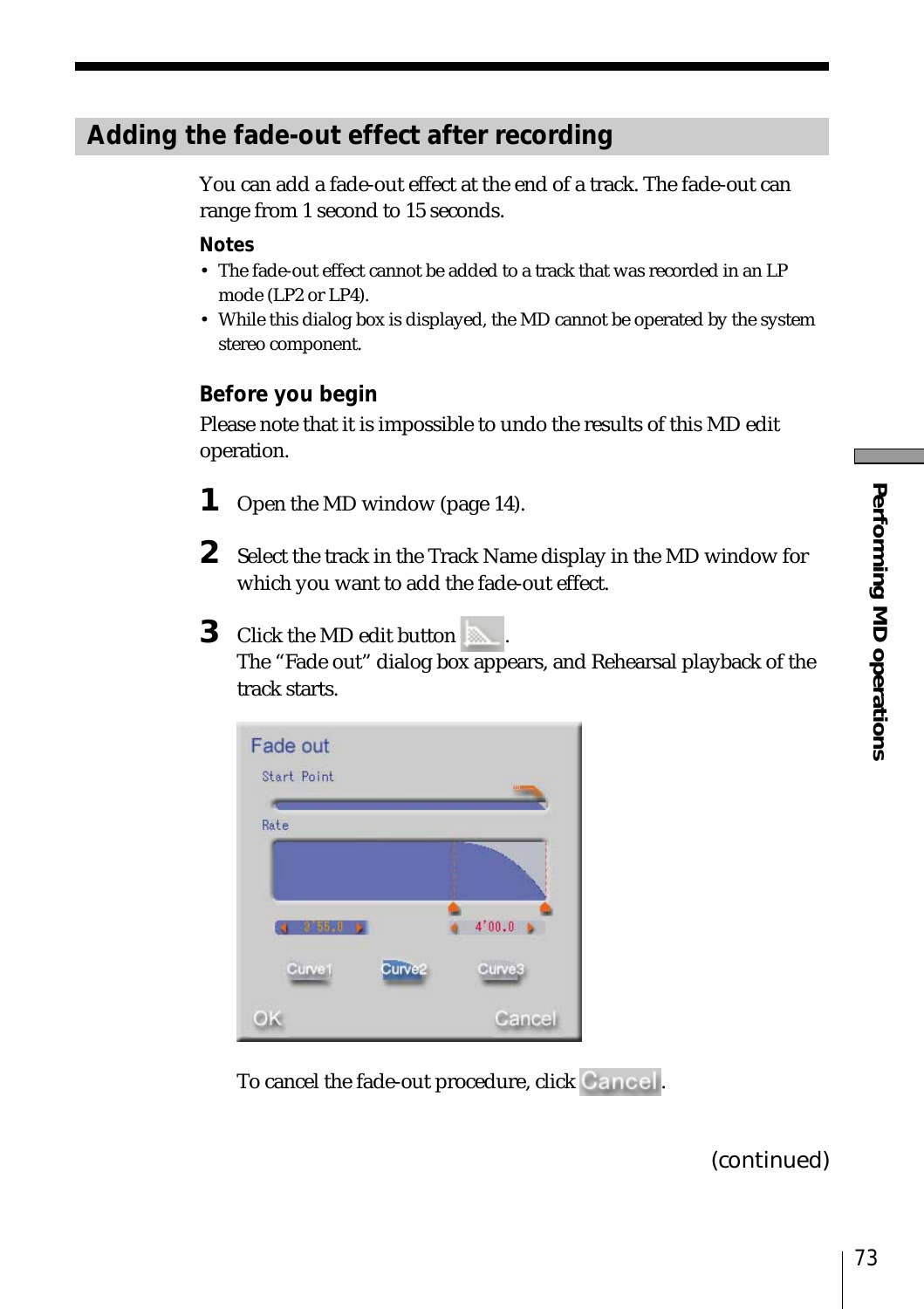- **4** Adjust the fade-out starting and ending points in three steps.
	- **1** Drag **in** Start Point to roughly locate the starting point.
	- **2** Drag in Rate to fine-tune the starting point.
	- **3** Click **or** to adjust the position in increments of 0.1-second within a range of 1 to 15 seconds..
- **5** Set the fade-out curve type. Select Curve1, Curve2, or Curve3.
- **6** When the adjustment is completed, click  $\bigcirc$   $\mathbf{k}$ . Updating of the track begins.

## **Changing the recording level**

You can change the recording level setting of a track.

### **Notes**

- The recording level of a track that was recorded in an LP mode (LP2 or LP4) cannot be changed.
- While this dialog box is displayed, the MD cannot be operated by the system stereo component.

## **Before you begin**

Please note that it is impossible to undo the results of this MD edit operation.

- **1** Open the MD window (page 14).
- **2** Select the track in the Track Name display in the MD window whose recording level you want to change.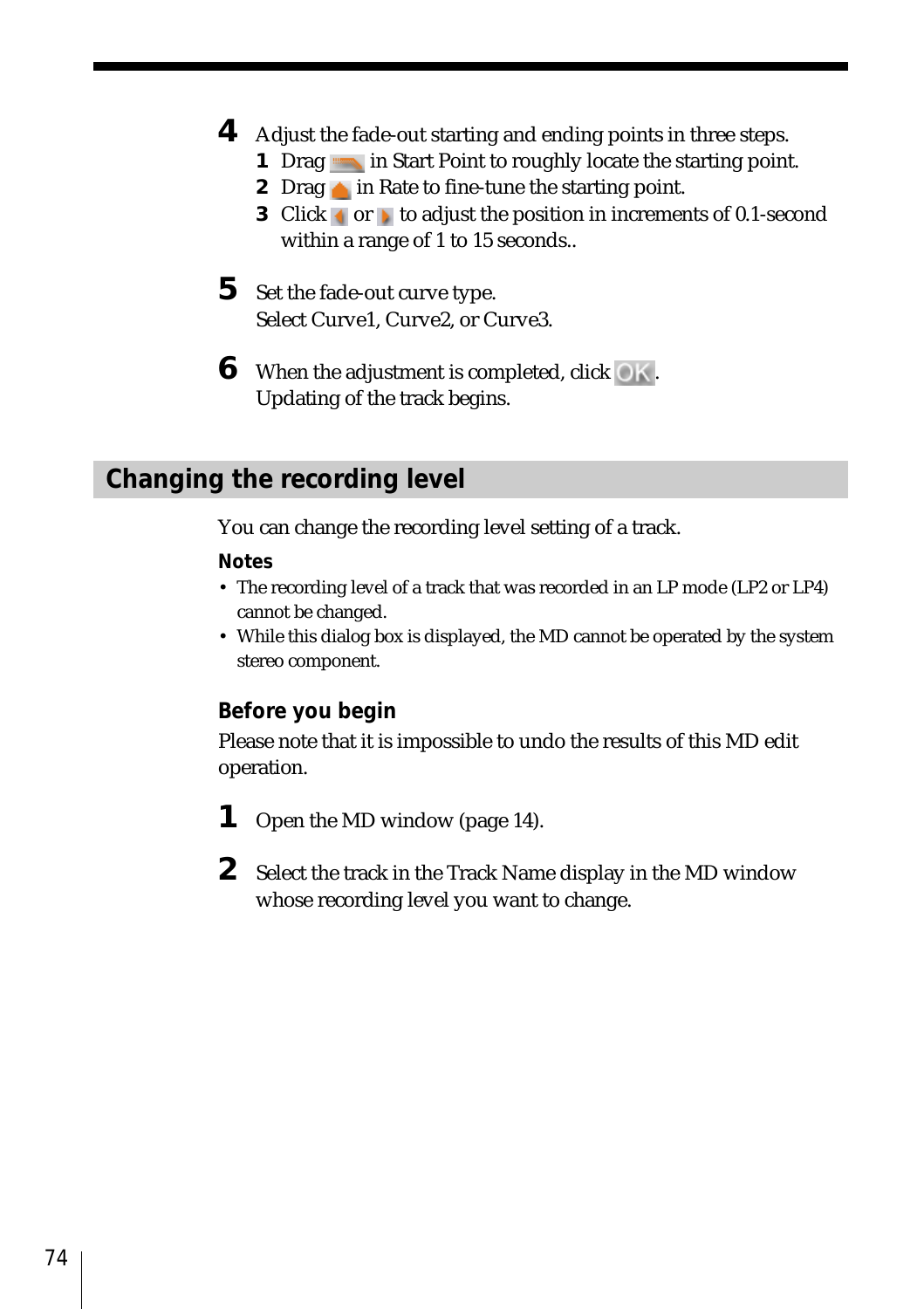The "Level Shift" dialog box appears, and Rehearsal playback of the track starts.

| <b>Level Shift</b> |        |
|--------------------|--------|
|                    |        |
|                    | 2dB    |
|                    | Cancel |

A red line points to the peak level. To cancel the recording level change, click Cancel.

- **4** Click  $\div$  to change the recording level. The recording level can be adjusted within a range of -12 dB to +12 dB.
- **5** When the desired recording level is attained, click OK. Updating of the track begins.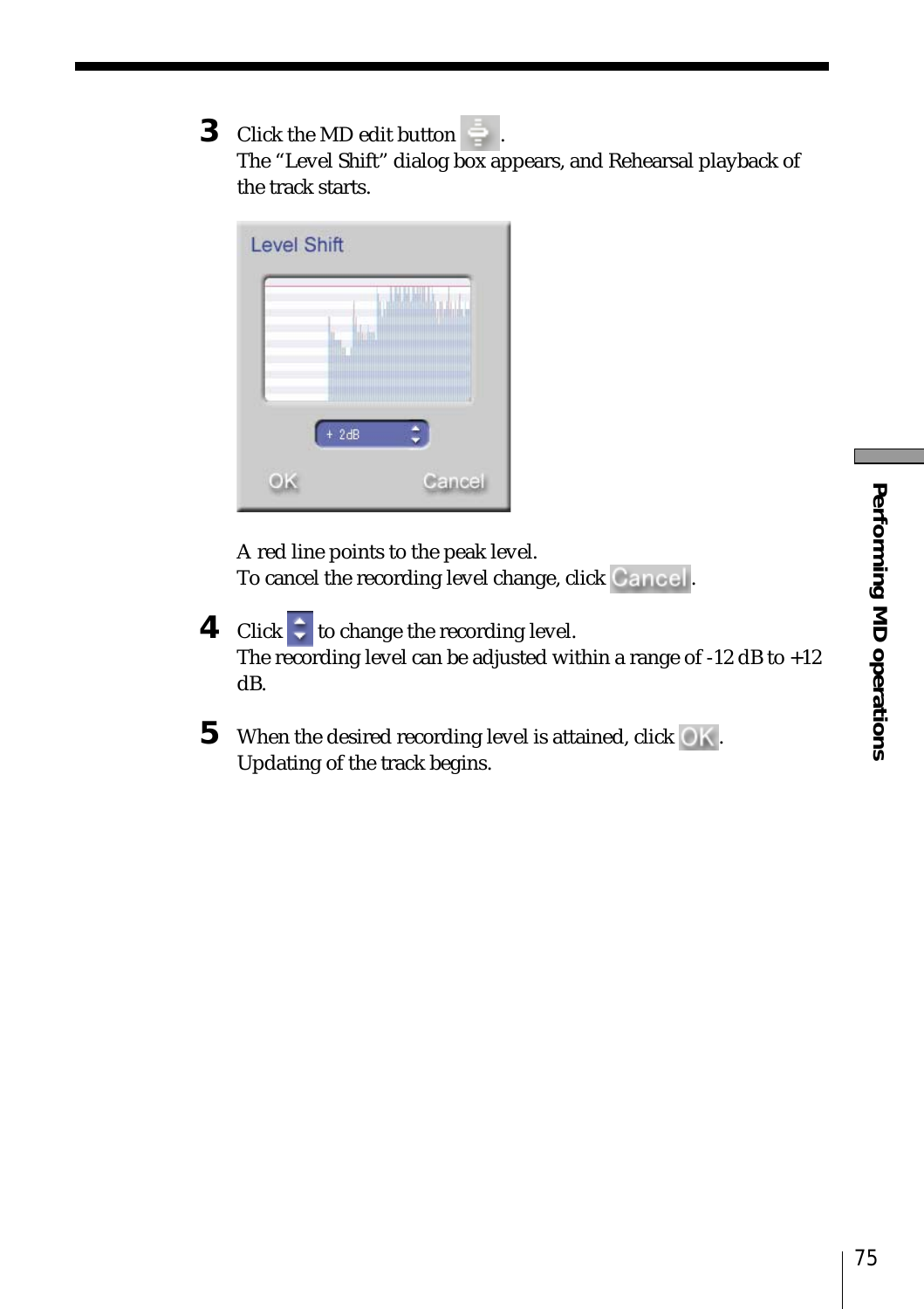## **Erasing tracks**

You can erase recorded tracks.

#### **Note**

While this dialog box is displayed, the MD cannot be operated by the systemstereo component.

- **1** Open the MD window (page 14).
- **2** Select the track in the Track Name display in the MD window that you want to erase.

To erase only one track, click the track number.

To erase multiple tracks, click the track numbers in sequence while holding down the CTRL key.

To select all the tracks on an MD, click the Jacket display (page 15). To erase the track being played, proceed to step 3 without selecting a track.

**3** Click the MD edit button  $\overline{||||}$ The "Erase" dialog box appears.

| Erase                          |        |
|--------------------------------|--------|
| Okey to delete selected track? |        |
|                                | Cancel |

To cancel the erasure, click Cancel.

**4** To erase the selected tracks, click  $\bigcirc$  K.

All the selected tracks are erased. If you did not select a track, the track being played is erased.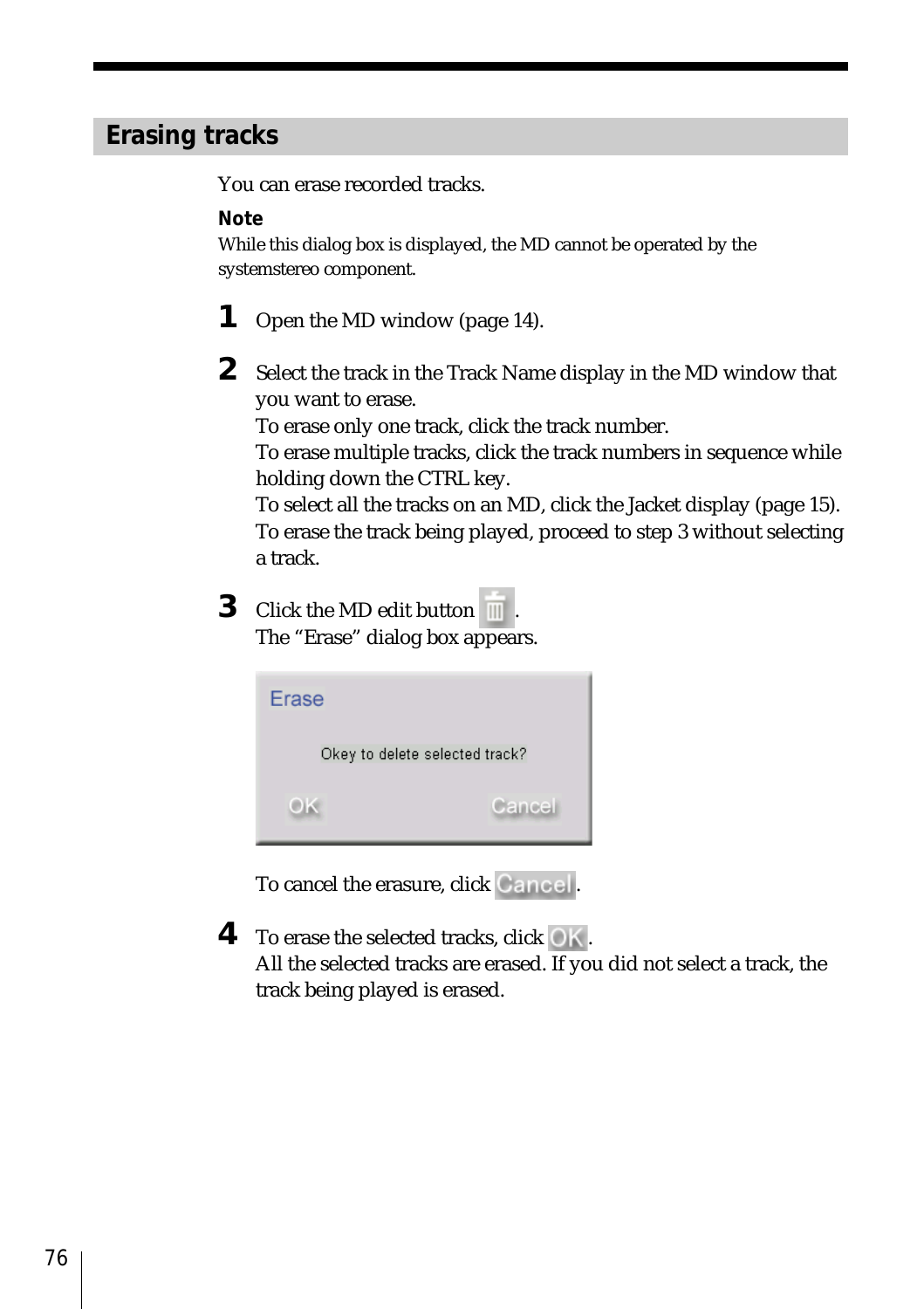## **Dragging tracks to <b>the** to erase them

- **1** Open the MD window (page 14).
- **2** Select the track in the Track Name display in the MD window that you want to erase.

To erase only one track, click the track number.

To erase multiple tracks, click the track numbers in sequence while holding down the CTRL key.

**3** Drag the selected tracks and drop them on the MD edit button . All the selected tracks are erased.

### **Erasing all tracks**

You can erase all the tracks recorded on an MD and the all the track and disc names registered for the MD.

- **1** Open the MD window (page 14).
- **2** While the MD is stopped and no track has been selected, drag the Disc Information display of the disc to be erased (page 17) and drop it on the MD edit button  $\frac{1}{\ln 2}$

To erase all the tracks on an MD while the MD is stopped and no track has been selected, do the following:

- **1** Click  $\overline{\mathbf{m}}$ .
- **2** A dialog box appears. Follow the instructions that appear.

#### **Note**

To deselect the currently selected track, click on an empty area (i.e., a place with no button or function key) in the Time display.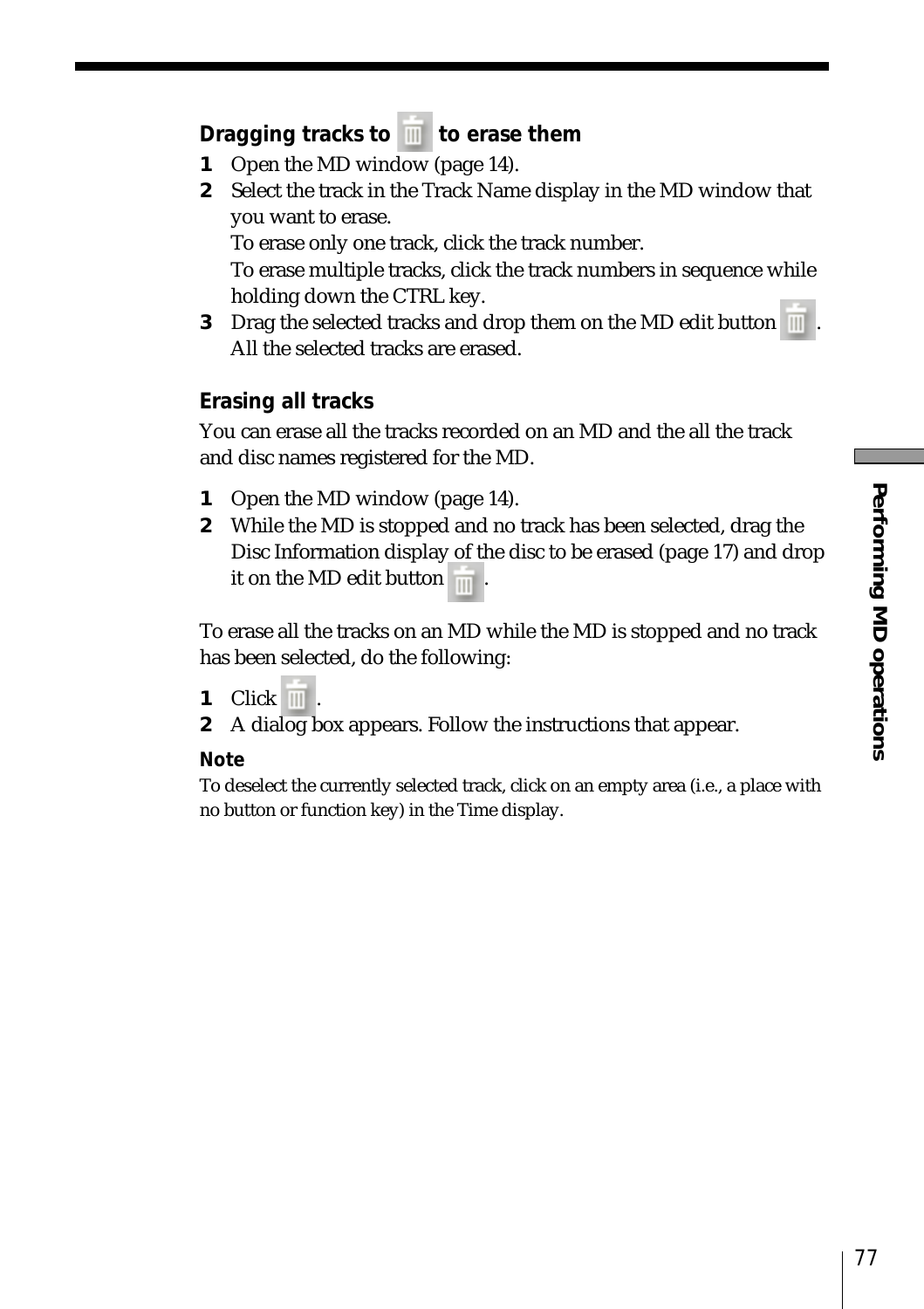# **Printing MD labels with Label Maker**

You can use Label Maker to print out disc and track names to MD labels.

### **Note**

Do not affix labels outside the designated area on the MD, e.g., in the area near the shutter. Be sure to affix the label within the embossed label boundary, which varies in shape from one disc type to another.

## **Launching Label Maker**

- **1** Open the MD window (page 14).
- **2** Select the MD (in the Function Tree display) for which you want to print a label. The names of the tracks on the MD appear in the Track Name display in the MD window. If the track names do not appear, double-click the MD in the Function Tree display.
- **3** Click **in** the MD window. Label Maker is started up. You can now make a label.

### **Note**

is functional only if you have installed the Label Maker software.

## z **Tip**

Alternatively you can double-click "PicLabel" located in the PictureGear folder (default location: C:\Program files\Sony\PictureGear\Goodies) to launch the Label Maker.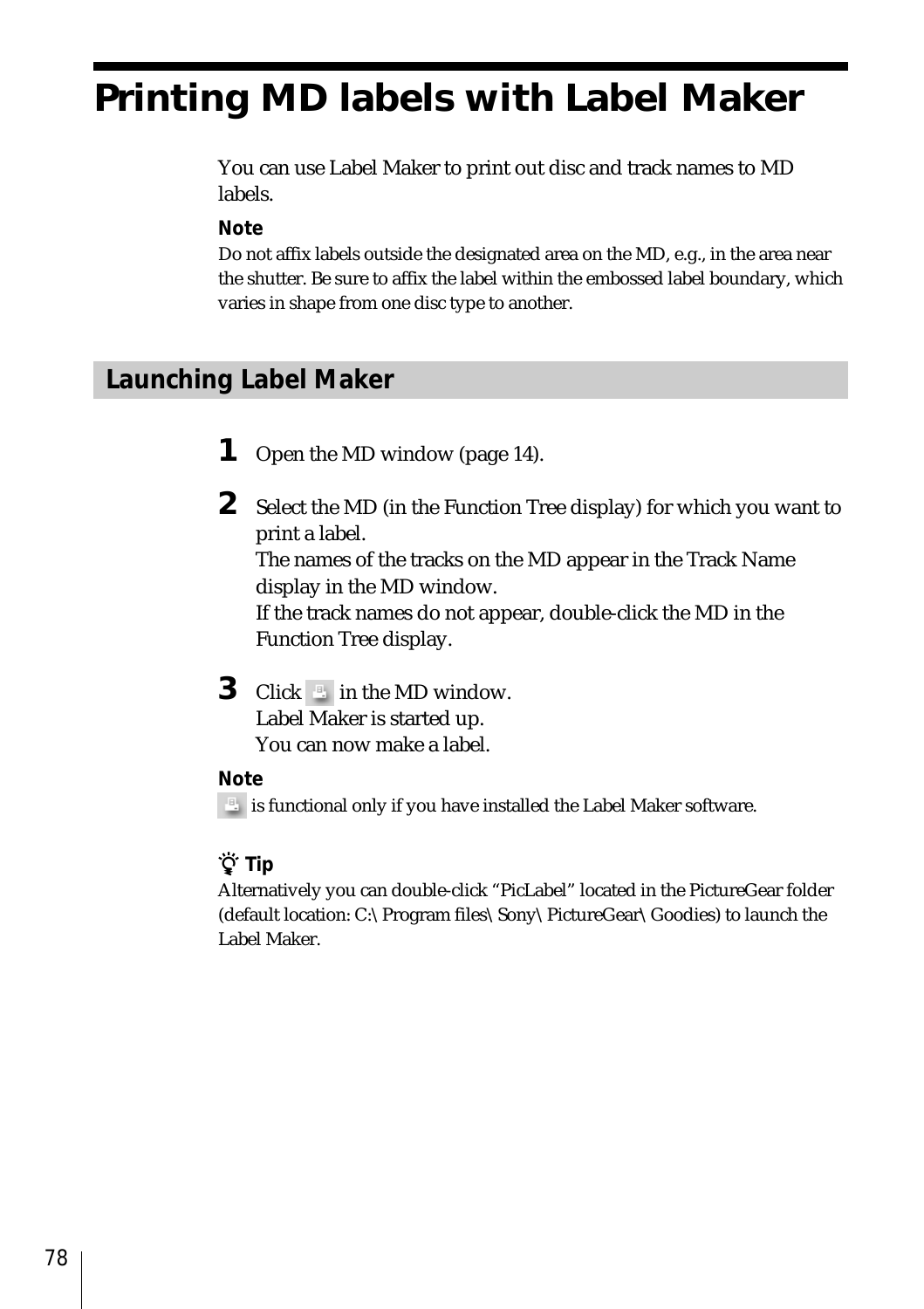## **Creating labels with Label Maker**

You can create labels with graphics or text to print for MDs and other media.

- **1** Open the MD window (page 14).
- **2** Click **E** to launch the Label Maker. A template of an MD label appears in the main display. The disc and track names currently displayed in the MD window appear on the MD label. If you want to print the label as it is shown on the MD label go to step 9.

## **To adjust the display size**

Select the zoom magnification from the drop-down list in the main window.

### **To select another template**

Click "Open Template" in the "File" menu. The "Open Template" dialog box opens.

Select the file and click "Open" to display the template in the main window.

The templates available are:

3.5-inch floppy disk, 3.5-inch MO disk, Hi8/8mm video cassette, CD-R, DV, Memory stick, MD, Mini DV, VHS video cassette, and Audio cassette

**3** Click "Add Image" in the "File" menu. The "Add Image" dialog box opens.

(continued)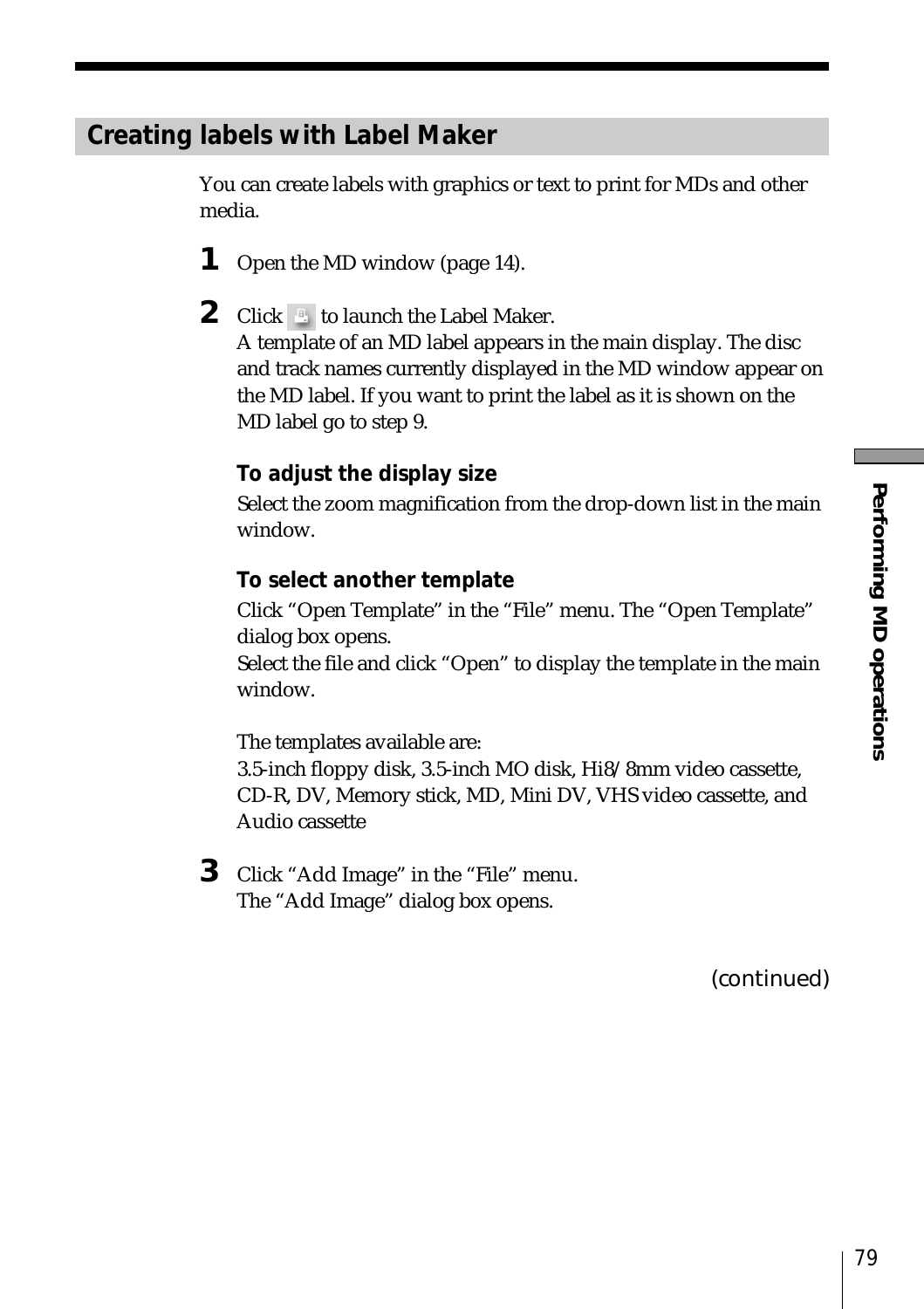**4** Select the file containing the image of your preference, and then click "Open."

The main window appears again with the image displayed on the image palette located at the right side of the window.

The table below lists the file formats supported by the Label Maker and their file extensions.

| File format   | File extension       |  |
|---------------|----------------------|--|
| <b>Bitmap</b> | .BMP                 |  |
| <b>JPEG</b>   | JPG                  |  |
| <b>TIFF</b>   | .TIF                 |  |
| FlashPix      | <b>FPX</b>           |  |
| <b>GIF</b>    | .GIF                 |  |
| Mavica        | .JPG                 |  |
| Slipclip      | .BMP (16-bit colour) |  |

# **5** Place the image.

Drag the desired image from the image palette onto the label creation area.

| Md - PictureGear Label Maker<br>Edit<br>Overlap<br>File<br>Arrange Help                                                                                                                                                                                          | $\blacksquare$ $\blacksquare$ $\times$ |
|------------------------------------------------------------------------------------------------------------------------------------------------------------------------------------------------------------------------------------------------------------------|----------------------------------------|
| A A 2 3 8 8 2 2 3 ÷<br>區<br>米金<br>100%<br>lG<br>31                                                                                                                                                                                                               |                                        |
| . 10. .<br>30<br>.7090.<br>. 90.<br>100<br>.120130.<br>. 140.<br>119                                                                                                                                                                                             |                                        |
| <b>Build Religions</b><br><b>T. Anov Pole</b><br>2. ekgivar<br>3. Centrol: Alf<br>4. Enterance<br><b>B. Abroam</b><br>D. Gravis Grafi<br>7. Diseminant<br><b>J. Hitching Time</b><br>0. Halofcal Presentingly Fighter<br>to et fei re fan<br><b>Said ENFORCE</b> |                                        |
|                                                                                                                                                                                                                                                                  |                                        |
| Press F1 to show the Help                                                                                                                                                                                                                                        |                                        |
| <b>Bistant   @ &amp; Ø V   O M. 100</b><br>Haddon Had<br>Control Panel & Add New Hardware<br>9:30 PM                                                                                                                                                             |                                        |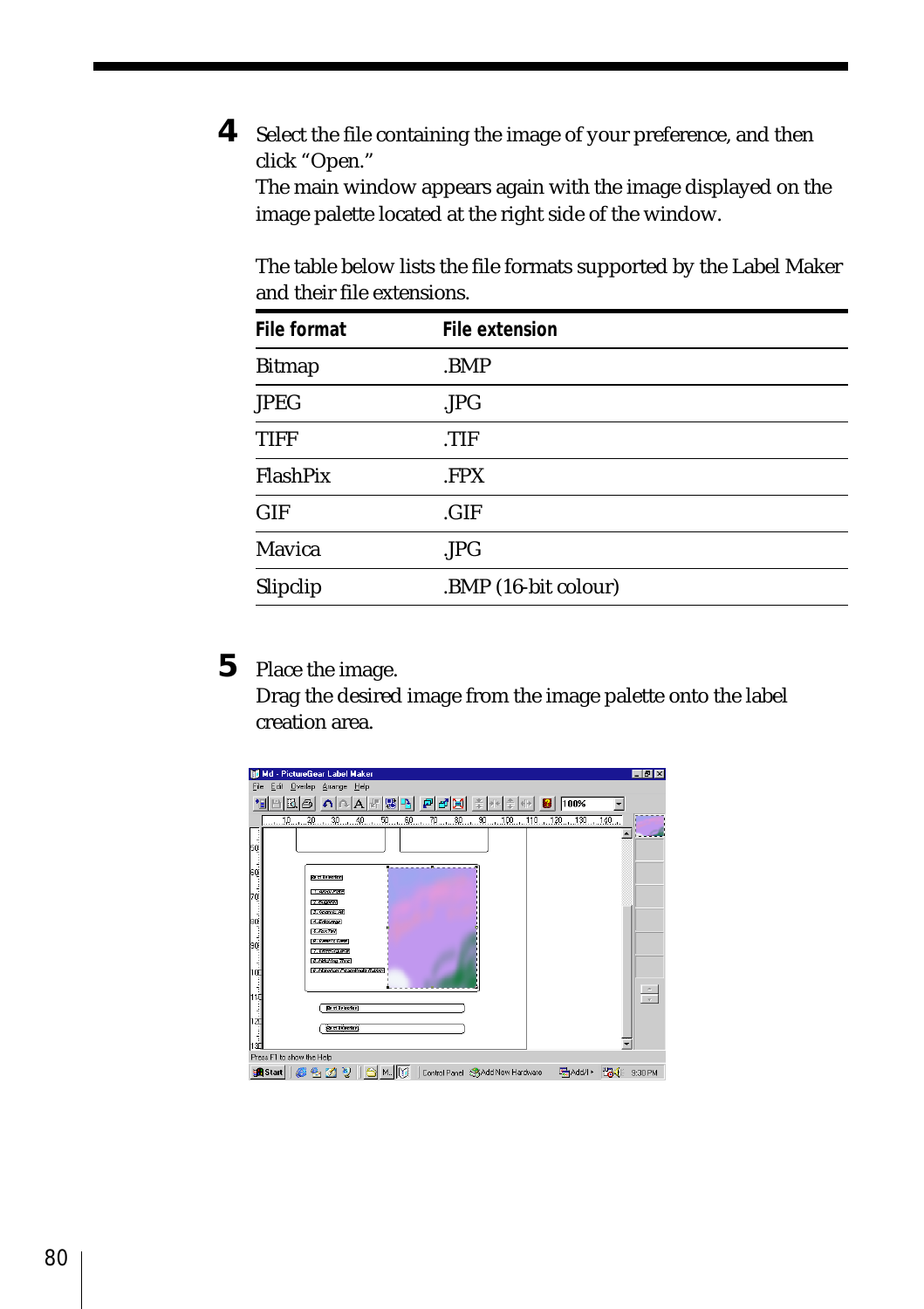### **To place the images automatically**

Select the images and click "Autocopy" in the "Edit" menu. The images are pasted into the template area without changing the aspect ratio.

#### **To make the image round or square**

Select the image in the label creation area and click "Round" or "Square" in the "Edit" menu.

You can change the size of an image in the label creation area but not in the template area.

#### **To rotate the image 90 degrees**

Select the image in the label creation area and click "Rotate" in the "Edit" menu.

### **To change the size of the image**

Select the image and drag the frame. To change the size without changing the aspect ratio, drag the image while holding down the SHIFT key.

### **To switch the positions of overlapping images or texts**

Select the image or text in the label creation area, and then click "Front" or "Back" in the "Overlap" menu to bring the selected image or text to the front or move it to the back.

### **To realign multiple images**

Select images while pressing down the SHIFT key, or drag the images you want to realign, and then click "Align," "Display Evenly," "Condense," or "Expand."

If you selected "Align," click the type of alignment from among "Align to Left," "Align to Right," "Align to Top," "Align to Bottom," "Align to Center [Vertical]," and "Align to Center [Horizontal]."

If you selected "Display Evenly," "Condense," or "Expand," select the orientation by clicking "Vertical" or "Horizontal."

(continued)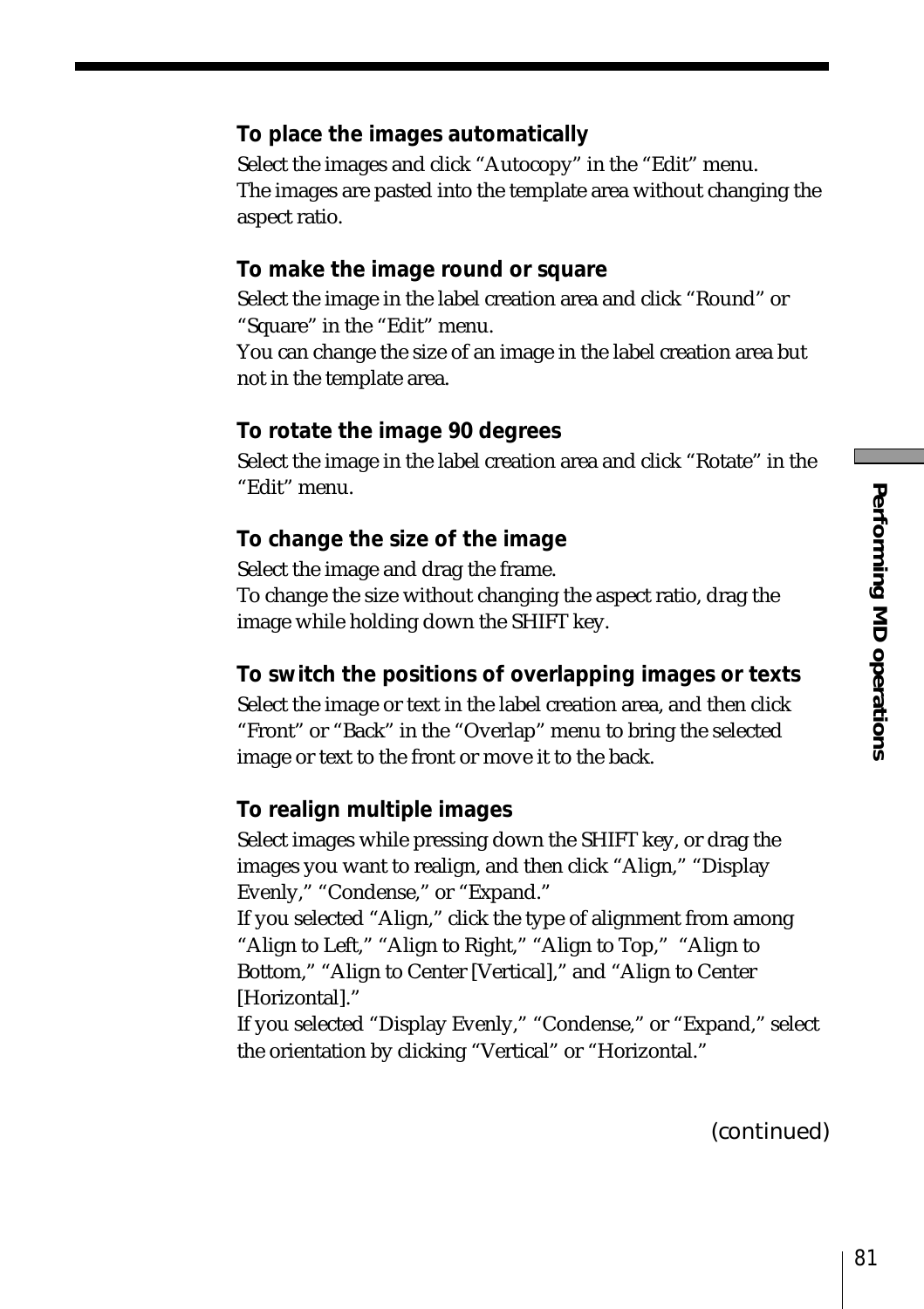## **To add colour to the image**

Click "Add Color" in the "File" menu to open the "Color" dialog box.

Select the desired colour to display it on the image palette. The colour, like other images, can be assigned to a template.

### **To delete an image**

Select the image you want to delete on the image palette, and then click "Delete" in the "Edit" menu.

**6** Enter the label text.

Click "Text" in the Edit menu or  $A$  and click at the position where you want to start the text on the label creation area to open the "Text" dialog box.

Click "Properties" to specify the text attributes.

| Text                    |                | $\overline{\mathbf{x}}$                       |
|-------------------------|----------------|-----------------------------------------------|
| Text                    |                |                                               |
|                         |                |                                               |
|                         |                | ÷                                             |
| <b>OK</b>               | Cancel         | Properties <<                                 |
| Font                    |                |                                               |
| Arial                   | π<br>Regular   | Change Eont                                   |
| Color                   | Line Direction | Rotation                                      |
| Text Color              | G Horizontal   | $G = 0$                                       |
|                         | C Vertical     | C.90                                          |
| Background              |                | $C$ 180 $-$                                   |
| $\nabla$ Transparent    |                | $C = 270$                                     |
| Align                   | Spacing        |                                               |
| 罩<br>霊<br>丰             |                | point<br>Line Spacing: 0.00 - (0.00 . 100.00) |
| C Left C Center C Right | Spacing        | $\pm$ (0.00  100.00 )<br>0.00                 |

## **To change the font**

Click "Change Font" to open the "Font" dialog box. Select the font name, style and size of your preference. Then click "OK."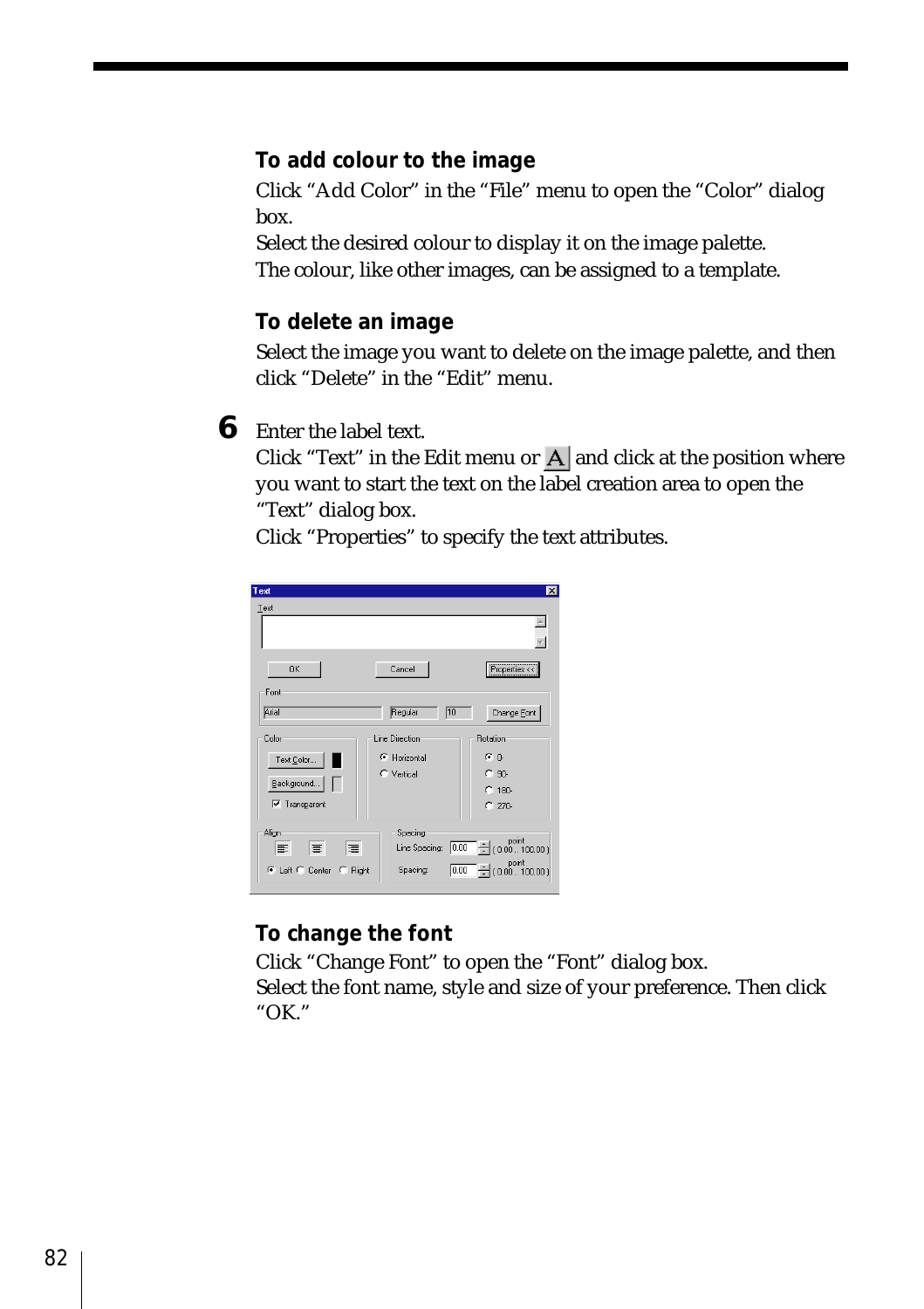## **To change the colour of the text**

Click the "Text Color" or "Background" button according to the colour of which you want to change, the text or the background of the text. The "Color" dialog box opens.

You can check the "Transparent" to use a transparent background colour.

### **To change vertical/horizontal text direction**

Select "Horizontal" or "Vertical" under the "Line Direction" group box.

#### **To rotate the text**

Select the desired angle under the "Rotation" group box.

### **To change the text alignment position**

Select "Left," "Center," or "Right" under the "Align" group box.

### **To change the text spacing**

Enter the desired line spacing and character spacing in points under the "Spacing" group box.

(continued)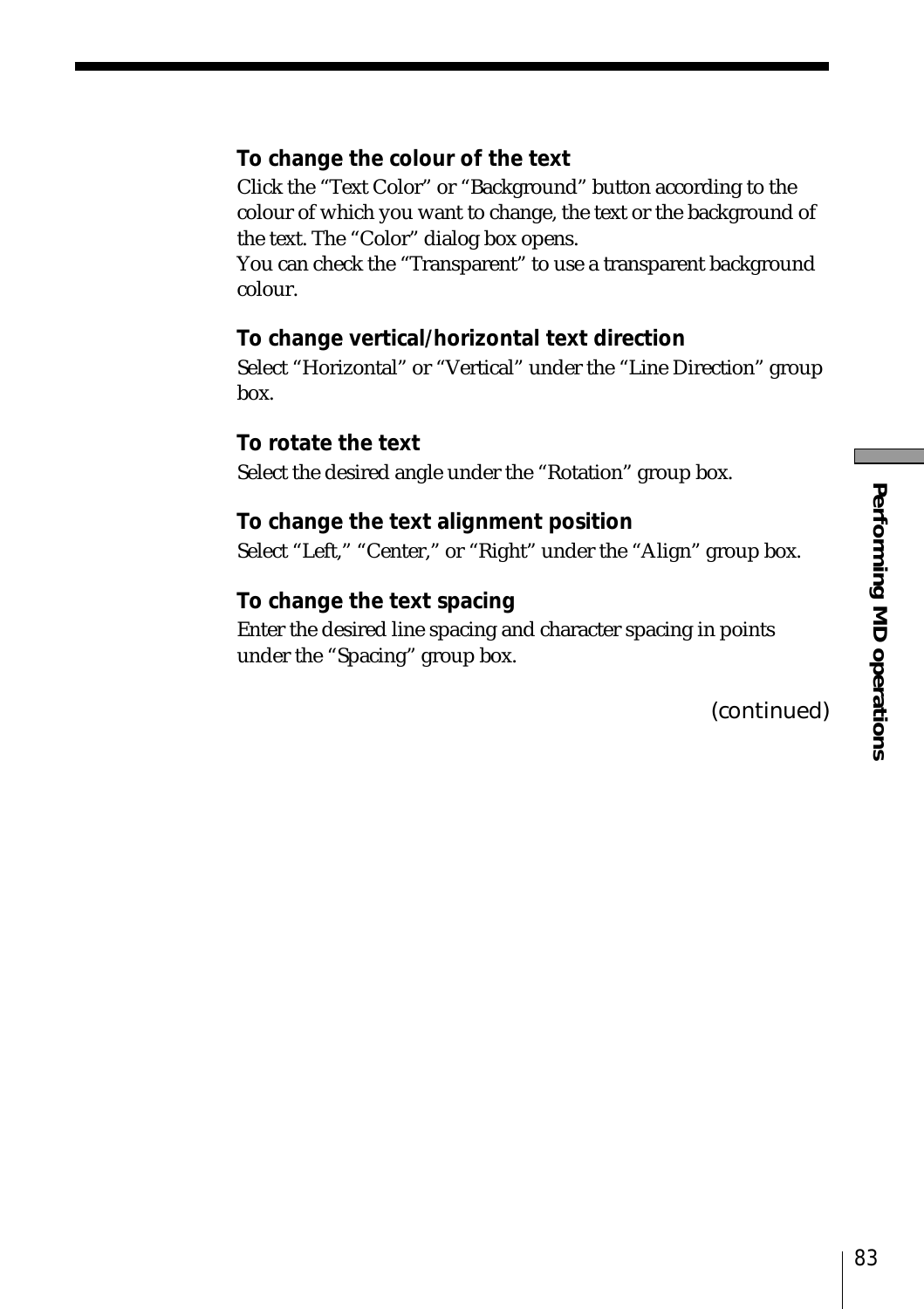# **7** Click "OK."

The "Text" dialog box closes.



## **To delete the text**

Select the text you want to delete in the label creation area, and then click "Delete" in the "Edit" menu.

## **To rotate the text 90 degrees**

Select the text in the label creation area and click "Rotate" in the "Edit" menu.

## **To move overlapping texts to the front or back**

Select the text in the label creation area and click "Front" or "Back" in the "Overlap" menu.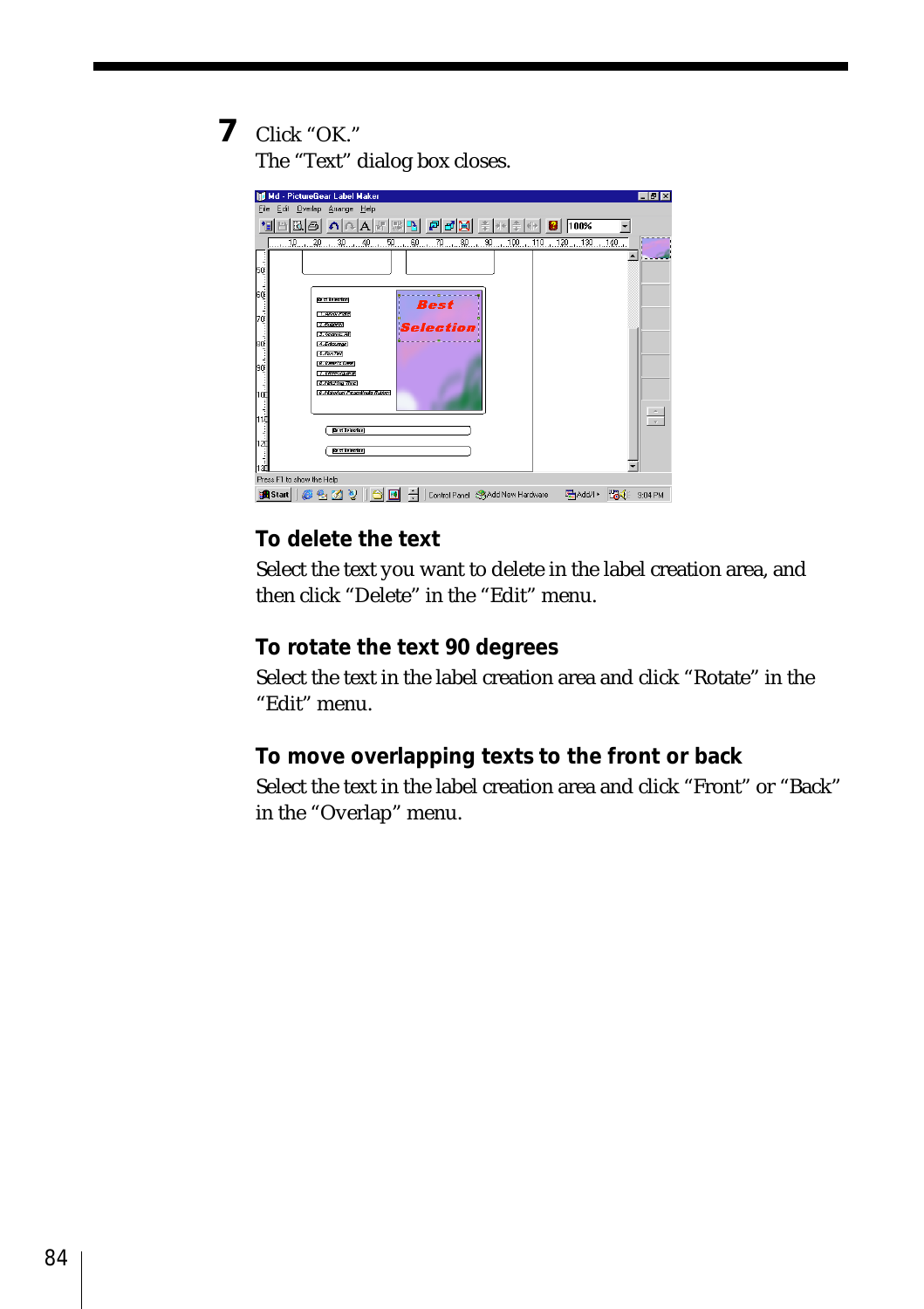## **8** Save the label.

Click "Save As" in the "File" menu to open the "Save As" dialog box.

Select the folder, input file name, and then click "Save" to save the file.

The "Save As" dialog box closes.

**9** Print the label.

Click "Page Setup" in the "File" menu to select the page settings. Click "Print" in the "File" menu, and then click "OK."

**10** Quit the Label Maker.

Click "Exit" in the "File" menu or click the  $\times$ .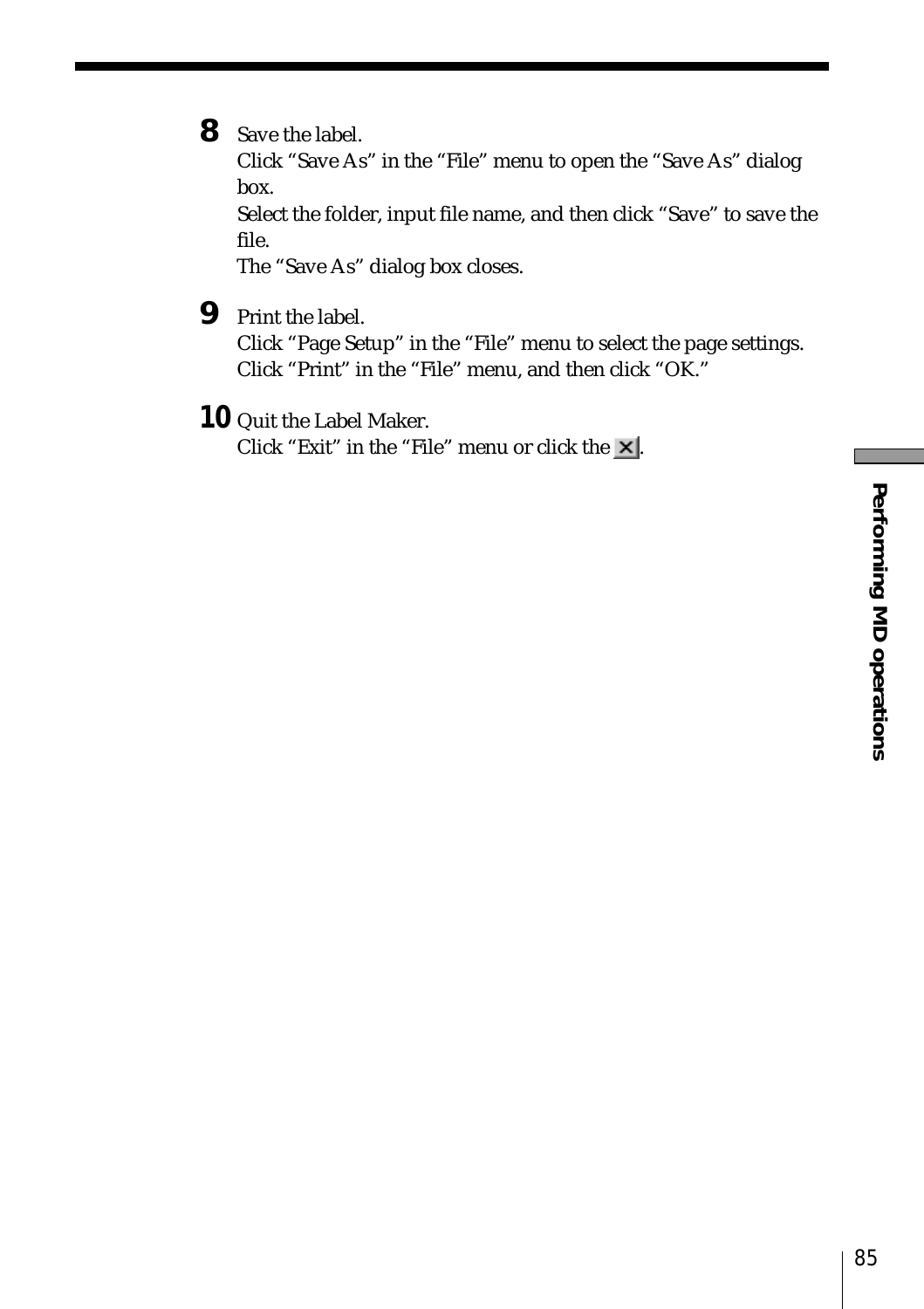# **Listening to the radio**

# **Listening to the radio using the TUNER bar**

- **1** Display the TUNER bar (page 18).
- **2** Click the Radio Band display in the TUNER bar. A list of the radio bands is displayed.
- **3** Click to select a band. The selected band appears in the Radio Band display.
- **4** Click the Preset Number/Radio Station Name display in the TUNER bar. If the stations are named (page 88), a list of the station names appears. Otherwise, a preset number list appears.
- **5** Click the preset number of the station that you want to listen to. The station assigned to the preset number starts to play.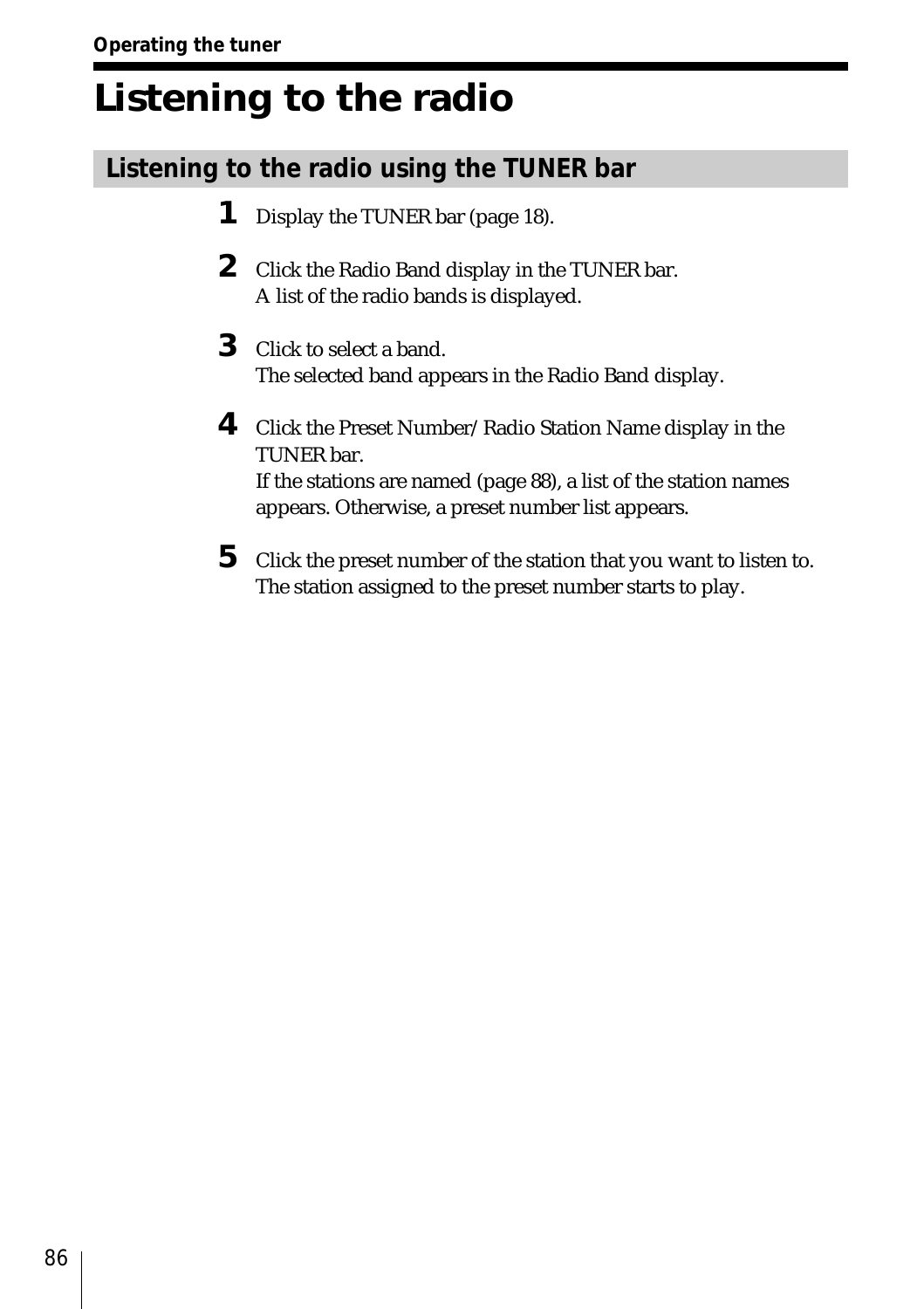# **Listening to the radio using the TUNER window**

- **1** Open the TUNER window (page 19).
- **2** Select a radio band. Click **in the TUNER** window to change the radio band.
- **3** Click the preset number in the Preset display of the radio station you want to listen to.

The station assigned to the preset number starts to play.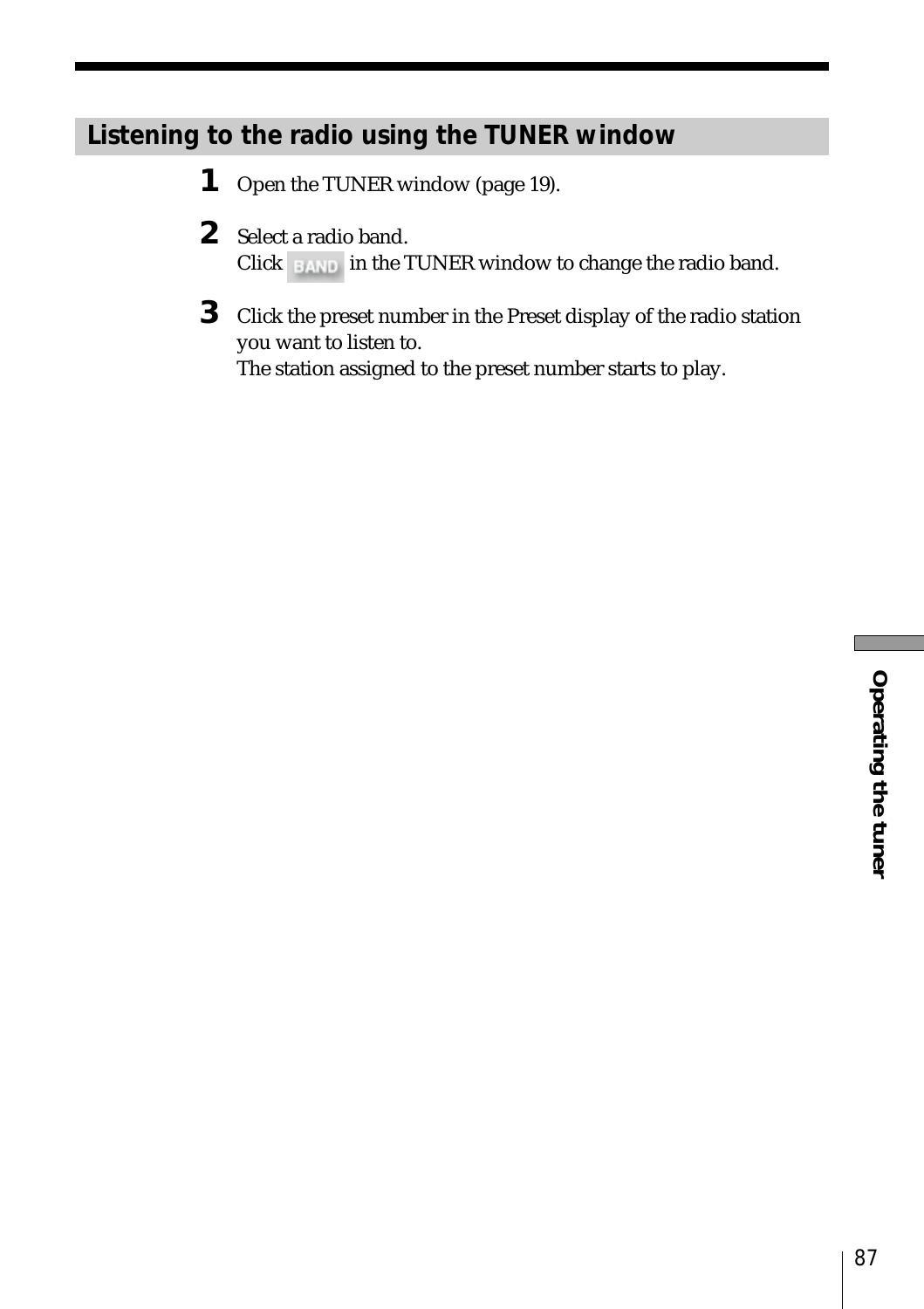# **Assigning names to radio stations**

- **1** Open the TUNER window (page 19).
- **2** Click the radio station name in the Preset display in the TUNER window that you want to name. The edit mode for entering the name is activated.
- **3** Input the name. Right-clicking in the edit mode opens up a pop-up menu that lets you copy and paste previously entered text data.
- **4** Press the ENTER key. The name you entered is saved.

### **Notes**

- The names you entered are saved to your computer's hard disk. Do not delete, move, or modify the folder in which the names are stored.
- Radio station names are displayed only in M-crew and not on the system stereo component. Names entered on the system stereo component are displayed only on the component and not in M-crew.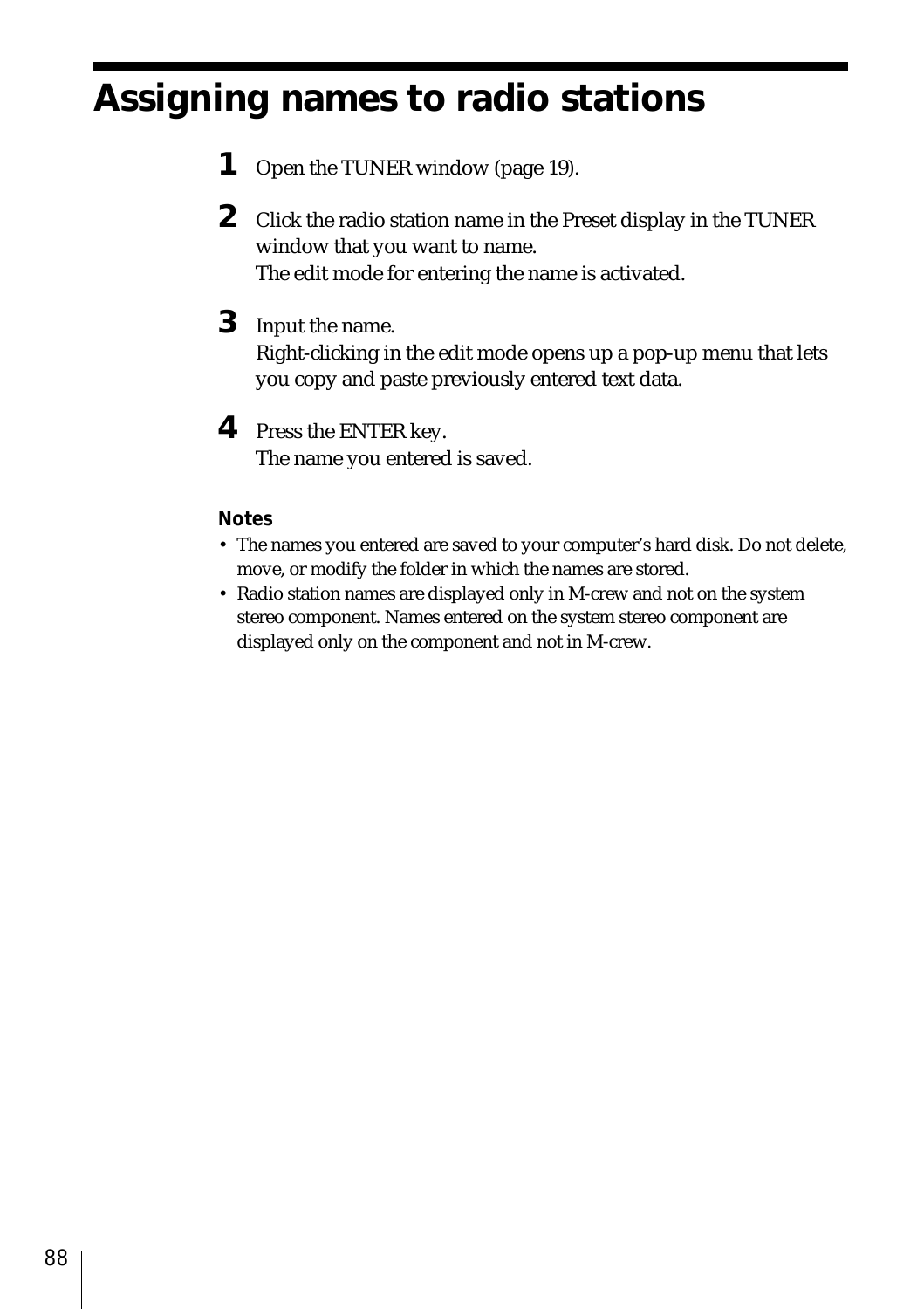# **Adding an image to the TUNER Jacket display**

You can add one jacket image (bitmapped or JPEG file) for each preset number.

- **1** Open the TUNER window (page 19).
- **2** Drag a bitmapped image file from the Explorer and drop it onto the Jacket display.

The bitmapped image will appear in the Jacket display.

## z **Tips**

- The bitmapped image file that is dragged and dropped is copied to the TUNER Jacket folder (default location: C:\Program Files\M\_crew\Jacket), which is located in the same folder as the M-crew application.
- When the image in the Jacket folder is deleted, the image in the TUNER Jacket display will not disappear. To delete the TUNER Jacket display image, rightclick the Jacket display, and then click "Initialize image." The image file in the Jacket folder, on the other hand, is not affected when the TUNER Jacket display image is deleted.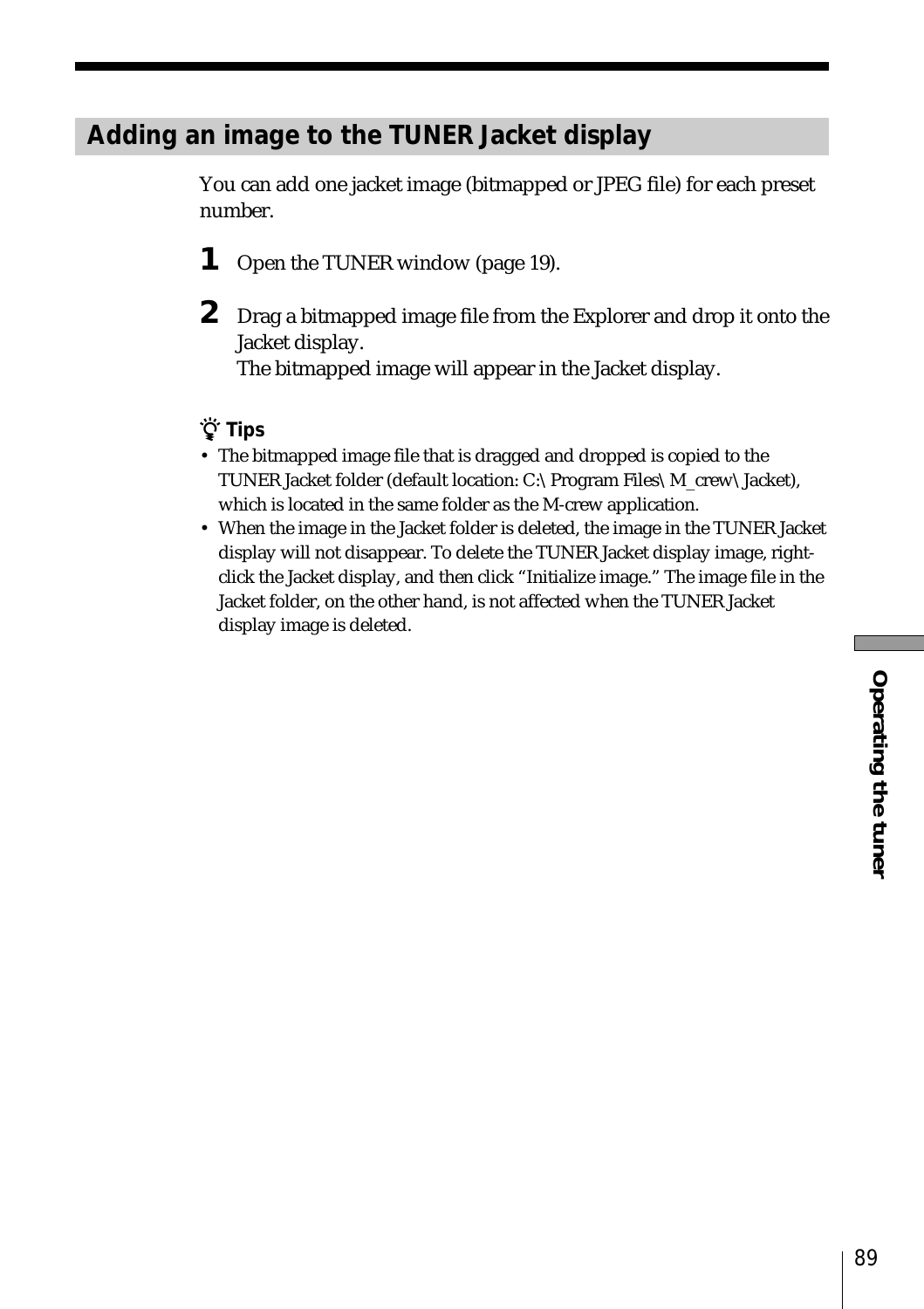# **Editing preset numbers**

- **1** Open the TUNER window (page 19).
- **2** Click  $\Diamond$  in the TUNER window. The "Edit" dialog box appears.



- **3** Set individual items.
	- 1 Select the radio band. Click to select a band.
	- 2 Select the preset number to be edited.

Click  $\div$  on the right side of the "PRESET No" field. The frequency, station name, stereo/monaural, and URL for the selected preset number will appear in the respective display fields.

### **Note**

The settings entered in the "Edit" dialog box are saved for the preset number selected in  $\boxed{7}$ , and not for the preset number selected here.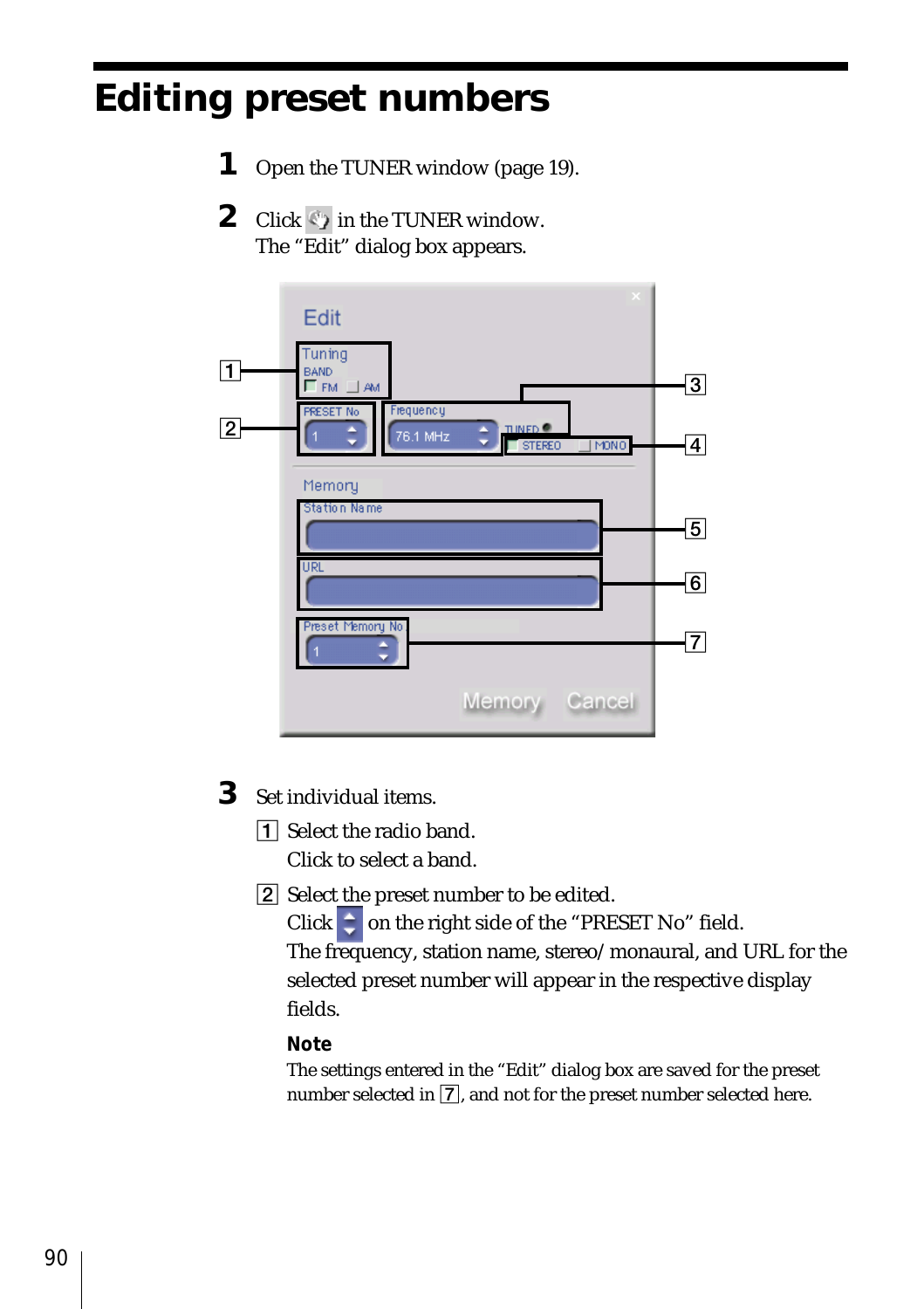3 Specify the frequency.

Click  $\uparrow$  on the right side of the "Frequency" field. The "TUNED" indicator will glow when a station is received. Hold down the mouse button for 2 seconds or longer to initiate auto-scanning. Scanning stops when a station is received or when you click in an empty area in the dialog box.

- $\boxed{4}$  Select a reception mode (only if FM was selected in  $\boxed{1}$ ). Click to select STEREO or MONO.
- **5** Input the radio station name. Click to enter a new radio station name.
- 6 Input the URL for the preset number. Click to enter an URL (website address) that you want to associate with the current preset number.
- 7 Select the preset memory number to which the settings will be saved.

Select the preset memory number to which settings made in the "Edit" dialog box will be saved.

4 Click Memory

The frequency  $\boxed{3}$ , reception mode  $\boxed{4}$  (FM only), radio station name  $\overline{5}$ , and URL  $\overline{6}$  are saved to the preset number selected in  $\overline{7}$  for the radio band selected in  $\overline{1}$ .

5 Click Cancel.

The "Edit" dialog box disappears.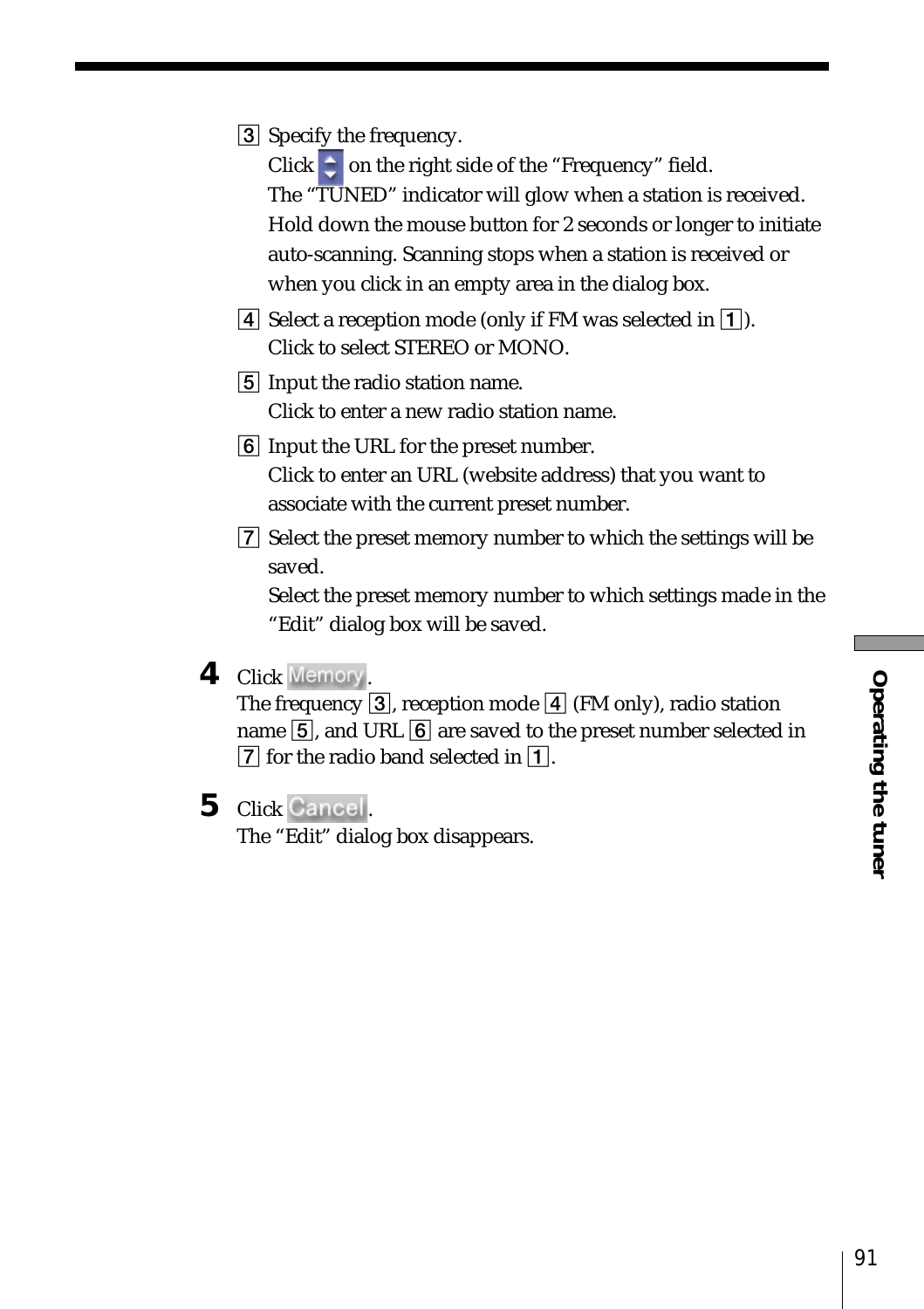# **Listening to file albums**

Music files must be registered to file albums before they can be played by M-crew. M-crew can play the following kinds of music files:

- MP3 files\*
- WAVE files
- MIDI files
- \* Certain music files cannot be played back. As a rule, if Windows Media Player cannot play an MP3 file, M-crew cannot play it either.

## **Registering music files to a file album**

- **1** Open the File window (page 28). My Album appears in the Function Tree display.
- **2** Click the icon of the file album in the Function Tree display to which you want to register a music file. The File window appears.
- **3** Click the  $\pm$  icon. The dialog box for registering music files appears.
- **4** Select a music file and click "Open." The track name of the registered music file appears in the Track Name display.

## z **Tips**

- You can also register a music file from the list in Explorer on your computer by dragging and dropping the track name onto My Album or onto the Track Name display in the File window. At this time, you can drag and drop more than two files at once.
- The location of the actual music files does not change after they have been registered to a file album.
- To find out where music files are stored, click the Display mode selector (page 31) to change to the File Name display.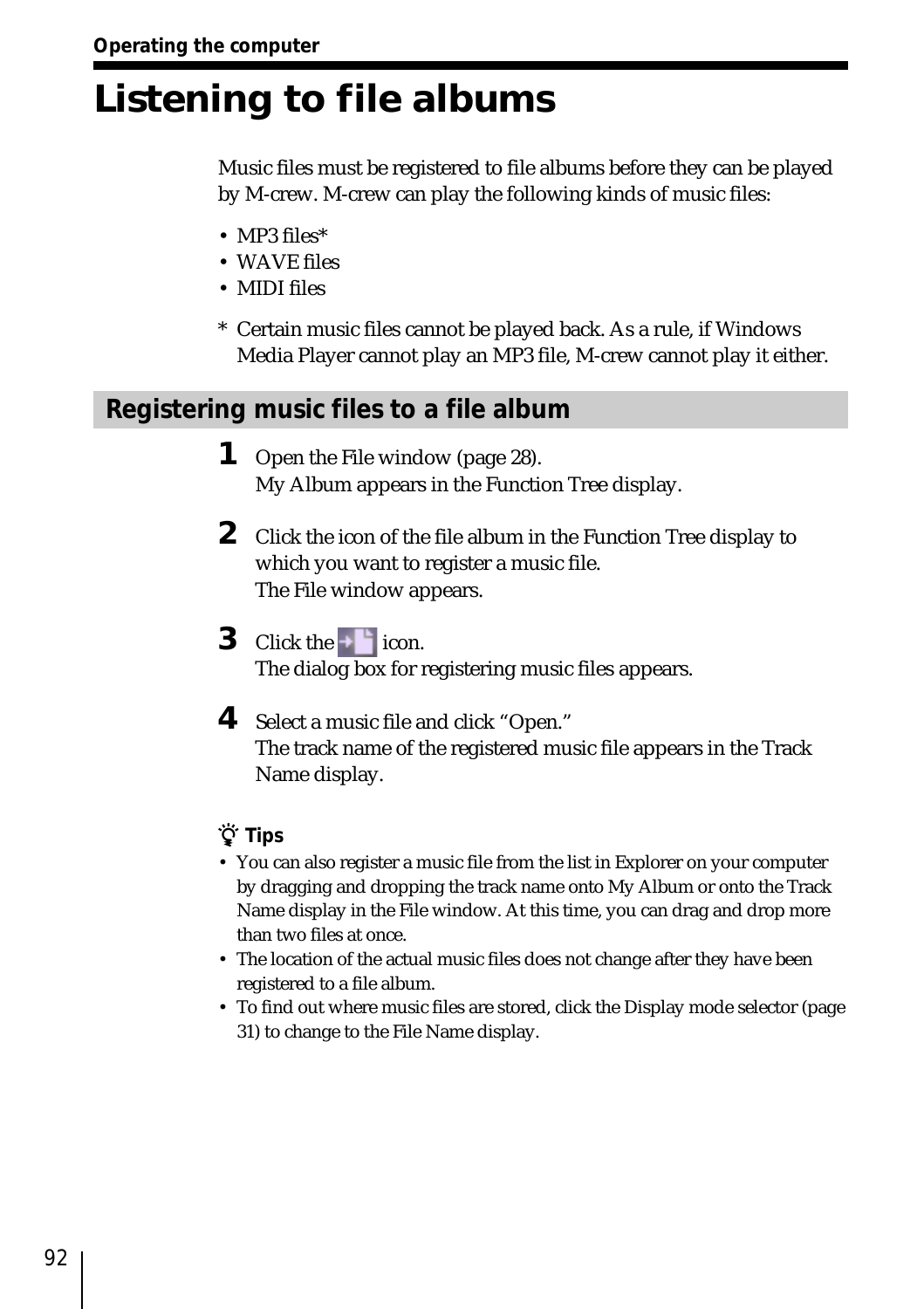# **Listening to file albums using the AudioFile bar**

- **1** Display the AudioFile bar (page 27).
- **2** Click the File Information display in the AudioFile bar. A list of file albums appears.
- **3** Click the file album (in the list) that you want to play. The selected file album appears in the File Information display.
- **4** Click the Track Number/Track Name display in the AudioFile bar. A list of tracks appears.
- **5** Click the track (in the list) that you want to play. Sequential playback of the tracks starts with the selected track.

# **Listening to file albums using the File window**

- **1** Open the File window (page 28).
- **2** Click the file album that you want to play in the Function Tree display.

A list of the tracks in the selected file album appears in the Track Name display.

- **3** Click the track number of the track you want to play in the Track Name display. Double-clicking the track number starts playback of the track.
- **4** Click in the File window (only if you clicked a track number in step 3). Playback starts in sequence with the track you clicked in step 3.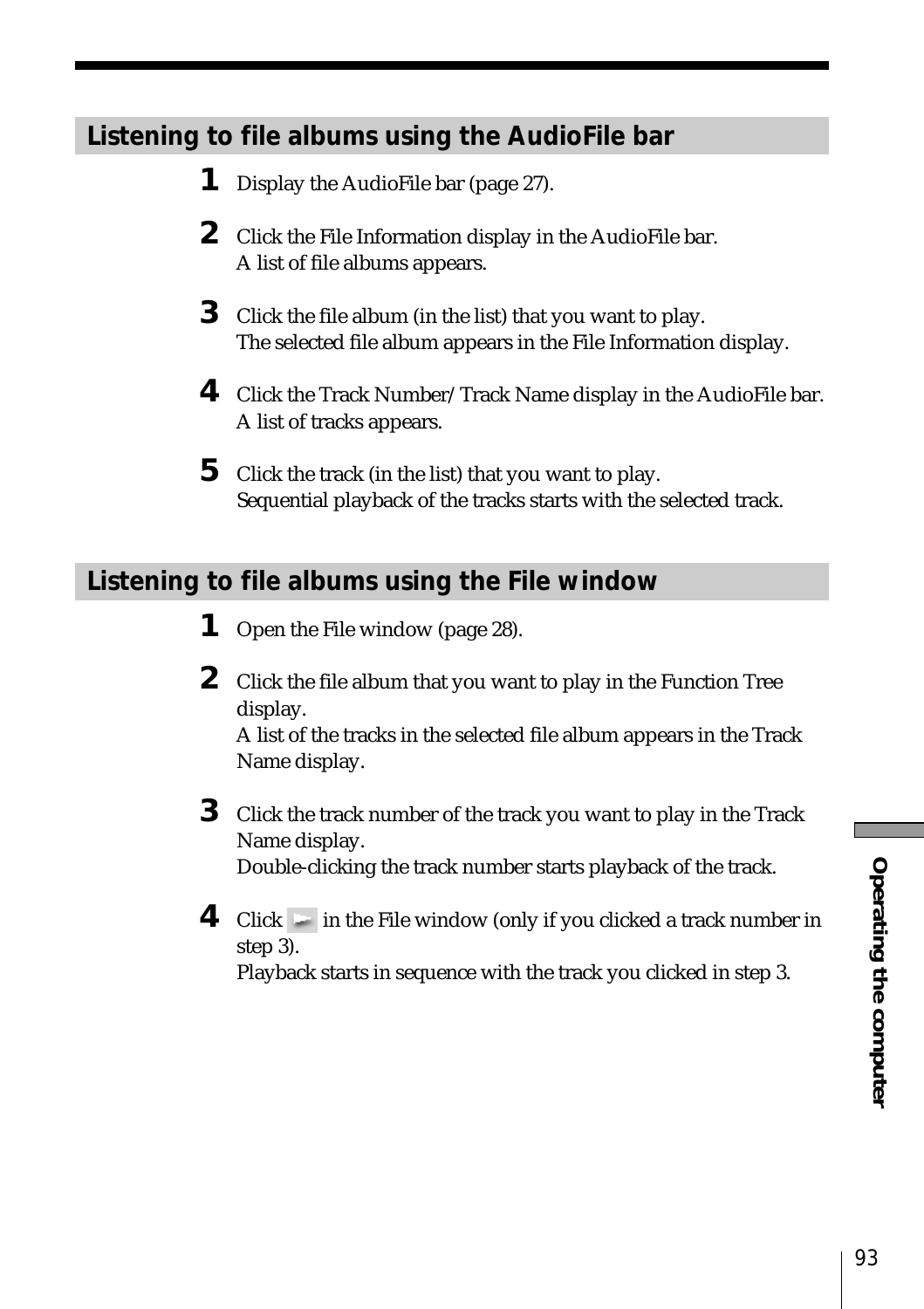# **Editing a file album**

Music files registered to My Album can be moved to newly created file albums or folders for easier management of the music files.

## **Creating a new file album or folder**

- **1** Open the File window (page 28).
- **2** Click the top of the Function Tree display ("File Album"). The window for creating a new file album or folder appears.

|                            |                                  | x       |
|----------------------------|----------------------------------|---------|
|                            | file No.<br>file Name<br>Display |         |
|                            | My Album<br>001                  |         |
| Function                   | Folder<br>002                    |         |
| FileMer<br>My Al<br>И      | File Album<br>003                |         |
| Folc<br><b>E</b> File<br>Ě |                                  |         |
|                            |                                  |         |
| <b>Disc Library</b>        |                                  |         |
|                            |                                  |         |
| 瞒<br>Repeat OFF *          | Total Time:                      |         |
| Ġ,                         |                                  | Q<br>29 |

# **3** Click  $\begin{array}{|c|c|c|}\n\hline\n\end{array}$  or  $\begin{array}{|c|c|}\n\hline\n\end{array}$

A new file album or folder will be created in the Function Tree display.

## z **Tip**

To create a new file album in a folder, open the File window with the folder selected.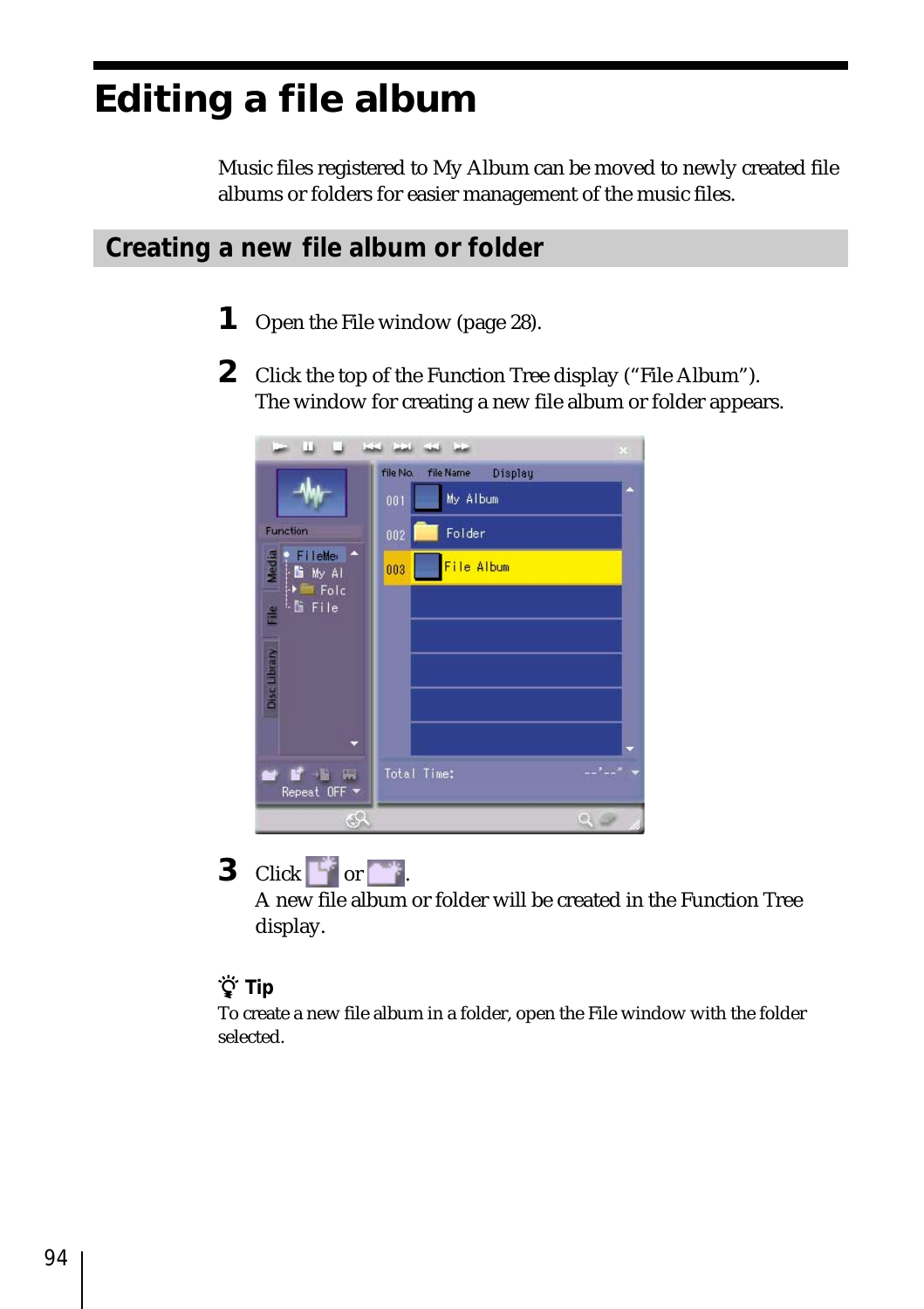# **Moving music files**

- **1** Open the File window (page 28).
- **2** Click the file album (in the Function Tree display) with the music file to be moved.
- **3** Drag the track number of the track to be moved in the Track Name display and drop onto the destination file album in the Function Tree display.

To select multiple tracks at the same time, click the track numbers while holding down the CTRL key.

## z **Tips**

- Multiple file albums can be placed within a single folder for easier management.
- To add a new file album to a folder, select the folder and click
- You can also move file albums with the same procedure used to move music files. File albums can be moved to the end of another folder or the Function Tree display.

### **Notes**

- A music file cannot be moved to another file album while it is being played.
- Folders cannot be moved.
- My Album cannot be moved nor erased.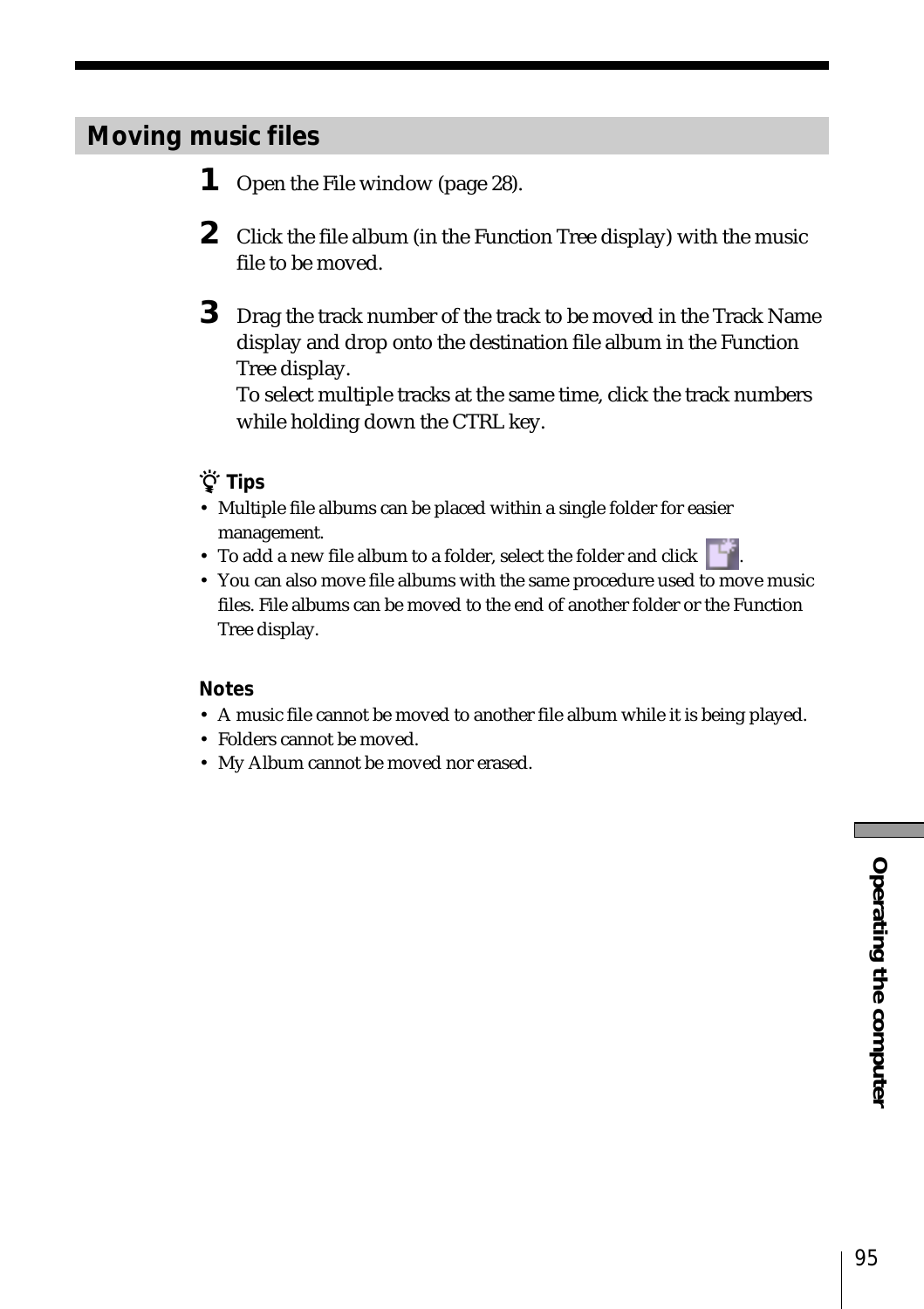# **Erasing file albums or folders**

- **1** Open the File window (page 28).
- **2** Click the folder containing the file album that you want to erase. To erase a file album that is not contained in a folder, click "File Album" at the top of the Function Tree display.
- **3** Select the file album or folder (in the Track Name display) that you want to erase. Two or more file albums or folders can be selected at the same time by clicking them while holding down the CTRL key.
- 4 Click  $\equiv$ The "Erase" dialog box appears.
- **5** Click OK.

## **Erasing a music file**

To erase a music file, select it in the Track Name display and click the .

## **Notes**

- File albums displayed in the Main bar cannot be erased.
- Erasing a folder also erases all file albums contained within it.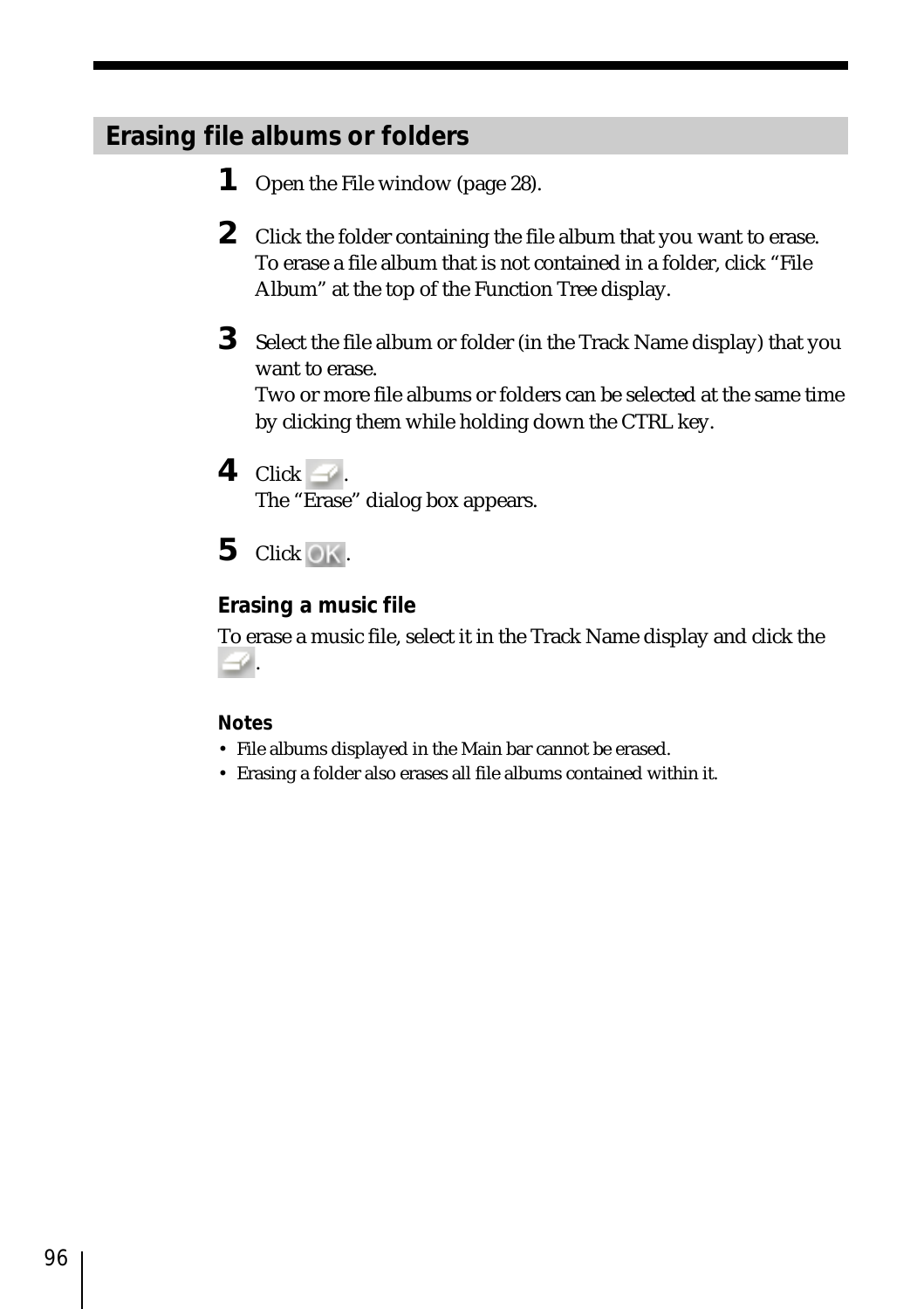## **Assigning names to file albums**

You can assign names to file albums and the tracks contained in them. As in the case of MDs, track names can be entered from another application (page 50) and the completed file album and track name data can be used by other applications (page 52).

- **1** Open the File window (page 28).
- **2** Click the file album name (in the Function Tree display) that you want to name, and then click the File Information display. To assign a name to a track, click the track name of the track in the Track Name display. The edit mode for entering the name is activated.
- **3** Input a file album name (or track name). Right-clicking in the edit mode opens up a pop-up menu that lets you copy and paste previously entered text data.
- **4** Press the ENTER key. The name that you typed in is entered and the system becomes ready for input of the next name.

## z **Tip**

You can also use the above steps to assign names to folders.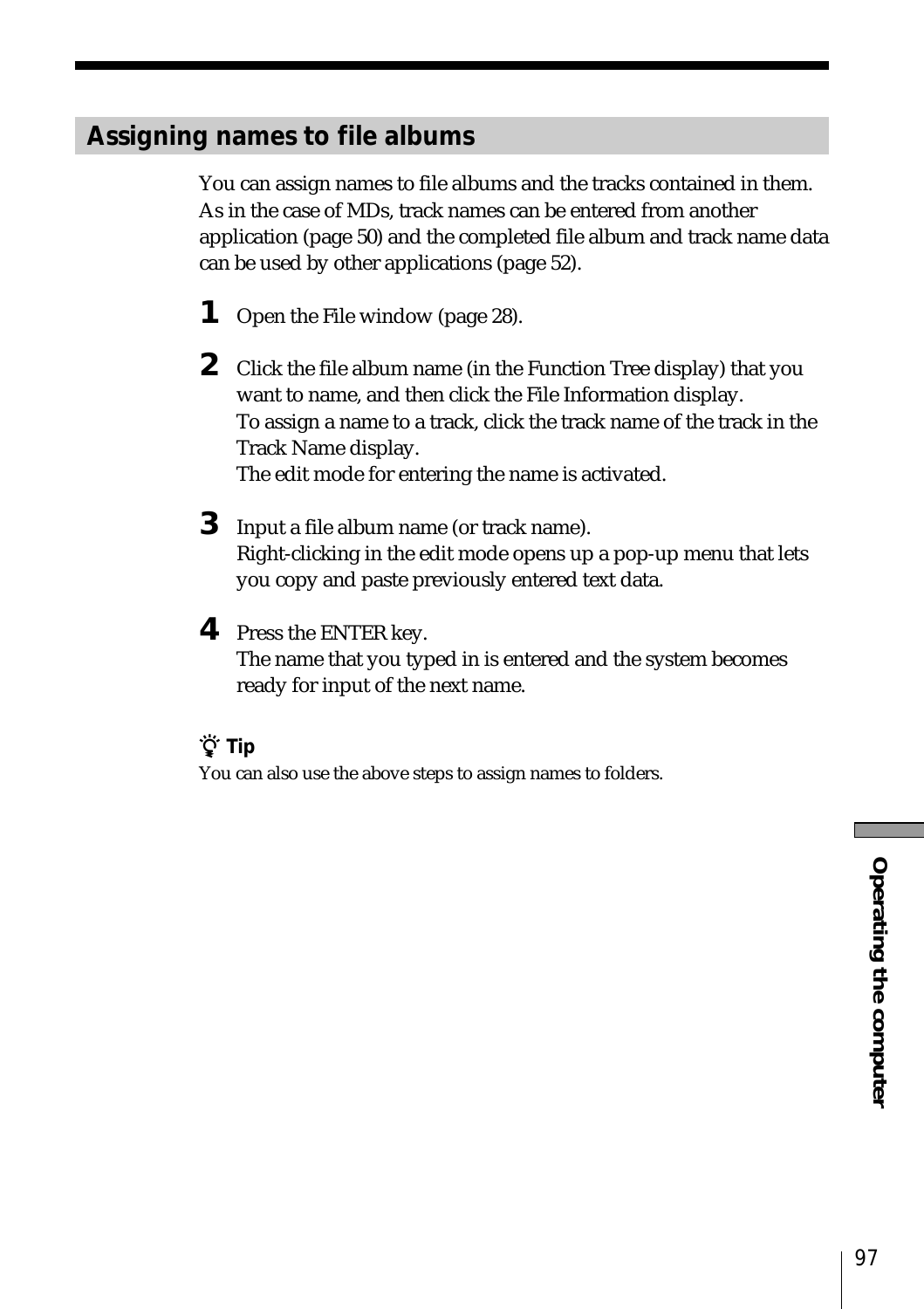## **Adding an image to the File Jacket display**

You can add one jacket image (bitmapped or JPEG file) for each file album.

- **1** Open the File window (page 28).
- **2** Drag a bitmapped image file from the Explorer and drop it onto the Jacket display.

The bitmapped image will appear in the Jacket display.

## z **Tips**

- The bitmapped image file that is dragged and dropped is copied to the Jacket folder (default location: C:\Program Files\M\_crew\Jacket), which is located in the same folder as the M-crew application.
- When the image in the Jacket folder is deleted, the image in the Jacket display will not disappear. To delete the Jacket display image, right-click the Jacket display, and then click "Initialize image." The image file in the Jacket folder, on the other hand, is not affected when the Jacket display image is deleted.

### **Note**

If you add a JPEG image to the Jacket display while playing a file album, the track being played may be interrupted. Do not add a JPEG image to the jacket display, especially when recording to an MD. Doing so will cause distortion in the recorded sound.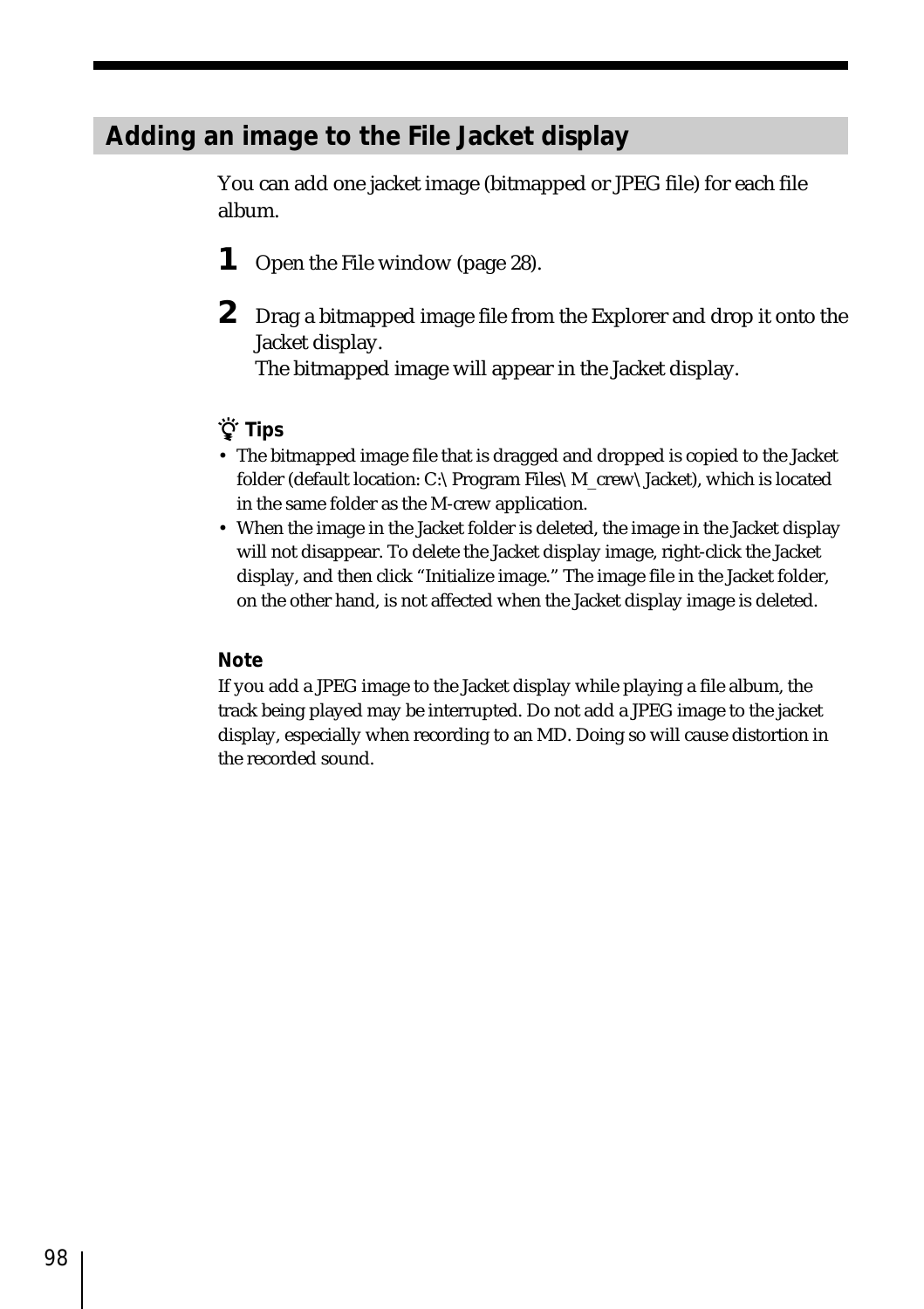# **Using the disc library**

The names of discs and track are saved to the M-crew disc library automatically after they have been recorded or played back. The disc library, like other functions, appears in the Function Tree display.

# **Viewing the disc library**

- **1** Open the Disc Library window (page 32).
- **2** Click the icon of the disc library (in the Function Tree display) that you want to view. A list of the tracks stored in the selected disc library appears in the Track Name display.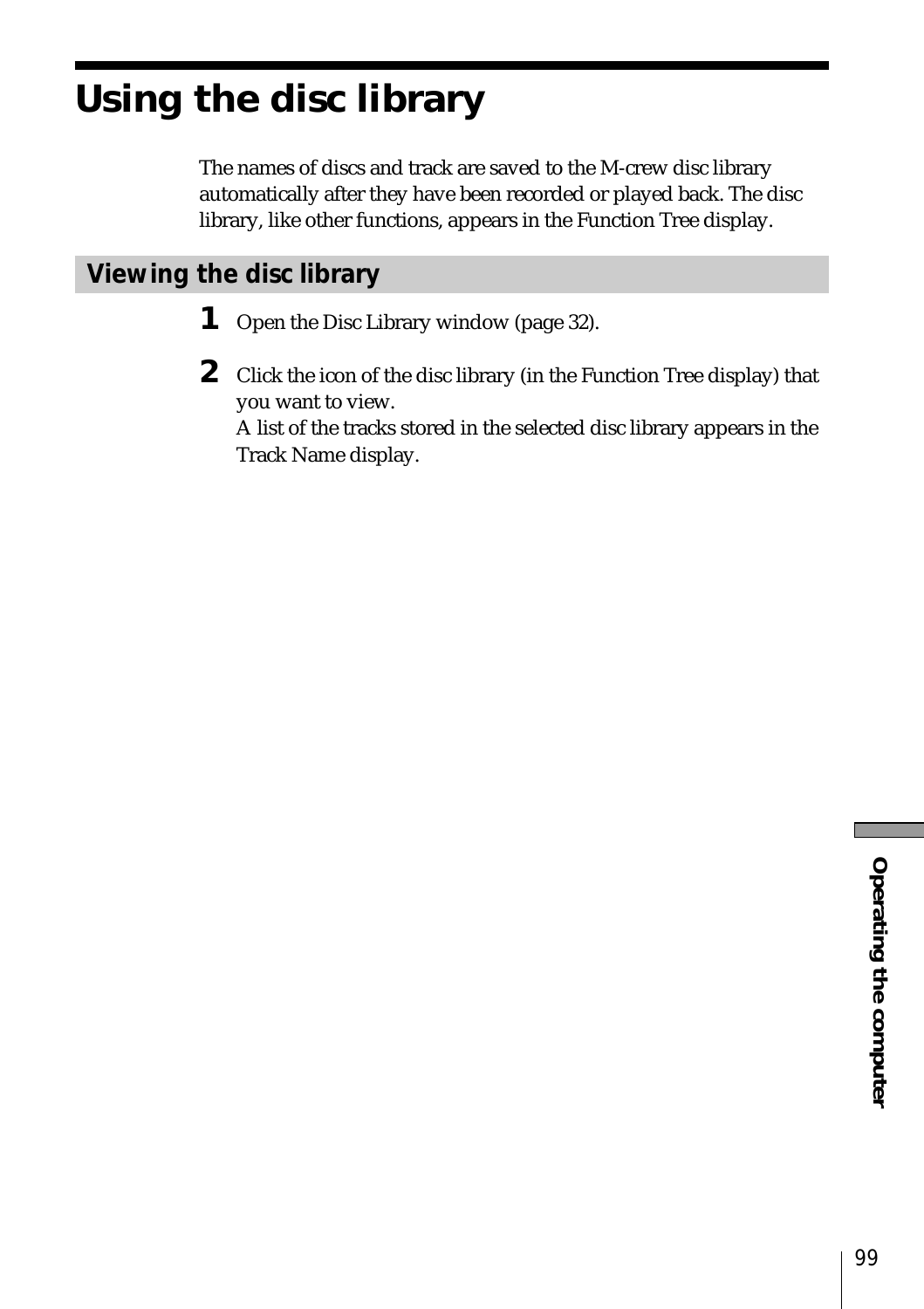# **Searching the disc library**

You can search through the disc library by specifying the type of a disc library and keyword as search keys.

- **1** Open the Disc Library window (page 32).
- $2$  Click  $Q$ .

The "Disc Library Search" dialog box appears.

| <b>Disc Library Search</b> |                      |        |  |  |  |
|----------------------------|----------------------|--------|--|--|--|
| Media<br><b>MD</b>         | Item<br><b>GENRE</b> |        |  |  |  |
| Keyword<br>Rock            |                      |        |  |  |  |
|                            | <b>Search</b>        | Cancel |  |  |  |
|                            |                      |        |  |  |  |

**3** Select the medium and the search category ("Item"), and enter the keyword. Then click Search.

The "Search Result Display" dialog box appears.

| Media | Artist          | Genre       | Disc Name       | Track Name |  |
|-------|-----------------|-------------|-----------------|------------|--|
|       | Small Mountains | Rock.       | Le Go!          |            |  |
|       | Beasty Girl     | Rock.       | Don't Stop!     |            |  |
|       | The Legend      | Rock.       | The Peace       |            |  |
|       | Tony Grate      | <b>Rock</b> | Snake           |            |  |
|       | John Kawakami   | <b>Rock</b> | End of the Path |            |  |
|       | Child Face      | Rock:       | Cherish         |            |  |
|       | Wallace C       | <b>Rock</b> | Don't Cry       |            |  |
|       | Joe Smith       | <b>Rock</b> | Best of Joe     |            |  |
|       |                 |             |                 |            |  |
|       |                 |             |                 |            |  |
|       |                 |             |                 |            |  |

**4** Click the field that you wish to view. The Disc Library window for the selected data opens.

## z **Tip**

The data storage media appear as icons in the "Media" field in the "Search Result Display" dialog box.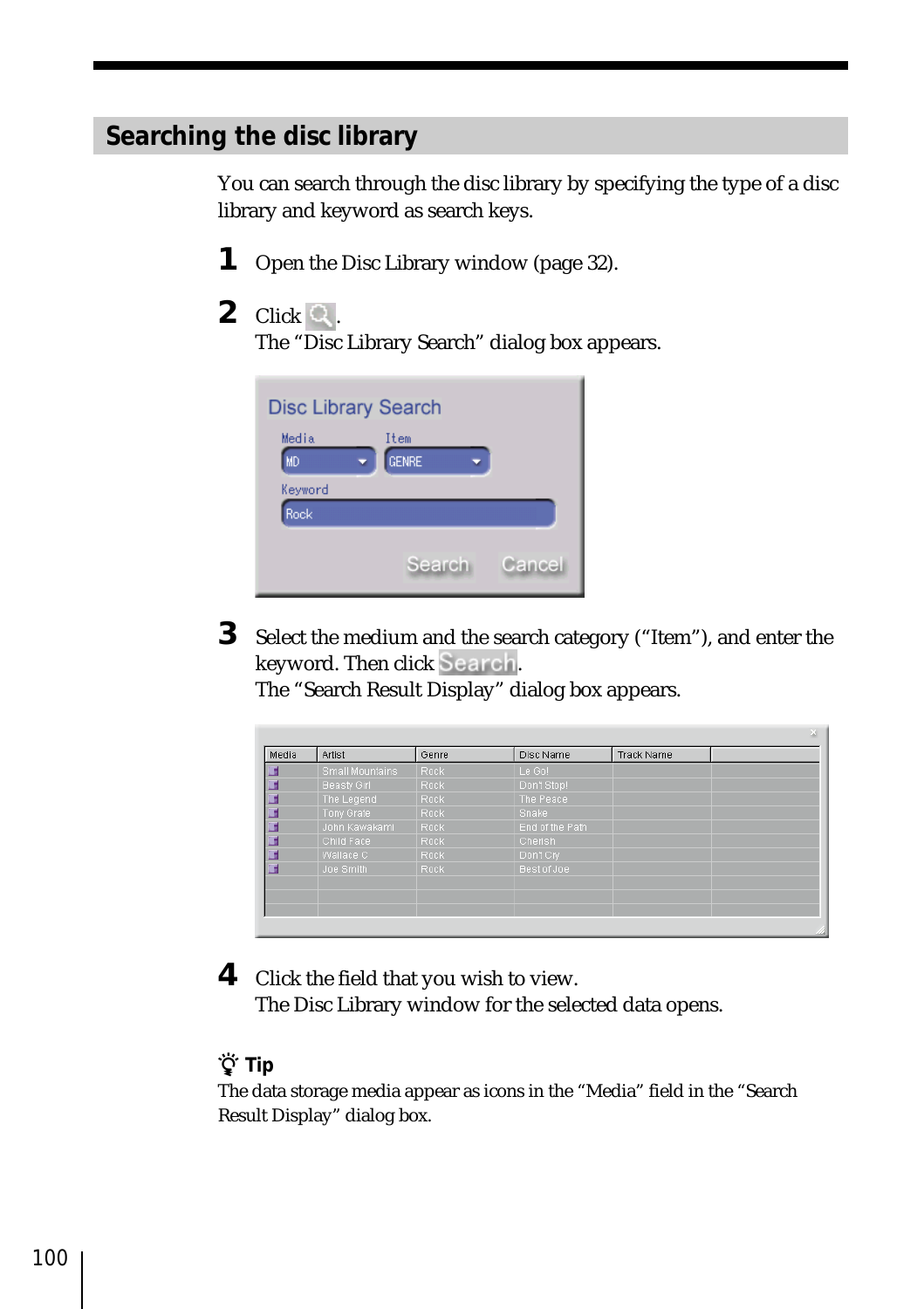## **Recording disc information in the disc library**

You can add artist names, website URLs, and genres to the disc library.

- **1** Open the Disc Library window (page 32).
- **2** Open the window for the function (audio source) for which disc information is to be recorded.
- **3** Click the  $\boxed{1}$  icon.

The dialog box for setting disc properties appears.

| <b>Disc Property</b> |                |  |        |  |  |
|----------------------|----------------|--|--------|--|--|
| Artist               | <b>Artist1</b> |  |        |  |  |
| <b>URL</b>           |                |  |        |  |  |
| Genre                | Rock           |  |        |  |  |
|                      |                |  | Cancel |  |  |

**4** Enter the artist name and URL, choose the genre, and then click OK.

The settings you entered are reflected in the disc library. Artist names may be entered automatically in the case of CDs containing MP3 files, or CDs containing CD text.

## z **Tips**

- When entering an URL, make sure the URL is related with the artist or the genre. If you click the URL button in the Main bar while the disc is displayed, the website of the URL will be displayed (except for discs displayed in the disc library).
- You can choose from a supplied set of 148 genres or from a set of six genres provided under the "Original Genre" tab in the "Option" dialog box (page 38).
- Artist names may be entered automatically in the case of CDs containing MP3 files, or CDs containing CD text.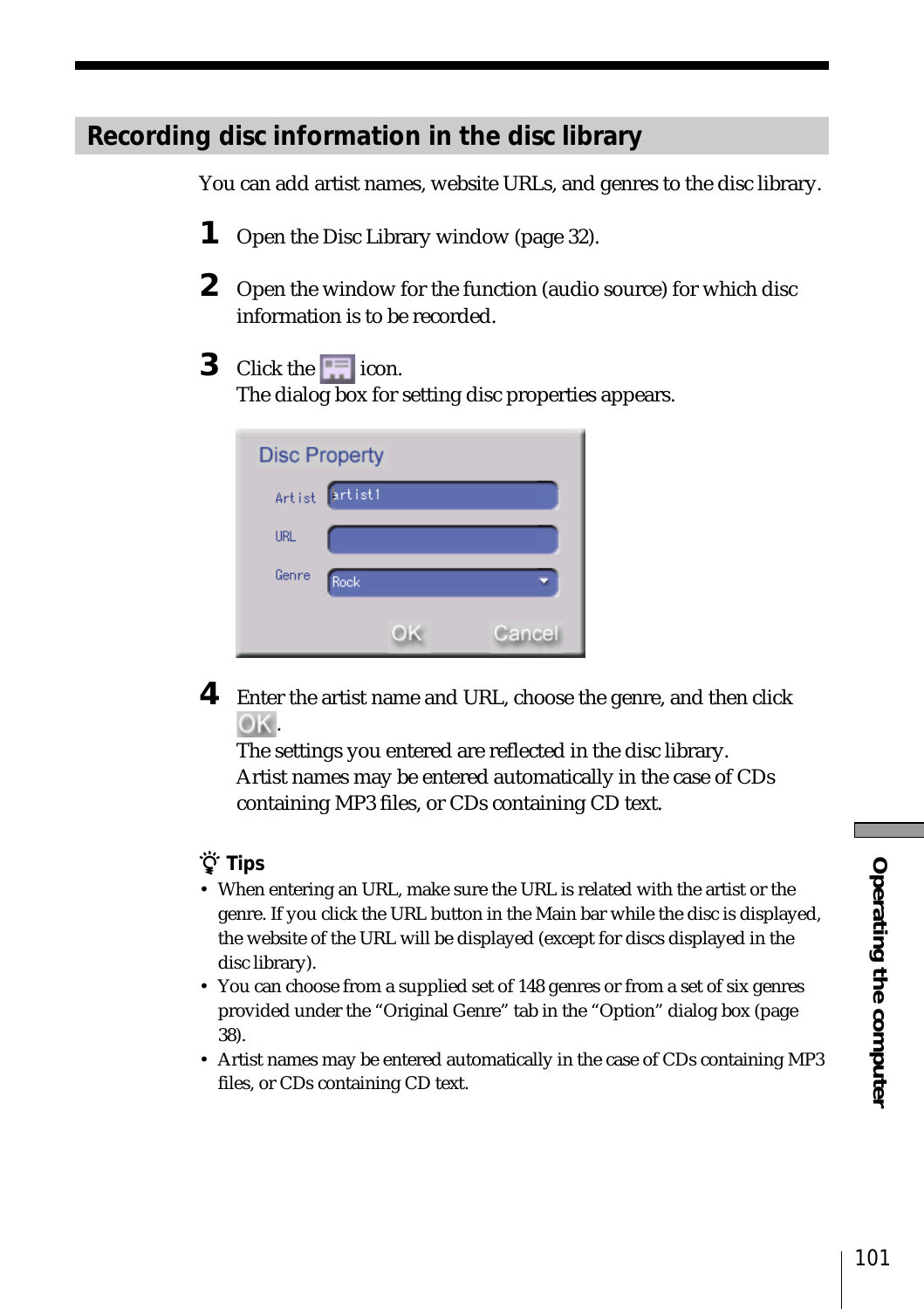# **Erasing data in the disc library**

You can erase discs in the disc library one by one.

- **1** Open the Disc Library window (page 32).
- **2** In the Function Tree display, click the beginning part of the tree (the letters MD, CD, or PCCD, etc.) in which the disc to be deleted is contained.
- **3** Click the disc you want to erase. To select multiple discs at the same time, click the discs while holding down the CTRL key.
- **4** Click  $\overline{m}$  to display the Erase dialog box.
- $5$  Click  $OK$ .

### **Note**

You cannot erase data that is currently being used.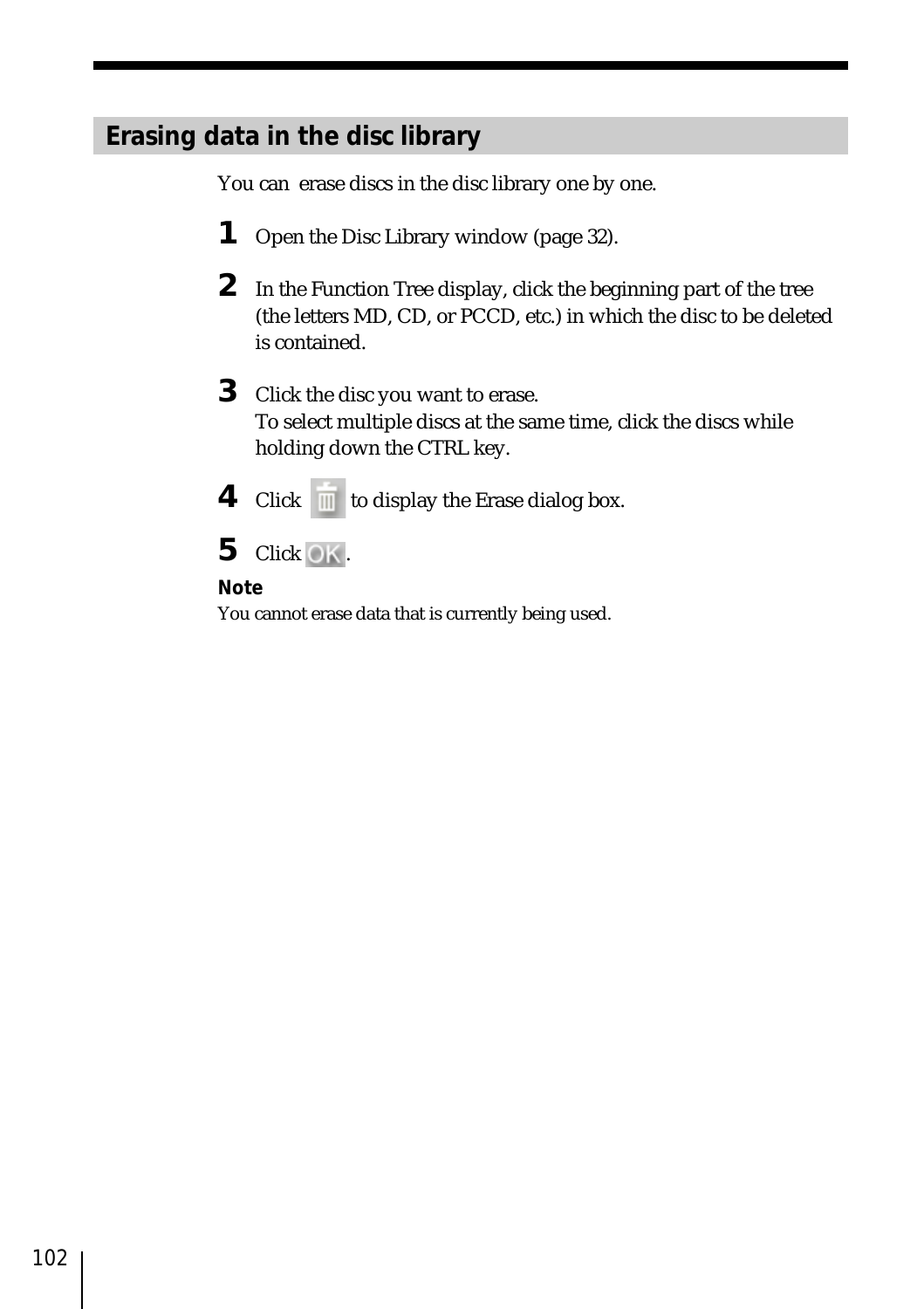# **Setting optional items**

# **Setting the audio input from the computer**

The following setting must be made when you play or record from CDs in the CD-ROM drive of the computer or from music files on the hard disk of your computer.

The PC Input tab in the "Option" dialog box specifies the input terminal of the system stereo component that is connected to the audio output terminal (analog/digital) of the PC cabling kit.

### **Notes**

- Before setting the audio input, make sure that the input terminal that you want to specify in the "PC Input" tab is correctly connected to the PC link kit.
- (For certain system stereo components) If the PC Input setup is not made, your computer continues to play CDs or music files even if you select another function.
- **1** Open the "Option" dialog box (page 38).
- **2** Click the "PC Input" tab.

A list of the system stereo component input terminals appears. (The actual input terminals that are displayed depend on the audio equipment connected).



**3** Select the input terminal and click  $\Box$  K. Clicking a button selects it. Clicking it again deselects it.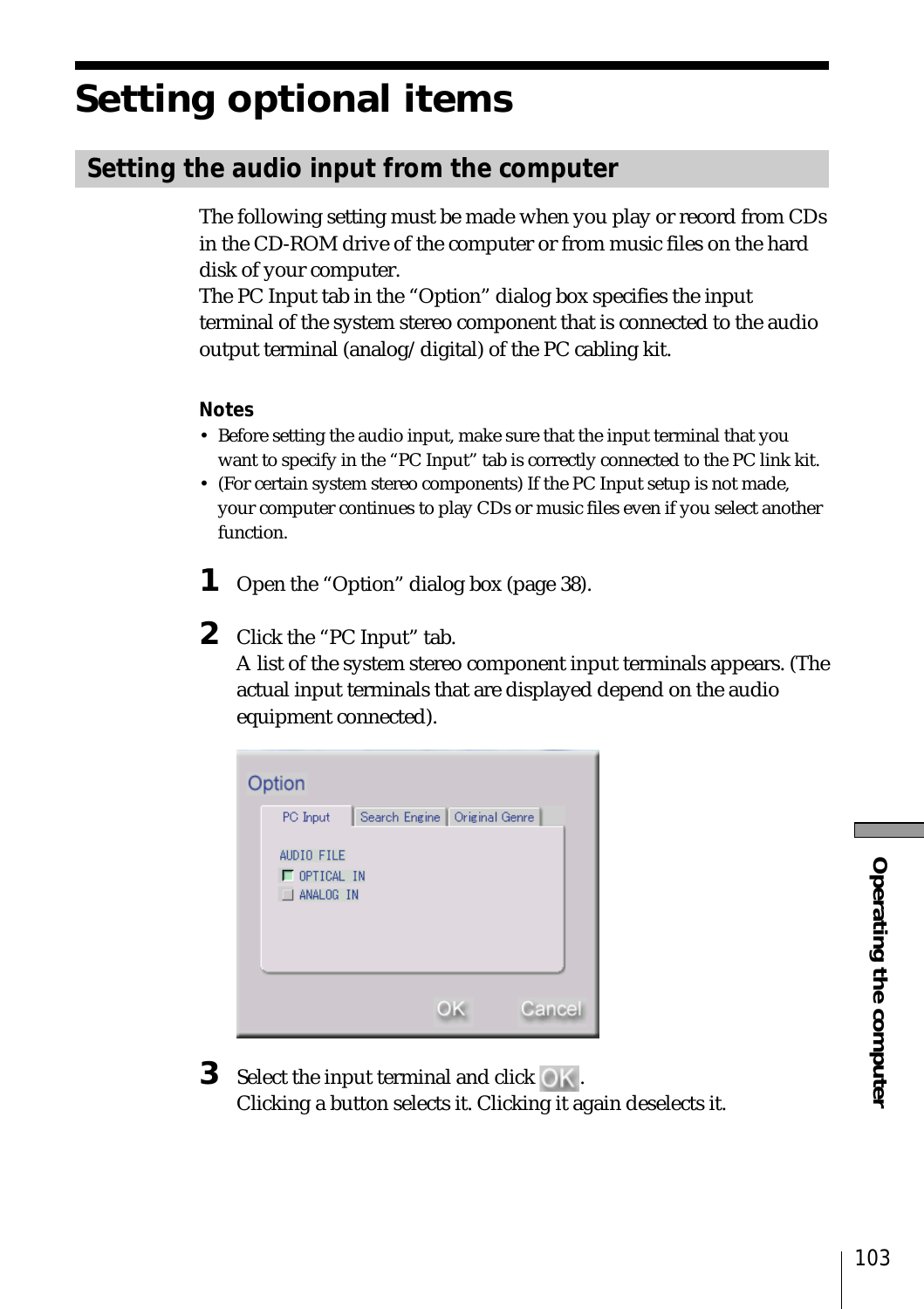# **Choosing an Internet search engine**

Choose the Internet search engine to be used to locate the websites registered to the Internet search buttons in the various function windows.

- **1** Open the "Option" dialog box (page 38).
- **2** Click the "Search Engine" tab. A list of search engines supported is displayed.



**3** Choose a search engine and click OK. Click to select the appropriate item. More than one search engines cannot be selected at the same time.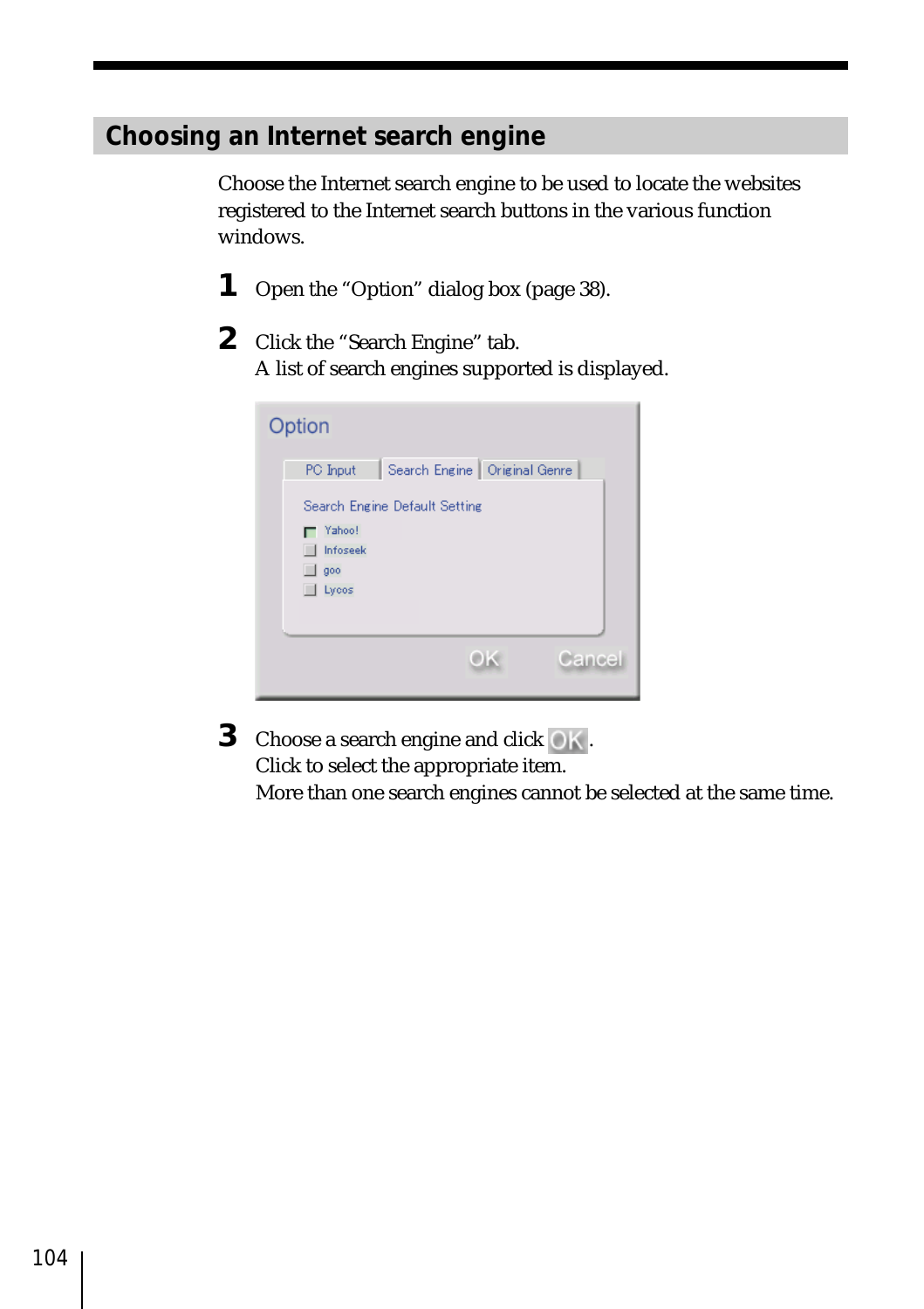# **Creating an original genre**

You can create your own original genres to categorize disc information in the disc library (page 101) more efficiently. Original genres that you create are added to the selection items displayed in the "Genre" field in the "Disc Property" dialog box.

- **1** Open the "Option" dialog box (page 38).
- **2** Click the "Original Genre" tab. The "Original Genre Setting" dialog box appears.

| Option                                     |
|--------------------------------------------|
| Search Engine   Original Genre<br>PC Input |
| Original Genre Setting                     |
| My Best                                    |
|                                            |
|                                            |
|                                            |
| Cancel<br>O) i                             |

**3** Input the genre name and click OK. The genre name entered in this dialog box is added to the "Genre" field in the "Disc Property" dialog box.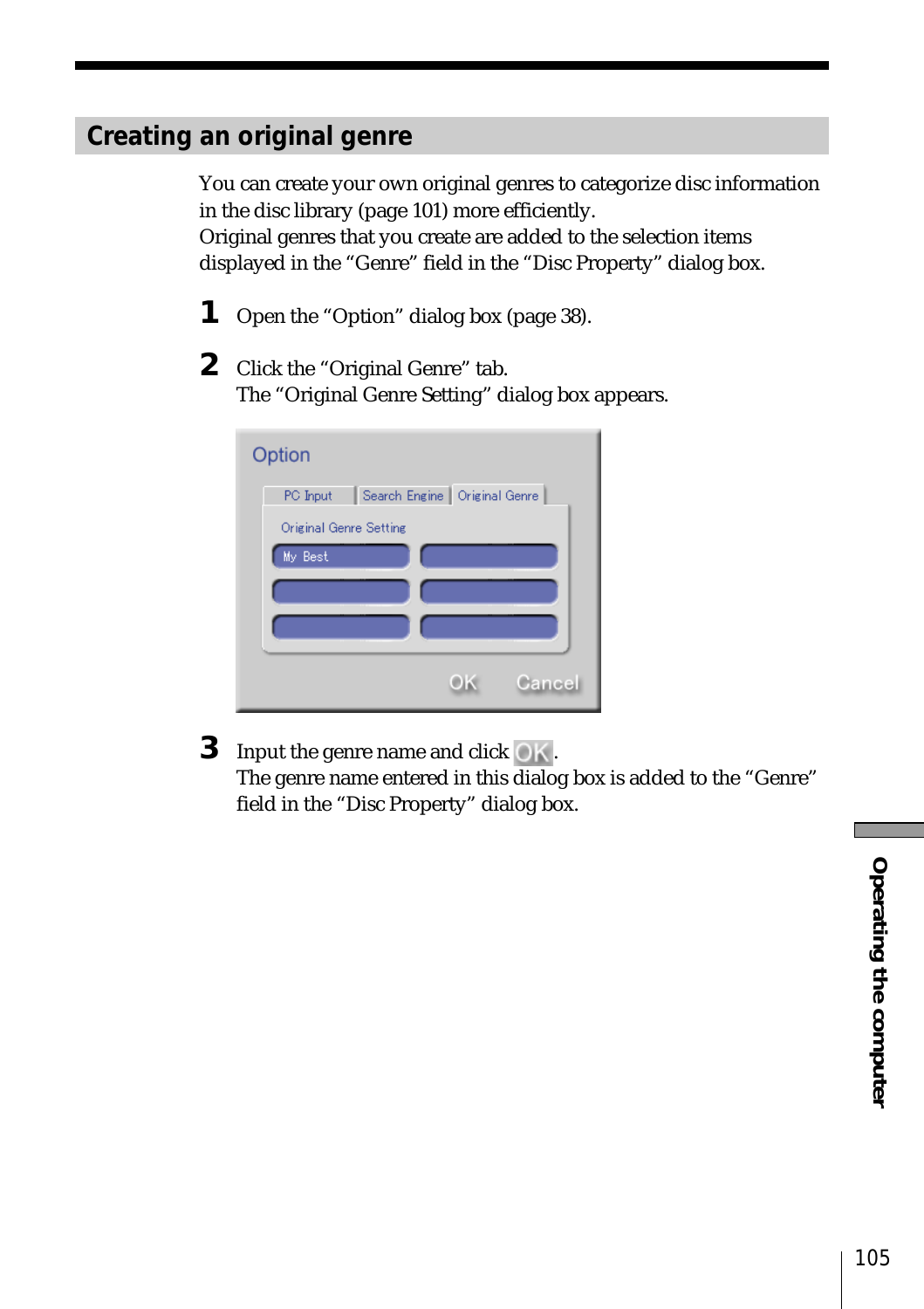# **How to use the timers**

# **Setting the time**

- **1** Right-click the SONY logo in the Main bar.
- **2** Click "Clock Set" in the menu.



- 1 Set the day of the week. Use  $\frac{1}{2}$  to set the day.
- 2 Set the time.

Use  $\div$  to set the minutes. Then, point to the position before the colon (:) and set hours using  $\frac{1}{2}$ 

**3** Click OK.

The entered time is set in the stereo system.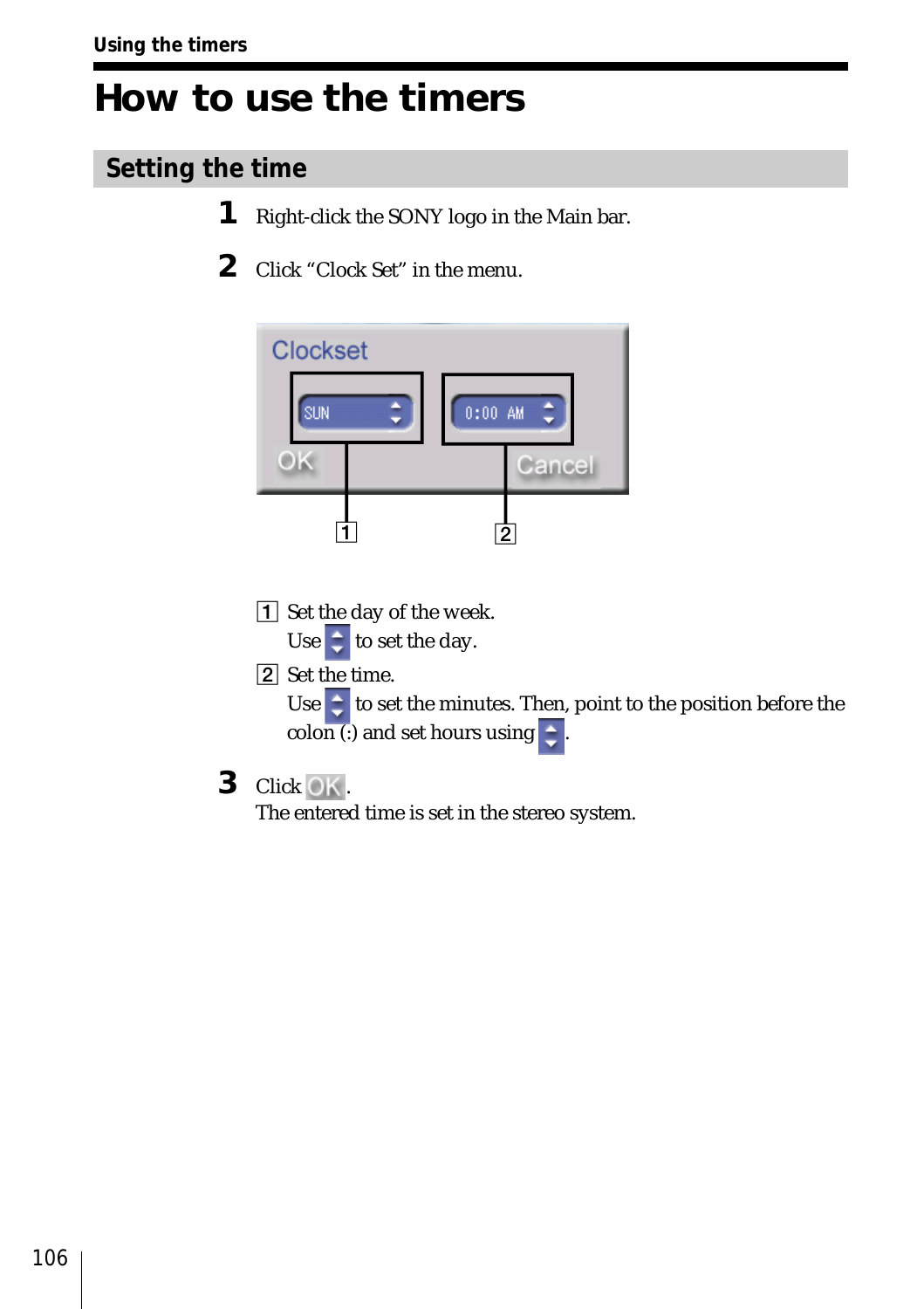## **Setting the playback timer**

You can set the playback timer to turn on the system stereo component at a certain time every day, play a given sound source, and then shut down the system stereo component at the end of a specified playing time.

#### **Note**

The recording timer and playback timer cannot be operated at the same time.

- **1** Open the Timer window (page 39).
- **2** Click an item in the "Play Timer" field in the Timer window. The item clicked dims.

| ON/OFF Start |           | End       | Source |
|--------------|-----------|-----------|--------|
|              | $0:00$ AM | $0:15$ AM |        |

**3** Click  $\bigcirc$  in the Timer window. The "Timer Set" dialog box appears.

| <b>Timer</b>        |           |                |              |  |
|---------------------|-----------|----------------|--------------|--|
| Play Timer<br>Start | End       |                |              |  |
| $0:00$ AM           | $0:15$ AM | ÷              | Source<br>CD |  |
|                     |           |                |              |  |
|                     |           |                | Cancel       |  |
|                     |           | $\overline{2}$ | 2            |  |
|                     |           |                |              |  |

To cancel the playback timer setup, click Cancel.

(continued)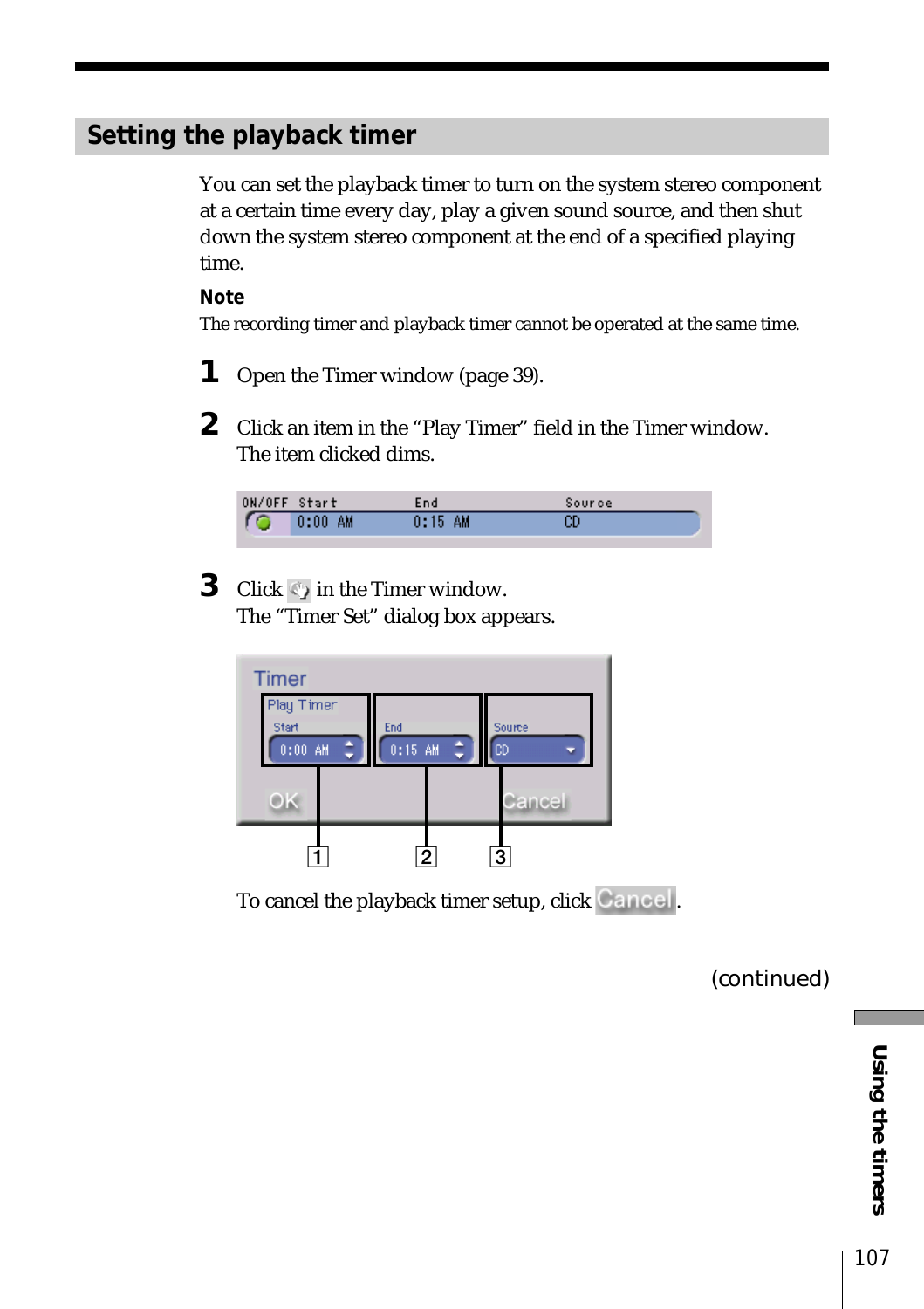- **4** Set the individual items.
	- 1 Set the time at which you want the system stereo component to start playing.

Use  $\epsilon$  to set the minutes. Then, point to the position before the colon (:) and set hours using  $\pm$ 

2 Set the time at which you want the system stereo component to stop playing.

Use  $\begin{array}{|c|c|c|}\hline \text{\color{red}{\bullet}}& \text{to set the minutes. Then, point to the position before the}\hline \end{array}$ colon (:) and set hours using  $\div$ 

- 3 Select the function (audio source) to be played. Click  $\bullet$  on the right side of the "Source" field to select a function from the list.
- **5** Click OK.

The settings entered in the "Timer Set" dialog box are stored for the audio source specified in step 2.

Be sure to enable the timer to get it working (page 112).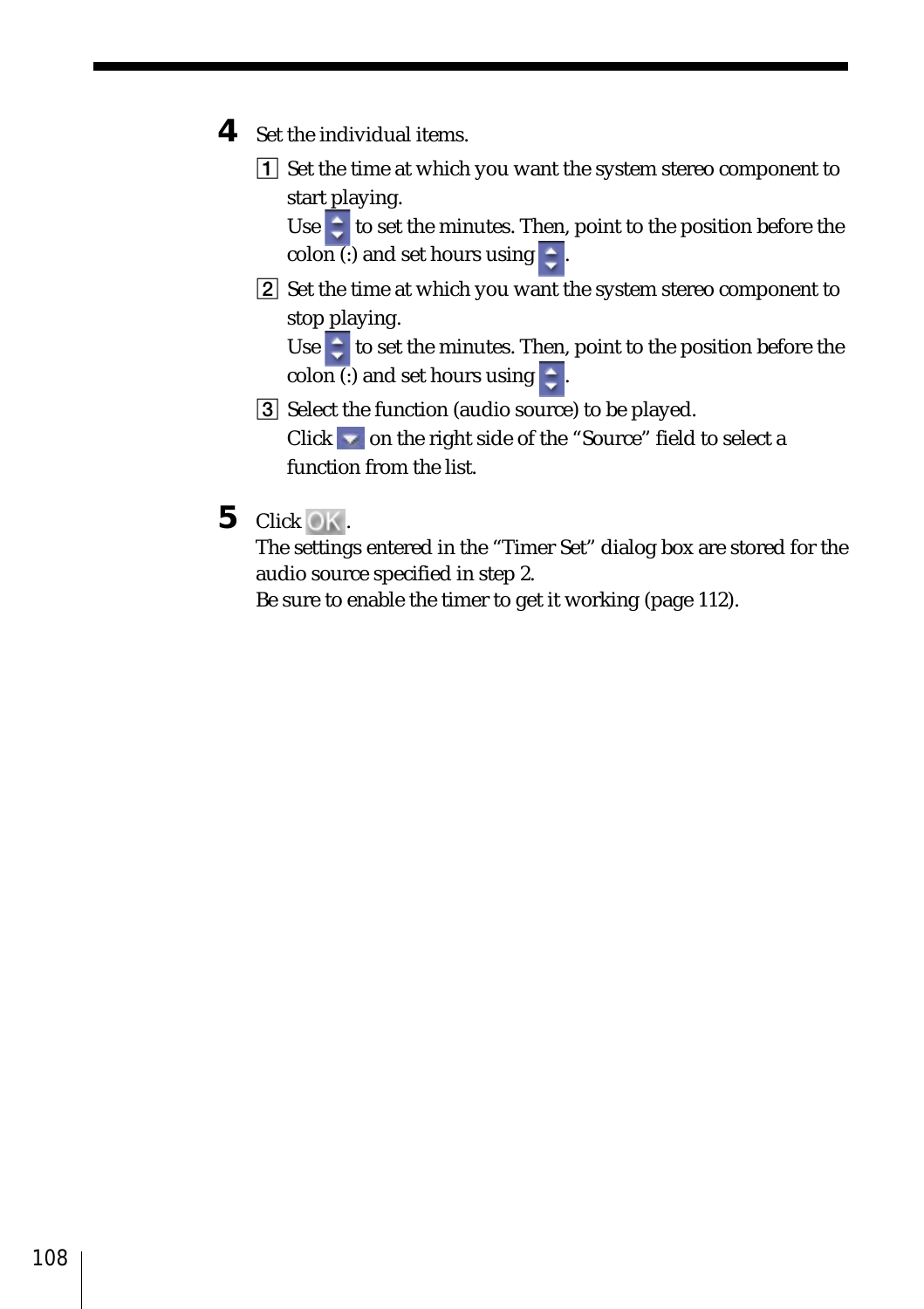# **Setting the recording timer**

You can set the recording timer to record to an MD at a scheduled time of the day.

#### **Note**

The recording timer and playback timer cannot be operated at the same time.

- **1** Open the Timer window (page 39).
- **2** Click an item under the "REC Timer" field in the Timer window. The item clicked dims.

| ON/OFF Mode |             | Start |             | End |             | Source       | Rec | Rec Mode      |
|-------------|-------------|-------|-------------|-----|-------------|--------------|-----|---------------|
|             | <b>ONCE</b> |       | SUN 0:00 AM |     | SUN 0:45 AM | <b>TUNER</b> | MD  | <b>STEREO</b> |
| J 2         |             |       |             |     |             |              |     |               |
|             |             |       |             |     |             |              |     |               |
|             |             |       |             |     |             |              |     |               |

**3** Click  $\Diamond$  in the Timer window. The "Timer Set" dialog box opens.



(continued)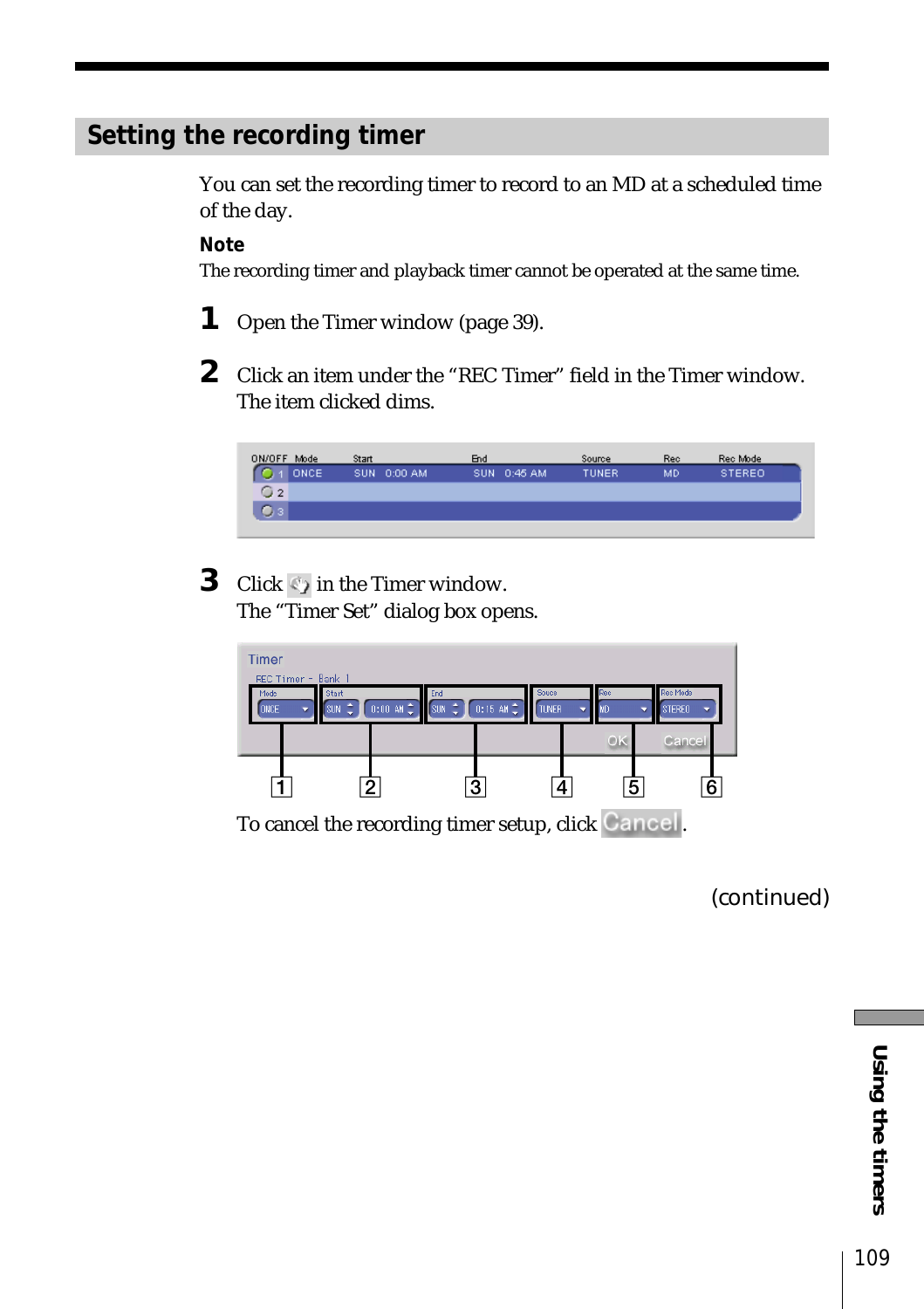- **4** Set individual items.
	- 1 Choose from among ONCE, DAILY, and WEEKLY.  $Click \cdot \cdot \cdot$  at the right end of the "Mode" field to choose.

| <b>Display</b>         | Meaning                                                                                                           |
|------------------------|-------------------------------------------------------------------------------------------------------------------|
| <b>ONCE</b>            | Record once on a scheduled day of the week, at a<br>scheduled time.                                               |
| DAILY<br><b>WEEKLY</b> | Record at a scheduled time each day.<br>Record on a scheduled day of the week, at a<br>scheduled time, each week. |

2 Set the day of the week and time at which you want the system stereo component to start recording.

Use  $\div$  to set a day of the week and minutes. Then, point to the position before the colon (:) and set hours using  $\uparrow$ Do not set a day of the week when in the DAILY recording mode.

3 Set the day of the week and time at which you want the system stereo component to stop recording.

Use  $\frac{1}{x}$  to set a day of the week and minutes. Then, point to the position before the colon (:) and set hours using  $\div$ Do not set a day of the week when in the  $DAILY$  recording mode.

4 Select a function for recording. Click  $\blacktriangleright$  at the right end of the "Source" field to select a recording source function.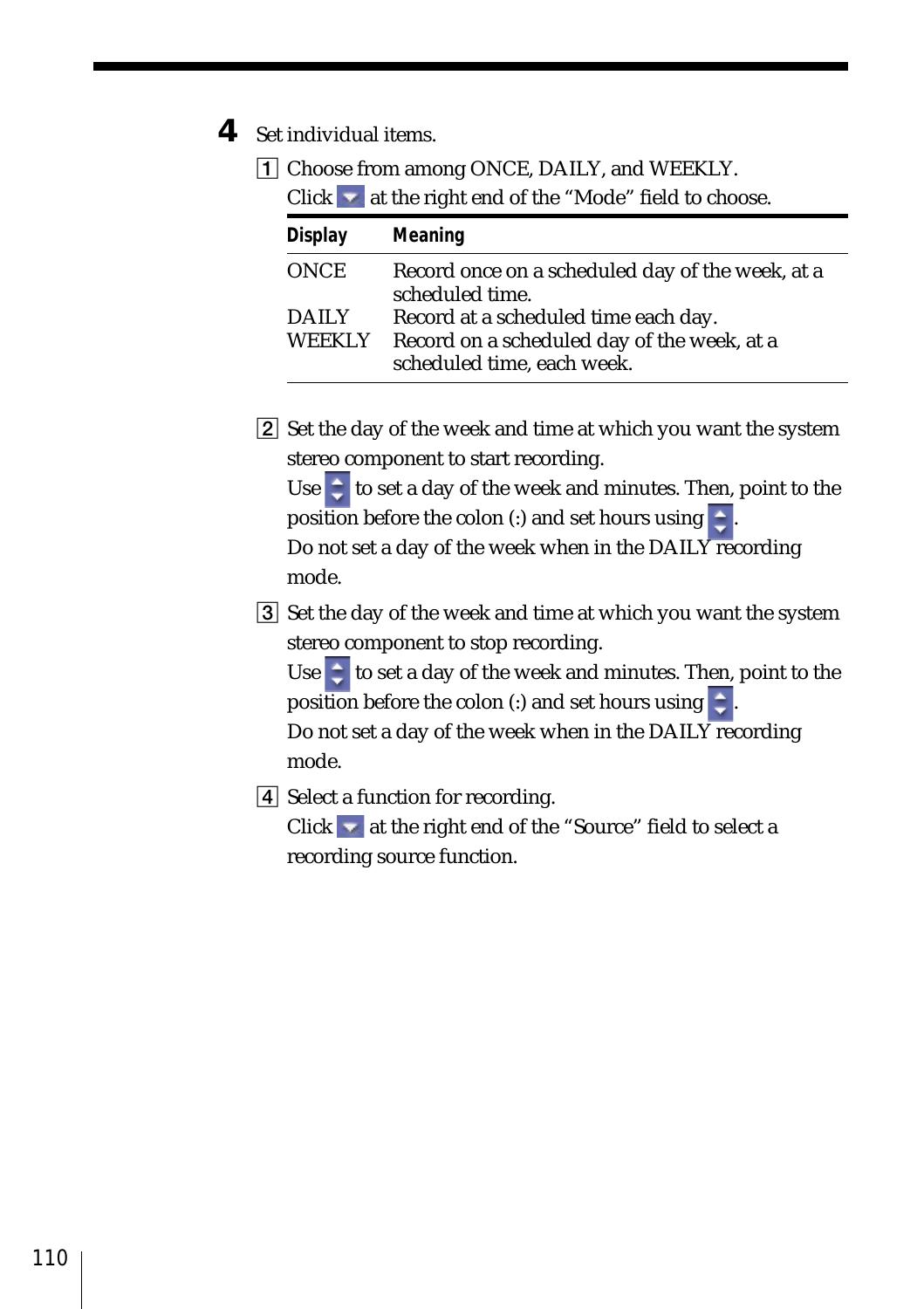5 Select one MD as the destination MD. Click  $\bullet$  at the right end of the "Rec" field to select a recording destination function. (Functions MD2, MD3, and MD ALL are available only when your system stereo component is equipped with an MD

changer. Otherwise, proceed to  $\boxed{6}$ .)

| Function | Meaning                                                                                                                 |
|----------|-------------------------------------------------------------------------------------------------------------------------|
| MD ALL   | Record to all MDs in the MD deck, beginning with<br>MD1 (the seamless mode is automatically selected<br>for recording). |
| MD1-MD3  | Record to only one MD in the MD deck.                                                                                   |

6 Select a recording mode.

Click  $\bullet$  at the right end of the "Rec Mode" field to select a recording mode.

| Recording mode Meaning |                                                 |
|------------------------|-------------------------------------------------|
| <b>STEREO</b>          | Records in stereo.                              |
| <b>MONO</b>            | Records in monaural*.                           |
| LP2                    | Records twice the normal length in stereo.      |
| I.P4                   | Records four times the normal length in stereo. |

\* The duration of monaural recording is about twice that of stereo recording.

# **5** Click OK.

The settings entered in step 4 are programmed on the item you clicked in step 2.

Be sure to enable the timer to get it working (page 112).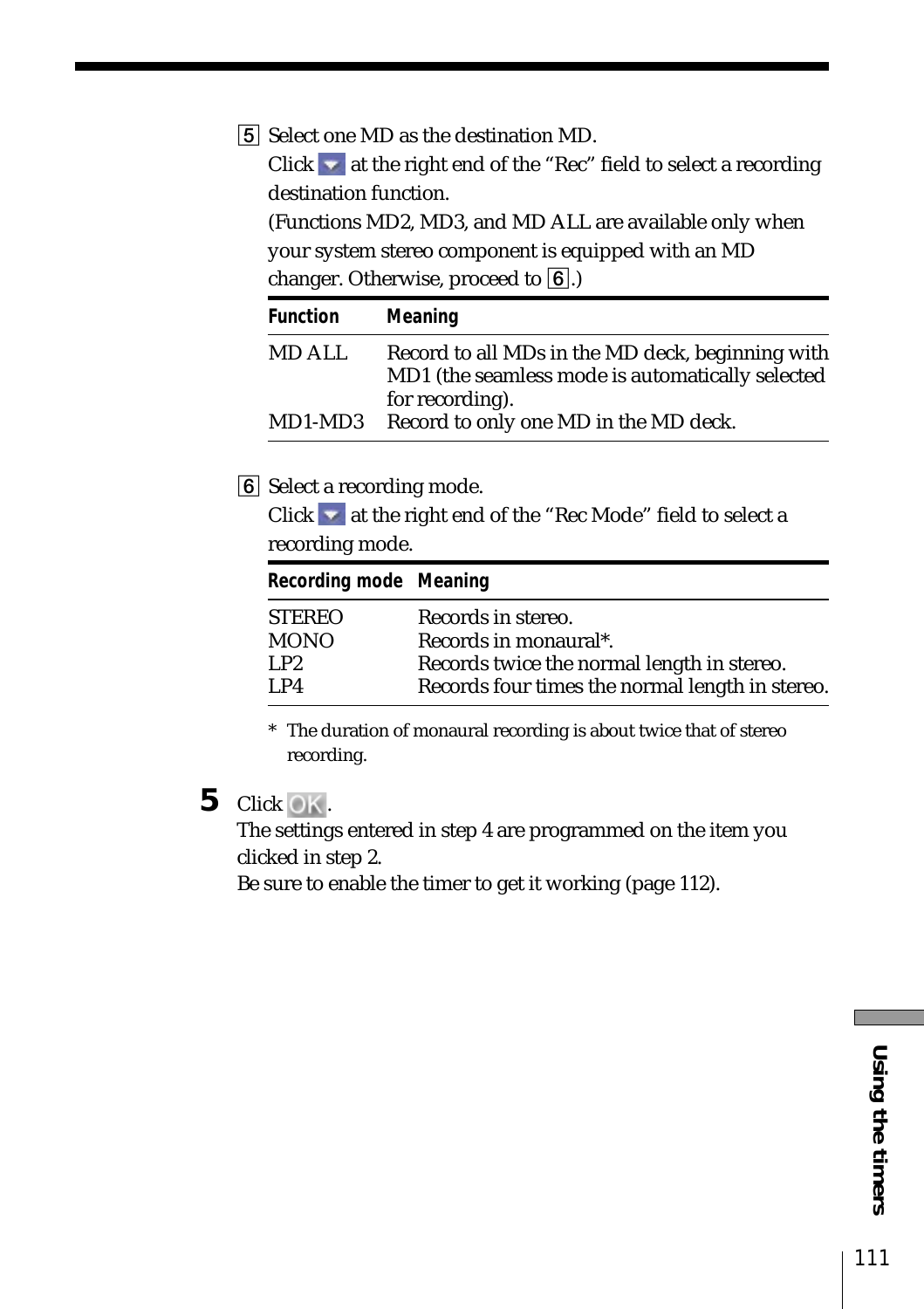## **Enabling the timers**

You can enable more than one recording timers at a time.

- **1** Open the Timer window (page 39).
- **2** Click  $\bigcirc$  2 for the item which you want a timer to activate. The item will light up green. The timer is enabled for items that are lit in green. The playback or recording operation is performed for each item in

accordance with the operating conditions set for them.

### **Note**

The recording timer and playback timer cannot be operated at the same time.